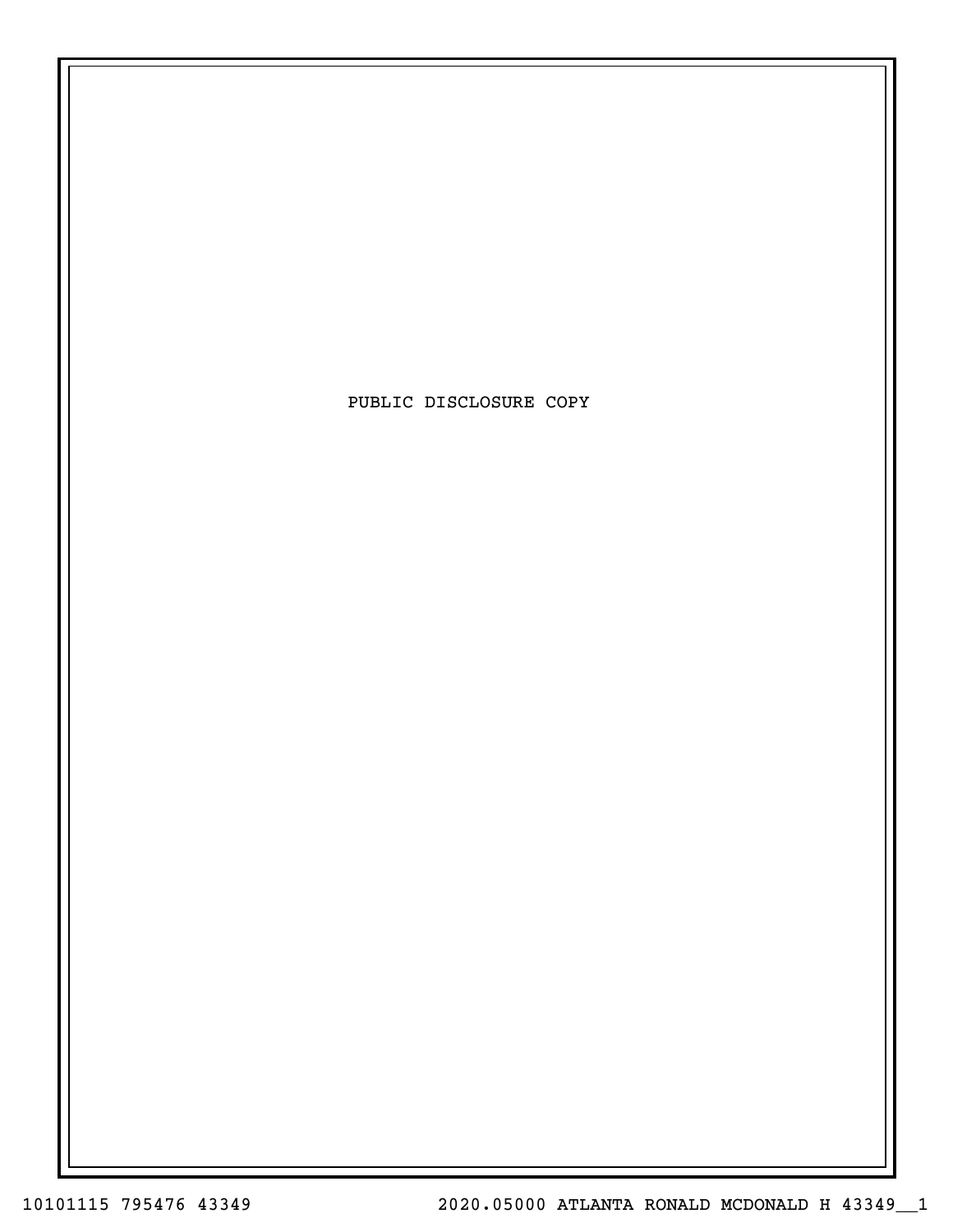

NOVEMBER 15, 2021

ATLANTA RONALD MCDONALD HOUSE CHARITIES, INC. 795 GATEWOOD ROAD NE ATLANTA, GA 30329

ATLANTA RONALD MCDONALD HOUSE CHARITIES, INC.:

ENCLOSED IS THE ORGANIZATION'S 2020 EXEMPT ORGANIZATION RETURN. THE RETURN SHOULD BE SIGNED, DATED, AND MAILED.

SPECIFIC FILING INSTRUCTIONS ARE AS FOLLOWS.

FORM 990 RETURN:

PLEASE SIGN AND MAIL ON OR BEFORE NOVEMBER 15, 2021.

MAIL TO:

DEPARTMENT OF THE TREASURY INTERNAL REVENUE SERVICE CENTER OGDEN, UT 84201-0027

A COPY OF THE RETURN IS ENCLOSED FOR YOUR FILES. WE SUGGEST THAT YOU RETAIN THIS COPY INDEFINITELY.

SINCERELY,

ANGELA DOTSON, CPA APRIO LLP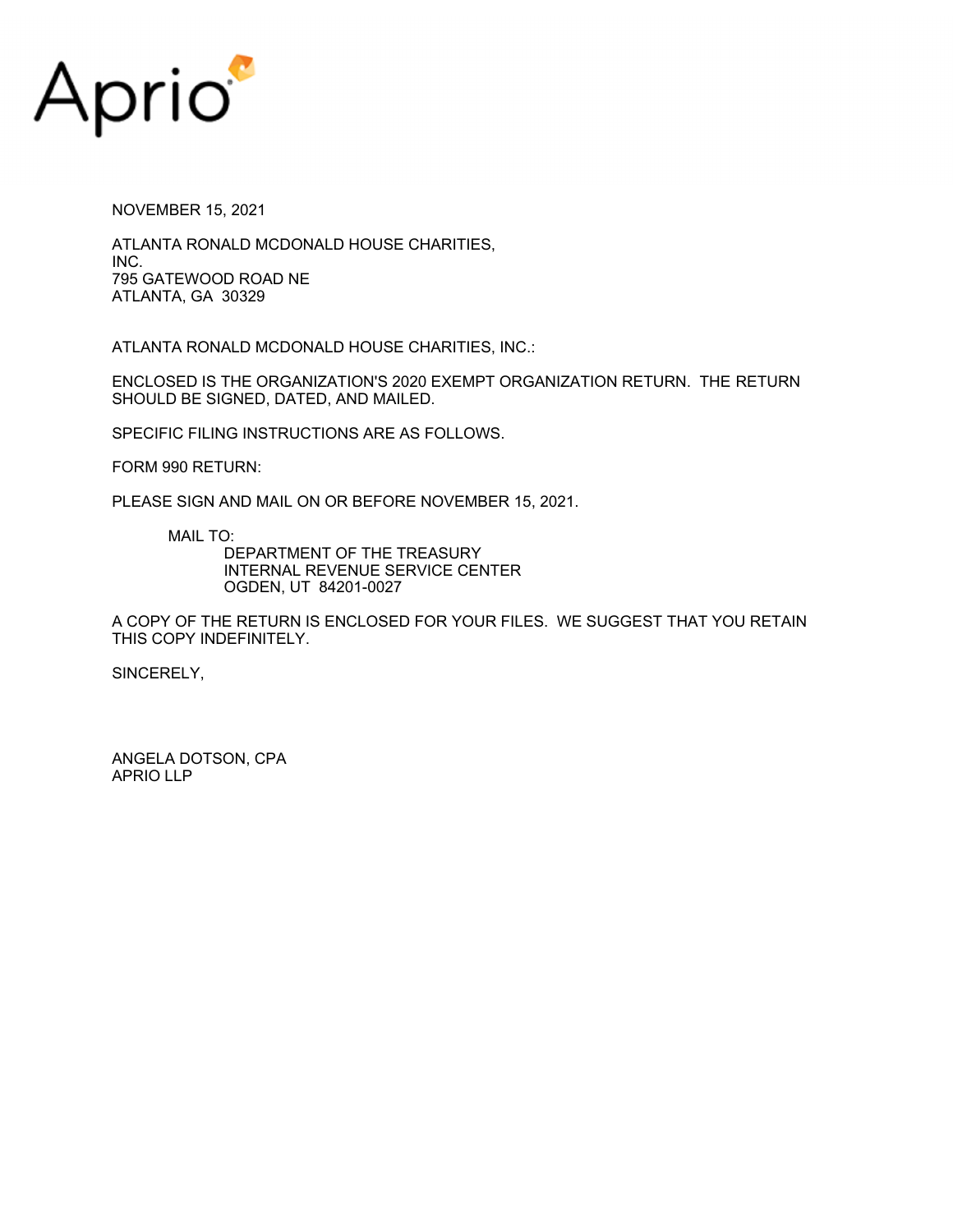## **TAX RETURN FILING INSTRUCTIONS**

FORM 990

#### **FOR THE YEAR ENDING**

DECEMBER 31, 2020

#### **PREPARED FOR:**

ATLANTA RONALD MCDONALD HOUSE CHARITIES, INC. 795 GATEWOOD ROAD NE ATLANTA, GA 30329

#### **PREPARED BY:**

APRIO, LLP 5 CONCOURSE PARKWAY, SUITE 1000 ATLANTA, GA 30328

#### **AMOUNT DUE OR REFUND:**

NOT APPLICABLE

#### **MAKE CHECK PAYABLE TO:**

NOT APPLICABLE

#### **MAIL TAX RETURN AND CHECK (IF APPLICABLE) TO:**

NOT APPLICABLE

#### **RETURN MUST BE MAILED ON OR BEFORE:**

NOT APPLICABLE

#### **SPECIAL INSTRUCTIONS:**

THIS COPY OF THE RETURN IS PROVIDED ONLY FOR PUBLIC DISCLOSURE PURPOSES. ANY CONFIDENTIAL INFORMATION REGARDING LARGE DONORS HAS BEEN REMOVED.

ENCLOSED YOU WILL FIND THE STATE COPY OF FORM 990, FEDERAL RETURN OF ORGANIZATION EXEMPT FROM INCOME TAX. THIS COPY IS TO BE FILED WITH THE GEORGIA DEPARTMENT OF REVENUE. NO TAX IS PAYABLE WITH THE FILING OF THIS RETURN. PLEASE SIGN AND MAIL THE STATE'S COPY OF YOUR FEDERAL RETURN BY NOVEMBER 15, 2021.

 MAIL TO - GEORGIA DEPARTMENT OF REVENUE P.O. BOX 740395 ATLANTA, GA 30374-0395

ALSO ENCLOSED IS AN ADDITIONAL COPY OF FORM 990, FEDERAL RETURN OF ORGANIZATION EXEMPT FROM INCOME TAX. THIS COPY IS TO BE FILED WITH THE ATTORNEY GENERAL OF GEORGIA. NO TAX IS PAYABLE WITH THE FILING OF THIS RETURN. PLEASE SIGN AND MAIL THE ATTORNEY GENERAL'S COPY OF YOUR FEDERAL RETURN BY NOVEMBER 15, 2021.

 MAIL TO - OFFICE OF THE ATTORNEY GENERAL 40 CAPITOL SQUARE ATLANTA, GA 30334-1300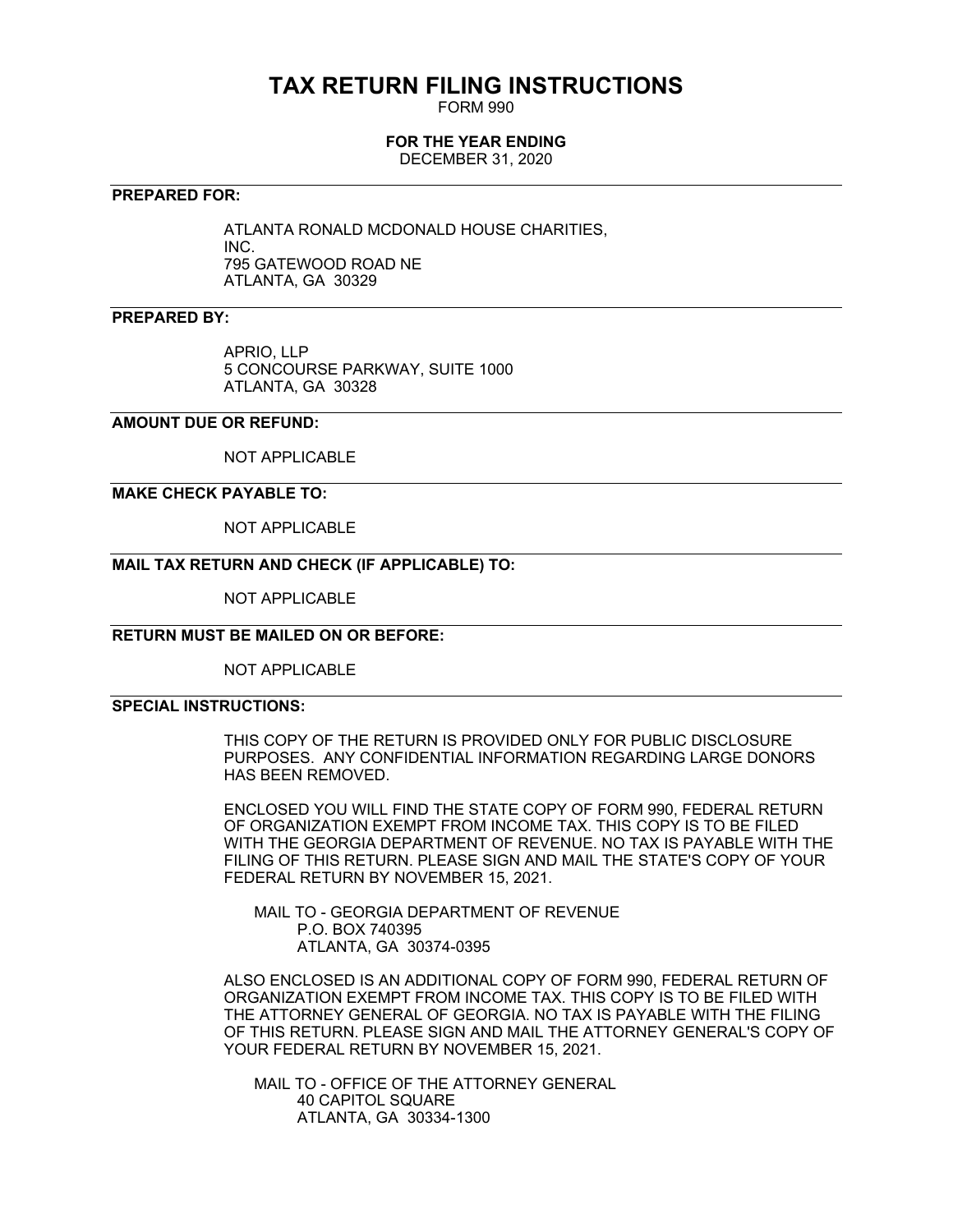INC. 795 GATEWOOD ROAD NE ATLANTA RONALD MCDONALD HOUSE CHARITIES, ATLANTA, GA 30329

#### INTERNAL REVENUE SERVICE CENTER OGDEN, UT 84201-0027 DEPARTMENT OF THE TREASURY

الماليانية المستالية الاستنبا البلينانيلينا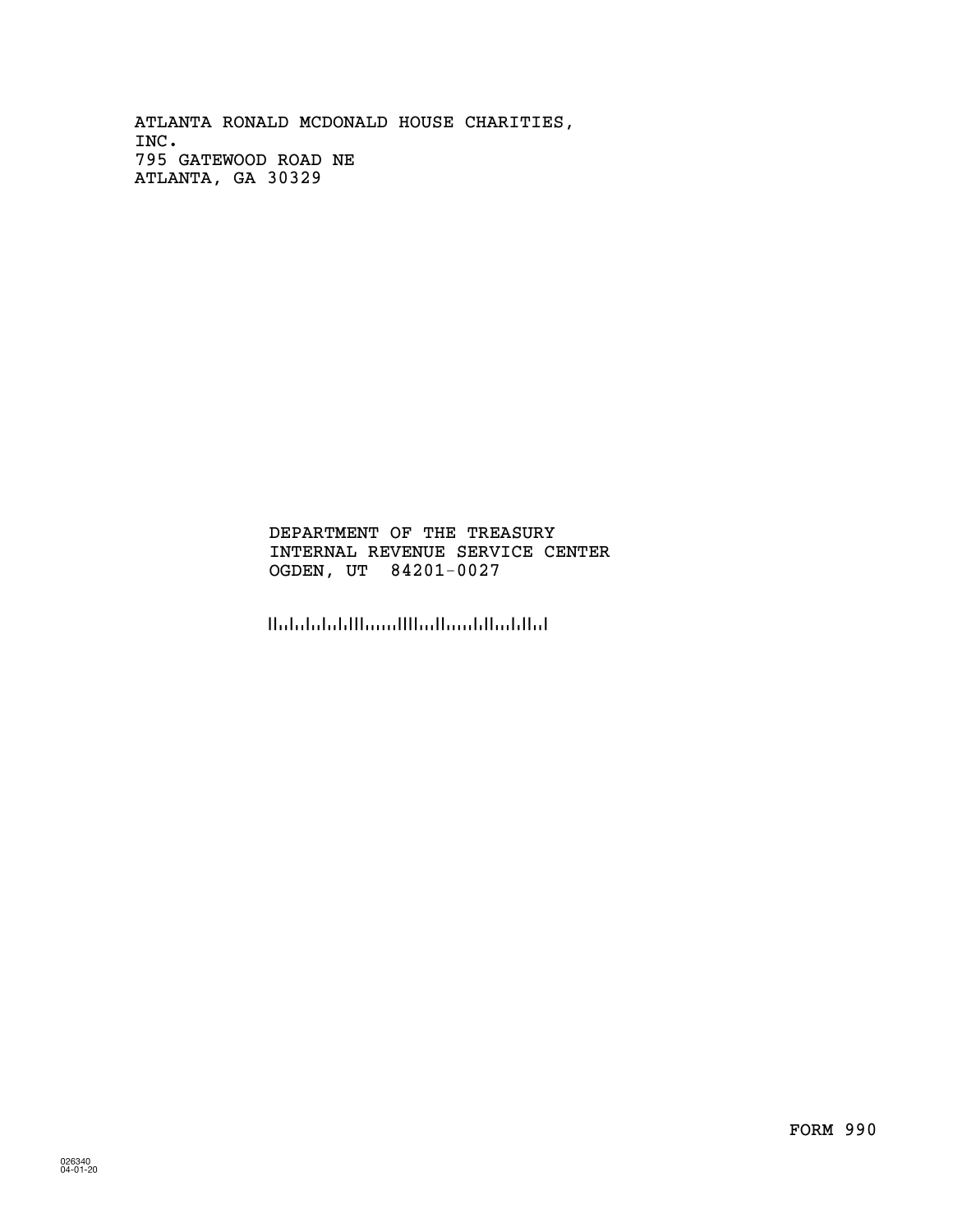|                                                                                                                                  |                                                                                                                                                            |                                  |                                                           | OMB No. 1545-0047                                                                                                                                                   |  |  |  |  |  |  |  |
|----------------------------------------------------------------------------------------------------------------------------------|------------------------------------------------------------------------------------------------------------------------------------------------------------|----------------------------------|-----------------------------------------------------------|---------------------------------------------------------------------------------------------------------------------------------------------------------------------|--|--|--|--|--|--|--|
| Form 990                                                                                                                         | <b>Return of Organization Exempt From Income Tax</b><br>Under section 501(c), 527, or 4947(a)(1) of the Internal Revenue Code (except private foundations) |                                  |                                                           |                                                                                                                                                                     |  |  |  |  |  |  |  |
| Do not enter social security numbers on this form as it may be made public.                                                      |                                                                                                                                                            |                                  |                                                           |                                                                                                                                                                     |  |  |  |  |  |  |  |
| Department of the Treasury<br>Go to www.irs.gov/Form990 for instructions and the latest information.<br>Internal Revenue Service |                                                                                                                                                            |                                  |                                                           |                                                                                                                                                                     |  |  |  |  |  |  |  |
|                                                                                                                                  | A For the 2020 calendar year, or tax year beginning                                                                                                        | and ending                       |                                                           |                                                                                                                                                                     |  |  |  |  |  |  |  |
| <b>B</b> Check if                                                                                                                | C Name of organization                                                                                                                                     | D Employer identification number |                                                           |                                                                                                                                                                     |  |  |  |  |  |  |  |
| applicable:                                                                                                                      | ATLANTA RONALD MCDONALD HOUSE CHARITIES,                                                                                                                   |                                  |                                                           |                                                                                                                                                                     |  |  |  |  |  |  |  |
| Address<br>INC.<br>change                                                                                                        |                                                                                                                                                            |                                  |                                                           |                                                                                                                                                                     |  |  |  |  |  |  |  |
| Name<br>change                                                                                                                   | Doing business as                                                                                                                                          | 58-1295754                       |                                                           |                                                                                                                                                                     |  |  |  |  |  |  |  |
| Initial<br>return                                                                                                                | Number and street (or P.O. box if mail is not delivered to street address)                                                                                 | Room/suite<br>E Telephone number |                                                           |                                                                                                                                                                     |  |  |  |  |  |  |  |
| Final<br>return/<br>termin-                                                                                                      | 795 GATEWOOD ROAD NE                                                                                                                                       |                                  | $404 - 315 - 1133$                                        |                                                                                                                                                                     |  |  |  |  |  |  |  |
| ated                                                                                                                             | City or town, state or province, country, and ZIP or foreign postal code                                                                                   |                                  | G Gross receipts \$                                       | 8,996,993.                                                                                                                                                          |  |  |  |  |  |  |  |
| Amended<br>return                                                                                                                | 30329<br>ATLANTA, GA                                                                                                                                       |                                  | H(a) Is this a group return                               |                                                                                                                                                                     |  |  |  |  |  |  |  |
| Applica-<br>tion<br>pending                                                                                                      | F Name and address of principal officer: BETH HOWELL                                                                                                       |                                  | for subordinates?                                         | $\overline{\ }$ Yes $\overline{\ \text{X}}$ No                                                                                                                      |  |  |  |  |  |  |  |
|                                                                                                                                  | SAME AS C ABOVE                                                                                                                                            |                                  | $H(b)$ Are all subordinates included? $\Box$ Yes          | No                                                                                                                                                                  |  |  |  |  |  |  |  |
| <b>I</b> Tax-exempt status: $\boxed{\mathbf{X}}$ 501(c)(3)                                                                       | $501(c)$ (<br>$\sqrt{\bullet}$ (insert no.)<br>$4947(a)(1)$ or                                                                                             | 527                              |                                                           | If "No," attach a list. See instructions                                                                                                                            |  |  |  |  |  |  |  |
| J Website: WWW.ARMHC.ORG                                                                                                         |                                                                                                                                                            |                                  | $H(c)$ Group exemption number $\blacktriangleright$       |                                                                                                                                                                     |  |  |  |  |  |  |  |
| K Form of organization: X Corporation                                                                                            | Trust<br>Other $\blacktriangleright$<br>Association                                                                                                        |                                  | L Year of formation: $1979$ M State of legal domicile: GA |                                                                                                                                                                     |  |  |  |  |  |  |  |
| Part I<br><b>Summary</b>                                                                                                         |                                                                                                                                                            |                                  |                                                           |                                                                                                                                                                     |  |  |  |  |  |  |  |
| 1.                                                                                                                               | Briefly describe the organization's mission or most significant activities: TO NUTURE THE HEALTH AND                                                       |                                  |                                                           |                                                                                                                                                                     |  |  |  |  |  |  |  |
|                                                                                                                                  | WELL-BEING OF CHILDREN AND FAMILIES BY PROVIDING TEMPORARY HOUSING,                                                                                        |                                  |                                                           |                                                                                                                                                                     |  |  |  |  |  |  |  |
| Governance<br>Check this box $\blacktriangleright$<br>2                                                                          | if the organization discontinued its operations or disposed of more than 25% of its net assets.                                                            |                                  |                                                           | 41                                                                                                                                                                  |  |  |  |  |  |  |  |
| з                                                                                                                                | $\mathbf{3}$<br>Number of voting members of the governing body (Part VI, line 1a)                                                                          |                                  |                                                           |                                                                                                                                                                     |  |  |  |  |  |  |  |
| 4                                                                                                                                | $\overline{\mathbf{4}}$                                                                                                                                    |                                  |                                                           |                                                                                                                                                                     |  |  |  |  |  |  |  |
|                                                                                                                                  |                                                                                                                                                            |                                  |                                                           |                                                                                                                                                                     |  |  |  |  |  |  |  |
| 5                                                                                                                                |                                                                                                                                                            |                                  | $\overline{5}$                                            |                                                                                                                                                                     |  |  |  |  |  |  |  |
| 6                                                                                                                                |                                                                                                                                                            |                                  | $6\phantom{a}$                                            |                                                                                                                                                                     |  |  |  |  |  |  |  |
|                                                                                                                                  | 7 a Total unrelated business revenue from Part VIII, column (C), line 12 [11] [12] [11] [12] [11] [11] [12] [1                                             |                                  | 7a                                                        |                                                                                                                                                                     |  |  |  |  |  |  |  |
| <b>Activities &amp;</b>                                                                                                          |                                                                                                                                                            |                                  | 7b                                                        |                                                                                                                                                                     |  |  |  |  |  |  |  |
|                                                                                                                                  |                                                                                                                                                            |                                  | <b>Prior Year</b>                                         | <b>Current Year</b>                                                                                                                                                 |  |  |  |  |  |  |  |
| 8                                                                                                                                | Contributions and grants (Part VIII, line 1h)                                                                                                              |                                  | 4,846,275.                                                |                                                                                                                                                                     |  |  |  |  |  |  |  |
| 9                                                                                                                                | Program service revenue (Part VIII, line 2g)                                                                                                               |                                  | 95, 170.                                                  |                                                                                                                                                                     |  |  |  |  |  |  |  |
| 10                                                                                                                               |                                                                                                                                                            |                                  | 248,539.                                                  |                                                                                                                                                                     |  |  |  |  |  |  |  |
| Revenue<br>11                                                                                                                    | Other revenue (Part VIII, column (A), lines 5, 6d, 8c, 9c, 10c, and 11e)                                                                                   |                                  | 442,720.                                                  |                                                                                                                                                                     |  |  |  |  |  |  |  |
| 12                                                                                                                               | Total revenue - add lines 8 through 11 (must equal Part VIII, column (A), line 12)                                                                         |                                  | 5,632,704.                                                |                                                                                                                                                                     |  |  |  |  |  |  |  |
| 13                                                                                                                               | Grants and similar amounts paid (Part IX, column (A), lines 1-3)                                                                                           |                                  | 37,692.                                                   |                                                                                                                                                                     |  |  |  |  |  |  |  |
| 14                                                                                                                               | Benefits paid to or for members (Part IX, column (A), line 4)                                                                                              |                                  | 0.                                                        |                                                                                                                                                                     |  |  |  |  |  |  |  |
|                                                                                                                                  | 15 Salaries, other compensation, employee benefits (Part IX, column (A), lines 5-10)                                                                       |                                  | 2,210,592.                                                |                                                                                                                                                                     |  |  |  |  |  |  |  |
|                                                                                                                                  |                                                                                                                                                            |                                  | 83,178.                                                   |                                                                                                                                                                     |  |  |  |  |  |  |  |
|                                                                                                                                  | 605,471.<br><b>b</b> Total fundraising expenses (Part IX, column (D), line 25)                                                                             |                                  |                                                           |                                                                                                                                                                     |  |  |  |  |  |  |  |
| Expenses                                                                                                                         |                                                                                                                                                            |                                  | 3,322,603.                                                |                                                                                                                                                                     |  |  |  |  |  |  |  |
| 18                                                                                                                               | Total expenses. Add lines 13-17 (must equal Part IX, column (A), line 25) [                                                                                |                                  | 5,654,065.                                                |                                                                                                                                                                     |  |  |  |  |  |  |  |
| 19                                                                                                                               |                                                                                                                                                            |                                  | $-21, 361.$                                               |                                                                                                                                                                     |  |  |  |  |  |  |  |
|                                                                                                                                  |                                                                                                                                                            |                                  | <b>Beginning of Current Year</b>                          | 0.<br><b>End of Year</b>                                                                                                                                            |  |  |  |  |  |  |  |
| 20                                                                                                                               | Total assets (Part X, line 16)                                                                                                                             |                                  | 40,158,602.                                               | 0.<br>$\overline{0}$ .<br>26,691.<br>2,367,274.<br>0.                                                                                                               |  |  |  |  |  |  |  |
| t Assets or<br>d Balances<br>21<br>鲳                                                                                             | Total liabilities (Part X, line 26)                                                                                                                        |                                  | 802,550.<br>39, 356, 052.                                 | 41<br>44<br>2258<br>6,672,748.<br>353,972.<br>173,236.<br>7,226,647.<br>30,000.<br>2,966,359.<br>5,363,633.<br>1,863,014.<br>42,160,310.<br>516,060.<br>41,644,250. |  |  |  |  |  |  |  |

\*\* PUBLIC DISCLOSURE COPY \*\*

Under penalties of perjury, I declare that I have examined this return, including accompanying schedules and statements, and to the best of my knowledge and belief, it is true, correct, and complete. Declaration of preparer (other than officer) is based on all information of which preparer has any knowledge.

| Sign            | Signature of officer                                                            | Date                                            |
|-----------------|---------------------------------------------------------------------------------|-------------------------------------------------|
| Here            | BETH HOWELL, PRESIDENT AND CEO                                                  |                                                 |
|                 | Type or print name and title                                                    |                                                 |
|                 | Preparer's signature<br>Print/Type preparer's name                              | Date<br><b>PTIN</b><br>Check                    |
| Paid            | ANGELA DOTSON,<br>ANGELA DOTSON, CPA                                            | P00645864<br> 11/15/21 <br>CPA<br>self-emploved |
| Preparer        | Firm's name RPRIO, LLP                                                          | Firm's EIN $\triangleright$ 57-1157523          |
| Use Only        | 5 CONCOURSE PARKWAY, SUITE 1000<br>Firm's address $\blacktriangleright$         |                                                 |
|                 | ATLANTA, GA 30328                                                               | Phone no. $(404)$ 892-9651                      |
|                 | May the IRS discuss this return with the preparer shown above? See instructions | $\overline{X}$ Yes<br>No                        |
| 032001 12-23-20 | LHA For Paperwork Reduction Act Notice, see the separate instructions.          | Form 990 (2020)                                 |

SEE SCHEDULE O FOR ORGANIZATION MISSION STATEMENT CONTINUATION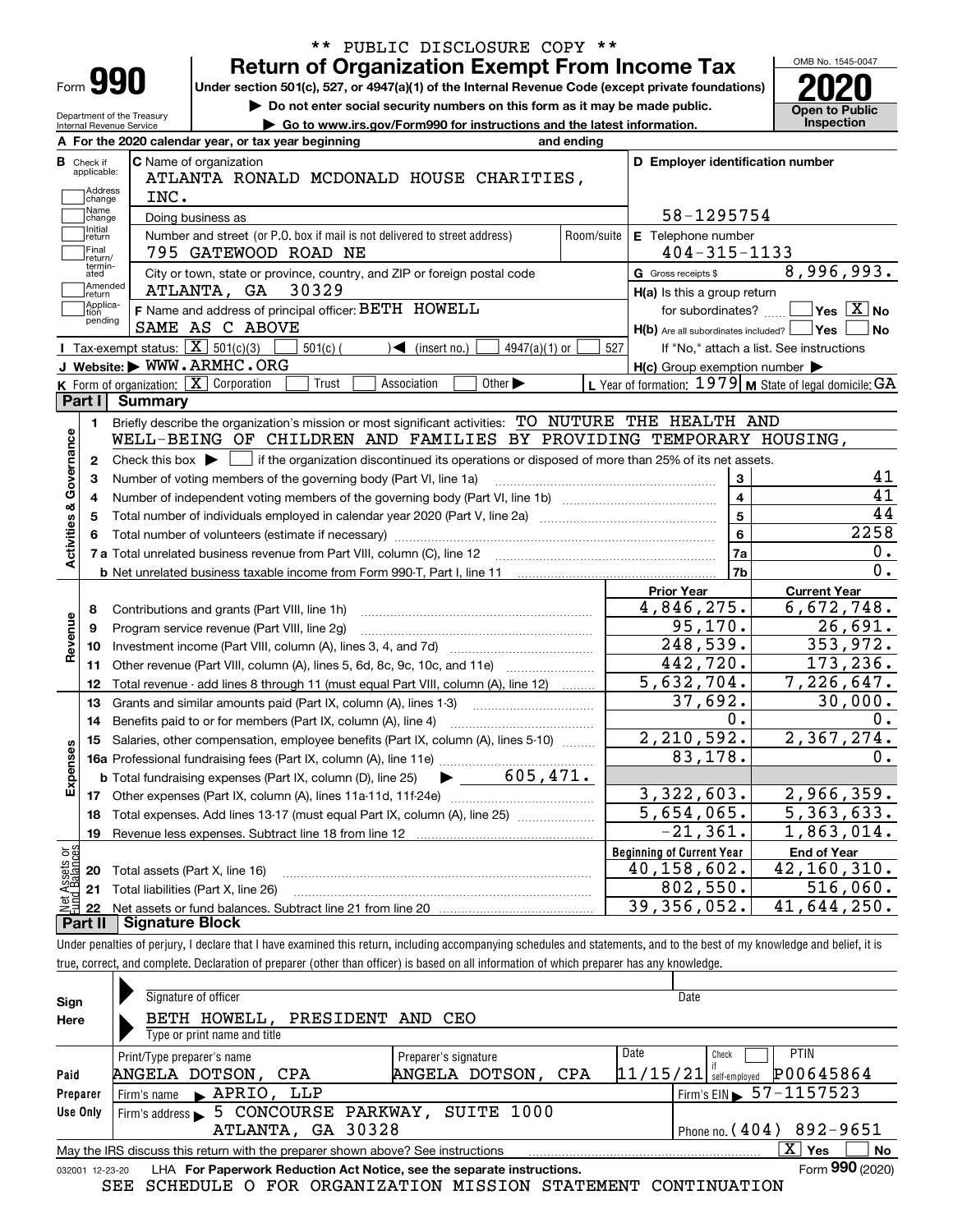|              | ATLANTA RONALD MCDONALD HOUSE CHARITIES,                                                                                                     |            |                                           |
|--------------|----------------------------------------------------------------------------------------------------------------------------------------------|------------|-------------------------------------------|
|              | INC.<br>Form 990 (2020)                                                                                                                      | 58-1295754 | Page 2                                    |
|              | <b>Statement of Program Service Accomplishments</b><br>Part III                                                                              |            |                                           |
|              |                                                                                                                                              |            | $\boxed{\text{X}}$                        |
| 1            | Briefly describe the organization's mission:                                                                                                 |            |                                           |
|              | TO NUTURE THE HEALTH AND WELL-BEING OF CHILDREN AND FAMILIES BY                                                                              |            |                                           |
|              | PROVIDING TEMPORARY HOUSING, MEALS, TRANSPORTATION TO FAMILIES OF SICK                                                                       |            |                                           |
|              | AND INJURED CHILDREN THROUGH TWO RONALD MCDONALD HOUSES, RONALD                                                                              |            |                                           |
|              | MCDONALD CARE MOBILE, RONALD MCDONALD FAMILY ROOM AND PROVIDING                                                                              |            |                                           |
| $\mathbf{2}$ | Did the organization undertake any significant program services during the year which were not listed on the                                 |            |                                           |
|              | prior Form 990 or 990-EZ?                                                                                                                    |            | $\overline{\ }$ Yes $\overline{\rm X}$ No |
|              | If "Yes," describe these new services on Schedule O.                                                                                         |            |                                           |
| 3            | Did the organization cease conducting, or make significant changes in how it conducts, any program services?                                 |            | $\Box$ Yes $[\overline{X}]$ No            |
|              | If "Yes," describe these changes on Schedule O.                                                                                              |            |                                           |
| 4            | Describe the organization's program service accomplishments for each of its three largest program services, as measured by expenses.         |            |                                           |
|              | Section 501(c)(3) and 501(c)(4) organizations are required to report the amount of grants and allocations to others, the total expenses, and |            |                                           |
|              | revenue, if any, for each program service reported.                                                                                          |            |                                           |
| 4a           | 4,051,022. including grants of \$<br>(Expenses \$<br>) (Revenue \$<br>(Code:                                                                 |            | 26,691.                                   |
|              | ATLANTA RONALD MCDONALD HOUSE CHARITIES, INC. OWNS AND OPERATES TWO                                                                          |            |                                           |
|              | TEMPORARY HOUSING FACILITIES FOR FAMILIES OF CHILDREN UNDERGOING                                                                             |            |                                           |
|              | TREATMENT (OUTPATIENTS OR INPATIENTS) FOR SERIOUS ILLNESSES AND                                                                              |            |                                           |
|              | THESE FACILITIES ARE LOCATED AT 795 GATEWOOD ROAD, ATLANTA,<br>INJURIES.                                                                     |            |                                           |
|              | GEORGIA AND 5420 PEACHTREE DUNWOODY ROAD, SANDY SPRINGS, GEORGIA AND                                                                         |            |                                           |
|              | HAVE A TOTAL OF 81 ROOMS.<br>THE HOUSES ARE MUCH MORE THAN A ROOM TO STAY                                                                    |            |                                           |
|              | IN, THEY PROVIDE COMFORT, SUPPORT AND RESOURCES FOR FAMILIES WITH SICK                                                                       |            |                                           |
|              | CHILDREN JUST STEPS AWAY FROM THE HOSPITAL. MORE THAN 2,863 FAMILIES                                                                         |            |                                           |
|              | WERE SERVED BY OUR PROGRAMS IN 2020.                                                                                                         |            |                                           |
|              |                                                                                                                                              |            |                                           |
|              |                                                                                                                                              |            |                                           |
|              |                                                                                                                                              |            |                                           |
| 4b           | $30,000.$ (Revenue \$<br>$54,517$ . including grants of \$<br>(Code:<br>) (Expenses \$                                                       |            |                                           |
|              | ATLANTA RONALD MCDONALD HOUSE CHARITIES AWARDS SCHOLARSHIPS TO                                                                               |            |                                           |
|              | QUALIFYING STUDENTS WHO FACE LIMITED ACCESS TO EDUCATION AND CAREER                                                                          |            |                                           |
|              | IN 2020, TWELVE \$2,500 MULTI-YEAR SCHOLARSHIPS WERE<br>OPPORTUNITIES.                                                                       |            |                                           |
|              | AWARDED TO QUALIFYING COLLEGE SENIORS.                                                                                                       |            |                                           |
|              |                                                                                                                                              |            |                                           |
|              |                                                                                                                                              |            |                                           |
|              |                                                                                                                                              |            |                                           |
|              |                                                                                                                                              |            |                                           |
|              |                                                                                                                                              |            |                                           |
|              |                                                                                                                                              |            |                                           |
|              |                                                                                                                                              |            |                                           |
| 4с           | 49,636.<br>including grants of \$<br>) (Revenue \$<br>(Code:<br>Expenses \$                                                                  |            |                                           |
|              | THE RONALD MCDONALD CARE MOBILE IS A 40-FOOT LONG, 8-FOOT WIDE VAN                                                                           |            | THAT                                      |
|              | A FULLY FUNCTIONING MEDICAL CLINIC THAT DELIVERS ASTHMA CARE TO<br>ΙS                                                                        |            |                                           |
|              | LOCAL ELEMENTARY AND MIDDLE SCHOOLS.<br>IN 2020, THE RONALD MCDONALD CARE                                                                    |            |                                           |
|              | 13 SCHOOLS IN THE ATLANTA PUBLIC SCHOOL<br>SERVICES AT<br>MOBILE PROVIDED                                                                    |            |                                           |
|              | <b>SERVING</b><br>907<br>STUDENTS.<br>SYSTEM,                                                                                                |            |                                           |
|              |                                                                                                                                              |            |                                           |
|              |                                                                                                                                              |            |                                           |
|              |                                                                                                                                              |            |                                           |
|              |                                                                                                                                              |            |                                           |
|              |                                                                                                                                              |            |                                           |
|              |                                                                                                                                              |            |                                           |
|              |                                                                                                                                              |            |                                           |
| 4d           | Other program services (Describe on Schedule O.)                                                                                             |            |                                           |
|              | $219$ , $184$ . including grants of \$<br>(Expenses \$<br>(Revenue \$                                                                        |            |                                           |
| 4е           | 4,374,359.<br>Total program service expenses                                                                                                 |            |                                           |
|              |                                                                                                                                              |            | Form 990 (2020)                           |
|              | 032002 12-23-20                                                                                                                              |            |                                           |
|              | 3                                                                                                                                            |            |                                           |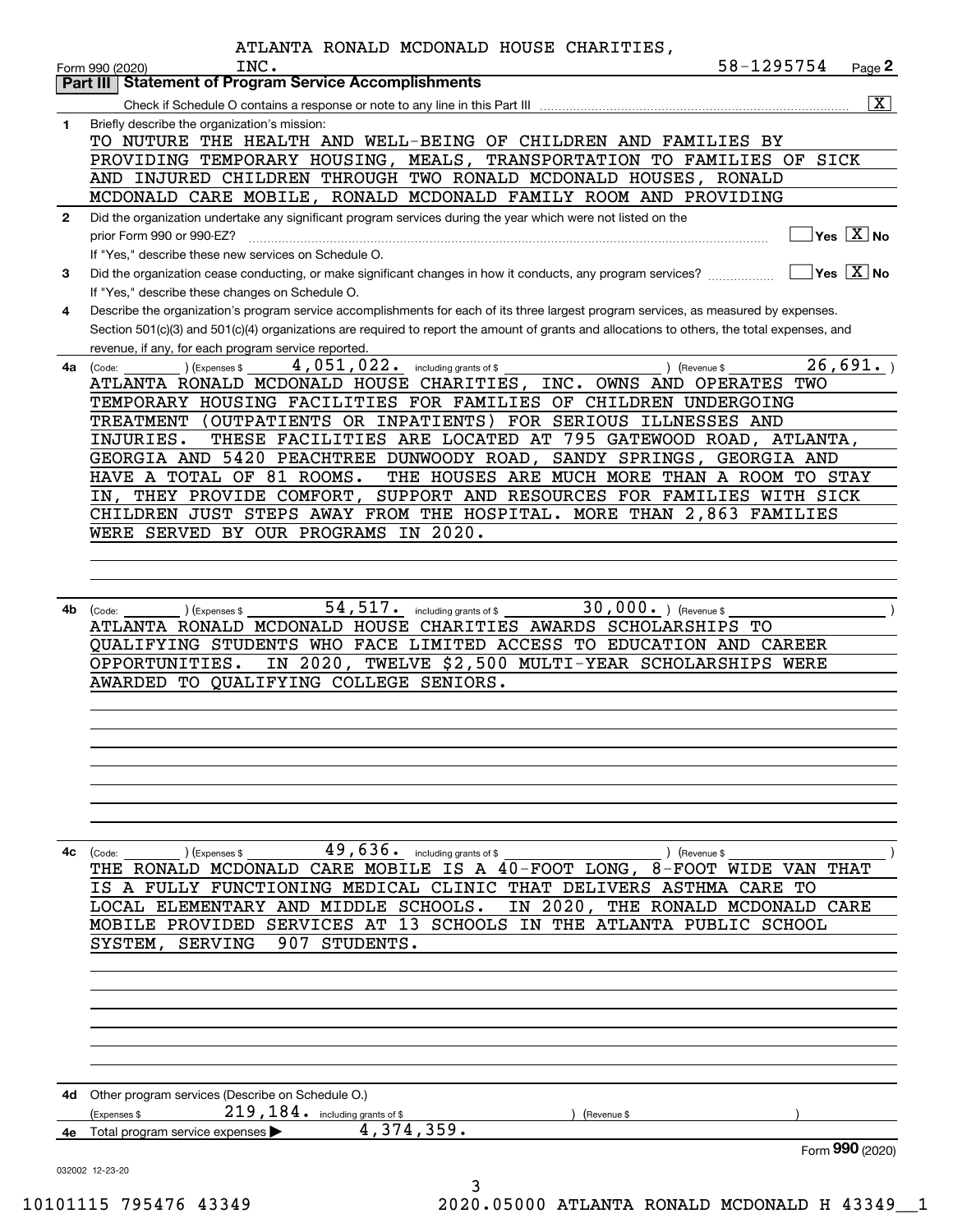|     |                                                                                                                                                                                                                                                    |                   | Yes             | No          |
|-----|----------------------------------------------------------------------------------------------------------------------------------------------------------------------------------------------------------------------------------------------------|-------------------|-----------------|-------------|
| 1   | Is the organization described in section $501(c)(3)$ or $4947(a)(1)$ (other than a private foundation)?                                                                                                                                            |                   |                 |             |
|     |                                                                                                                                                                                                                                                    | 1                 | X               |             |
| 2   |                                                                                                                                                                                                                                                    | $\mathbf{2}$      | $\mathbf X$     |             |
| 3   | Did the organization engage in direct or indirect political campaign activities on behalf of or in opposition to candidates for                                                                                                                    |                   |                 |             |
|     |                                                                                                                                                                                                                                                    | 3                 |                 | x           |
| 4   | Section 501(c)(3) organizations. Did the organization engage in lobbying activities, or have a section 501(h) election in effect                                                                                                                   |                   |                 |             |
|     |                                                                                                                                                                                                                                                    | 4                 |                 | x           |
| 5   | Is the organization a section 501(c)(4), 501(c)(5), or 501(c)(6) organization that receives membership dues, assessments, or                                                                                                                       |                   |                 |             |
|     |                                                                                                                                                                                                                                                    | 5                 |                 | x           |
| 6   | Did the organization maintain any donor advised funds or any similar funds or accounts for which donors have the right to                                                                                                                          |                   |                 | x           |
| 7   | provide advice on the distribution or investment of amounts in such funds or accounts? If "Yes," complete Schedule D, Part I                                                                                                                       | 6                 |                 |             |
|     | Did the organization receive or hold a conservation easement, including easements to preserve open space,                                                                                                                                          | $\overline{7}$    |                 | x           |
| 8   | Did the organization maintain collections of works of art, historical treasures, or other similar assets? If "Yes," complete                                                                                                                       |                   |                 |             |
|     |                                                                                                                                                                                                                                                    | 8                 |                 | x           |
| 9   | Did the organization report an amount in Part X, line 21, for escrow or custodial account liability, serve as a custodian for                                                                                                                      |                   |                 |             |
|     | amounts not listed in Part X; or provide credit counseling, debt management, credit repair, or debt negotiation services?                                                                                                                          |                   |                 |             |
|     |                                                                                                                                                                                                                                                    | 9                 |                 | x           |
| 10  | Did the organization, directly or through a related organization, hold assets in donor-restricted endowments                                                                                                                                       |                   |                 |             |
|     |                                                                                                                                                                                                                                                    | 10                | X               |             |
| 11  | If the organization's answer to any of the following questions is "Yes," then complete Schedule D, Parts VI, VII, VIII, IX, or X                                                                                                                   |                   |                 |             |
|     | as applicable.                                                                                                                                                                                                                                     |                   |                 |             |
|     | a Did the organization report an amount for land, buildings, and equipment in Part X, line 10? If "Yes," complete Schedule D,                                                                                                                      |                   |                 |             |
|     |                                                                                                                                                                                                                                                    | 11a               | X               |             |
|     | <b>b</b> Did the organization report an amount for investments - other securities in Part X, line 12, that is 5% or more of its total                                                                                                              |                   |                 |             |
|     |                                                                                                                                                                                                                                                    | 11b               |                 | x           |
|     | c Did the organization report an amount for investments - program related in Part X, line 13, that is 5% or more of its total                                                                                                                      |                   |                 |             |
|     |                                                                                                                                                                                                                                                    | 11c               |                 | x           |
|     | d Did the organization report an amount for other assets in Part X, line 15, that is 5% or more of its total assets reported in                                                                                                                    |                   |                 | х           |
|     |                                                                                                                                                                                                                                                    | 11d<br><b>11e</b> |                 | X           |
| f   | e Did the organization report an amount for other liabilities in Part X, line 25? If "Yes," complete Schedule D, Part X<br>Did the organization's separate or consolidated financial statements for the tax year include a footnote that addresses |                   |                 |             |
|     | the organization's liability for uncertain tax positions under FIN 48 (ASC 740)? If "Yes," complete Schedule D, Part X                                                                                                                             | 11f               | X               |             |
|     | 12a Did the organization obtain separate, independent audited financial statements for the tax year? If "Yes," complete                                                                                                                            |                   |                 |             |
|     |                                                                                                                                                                                                                                                    | 12a               | X               |             |
|     | <b>b</b> Was the organization included in consolidated, independent audited financial statements for the tax year?                                                                                                                                 |                   |                 |             |
|     | If "Yes," and if the organization answered "No" to line 12a, then completing Schedule D, Parts XI and XII is optional                                                                                                                              | 12b               |                 | X           |
| 13  |                                                                                                                                                                                                                                                    | 13                |                 | $\mathbf X$ |
| 14a | Did the organization maintain an office, employees, or agents outside of the United States?                                                                                                                                                        | 14a               |                 | X           |
| b   | Did the organization have aggregate revenues or expenses of more than \$10,000 from grantmaking, fundraising, business,                                                                                                                            |                   |                 |             |
|     | investment, and program service activities outside the United States, or aggregate foreign investments valued at \$100,000                                                                                                                         |                   |                 |             |
|     |                                                                                                                                                                                                                                                    | 14b               |                 | x           |
| 15  | Did the organization report on Part IX, column (A), line 3, more than \$5,000 of grants or other assistance to or for any                                                                                                                          |                   |                 |             |
|     |                                                                                                                                                                                                                                                    | 15                |                 | x           |
| 16  | Did the organization report on Part IX, column (A), line 3, more than \$5,000 of aggregate grants or other assistance to                                                                                                                           |                   |                 |             |
|     |                                                                                                                                                                                                                                                    | 16                |                 | X           |
| 17  | Did the organization report a total of more than \$15,000 of expenses for professional fundraising services on Part IX,                                                                                                                            |                   | х               |             |
|     | Did the organization report more than \$15,000 total of fundraising event gross income and contributions on Part VIII, lines                                                                                                                       | 17                |                 |             |
| 18  |                                                                                                                                                                                                                                                    | 18                | X               |             |
| 19  | Did the organization report more than \$15,000 of gross income from gaming activities on Part VIII, line 9a? If "Yes."                                                                                                                             |                   |                 |             |
|     |                                                                                                                                                                                                                                                    | 19                | X               |             |
| 20a |                                                                                                                                                                                                                                                    | <b>20a</b>        |                 | x           |
| b   | If "Yes" to line 20a, did the organization attach a copy of its audited financial statements to this return?                                                                                                                                       | 20 <sub>b</sub>   |                 |             |
| 21  | Did the organization report more than \$5,000 of grants or other assistance to any domestic organization or                                                                                                                                        |                   |                 |             |
|     |                                                                                                                                                                                                                                                    | 21                |                 | x           |
|     | 032003 12-23-20                                                                                                                                                                                                                                    |                   | Form 990 (2020) |             |

4

032003 12-23-20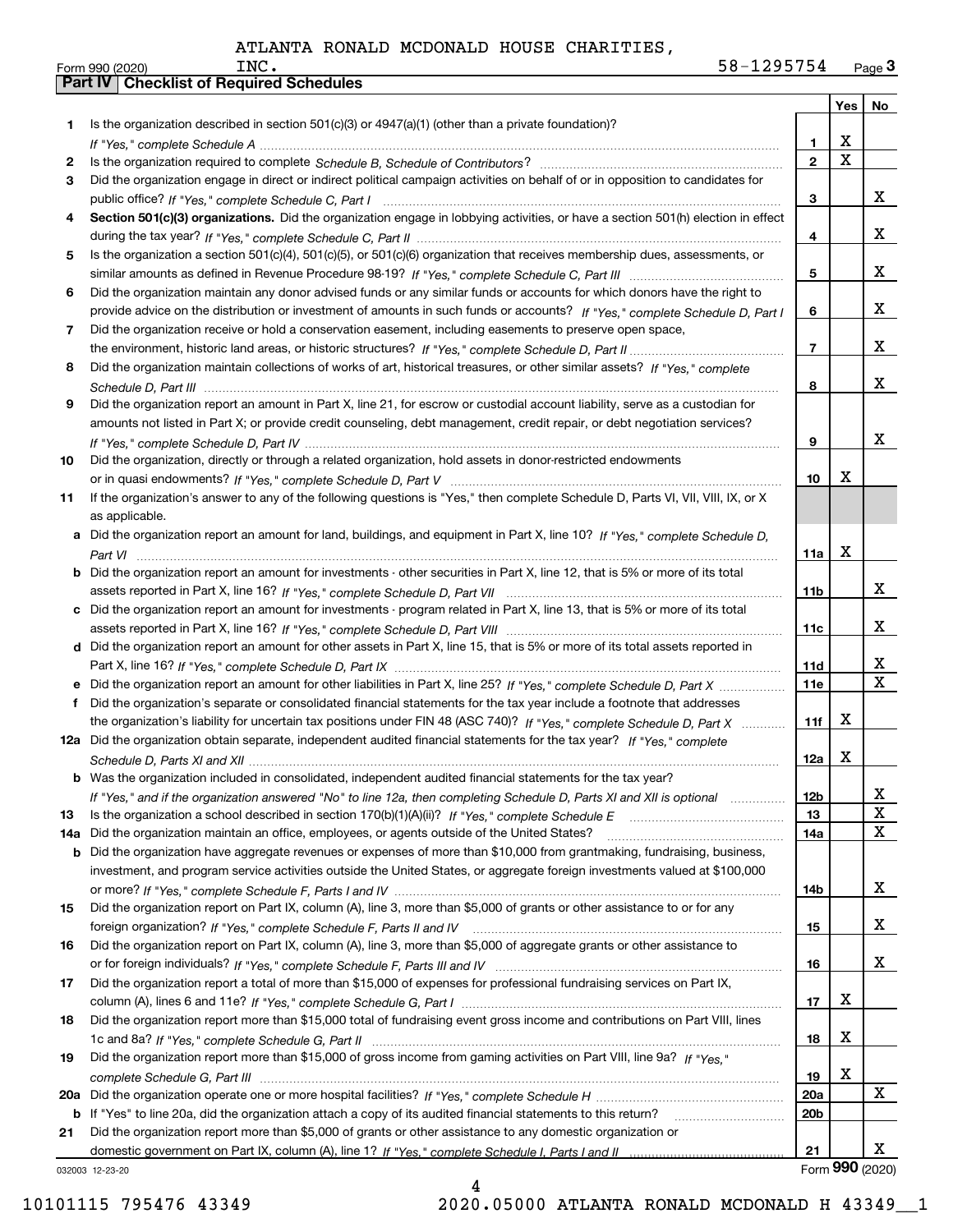| 58-1295754 | Page 4 |
|------------|--------|
|            |        |

|               | 58-1295754<br>INC.<br>Form 990 (2020)                                                                                        |            |     | Page 4          |  |  |  |  |  |  |
|---------------|------------------------------------------------------------------------------------------------------------------------------|------------|-----|-----------------|--|--|--|--|--|--|
|               | <b>Part IV   Checklist of Required Schedules (continued)</b>                                                                 |            |     |                 |  |  |  |  |  |  |
|               |                                                                                                                              |            | Yes | No              |  |  |  |  |  |  |
| 22            | Did the organization report more than \$5,000 of grants or other assistance to or for domestic individuals on                |            |     |                 |  |  |  |  |  |  |
|               |                                                                                                                              | 22         | X   |                 |  |  |  |  |  |  |
| 23            | Did the organization answer "Yes" to Part VII, Section A, line 3, 4, or 5 about compensation of the organization's current   |            |     |                 |  |  |  |  |  |  |
|               | and former officers, directors, trustees, key employees, and highest compensated employees? If "Yes," complete               | 23         | х   |                 |  |  |  |  |  |  |
|               |                                                                                                                              |            |     |                 |  |  |  |  |  |  |
|               | 24a Did the organization have a tax-exempt bond issue with an outstanding principal amount of more than \$100,000 as of the  |            |     |                 |  |  |  |  |  |  |
|               | last day of the year, that was issued after December 31, 2002? If "Yes," answer lines 24b through 24d and complete           |            |     |                 |  |  |  |  |  |  |
|               |                                                                                                                              | 24a        |     | X.              |  |  |  |  |  |  |
|               |                                                                                                                              | 24b        |     |                 |  |  |  |  |  |  |
|               | c Did the organization maintain an escrow account other than a refunding escrow at any time during the year to defease       |            |     |                 |  |  |  |  |  |  |
|               |                                                                                                                              | 24c        |     |                 |  |  |  |  |  |  |
|               |                                                                                                                              | 24d        |     |                 |  |  |  |  |  |  |
|               | 25a Section 501(c)(3), 501(c)(4), and 501(c)(29) organizations. Did the organization engage in an excess benefit             |            |     |                 |  |  |  |  |  |  |
|               |                                                                                                                              | 25a        |     | x               |  |  |  |  |  |  |
|               | b Is the organization aware that it engaged in an excess benefit transaction with a disqualified person in a prior year, and |            |     |                 |  |  |  |  |  |  |
|               | that the transaction has not been reported on any of the organization's prior Forms 990 or 990-EZ? If "Yes," complete        |            |     |                 |  |  |  |  |  |  |
|               | Schedule L, Part I                                                                                                           | 25b        |     | x               |  |  |  |  |  |  |
| 26            | Did the organization report any amount on Part X, line 5 or 22, for receivables from or payables to any current              |            |     |                 |  |  |  |  |  |  |
|               | or former officer, director, trustee, key employee, creator or founder, substantial contributor, or 35%                      |            |     |                 |  |  |  |  |  |  |
|               | controlled entity or family member of any of these persons? If "Yes," complete Schedule L, Part II                           | 26         |     | x               |  |  |  |  |  |  |
| 27            | Did the organization provide a grant or other assistance to any current or former officer, director, trustee, key employee,  |            |     |                 |  |  |  |  |  |  |
|               | creator or founder, substantial contributor or employee thereof, a grant selection committee member, or to a 35% controlled  |            |     |                 |  |  |  |  |  |  |
|               | entity (including an employee thereof) or family member of any of these persons? If "Yes," complete Schedule L, Part III     | 27         |     | х               |  |  |  |  |  |  |
| 28            | Was the organization a party to a business transaction with one of the following parties (see Schedule L, Part IV            |            |     |                 |  |  |  |  |  |  |
|               | instructions, for applicable filing thresholds, conditions, and exceptions):                                                 |            |     |                 |  |  |  |  |  |  |
|               | a A current or former officer, director, trustee, key employee, creator or founder, or substantial contributor? If           |            |     |                 |  |  |  |  |  |  |
|               |                                                                                                                              | 28a        |     | x               |  |  |  |  |  |  |
|               |                                                                                                                              | 28b        |     | $\mathbf{x}$    |  |  |  |  |  |  |
|               | c A 35% controlled entity of one or more individuals and/or organizations described in lines 28a or 28b? If                  |            |     |                 |  |  |  |  |  |  |
|               |                                                                                                                              | 28c        |     | x               |  |  |  |  |  |  |
| 29            |                                                                                                                              | 29         | X   |                 |  |  |  |  |  |  |
| 30            | Did the organization receive contributions of art, historical treasures, or other similar assets, or qualified conservation  |            |     |                 |  |  |  |  |  |  |
|               |                                                                                                                              | 30         |     | X               |  |  |  |  |  |  |
| 31            | Did the organization liquidate, terminate, or dissolve and cease operations? If "Yes," complete Schedule N, Part I           | 31         |     | $\mathbf x$     |  |  |  |  |  |  |
|               | Did the organization sell, exchange, dispose of, or transfer more than 25% of its net assets? If "Yes," complete             |            |     |                 |  |  |  |  |  |  |
|               |                                                                                                                              | 32         |     | x               |  |  |  |  |  |  |
| 33            | Did the organization own 100% of an entity disregarded as separate from the organization under Regulations                   |            |     |                 |  |  |  |  |  |  |
|               |                                                                                                                              | 33         |     | x               |  |  |  |  |  |  |
| 34            | Was the organization related to any tax-exempt or taxable entity? If "Yes," complete Schedule R, Part II, III, or IV, and    |            |     |                 |  |  |  |  |  |  |
|               |                                                                                                                              | 34         |     | X               |  |  |  |  |  |  |
|               | 35a Did the organization have a controlled entity within the meaning of section 512(b)(13)?                                  | <b>35a</b> |     | X               |  |  |  |  |  |  |
|               | b If "Yes" to line 35a, did the organization receive any payment from or engage in any transaction with a controlled entity  |            |     |                 |  |  |  |  |  |  |
|               |                                                                                                                              | 35b        |     |                 |  |  |  |  |  |  |
| 36            | Section 501(c)(3) organizations. Did the organization make any transfers to an exempt non-charitable related organization?   |            |     |                 |  |  |  |  |  |  |
|               |                                                                                                                              | 36         |     | x               |  |  |  |  |  |  |
| 37            | Did the organization conduct more than 5% of its activities through an entity that is not a related organization             |            |     |                 |  |  |  |  |  |  |
|               |                                                                                                                              | 37         |     | x               |  |  |  |  |  |  |
| 38            | Did the organization complete Schedule O and provide explanations in Schedule O for Part VI, lines 11b and 19?               |            |     |                 |  |  |  |  |  |  |
|               | Note: All Form 990 filers are required to complete Schedule O                                                                | 38         | x   |                 |  |  |  |  |  |  |
| <b>Part V</b> | <b>Statements Regarding Other IRS Filings and Tax Compliance</b>                                                             |            |     |                 |  |  |  |  |  |  |
|               | Check if Schedule O contains a response or note to any line in this Part V                                                   |            |     |                 |  |  |  |  |  |  |
|               |                                                                                                                              |            | Yes | No              |  |  |  |  |  |  |
|               | 15<br>1a Enter the number reported in Box 3 of Form 1096. Enter -0- if not applicable<br>1a                                  |            |     |                 |  |  |  |  |  |  |
| b             | 1<br>Enter the number of Forms W-2G included in line 1a. Enter -0- if not applicable<br>1b                                   |            |     |                 |  |  |  |  |  |  |
| c             | Did the organization comply with backup withholding rules for reportable payments to vendors and reportable gaming           |            |     |                 |  |  |  |  |  |  |
|               | (gambling) winnings to prize winners?                                                                                        | 1c         | х   |                 |  |  |  |  |  |  |
|               | 032004 12-23-20                                                                                                              |            |     | Form 990 (2020) |  |  |  |  |  |  |
|               | 5                                                                                                                            |            |     |                 |  |  |  |  |  |  |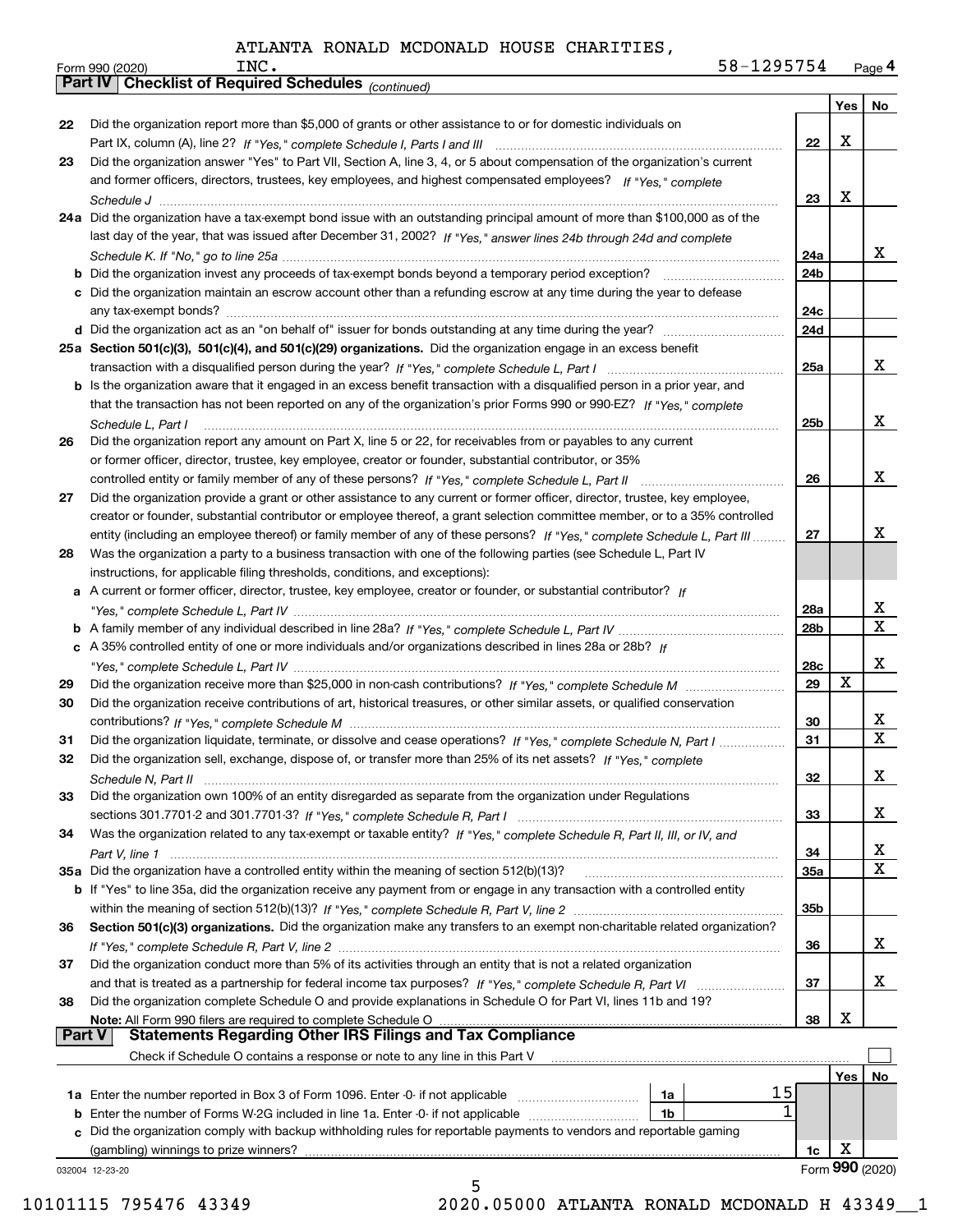|               |  | INC.<br>Form 990 (2020)                                                                                                                                                                                                                    |                 | 58-1295754 |                      |     | $Page$ <sup>5</sup> |  |  |  |  |
|---------------|--|--------------------------------------------------------------------------------------------------------------------------------------------------------------------------------------------------------------------------------------------|-----------------|------------|----------------------|-----|---------------------|--|--|--|--|
| <b>Part V</b> |  | Statements Regarding Other IRS Filings and Tax Compliance (continued)                                                                                                                                                                      |                 |            |                      |     |                     |  |  |  |  |
|               |  |                                                                                                                                                                                                                                            |                 |            |                      | Yes | No                  |  |  |  |  |
|               |  | 2a Enter the number of employees reported on Form W-3, Transmittal of Wage and Tax Statements,                                                                                                                                             |                 |            |                      |     |                     |  |  |  |  |
|               |  | filed for the calendar year ending with or within the year covered by this return                                                                                                                                                          | 2a              | 44         |                      |     |                     |  |  |  |  |
|               |  |                                                                                                                                                                                                                                            |                 |            |                      |     |                     |  |  |  |  |
|               |  |                                                                                                                                                                                                                                            |                 |            |                      |     |                     |  |  |  |  |
| За            |  | Did the organization have unrelated business gross income of \$1,000 or more during the year?                                                                                                                                              |                 |            | 3a                   |     | x                   |  |  |  |  |
| b             |  |                                                                                                                                                                                                                                            |                 |            | 3b                   |     |                     |  |  |  |  |
|               |  | 4a At any time during the calendar year, did the organization have an interest in, or a signature or other authority over, a                                                                                                               |                 |            |                      |     |                     |  |  |  |  |
|               |  | financial account in a foreign country (such as a bank account, securities account, or other financial account)?                                                                                                                           |                 |            | 4a                   |     | х                   |  |  |  |  |
|               |  | <b>b</b> If "Yes," enter the name of the foreign country $\blacktriangleright$                                                                                                                                                             |                 |            |                      |     |                     |  |  |  |  |
|               |  | See instructions for filing requirements for FinCEN Form 114, Report of Foreign Bank and Financial Accounts (FBAR).                                                                                                                        |                 |            |                      |     |                     |  |  |  |  |
| 5a            |  | Was the organization a party to a prohibited tax shelter transaction at any time during the tax year?                                                                                                                                      |                 |            | 5a                   |     | х                   |  |  |  |  |
| b             |  |                                                                                                                                                                                                                                            |                 |            | 5 <sub>b</sub>       |     | X                   |  |  |  |  |
| с             |  |                                                                                                                                                                                                                                            |                 |            | 5c                   |     |                     |  |  |  |  |
| 6а            |  | Does the organization have annual gross receipts that are normally greater than \$100,000, and did the organization solicit                                                                                                                |                 |            |                      |     |                     |  |  |  |  |
|               |  | any contributions that were not tax deductible as charitable contributions?                                                                                                                                                                |                 |            | 6a                   | х   |                     |  |  |  |  |
|               |  | If "Yes," did the organization include with every solicitation an express statement that such contributions or gifts                                                                                                                       |                 |            |                      |     |                     |  |  |  |  |
|               |  | were not tax deductible?                                                                                                                                                                                                                   |                 |            | 6b                   | х   |                     |  |  |  |  |
| 7             |  | Organizations that may receive deductible contributions under section 170(c).                                                                                                                                                              |                 |            |                      |     |                     |  |  |  |  |
| а             |  | Did the organization receive a payment in excess of \$75 made partly as a contribution and partly for goods and services provided to the payor?                                                                                            |                 |            | 7a                   | х   |                     |  |  |  |  |
| b             |  | If "Yes," did the organization notify the donor of the value of the goods or services provided?                                                                                                                                            |                 |            | 7b                   | х   |                     |  |  |  |  |
|               |  | Did the organization sell, exchange, or otherwise dispose of tangible personal property for which it was required                                                                                                                          |                 |            |                      |     |                     |  |  |  |  |
|               |  | to file Form 8282?                                                                                                                                                                                                                         |                 |            | 7c                   |     | x                   |  |  |  |  |
| d             |  | If "Yes," indicate the number of Forms 8282 filed during the year                                                                                                                                                                          | 7d              |            |                      |     |                     |  |  |  |  |
| е             |  | Did the organization receive any funds, directly or indirectly, to pay premiums on a personal benefit contract?                                                                                                                            |                 |            | 7e                   |     | х<br>x              |  |  |  |  |
| f             |  | Did the organization, during the year, pay premiums, directly or indirectly, on a personal benefit contract?                                                                                                                               |                 |            | 7f                   |     |                     |  |  |  |  |
| g             |  | If the organization received a contribution of qualified intellectual property, did the organization file Form 8899 as required?                                                                                                           |                 |            | 7 <sub>g</sub><br>7h |     |                     |  |  |  |  |
| h             |  | If the organization received a contribution of cars, boats, airplanes, or other vehicles, did the organization file a Form 1098-C?<br>Sponsoring organizations maintaining donor advised funds. Did a donor advised fund maintained by the |                 |            |                      |     |                     |  |  |  |  |
| 8             |  | sponsoring organization have excess business holdings at any time during the year?                                                                                                                                                         |                 |            | 8                    |     |                     |  |  |  |  |
| 9             |  | Sponsoring organizations maintaining donor advised funds.                                                                                                                                                                                  |                 |            |                      |     |                     |  |  |  |  |
| а             |  | Did the sponsoring organization make any taxable distributions under section 4966?                                                                                                                                                         |                 |            | 9а                   |     |                     |  |  |  |  |
| b             |  | Did the sponsoring organization make a distribution to a donor, donor advisor, or related person?                                                                                                                                          |                 |            | 9b                   |     |                     |  |  |  |  |
| 10            |  | Section 501(c)(7) organizations. Enter:                                                                                                                                                                                                    |                 |            |                      |     |                     |  |  |  |  |
| а             |  |                                                                                                                                                                                                                                            | 10a             |            |                      |     |                     |  |  |  |  |
|               |  | Gross receipts, included on Form 990, Part VIII, line 12, for public use of club facilities                                                                                                                                                | 10 <sub>b</sub> |            |                      |     |                     |  |  |  |  |
| 11            |  | Section 501(c)(12) organizations. Enter:                                                                                                                                                                                                   |                 |            |                      |     |                     |  |  |  |  |
| а             |  | Gross income from members or shareholders                                                                                                                                                                                                  | 11a             |            |                      |     |                     |  |  |  |  |
| b             |  | Gross income from other sources (Do not net amounts due or paid to other sources against                                                                                                                                                   |                 |            |                      |     |                     |  |  |  |  |
|               |  | amounts due or received from them.)                                                                                                                                                                                                        | 11b             |            |                      |     |                     |  |  |  |  |
|               |  | 12a Section 4947(a)(1) non-exempt charitable trusts. Is the organization filing Form 990 in lieu of Form 1041?                                                                                                                             |                 |            | 12a                  |     |                     |  |  |  |  |
|               |  | <b>b</b> If "Yes," enter the amount of tax-exempt interest received or accrued during the year <i>manument</i>                                                                                                                             | 12b             |            |                      |     |                     |  |  |  |  |
| 13            |  | Section 501(c)(29) qualified nonprofit health insurance issuers.                                                                                                                                                                           |                 |            |                      |     |                     |  |  |  |  |
| a             |  | Is the organization licensed to issue qualified health plans in more than one state?                                                                                                                                                       |                 |            | 13a                  |     |                     |  |  |  |  |
|               |  | Note: See the instructions for additional information the organization must report on Schedule O.                                                                                                                                          |                 |            |                      |     |                     |  |  |  |  |
| b             |  | Enter the amount of reserves the organization is required to maintain by the states in which the                                                                                                                                           |                 |            |                      |     |                     |  |  |  |  |
|               |  |                                                                                                                                                                                                                                            | 13 <sub>b</sub> |            |                      |     |                     |  |  |  |  |
| с             |  |                                                                                                                                                                                                                                            | 13 <sub>c</sub> |            |                      |     |                     |  |  |  |  |
| 14a           |  | Did the organization receive any payments for indoor tanning services during the tax year?                                                                                                                                                 |                 |            | 14a                  |     | x                   |  |  |  |  |
|               |  | <b>b</b> If "Yes," has it filed a Form 720 to report these payments? If "No," provide an explanation on Schedule O                                                                                                                         |                 |            | 14b                  |     |                     |  |  |  |  |
| 15            |  | Is the organization subject to the section 4960 tax on payment(s) of more than \$1,000,000 in remuneration or                                                                                                                              |                 |            |                      |     |                     |  |  |  |  |
|               |  | excess parachute payment(s) during the year?                                                                                                                                                                                               |                 |            | 15                   |     | x                   |  |  |  |  |
|               |  | If "Yes," see instructions and file Form 4720, Schedule N.                                                                                                                                                                                 |                 |            |                      |     |                     |  |  |  |  |
| 16            |  | Is the organization an educational institution subject to the section 4968 excise tax on net investment income?                                                                                                                            |                 |            | 16                   |     | х                   |  |  |  |  |
|               |  | If "Yes," complete Form 4720, Schedule O.                                                                                                                                                                                                  |                 |            |                      |     |                     |  |  |  |  |

Form (2020) **990**

032005 12-23-20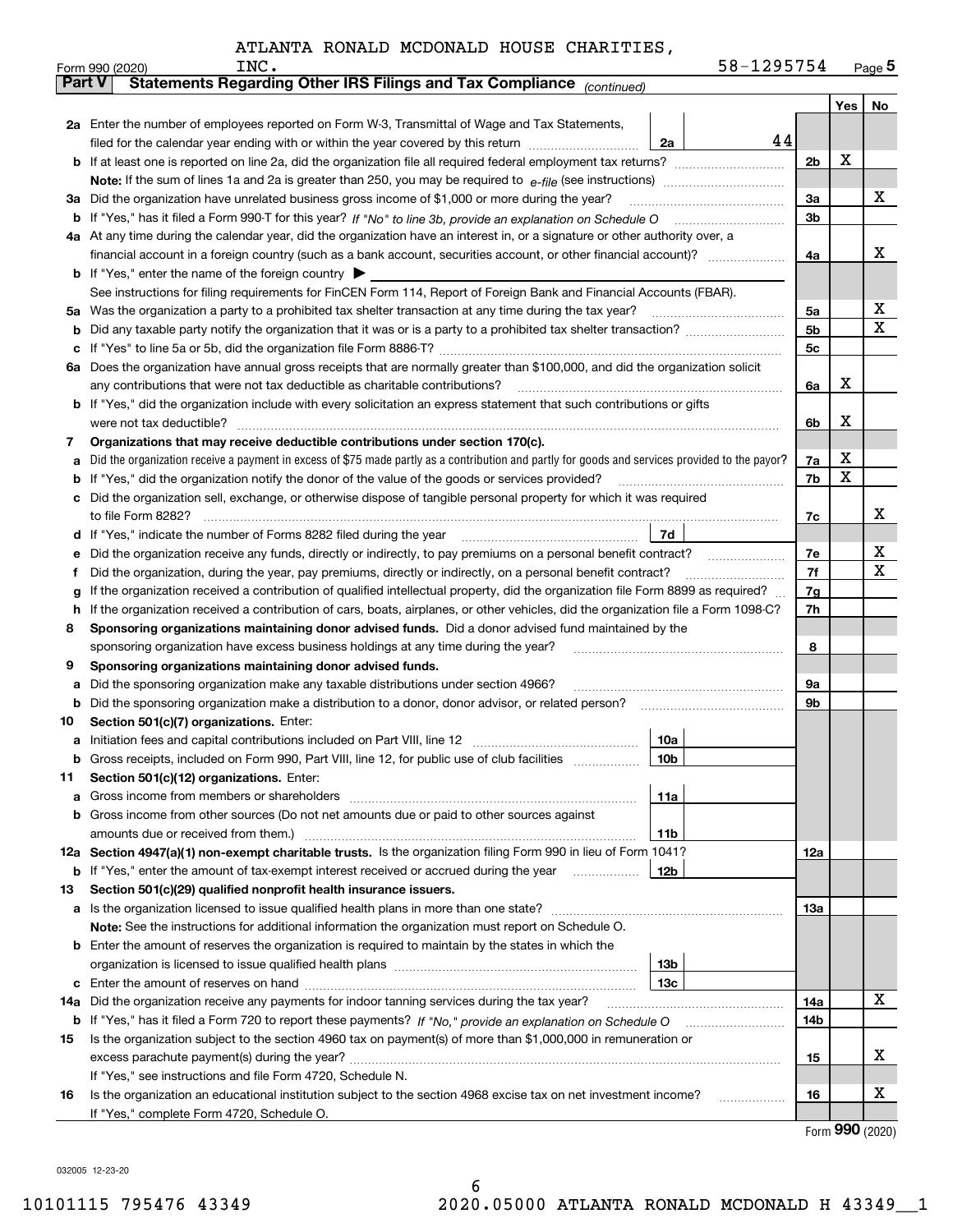|    | to line 8a, 8b, or 10b below, describe the circumstances, processes, or changes on Schedule O. See instructions.                                 |                 |                 |                         |
|----|--------------------------------------------------------------------------------------------------------------------------------------------------|-----------------|-----------------|-------------------------|
|    |                                                                                                                                                  |                 |                 | $\boxed{\text{X}}$      |
|    | <b>Section A. Governing Body and Management</b>                                                                                                  |                 |                 |                         |
|    | 41<br><b>1a</b> Enter the number of voting members of the governing body at the end of the tax year <i>manumum</i><br>1a                         |                 | Yes             | No                      |
|    | If there are material differences in voting rights among members of the governing body, or if the governing                                      |                 |                 |                         |
|    | body delegated broad authority to an executive committee or similar committee, explain on Schedule O.                                            |                 |                 |                         |
|    | 41<br>Enter the number of voting members included on line 1a, above, who are independent<br>1b                                                   |                 |                 |                         |
| 2  | Did any officer, director, trustee, or key employee have a family relationship or a business relationship with any other                         |                 |                 |                         |
|    | officer, director, trustee, or key employee?                                                                                                     | $\mathbf{2}$    |                 | х                       |
| 3  | Did the organization delegate control over management duties customarily performed by or under the direct supervision                            |                 |                 |                         |
|    | of officers, directors, trustees, or key employees to a management company or other person?                                                      | 3               |                 | $\overline{\mathbf{x}}$ |
| 4  | Did the organization make any significant changes to its governing documents since the prior Form 990 was filed?                                 | 4               |                 | $\overline{\textbf{x}}$ |
| 5  |                                                                                                                                                  | 5               |                 | $\mathbf X$             |
| 6  | Did the organization have members or stockholders?                                                                                               | 6               |                 | $\mathbf X$             |
| 7a | Did the organization have members, stockholders, or other persons who had the power to elect or appoint one or                                   |                 |                 |                         |
|    |                                                                                                                                                  | 7a              | x               |                         |
|    | <b>b</b> Are any governance decisions of the organization reserved to (or subject to approval by) members, stockholders, or                      |                 |                 |                         |
|    | persons other than the governing body?                                                                                                           | 7b              |                 | х                       |
| 8  | Did the organization contemporaneously document the meetings held or written actions undertaken during the year by the following:                |                 |                 |                         |
| а  |                                                                                                                                                  | 8a              | Χ               |                         |
| b  |                                                                                                                                                  | 8b              | X               |                         |
| 9  | Is there any officer, director, trustee, or key employee listed in Part VII, Section A, who cannot be reached at the                             |                 |                 |                         |
|    |                                                                                                                                                  | 9               |                 | х                       |
|    | Section B. Policies (This Section B requests information about policies not required by the Internal Revenue Code.)                              |                 |                 |                         |
|    |                                                                                                                                                  |                 | Yes             | No                      |
|    |                                                                                                                                                  | 10a             |                 | X                       |
|    | b If "Yes," did the organization have written policies and procedures governing the activities of such chapters, affiliates,                     |                 |                 |                         |
|    | and branches to ensure their operations are consistent with the organization's exempt purposes?                                                  | 10b             | х               |                         |
|    | 11a Has the organization provided a complete copy of this Form 990 to all members of its governing body before filing the form?                  | 11a             |                 |                         |
|    | <b>b</b> Describe in Schedule O the process, if any, used by the organization to review this Form 990.                                           |                 | X               |                         |
| b  | Were officers, directors, or trustees, and key employees required to disclose annually interests that could give rise to conflicts?              | 12a<br>12b      | X               |                         |
|    | c Did the organization regularly and consistently monitor and enforce compliance with the policy? If "Yes," describe                             |                 |                 |                         |
|    |                                                                                                                                                  | 12c             | х               |                         |
|    | in Schedule O how this was done manufactured and continuum control of the state of the state of how this was done                                | 13              | $\mathbf X$     |                         |
| 14 | Did the organization have a written document retention and destruction policy? [11] manufaction: manufaction policy?                             | 14              | X               |                         |
| 15 | Did the process for determining compensation of the following persons include a review and approval by independent                               |                 |                 |                         |
|    | persons, comparability data, and contemporaneous substantiation of the deliberation and decision?                                                |                 |                 |                         |
|    |                                                                                                                                                  | 15a             | х               |                         |
|    | <b>b</b> Other officers or key employees of the organization                                                                                     | 15 <sub>b</sub> | X               |                         |
|    | If "Yes" to line 15a or 15b, describe the process in Schedule O (see instructions).                                                              |                 |                 |                         |
|    | 16a Did the organization invest in, contribute assets to, or participate in a joint venture or similar arrangement with a                        |                 |                 |                         |
|    | taxable entity during the year?                                                                                                                  | 16a             |                 | х                       |
|    | b If "Yes," did the organization follow a written policy or procedure requiring the organization to evaluate its participation                   |                 |                 |                         |
|    | in joint venture arrangements under applicable federal tax law, and take steps to safeguard the organization's                                   |                 |                 |                         |
|    |                                                                                                                                                  | 16b             |                 |                         |
|    | <b>Section C. Disclosure</b>                                                                                                                     |                 |                 |                         |
| 17 | List the states with which a copy of this Form 990 is required to be filed $\blacktriangleright$ GA                                              |                 |                 |                         |
| 18 | Section 6104 requires an organization to make its Forms 1023 (1024 or 1024-A, if applicable), 990, and 990-T (Section 501(c)(3)s only) available |                 |                 |                         |
|    | for public inspection. Indicate how you made these available. Check all that apply.                                                              |                 |                 |                         |
|    | $\mid$ $\rm X \mid$ Own website<br>$\lfloor x \rfloor$ Upon request<br>Another's website<br>$\mathbf{1}$<br>Other (explain on Schedule O)        |                 |                 |                         |
| 19 | Describe on Schedule O whether (and if so, how) the organization made its governing documents, conflict of interest policy, and financial        |                 |                 |                         |
|    | statements available to the public during the tax year.                                                                                          |                 |                 |                         |
| 20 | State the name, address, and telephone number of the person who possesses the organization's books and records                                   |                 |                 |                         |
|    | ANTARES GROUP, INC. - 770-785-7855                                                                                                               |                 |                 |                         |
|    | 1429 IRIS DRIVE, CONYERS,<br>GA<br>30013                                                                                                         |                 | Form 990 (2020) |                         |
|    | 032006 12-23-20                                                                                                                                  |                 |                 |                         |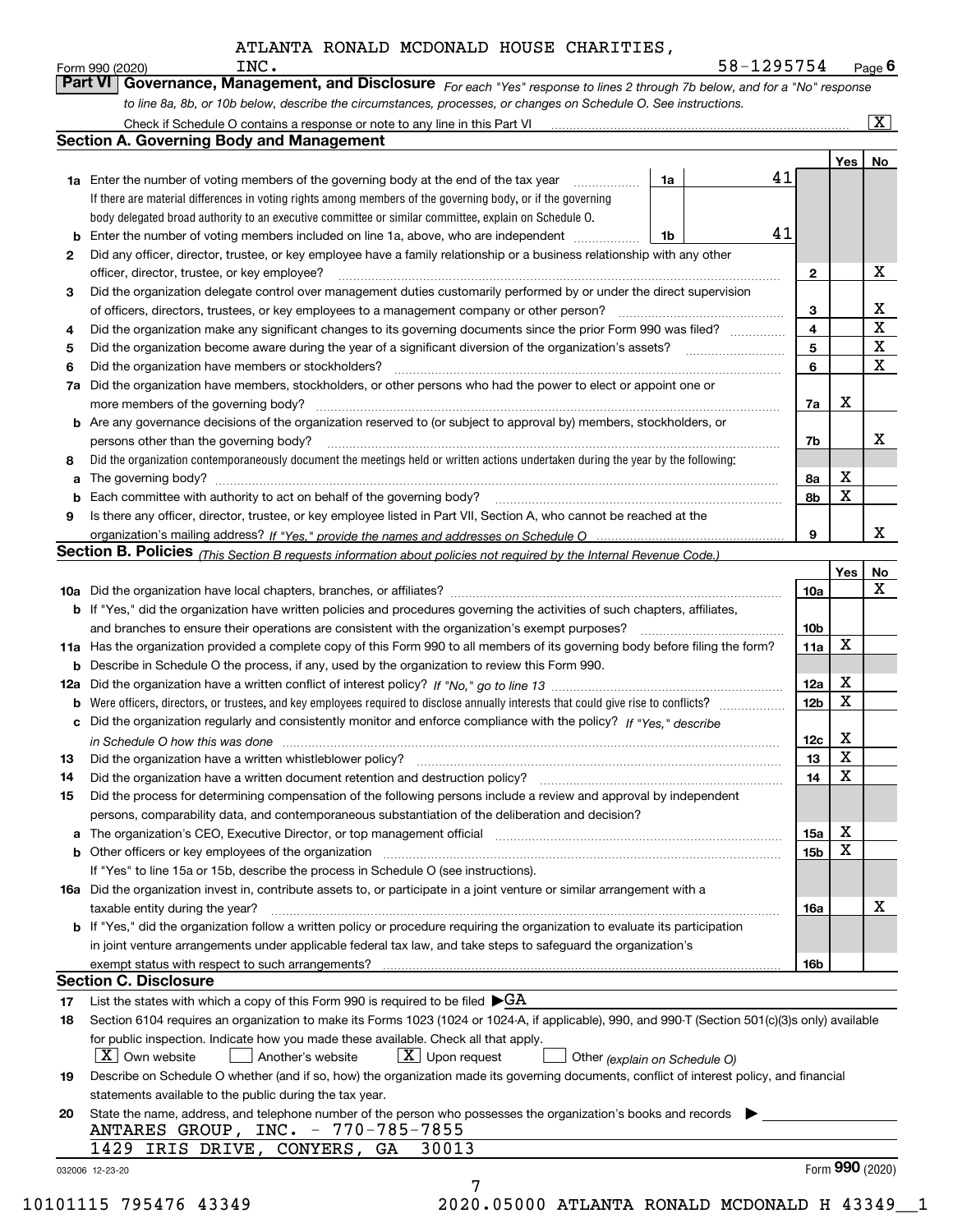$\mathcal{L}^{\text{max}}$ 

| orm 990 (2020) <sup>.</sup> | INC.                                          | 58-1295754                                                                                 | Page <i>I</i> |
|-----------------------------|-----------------------------------------------|--------------------------------------------------------------------------------------------|---------------|
|                             |                                               | Part VII Compensation of Officers, Directors, Trustees, Key Employees, Highest Compensated |               |
|                             | <b>Employees, and Independent Contractors</b> |                                                                                            |               |

Check if Schedule O contains a response or note to any line in this Part VII

**Section A. Officers, Directors, Trustees, Key Employees, and Highest Compensated Employees**

**1a**  Complete this table for all persons required to be listed. Report compensation for the calendar year ending with or within the organization's tax year. **•** List all of the organization's current officers, directors, trustees (whether individuals or organizations), regardless of amount of compensation.

Enter -0- in columns (D), (E), and (F) if no compensation was paid.

 $\bullet$  List all of the organization's  $\,$ current key employees, if any. See instructions for definition of "key employee."

**•** List the organization's five current highest compensated employees (other than an officer, director, trustee, or key employee) who received reportable compensation (Box 5 of Form W-2 and/or Box 7 of Form 1099-MISC) of more than \$100,000 from the organization and any related organizations.

**•** List all of the organization's former officers, key employees, and highest compensated employees who received more than \$100,000 of reportable compensation from the organization and any related organizations.

**former directors or trustees**  ¥ List all of the organization's that received, in the capacity as a former director or trustee of the organization, more than \$10,000 of reportable compensation from the organization and any related organizations.

See instructions for the order in which to list the persons above.

Check this box if neither the organization nor any related organization compensated any current officer, director, or trustee.  $\mathcal{L}^{\text{max}}$ 

| (A)                        | (B)               |                               |                       | (C)                     |              |                                                                  |        | (D)             | (E)                           | (F)                   |
|----------------------------|-------------------|-------------------------------|-----------------------|-------------------------|--------------|------------------------------------------------------------------|--------|-----------------|-------------------------------|-----------------------|
| Name and title             | Average           |                               |                       | Position                |              | (do not check more than one                                      |        | Reportable      | Reportable                    | Estimated             |
|                            | hours per         |                               |                       |                         |              | box, unless person is both an<br>officer and a director/trustee) |        | compensation    | compensation                  | amount of             |
|                            | week<br>(list any |                               |                       |                         |              |                                                                  |        | from<br>the     | from related<br>organizations | other<br>compensation |
|                            | hours for         |                               |                       |                         |              |                                                                  |        | organization    | (W-2/1099-MISC)               | from the              |
|                            | related           |                               |                       |                         |              |                                                                  |        | (W-2/1099-MISC) |                               | organization          |
|                            | organizations     |                               |                       |                         |              |                                                                  |        |                 |                               | and related           |
|                            | below             | ndividual trustee or director | Institutional trustee |                         | Key employee |                                                                  |        |                 |                               | organizations         |
|                            | line)             |                               |                       | Officer                 |              | Highest compensated<br>  employee                                | Former |                 |                               |                       |
| <b>BETH HOWELL</b><br>(1)  | 40.00             |                               |                       |                         |              |                                                                  |        |                 |                               |                       |
| PRESIDENT & CEO            |                   |                               |                       | X                       |              |                                                                  |        | 353,620.        | 0.                            | $\mathbf 0$ .         |
| KIM CUNNINGHAM<br>(2)      | 40.00             |                               |                       |                         |              |                                                                  |        |                 |                               |                       |
| VP OF OPERATIONS           |                   |                               |                       | X                       |              |                                                                  |        | 139,377.        | 0.                            | $\mathbf 0$ .         |
| <b>KAREN BAILEY</b><br>(3) | 2.50              |                               |                       |                         |              |                                                                  |        |                 |                               |                       |
| <b>CHAIR</b>               |                   | $\mathbf x$                   |                       | $\overline{\text{X}}$   |              |                                                                  |        | 0.              | 0.                            | $\mathbf 0$ .         |
| ANDREW JUNG<br>(4)         | 2.50              |                               |                       |                         |              |                                                                  |        |                 |                               |                       |
| VICE CHAIR                 |                   | $\mathbf x$                   |                       | $\overline{\mathbf{X}}$ |              |                                                                  |        | 0.              | $\mathbf{0}$ .                | $\mathbf 0$ .         |
| <b>MARK GIBSON</b><br>(5)  | 2.50              |                               |                       |                         |              |                                                                  |        |                 |                               |                       |
| VICE CHAIR                 |                   | $\mathbf x$                   |                       | X                       |              |                                                                  |        | 0.              | 0.                            | 0.                    |
| (6)<br>DAVID LERNER        | 2.50              |                               |                       |                         |              |                                                                  |        |                 |                               |                       |
| TREASURER                  |                   | $\mathbf X$                   |                       | X                       |              |                                                                  |        | 0.              | 0.                            | $\mathbf 0$ .         |
| CAROLINE BIELAN<br>(7)     | 1.00              |                               |                       |                         |              |                                                                  |        |                 |                               |                       |
| <b>BOARD MEMBER</b>        |                   | $\overline{\text{X}}$         |                       |                         |              |                                                                  |        | 0.              | 0.                            | $\mathbf 0$ .         |
| <b>JAMES BRIA</b><br>(8)   | 1.00              |                               |                       |                         |              |                                                                  |        |                 |                               |                       |
| <b>BOARD MEMBER</b>        |                   | X                             |                       |                         |              |                                                                  |        | 0.              | $\mathbf 0$ .                 | $\mathbf 0$ .         |
| LORI MAHONEY BROOKS<br>(9) | 1.00              |                               |                       |                         |              |                                                                  |        |                 |                               |                       |
| BOARD MEMBER               |                   | X                             |                       |                         |              |                                                                  |        | 0.              | 0.                            | $\mathbf 0$ .         |
| (10) JEREMY BRYANT         | 1.00              |                               |                       |                         |              |                                                                  |        |                 |                               |                       |
| <b>BOARD MEMBER</b>        |                   | $\mathbf x$                   |                       |                         |              |                                                                  |        | $\mathbf 0$ .   | $\mathbf 0$ .                 | $\mathbf 0$ .         |
| (11) HELEN S. CARLOS       | 1.00              |                               |                       |                         |              |                                                                  |        |                 |                               |                       |
| <b>BOARD MEMBER</b>        |                   | X                             |                       |                         |              |                                                                  |        | $\mathbf 0$ .   | 0.                            | $\mathbf 0$ .         |
| (12) JOHN CHRISTIAN        | 1.00              |                               |                       |                         |              |                                                                  |        |                 |                               |                       |
| <b>BOARD MEMBER</b>        |                   | X                             |                       |                         |              |                                                                  |        | 0.              | $\mathbf 0$ .                 | $\mathbf 0$ .         |
| (13) TYLER COURTNEY        | 1.00              |                               |                       |                         |              |                                                                  |        |                 |                               |                       |
| <b>BOARD MEMBER</b>        |                   | X                             |                       |                         |              |                                                                  |        | 0.              | $\mathbf 0$ .                 | $\mathbf 0$ .         |
| (14) VIVIAN DE JESUS       | 1.00              |                               |                       |                         |              |                                                                  |        |                 |                               |                       |
| <b>BOARD MEMBER</b>        |                   | $\mathbf X$                   |                       |                         |              |                                                                  |        | 0.              | 0.                            | 0.                    |
| (15) DAVID FINE            | 1.00              |                               |                       |                         |              |                                                                  |        |                 |                               |                       |
| <b>BOARD MEMBER</b>        |                   | X                             |                       |                         |              |                                                                  |        | 0.              | 0.                            | $0_{.}$               |
| (16) EDDY ELGUEZABAL       | 1.00              |                               |                       |                         |              |                                                                  |        |                 |                               |                       |
| BOARD MEMBER               |                   | $\mathbf X$                   |                       |                         |              |                                                                  |        | 0.              | $\mathbf 0$ .                 | 0.                    |
| (17) BRIAN FULLER          | 1.00              |                               |                       |                         |              |                                                                  |        |                 |                               |                       |
| <b>BOARD MEMBER</b>        |                   | X                             |                       |                         |              |                                                                  |        | 0.              | $\mathbf 0$ .                 | 0.                    |
|                            |                   |                               |                       |                         |              |                                                                  |        |                 |                               | $\overline{2}$        |

032007 12-23-20

Form (2020) **990**

8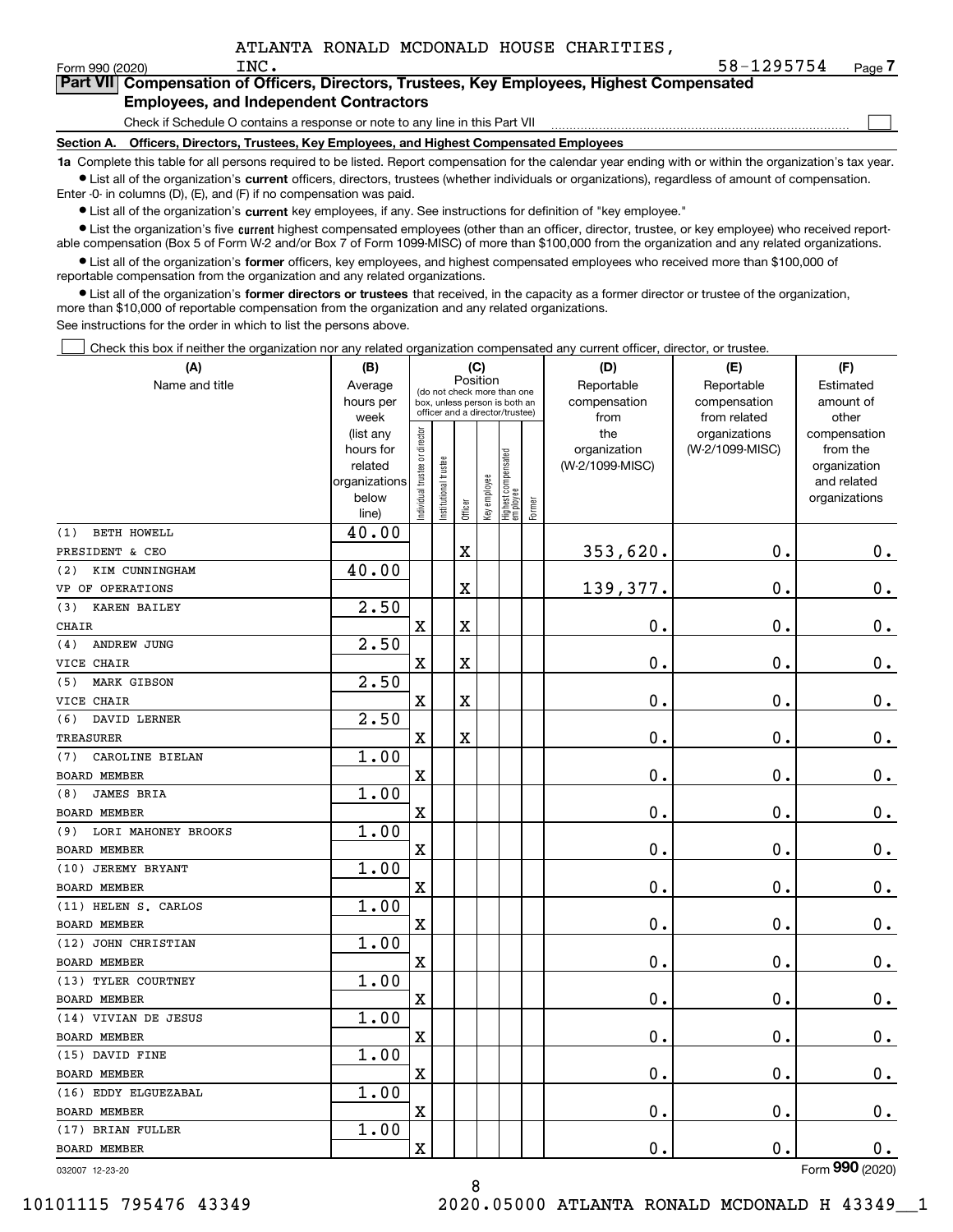INC.

Form 990 (2020) Page **8** 58-1295754

| <b>Part VII</b><br>Section A. Officers, Directors, Trustees, Key Employees, and Highest Compensated Employees (continued)                    |                        |                                         |                      |         |              |                                 |        |                                 |                  |              |                          |                           |
|----------------------------------------------------------------------------------------------------------------------------------------------|------------------------|-----------------------------------------|----------------------|---------|--------------|---------------------------------|--------|---------------------------------|------------------|--------------|--------------------------|---------------------------|
| (B)<br>(A)<br>(C)<br>(D)<br>(E)                                                                                                              |                        |                                         |                      |         |              |                                 |        |                                 | (F)              |              |                          |                           |
| Name and title                                                                                                                               | Average                | Position<br>(do not check more than one |                      |         |              |                                 |        | Reportable                      | Reportable       |              | Estimated                |                           |
|                                                                                                                                              | hours per              |                                         |                      |         |              | box, unless person is both an   |        | compensation                    | compensation     |              | amount of                |                           |
|                                                                                                                                              | week                   |                                         |                      |         |              | officer and a director/trustee) |        | from                            | from related     |              | other                    |                           |
|                                                                                                                                              | (list any<br>hours for |                                         |                      |         |              |                                 |        | the                             | organizations    |              | compensation             |                           |
|                                                                                                                                              | related                |                                         |                      |         |              |                                 |        | organization<br>(W-2/1099-MISC) | (W-2/1099-MISC)  |              | from the<br>organization |                           |
|                                                                                                                                              | organizations          |                                         |                      |         |              |                                 |        |                                 |                  |              | and related              |                           |
|                                                                                                                                              | below                  | Individual trustee or director          | nstitutional trustee |         | Key employee | Highest compensated<br>employee |        |                                 |                  |              | organizations            |                           |
|                                                                                                                                              | line)                  |                                         |                      | Officer |              |                                 | Former |                                 |                  |              |                          |                           |
| (18) GREER GALLAGHER                                                                                                                         | 1.00                   |                                         |                      |         |              |                                 |        |                                 |                  |              |                          |                           |
| BOARD MEMBER                                                                                                                                 |                        | X                                       |                      |         |              |                                 |        | 0.                              | 0.               |              |                          | $0$ .                     |
| (19) ANTHONY GREENWOOD, JR.                                                                                                                  | 1.00                   |                                         |                      |         |              |                                 |        |                                 |                  |              |                          |                           |
| BOARD MEMBER                                                                                                                                 |                        | X                                       |                      |         |              |                                 |        | 0.                              | 0.               |              |                          | 0.                        |
| (20) CHRIS HALL<br>BOARD MEMBER                                                                                                              | 1.00                   | X                                       |                      |         |              |                                 |        | 0.                              | 0.               |              |                          | 0.                        |
| (21) LYNN MESSER HAWKINS                                                                                                                     | 1.00                   |                                         |                      |         |              |                                 |        |                                 |                  |              |                          |                           |
| BOARD MEMBER                                                                                                                                 |                        | X                                       |                      |         |              |                                 |        | 0.                              | 0.               |              |                          | 0.                        |
| (22) GRACE HUANG                                                                                                                             | 1.00                   |                                         |                      |         |              |                                 |        |                                 |                  |              |                          |                           |
| BOARD MEMBER                                                                                                                                 |                        | X                                       |                      |         |              |                                 |        | 0.                              | 0.               |              |                          | 0.                        |
| (23) BARON JORDAN                                                                                                                            | 1.00                   |                                         |                      |         |              |                                 |        |                                 |                  |              |                          |                           |
| <b>BOARD MEMBER</b>                                                                                                                          |                        | X                                       |                      |         |              |                                 |        | 0.                              | 0.               |              |                          | 0.                        |
| (24) RAJE KANTAMNENI                                                                                                                         | 1.00                   |                                         |                      |         |              |                                 |        |                                 |                  |              |                          |                           |
| BOARD MEMBER                                                                                                                                 |                        | X                                       |                      |         |              |                                 |        | 0.                              | 0.               |              |                          | 0.                        |
| (25) KEN KUPKE                                                                                                                               | 1.00                   |                                         |                      |         |              |                                 |        |                                 |                  |              |                          |                           |
| <b>BOARD MEMBER</b>                                                                                                                          |                        | X                                       |                      |         |              |                                 |        | 0.                              | 0.               |              |                          | 0.                        |
| (26) GILLES LECLERC<br><b>BOARD MEMBER</b>                                                                                                   | 1.00                   | $\mathbf x$                             |                      |         |              |                                 |        | 0.                              | 0.               |              |                          | 0.                        |
| 1b Subtotal                                                                                                                                  |                        |                                         |                      |         |              |                                 |        | 492,997.                        | $\overline{0}$ . |              |                          | $\overline{\mathbf{0}}$ . |
| c Total from continuation sheets to Part VII, Section A manufactor continuum                                                                 |                        |                                         |                      |         |              |                                 |        | 0.                              | $\overline{0}$ . |              |                          | $\overline{\mathbf{0}}$ . |
| d Total (add lines 1b and 1c).                                                                                                               |                        |                                         |                      |         |              |                                 |        | 492,997.                        | $\overline{0}$ . |              |                          | $\overline{0}$ .          |
| Total number of individuals (including but not limited to those listed above) who received more than \$100,000 of reportable<br>$\mathbf{2}$ |                        |                                         |                      |         |              |                                 |        |                                 |                  |              |                          |                           |
| compensation from the organization $\blacktriangleright$                                                                                     |                        |                                         |                      |         |              |                                 |        |                                 |                  |              |                          | 2                         |
|                                                                                                                                              |                        |                                         |                      |         |              |                                 |        |                                 |                  |              | Yes                      | No                        |
| Did the organization list any former officer, director, trustee, key employee, or highest compensated employee on<br>3                       |                        |                                         |                      |         |              |                                 |        |                                 |                  |              |                          |                           |
| line 1a? If "Yes," complete Schedule J for such individual                                                                                   |                        |                                         |                      |         |              |                                 |        |                                 |                  | 3            | X                        |                           |
| For any individual listed on line 1a, is the sum of reportable compensation and other compensation from the organization<br>4                |                        |                                         |                      |         |              |                                 |        |                                 |                  |              |                          |                           |
|                                                                                                                                              |                        |                                         |                      |         |              |                                 |        |                                 |                  | 4            | X                        |                           |
| Did any person listed on line 1a receive or accrue compensation from any unrelated organization or individual for services<br>5              |                        |                                         |                      |         |              |                                 |        |                                 |                  |              |                          |                           |
|                                                                                                                                              |                        |                                         |                      |         |              |                                 |        |                                 |                  | 5            |                          | X                         |
| <b>Section B. Independent Contractors</b>                                                                                                    |                        |                                         |                      |         |              |                                 |        |                                 |                  |              |                          |                           |
| Complete this table for your five highest compensated independent contractors that received more than \$100,000 of compensation from<br>1    |                        |                                         |                      |         |              |                                 |        |                                 |                  |              |                          |                           |
| the organization. Report compensation for the calendar year ending with or within the organization's tax year.<br>(A)                        |                        |                                         |                      |         |              |                                 |        | (B)                             |                  | (C)          |                          |                           |
| Name and business address                                                                                                                    |                        |                                         | <b>NONE</b>          |         |              |                                 |        | Description of services         |                  | Compensation |                          |                           |
|                                                                                                                                              |                        |                                         |                      |         |              |                                 |        |                                 |                  |              |                          |                           |
|                                                                                                                                              |                        |                                         |                      |         |              |                                 |        |                                 |                  |              |                          |                           |
|                                                                                                                                              |                        |                                         |                      |         |              |                                 |        |                                 |                  |              |                          |                           |
|                                                                                                                                              |                        |                                         |                      |         |              |                                 |        |                                 |                  |              |                          |                           |
|                                                                                                                                              |                        |                                         |                      |         |              |                                 |        |                                 |                  |              |                          |                           |
|                                                                                                                                              |                        |                                         |                      |         |              |                                 |        |                                 |                  |              |                          |                           |
|                                                                                                                                              |                        |                                         |                      |         |              |                                 |        |                                 |                  |              |                          |                           |
|                                                                                                                                              |                        |                                         |                      |         |              |                                 |        |                                 |                  |              |                          |                           |
|                                                                                                                                              |                        |                                         |                      |         |              |                                 |        |                                 |                  |              |                          |                           |
| Total number of independent contractors (including but not limited to those listed above) who received more than<br>$\mathbf{2}$             |                        |                                         |                      |         |              |                                 |        |                                 |                  |              |                          |                           |
| \$100,000 of compensation from the organization<br>SEE PART VII, SECTION A CONTINUATION SHEETS                                               |                        |                                         |                      |         | 0            |                                 |        |                                 |                  |              | Form 990 (2020)          |                           |
|                                                                                                                                              |                        |                                         |                      |         |              |                                 |        |                                 |                  |              |                          |                           |

032008 12-23-20 SEE PART VII, SECTION A CONTINUATION SHEETS

9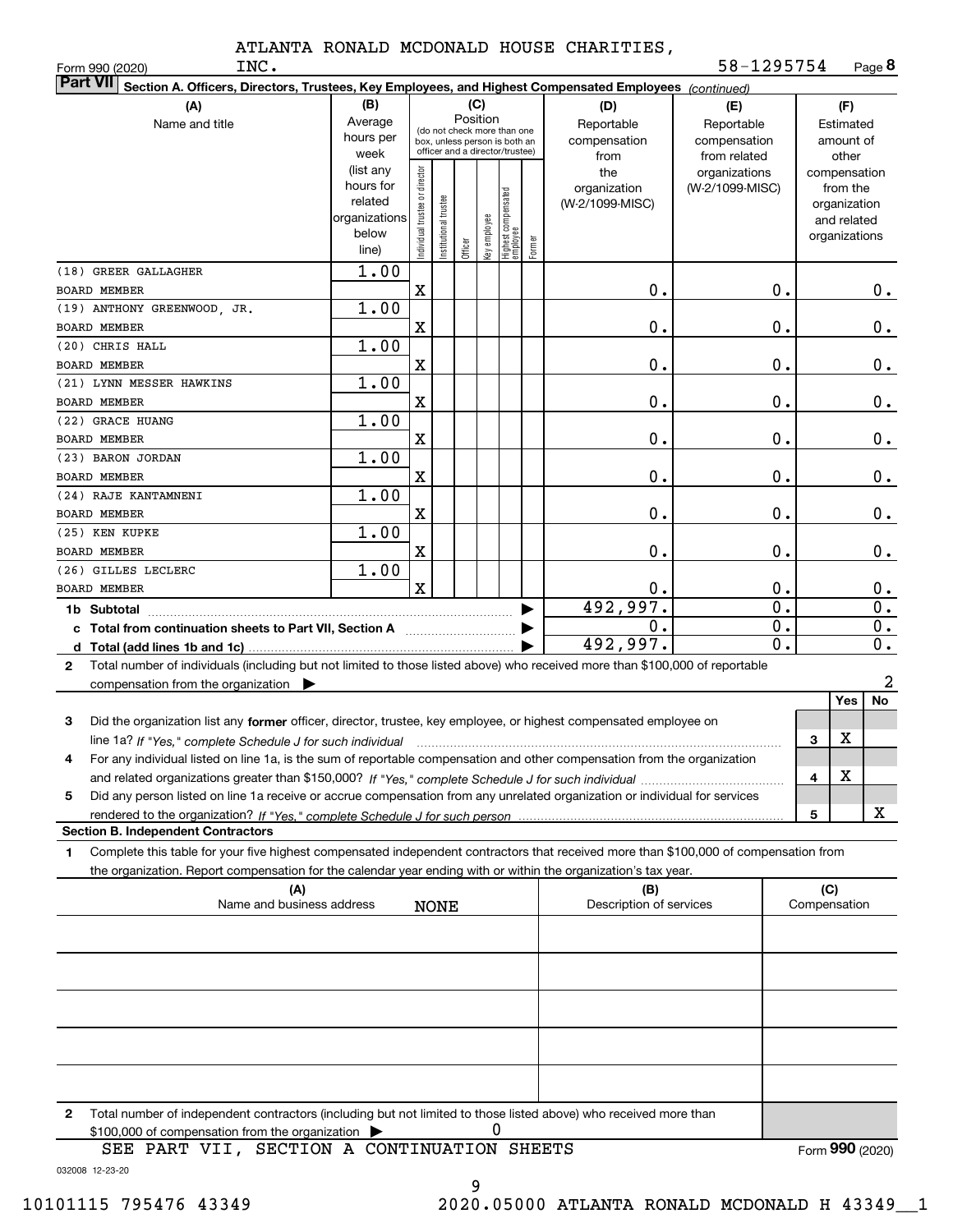INC. 58-1295754

| INC.<br>Form 990                                                                                                          |                        |                                |                       |          |              |                              |        |                                 | 58-1295754      |                          |
|---------------------------------------------------------------------------------------------------------------------------|------------------------|--------------------------------|-----------------------|----------|--------------|------------------------------|--------|---------------------------------|-----------------|--------------------------|
| <b>Part VII</b><br>Section A. Officers, Directors, Trustees, Key Employees, and Highest Compensated Employees (continued) |                        |                                |                       |          |              |                              |        |                                 |                 |                          |
| (A)                                                                                                                       | (B)                    |                                |                       |          | (C)          |                              |        | (D)                             | (E)             | (F)                      |
| Name and title                                                                                                            | Average                |                                |                       | Position |              |                              |        | Reportable                      | Reportable      | Estimated                |
|                                                                                                                           | hours                  |                                |                       |          |              | (check all that apply)       |        | compensation                    | compensation    | amount of                |
|                                                                                                                           | per                    |                                |                       |          |              |                              |        | from                            | from related    | other                    |
|                                                                                                                           | week                   |                                |                       |          |              |                              |        | the                             | organizations   | compensation             |
|                                                                                                                           | (list any<br>hours for |                                |                       |          |              |                              |        | organization<br>(W-2/1099-MISC) | (W-2/1099-MISC) | from the<br>organization |
|                                                                                                                           | related                |                                |                       |          |              |                              |        |                                 |                 | and related              |
|                                                                                                                           | organizations          | Individual trustee or director | Institutional trustee |          |              | Highest compensated employee |        |                                 |                 | organizations            |
|                                                                                                                           | below                  |                                |                       |          | Key employee |                              | Former |                                 |                 |                          |
|                                                                                                                           | line)                  |                                |                       | Officer  |              |                              |        |                                 |                 |                          |
| (27) GEORGE LOTT                                                                                                          | 1.00                   |                                |                       |          |              |                              |        |                                 |                 |                          |
| <b>BOARD MEMBER</b>                                                                                                       |                        | $\mathbf X$                    |                       |          |              |                              |        | $\mathbf 0$ .                   | $\mathbf 0$ .   | 0.                       |
| (28) STEVE MALOOF                                                                                                         | 1.00                   |                                |                       |          |              |                              |        |                                 |                 |                          |
| <b>BOARD MEMBER</b>                                                                                                       |                        | $\mathbf X$                    |                       |          |              |                              |        | 0.                              | $\mathbf 0$ .   | $0$ .                    |
| (29) CHRISTOPHER MARINAC                                                                                                  | 1.00                   |                                |                       |          |              |                              |        |                                 |                 |                          |
| <b>BOARD MEMBER</b>                                                                                                       |                        | $\mathbf X$                    |                       |          |              |                              |        | 0.                              | $\mathbf 0$ .   | $0$ .                    |
| (30) JEFF MILLS                                                                                                           | 1.00                   |                                |                       |          |              |                              |        |                                 |                 |                          |
| <b>BOARD MEMBER</b>                                                                                                       |                        | X                              |                       |          |              |                              |        | 0.                              | $\mathbf 0$ .   | $\mathbf 0$ .            |
| (31) DJ MITCHELL III                                                                                                      | 1.00                   |                                |                       |          |              |                              |        |                                 |                 |                          |
| <b>BOARD MEMBER</b>                                                                                                       |                        | X                              |                       |          |              |                              |        | 0.                              | $\mathbf 0$ .   | $\mathbf 0$ .            |
| (32) CINDY NOFI                                                                                                           | 1.00                   |                                |                       |          |              |                              |        |                                 |                 |                          |
| <b>BOARD MEMBER</b>                                                                                                       |                        | $\mathbf X$                    |                       |          |              |                              |        | 0.                              | $\mathbf 0$ .   | $0$ .                    |
| (33) LINDSEY PIERCE                                                                                                       | 1.00                   |                                |                       |          |              |                              |        |                                 |                 |                          |
| <b>BOARD MEMBER</b>                                                                                                       |                        | $\mathbf X$                    |                       |          |              |                              |        | 0.                              | $\mathbf 0$ .   | $\mathbf 0$ .            |
| (34) MURIEL POWELL                                                                                                        | 1.00                   |                                |                       |          |              |                              |        |                                 |                 |                          |
| <b>BOARD MEMBER</b>                                                                                                       |                        | $\overline{\mathbf{X}}$        |                       |          |              |                              |        | 0.                              | $\mathbf 0$ .   | $\mathbf 0$ .            |
| (35) DR. DAN SALINAS                                                                                                      | 1.00                   |                                |                       |          |              |                              |        |                                 |                 |                          |
| <b>BOARD MEMBER</b>                                                                                                       |                        | X                              |                       |          |              |                              |        | 0.                              | $\mathbf 0$ .   | $0$ .                    |
| (36) SHARLENE SMITH                                                                                                       | 1.00                   |                                |                       |          |              |                              |        |                                 |                 |                          |
| <b>BOARD MEMBER</b>                                                                                                       |                        | $\mathbf X$                    |                       |          |              |                              |        | 0.                              | $\mathbf 0$ .   | $\mathbf 0$ .            |
| (37) CORY STEWART                                                                                                         | 1.00                   |                                |                       |          |              |                              |        |                                 |                 |                          |
| BOARD MEMBER                                                                                                              |                        | $\mathbf X$                    |                       |          |              |                              |        | 0.                              | $\mathbf 0$ .   | $\mathbf 0$ .            |
| (38) JOHN STROM                                                                                                           | 1.00                   |                                |                       |          |              |                              |        |                                 |                 |                          |
| BOARD MEMBER                                                                                                              |                        | $\mathbf X$                    |                       |          |              |                              |        | 0.                              | $\mathbf 0$ .   | $\mathbf 0$ .            |
| (39) JOHN TAMASI                                                                                                          | 1.00                   |                                |                       |          |              |                              |        |                                 |                 |                          |
| BOARD MEMBER<br>(40) ROBERT WARD                                                                                          | 1.00                   | $\mathbf X$                    |                       |          |              |                              |        | $\mathbf 0$ .                   | $\mathbf 0$ .   | $\mathbf 0$ .            |
| <b>BOARD MEMBER</b>                                                                                                       |                        | $\mathbf X$                    |                       |          |              |                              |        | $\mathbf 0$ .                   | $\mathbf 0$ .   |                          |
| (41) WYATT WHALEY                                                                                                         | 1.00                   |                                |                       |          |              |                              |        |                                 |                 | $\mathbf{0}$ .           |
| BOARD MEMBER                                                                                                              |                        | $\mathbf X$                    |                       |          |              |                              |        | 0.                              | $\mathbf 0$ .   | 0.                       |
| (42) BARBARA WHEELER                                                                                                      | 1.00                   |                                |                       |          |              |                              |        |                                 |                 |                          |
| BOARD MEMBER                                                                                                              |                        | $\mathbf X$                    |                       |          |              |                              |        | 0.                              | $\mathbf 0$ .   | $0\cdot$                 |
| (43) S. CLIFTON WILLIMON, M.D.                                                                                            | 1.00                   |                                |                       |          |              |                              |        |                                 |                 |                          |
| BOARD MEMBER                                                                                                              |                        | $\mathbf X$                    |                       |          |              |                              |        | $\mathbf 0$ .                   | $\mathbf 0$ .   | $\mathbf 0$ .            |
|                                                                                                                           |                        |                                |                       |          |              |                              |        |                                 |                 |                          |
|                                                                                                                           |                        |                                |                       |          |              |                              |        |                                 |                 |                          |
|                                                                                                                           |                        |                                |                       |          |              |                              |        |                                 |                 |                          |
|                                                                                                                           |                        |                                |                       |          |              |                              |        |                                 |                 |                          |
|                                                                                                                           |                        |                                |                       |          |              |                              |        |                                 |                 |                          |
|                                                                                                                           |                        |                                |                       |          |              |                              |        |                                 |                 |                          |
|                                                                                                                           |                        |                                |                       |          |              |                              |        |                                 |                 |                          |
|                                                                                                                           |                        |                                |                       |          |              |                              |        |                                 |                 |                          |

032201 04-01-20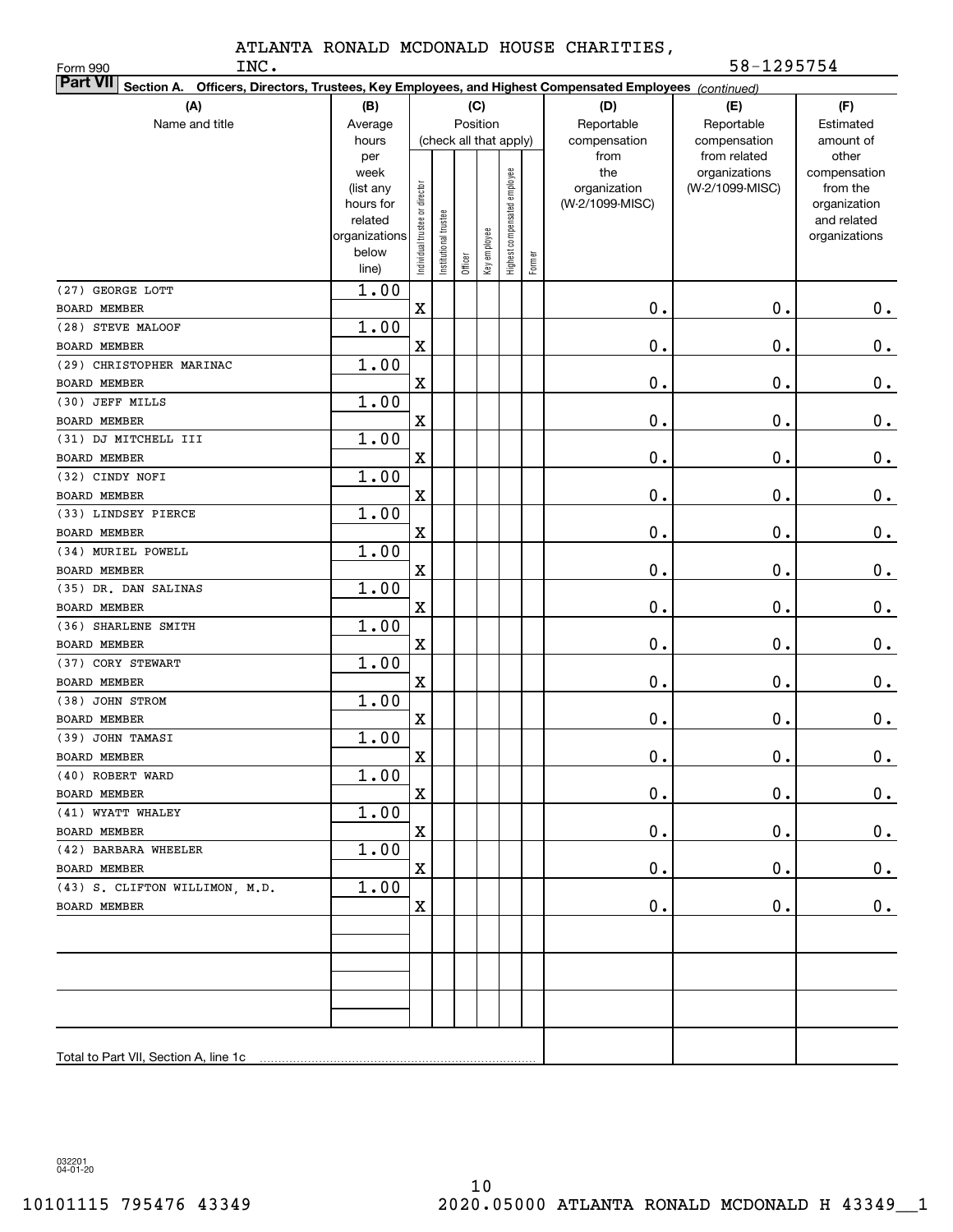|                                                            |                                                 |    | INC.<br>Form 990 (2020)                                                                                                |                       |               |                          | 58-1295754                  | Page 9                  |
|------------------------------------------------------------|-------------------------------------------------|----|------------------------------------------------------------------------------------------------------------------------|-----------------------|---------------|--------------------------|-----------------------------|-------------------------|
|                                                            | <b>Part VIII</b><br><b>Statement of Revenue</b> |    |                                                                                                                        |                       |               |                          |                             |                         |
|                                                            |                                                 |    | Check if Schedule O contains a response or note to any line in this Part VIII                                          |                       |               |                          |                             |                         |
|                                                            |                                                 |    |                                                                                                                        |                       | (A)           | (B)<br>Related or exempt | $\overline{C}$<br>Unrelated | (D)<br>Revenue excluded |
|                                                            |                                                 |    |                                                                                                                        |                       | Total revenue | function revenue         | <b>Ibusiness revenue</b>    | from tax under          |
|                                                            |                                                 |    |                                                                                                                        |                       |               |                          |                             | sections 512 - 514      |
|                                                            |                                                 |    | 1 a Federated campaigns<br>1a                                                                                          |                       |               |                          |                             |                         |
|                                                            |                                                 |    | 1 <sub>b</sub><br><b>b</b> Membership dues                                                                             |                       |               |                          |                             |                         |
| Contributions, Gifts, Grants<br>Iand Other Similar Amounts |                                                 |    | 1 <sub>c</sub><br>c Fundraising events                                                                                 | 449,451.              |               |                          |                             |                         |
|                                                            |                                                 |    | 1 <sub>d</sub><br>d Related organizations<br>.                                                                         |                       |               |                          |                             |                         |
|                                                            |                                                 |    | 1e<br>e Government grants (contributions)                                                                              | 382,100.              |               |                          |                             |                         |
|                                                            |                                                 |    | f All other contributions, gifts, grants, and                                                                          |                       |               |                          |                             |                         |
|                                                            |                                                 |    | similar amounts not included above<br>1f                                                                               | 5,841,197.            |               |                          |                             |                         |
|                                                            |                                                 |    | $1g$ \$<br>Noncash contributions included in lines 1a-1f                                                               | 283,869.              |               |                          |                             |                         |
|                                                            |                                                 | g  |                                                                                                                        | ▶                     | 6,672,748.    |                          |                             |                         |
|                                                            |                                                 |    | <b>h</b> Total. Add lines 1a-1f                                                                                        | <b>Business Code</b>  |               |                          |                             |                         |
|                                                            |                                                 |    | ROOM CONTRIBUTIONS                                                                                                     | 624200                | 26,691.       | 26.691.                  |                             |                         |
| Program Service<br>Revenue                                 |                                                 | 2a |                                                                                                                        |                       |               |                          |                             |                         |
|                                                            |                                                 | b  | <u> 1980 - Johann Barbara, martxa alemaniar a</u>                                                                      |                       |               |                          |                             |                         |
|                                                            |                                                 | с  |                                                                                                                        |                       |               |                          |                             |                         |
|                                                            |                                                 | d  | <u> 1980 - Jan Sterling and Sterling and Sterling and Sterling and Sterling and Sterling and Sterling and Sterling</u> |                       |               |                          |                             |                         |
|                                                            |                                                 | е  |                                                                                                                        |                       |               |                          |                             |                         |
|                                                            |                                                 |    | f All other program service revenue                                                                                    |                       |               |                          |                             |                         |
|                                                            |                                                 | a  |                                                                                                                        |                       | 26,691.       |                          |                             |                         |
|                                                            | 3                                               |    | Investment income (including dividends, interest, and                                                                  |                       |               |                          |                             |                         |
|                                                            |                                                 |    |                                                                                                                        |                       | 181,009.      |                          |                             | 181,009.                |
|                                                            | 4                                               |    | Income from investment of tax-exempt bond proceeds                                                                     |                       |               |                          |                             |                         |
|                                                            | 5                                               |    |                                                                                                                        |                       |               |                          |                             |                         |
|                                                            |                                                 |    | (i) Real                                                                                                               | (ii) Personal         |               |                          |                             |                         |
|                                                            |                                                 | 6а | Gross rents<br>6a                                                                                                      |                       |               |                          |                             |                         |
|                                                            |                                                 | b  | Less: rental expenses<br>6b                                                                                            |                       |               |                          |                             |                         |
|                                                            |                                                 | с  | Rental income or (loss)<br>6c                                                                                          |                       |               |                          |                             |                         |
|                                                            |                                                 |    | d Net rental income or (loss)                                                                                          |                       |               |                          |                             |                         |
|                                                            |                                                 |    | (i) Securities<br>7 a Gross amount from sales of                                                                       | (ii) Other            |               |                          |                             |                         |
|                                                            |                                                 |    | 1,770,534.<br>assets other than inventory<br>7a                                                                        |                       |               |                          |                             |                         |
|                                                            |                                                 |    | <b>b</b> Less: cost or other basis                                                                                     |                       |               |                          |                             |                         |
|                                                            |                                                 |    | 1,597,571.<br>7b<br>and sales expenses                                                                                 |                       |               |                          |                             |                         |
| evenue                                                     |                                                 |    | 172,963.<br>7c<br>c Gain or (loss)                                                                                     |                       |               |                          |                             |                         |
|                                                            |                                                 |    |                                                                                                                        |                       | 172,963.      |                          |                             | 172,963.                |
| Other Re                                                   |                                                 |    | 8 a Gross income from fundraising events (not                                                                          |                       |               |                          |                             |                         |
|                                                            |                                                 |    | including $\frac{2}{3}$ 449,451. of                                                                                    |                       |               |                          |                             |                         |
|                                                            |                                                 |    | contributions reported on line 1c). See                                                                                |                       |               |                          |                             |                         |
|                                                            |                                                 |    | 8a                                                                                                                     | 124, 177.             |               |                          |                             |                         |
|                                                            |                                                 |    | 8b<br><b>b</b> Less: direct expenses                                                                                   | 110,003.              |               |                          |                             |                         |
|                                                            |                                                 |    | c Net income or (loss) from fundraising events                                                                         | ▶                     | 14, 174.      |                          |                             | 14, 174.                |
|                                                            |                                                 |    |                                                                                                                        |                       |               |                          |                             |                         |
|                                                            |                                                 |    | 9 a Gross income from gaming activities. See                                                                           | 221,834.              |               |                          |                             |                         |
|                                                            |                                                 |    | 9a<br>9 <sub>b</sub>                                                                                                   | 62,772.               |               |                          |                             |                         |
|                                                            |                                                 |    | <b>b</b> Less: direct expenses <b>manually</b>                                                                         |                       | 159,062.      |                          |                             | 159,062.                |
|                                                            |                                                 |    | c Net income or (loss) from gaming activities                                                                          | $\blacktriangleright$ |               |                          |                             |                         |
|                                                            |                                                 |    | 10 a Gross sales of inventory, less returns                                                                            |                       |               |                          |                             |                         |
|                                                            |                                                 |    | 10a                                                                                                                    |                       |               |                          |                             |                         |
|                                                            |                                                 |    | 10b<br><b>b</b> Less: cost of goods sold                                                                               |                       |               |                          |                             |                         |
|                                                            |                                                 |    | c Net income or (loss) from sales of inventory                                                                         |                       |               |                          |                             |                         |
|                                                            |                                                 |    |                                                                                                                        | <b>Business Code</b>  |               |                          |                             |                         |
|                                                            | 11a                                             |    | <u> 1989 - Johann Barbara, martxa alemaniar amerikan ba</u>                                                            |                       |               |                          |                             |                         |
|                                                            |                                                 | b  |                                                                                                                        |                       |               |                          |                             |                         |
|                                                            |                                                 | с  | <u> 1989 - Johann Barbara, martxa alemaniar a</u>                                                                      |                       |               |                          |                             |                         |
| Miscellaneous<br>Revenue                                   |                                                 |    |                                                                                                                        |                       |               |                          |                             |                         |
|                                                            |                                                 |    |                                                                                                                        | ▶                     |               |                          |                             |                         |
|                                                            | 12                                              |    |                                                                                                                        | ▶                     | 7,226,647.    | 26,691.                  | $\mathbf{0}$ .              | 527,208.                |
| 032009 12-23-20                                            |                                                 |    |                                                                                                                        |                       |               |                          |                             | Form 990 (2020)         |

032009 12-23-20

11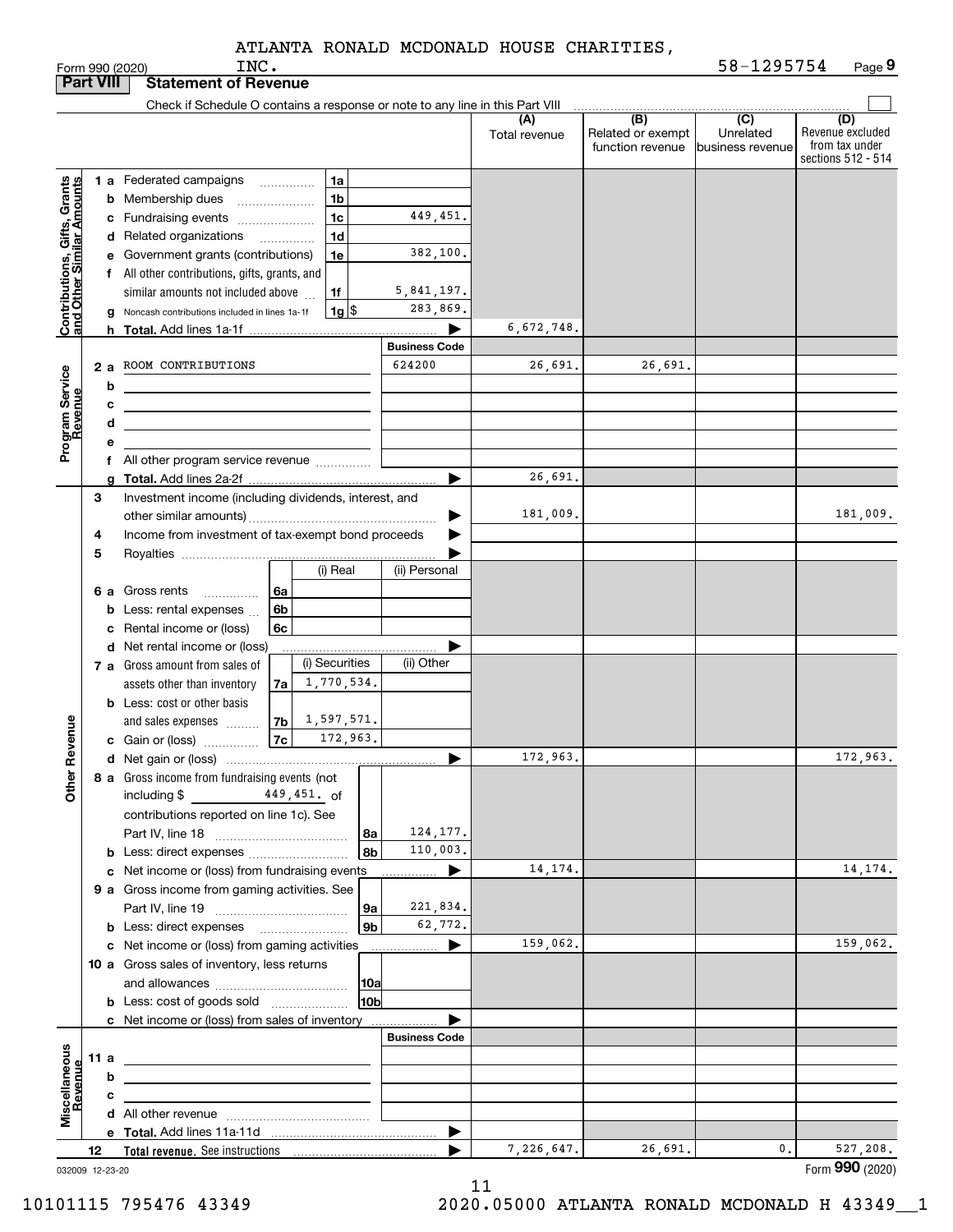**Part IX Statement of Functional Expenses**

|              | Section 501(c)(3) and 501(c)(4) organizations must complete all columns. All other organizations must complete column (A).<br>Check if Schedule O contains a response or note to any line in this Part IX |                        |                             |                                    |                         |  |  |  |
|--------------|-----------------------------------------------------------------------------------------------------------------------------------------------------------------------------------------------------------|------------------------|-----------------------------|------------------------------------|-------------------------|--|--|--|
|              |                                                                                                                                                                                                           | (A)                    | (B)                         | (C)                                | (D)                     |  |  |  |
|              | Do not include amounts reported on lines 6b,<br>7b, 8b, 9b, and 10b of Part VIII.                                                                                                                         | Total expenses         | Program service<br>expenses | Management and<br>general expenses | Fundraising<br>expenses |  |  |  |
| 1.           | Grants and other assistance to domestic organizations                                                                                                                                                     |                        |                             |                                    |                         |  |  |  |
|              | and domestic governments. See Part IV, line 21                                                                                                                                                            |                        |                             |                                    |                         |  |  |  |
| $\mathbf{2}$ | Grants and other assistance to domestic                                                                                                                                                                   |                        |                             |                                    |                         |  |  |  |
|              | individuals. See Part IV, line 22                                                                                                                                                                         | 30,000.                | 30,000.                     |                                    |                         |  |  |  |
| 3            | Grants and other assistance to foreign                                                                                                                                                                    |                        |                             |                                    |                         |  |  |  |
|              | organizations, foreign governments, and foreign                                                                                                                                                           |                        |                             |                                    |                         |  |  |  |
|              | individuals. See Part IV, lines 15 and 16                                                                                                                                                                 |                        |                             |                                    |                         |  |  |  |
| 4            | Benefits paid to or for members                                                                                                                                                                           |                        |                             |                                    |                         |  |  |  |
| 5            | Compensation of current officers, directors,                                                                                                                                                              |                        |                             |                                    |                         |  |  |  |
|              | trustees, and key employees                                                                                                                                                                               | 518,018.               | 377,761.                    | 42,254.                            | 98,003.                 |  |  |  |
| 6            | Compensation not included above to disqualified                                                                                                                                                           |                        |                             |                                    |                         |  |  |  |
|              | persons (as defined under section 4958(f)(1)) and                                                                                                                                                         |                        |                             |                                    |                         |  |  |  |
|              | persons described in section 4958(c)(3)(B)<br>.                                                                                                                                                           |                        |                             |                                    |                         |  |  |  |
| 7            |                                                                                                                                                                                                           | 1,482,419.             | 1,092,214.                  | 52, 204.                           | 338,001.                |  |  |  |
| 8            | Pension plan accruals and contributions (include                                                                                                                                                          |                        |                             |                                    |                         |  |  |  |
|              | section 401(k) and 403(b) employer contributions)                                                                                                                                                         | 60, 817.               | $\frac{43,141}{111,945}$ .  | 5,024.                             | <u>12,652.</u>          |  |  |  |
| 9            |                                                                                                                                                                                                           | 164, 226.              |                             | 12,017.                            | 40, 264.                |  |  |  |
| 10           |                                                                                                                                                                                                           | $\overline{141,794}$ . | 100,920.                    | 6,094.                             | 34,780.                 |  |  |  |
| 11           | Fees for services (nonemployees):                                                                                                                                                                         |                        |                             |                                    |                         |  |  |  |
| a            |                                                                                                                                                                                                           |                        |                             |                                    |                         |  |  |  |
| b            |                                                                                                                                                                                                           |                        |                             |                                    |                         |  |  |  |
| c            |                                                                                                                                                                                                           | 59,339.                |                             | 59,339.                            |                         |  |  |  |
| d            |                                                                                                                                                                                                           |                        |                             |                                    |                         |  |  |  |
| е            | Professional fundraising services. See Part IV, line 17                                                                                                                                                   |                        |                             |                                    |                         |  |  |  |
| f            | Investment management fees                                                                                                                                                                                | 29,218.                |                             | 29,218.                            |                         |  |  |  |
| g            | Other. (If line 11g amount exceeds 10% of line 25,                                                                                                                                                        |                        |                             |                                    |                         |  |  |  |
|              | column (A) amount, list line 11g expenses on Sch O.)                                                                                                                                                      | 300.                   | 300.                        |                                    |                         |  |  |  |
| 12           |                                                                                                                                                                                                           | 82,978.                | 55, 271.                    | 27,707.                            |                         |  |  |  |
| 13           |                                                                                                                                                                                                           | 47,066.                | 5,088.                      | 41,424.                            | 554.                    |  |  |  |
| 14           |                                                                                                                                                                                                           | 114,936.               | 63,544.                     | 51,392.                            |                         |  |  |  |
| 15           |                                                                                                                                                                                                           |                        |                             |                                    |                         |  |  |  |
| 16           |                                                                                                                                                                                                           | 464,053.               | 464,053.                    |                                    |                         |  |  |  |
| 17           |                                                                                                                                                                                                           |                        |                             |                                    |                         |  |  |  |
| 18           | Payments of travel or entertainment expenses                                                                                                                                                              |                        |                             |                                    |                         |  |  |  |
|              | for any federal, state, or local public officials                                                                                                                                                         |                        |                             |                                    |                         |  |  |  |
| 19           | Conferences, conventions, and meetings                                                                                                                                                                    |                        |                             |                                    |                         |  |  |  |
| 20           | Interest                                                                                                                                                                                                  |                        |                             |                                    |                         |  |  |  |
| 21           |                                                                                                                                                                                                           | 1,370,897.             | 1,365,668.                  | 5,229.                             |                         |  |  |  |
| 22           | Depreciation, depletion, and amortization                                                                                                                                                                 | 83,497.                | $\overline{72}$ , 700.      | 3,435.                             | 7,362.                  |  |  |  |
| 23           | Insurance<br>Other expenses. Itemize expenses not covered                                                                                                                                                 |                        |                             |                                    |                         |  |  |  |
| 24           | above (List miscellaneous expenses on line 24e. If                                                                                                                                                        |                        |                             |                                    |                         |  |  |  |
|              | line 24e amount exceeds 10% of line 25, column (A)                                                                                                                                                        |                        |                             |                                    |                         |  |  |  |
|              | amount, list line 24e expenses on Schedule O.)<br>IN KIND GOODS EXPENSED                                                                                                                                  | 370,464.               | 370,464.                    |                                    |                         |  |  |  |
| a            | MAINTENANCE & REPAIRS                                                                                                                                                                                     | 205,687.               | 205,687.                    |                                    |                         |  |  |  |
| b<br>C       | OTHER MISC                                                                                                                                                                                                | 103,652.               | 15,603.                     | 14,194.                            | 73,855.                 |  |  |  |
| d            | FINANCIAL SERVICE CHARG                                                                                                                                                                                   | 34,272.                |                             | 34,272.                            |                         |  |  |  |
|              | e All other expenses                                                                                                                                                                                      |                        |                             |                                    |                         |  |  |  |
| 25           | Total functional expenses. Add lines 1 through 24e                                                                                                                                                        | 5,363,633.             | 4,374,359.                  | 383,803.                           | 605,471.                |  |  |  |
| 26           | Joint costs. Complete this line only if the organization                                                                                                                                                  |                        |                             |                                    |                         |  |  |  |
|              | reported in column (B) joint costs from a combined                                                                                                                                                        |                        |                             |                                    |                         |  |  |  |
|              | educational campaign and fundraising solicitation.                                                                                                                                                        |                        |                             |                                    |                         |  |  |  |
|              | Check here $\blacktriangleright$<br>if following SOP 98-2 (ASC 958-720)                                                                                                                                   |                        |                             |                                    |                         |  |  |  |

032010 12-23-20

Form (2020) **990**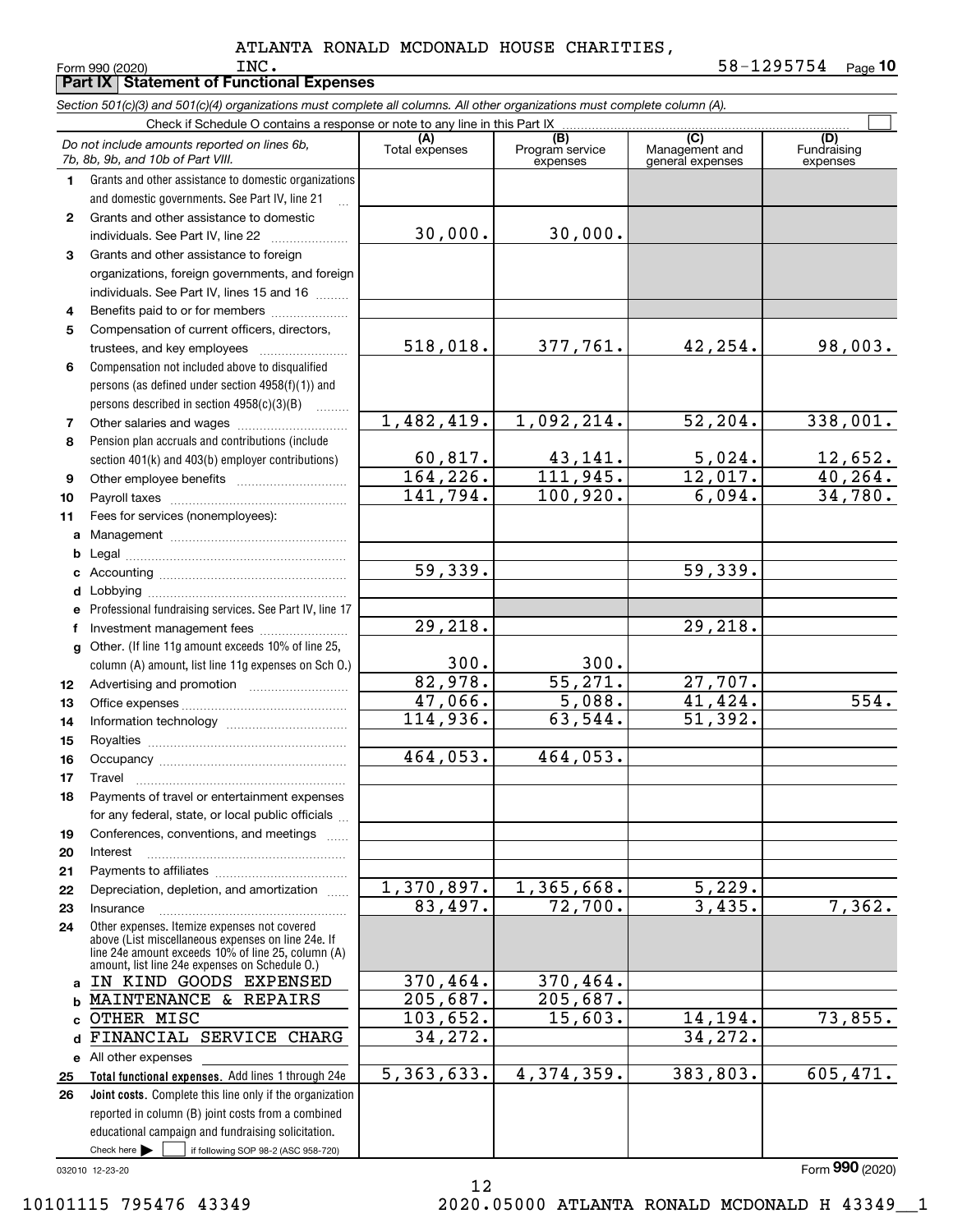|                             | Part X                                                                                                               | <b>Balance Sheet</b>                                                                                                                                                                                                           |           |                               |                    |                    |                             |  |  |
|-----------------------------|----------------------------------------------------------------------------------------------------------------------|--------------------------------------------------------------------------------------------------------------------------------------------------------------------------------------------------------------------------------|-----------|-------------------------------|--------------------|--------------------|-----------------------------|--|--|
|                             |                                                                                                                      |                                                                                                                                                                                                                                |           |                               |                    |                    |                             |  |  |
|                             |                                                                                                                      |                                                                                                                                                                                                                                |           | (A)<br>Beginning of year      |                    | (B)<br>End of year |                             |  |  |
|                             | 1                                                                                                                    |                                                                                                                                                                                                                                |           |                               | 142,585.           | $\blacksquare$     | 251, 321.                   |  |  |
|                             | $\mathbf{2}$                                                                                                         |                                                                                                                                                                                                                                |           |                               | 2,736,972.         | $\overline{2}$     | 3,072,480.                  |  |  |
|                             | 3                                                                                                                    |                                                                                                                                                                                                                                | 148,200.  | $\overline{3}$                | 298, 200.          |                    |                             |  |  |
|                             | 4                                                                                                                    |                                                                                                                                                                                                                                |           |                               | 691,164.           | $\overline{4}$     | 1,060,119.                  |  |  |
|                             | 5                                                                                                                    | Loans and other receivables from any current or former officer, director,                                                                                                                                                      |           |                               |                    |                    |                             |  |  |
|                             |                                                                                                                      | trustee, key employee, creator or founder, substantial contributor, or 35%                                                                                                                                                     |           |                               |                    |                    |                             |  |  |
|                             |                                                                                                                      | controlled entity or family member of any of these persons                                                                                                                                                                     |           |                               |                    | 5                  |                             |  |  |
|                             | 6                                                                                                                    | Loans and other receivables from other disqualified persons (as defined                                                                                                                                                        |           |                               |                    |                    |                             |  |  |
|                             |                                                                                                                      | under section $4958(f)(1)$ , and persons described in section $4958(c)(3)(B)$                                                                                                                                                  |           | $\ldots$                      |                    | 6                  |                             |  |  |
|                             | 7                                                                                                                    |                                                                                                                                                                                                                                |           |                               |                    | $\overline{7}$     |                             |  |  |
| Assets                      | 8                                                                                                                    |                                                                                                                                                                                                                                |           |                               |                    | 8                  |                             |  |  |
|                             | 9                                                                                                                    | Prepaid expenses and deferred charges                                                                                                                                                                                          |           |                               | 38,034.            | $\mathbf{9}$       | 81,245.                     |  |  |
|                             |                                                                                                                      | 10a Land, buildings, and equipment: cost or other                                                                                                                                                                              |           |                               |                    |                    |                             |  |  |
|                             |                                                                                                                      | basis. Complete Part VI of Schedule D    10a   37, 518, 384.                                                                                                                                                                   |           |                               |                    |                    |                             |  |  |
|                             |                                                                                                                      | <b>b</b> Less: accumulated depreciation                                                                                                                                                                                        |           | $\frac{10b}{10b}$ 11,657,442. | <u>27,231,839.</u> | 10 <sub>c</sub>    | 25,860,942.                 |  |  |
|                             | 11                                                                                                                   |                                                                                                                                                                                                                                |           |                               | 9,169,808.         | 11                 | 11, 536, 003.               |  |  |
|                             | 12                                                                                                                   |                                                                                                                                                                                                                                |           |                               |                    | 12                 |                             |  |  |
|                             | 13                                                                                                                   |                                                                                                                                                                                                                                |           | 13                            |                    |                    |                             |  |  |
|                             | 14                                                                                                                   |                                                                                                                                                                                                                                |           | 14                            |                    |                    |                             |  |  |
|                             | 15                                                                                                                   |                                                                                                                                                                                                                                |           |                               |                    | 15                 |                             |  |  |
|                             | 16                                                                                                                   |                                                                                                                                                                                                                                |           |                               | 40,158,602.        | 16                 | 42,160,310.                 |  |  |
|                             | 17                                                                                                                   |                                                                                                                                                                                                                                |           |                               | 204, 130.          | 17                 | 209,774.                    |  |  |
|                             | 18                                                                                                                   |                                                                                                                                                                                                                                | 595, 316. | 18                            | 302, 286.          |                    |                             |  |  |
|                             | 19                                                                                                                   | Deferred revenue manual contracts and contracts are all the contracts and contracts are contracted and contracts are contracted and contract are contracted and contract are contracted and contract are contracted and contra | 3,104.    | 19                            | 4,000.             |                    |                             |  |  |
|                             | 20                                                                                                                   |                                                                                                                                                                                                                                |           |                               |                    | 20                 |                             |  |  |
|                             | 21                                                                                                                   | Escrow or custodial account liability. Complete Part IV of Schedule D                                                                                                                                                          |           | .                             |                    | 21                 |                             |  |  |
|                             | 22                                                                                                                   | Loans and other payables to any current or former officer, director,                                                                                                                                                           |           |                               |                    |                    |                             |  |  |
|                             |                                                                                                                      | trustee, key employee, creator or founder, substantial contributor, or 35%                                                                                                                                                     |           |                               |                    |                    |                             |  |  |
| Liabilities                 |                                                                                                                      |                                                                                                                                                                                                                                |           |                               |                    | 22                 |                             |  |  |
|                             | 23                                                                                                                   |                                                                                                                                                                                                                                |           |                               |                    | 23                 |                             |  |  |
|                             | 24                                                                                                                   |                                                                                                                                                                                                                                |           |                               |                    | 24                 |                             |  |  |
|                             | 25                                                                                                                   | Other liabilities (including federal income tax, payables to related third                                                                                                                                                     |           |                               |                    |                    |                             |  |  |
|                             |                                                                                                                      | parties, and other liabilities not included on lines 17-24). Complete Part X                                                                                                                                                   |           |                               |                    |                    |                             |  |  |
|                             |                                                                                                                      | of Schedule D                                                                                                                                                                                                                  |           |                               | 802,550.           | 25<br>26           | 516,060.                    |  |  |
|                             | 26                                                                                                                   | Organizations that follow FASB ASC 958, check here $\blacktriangleright \boxed{X}$                                                                                                                                             |           |                               |                    |                    |                             |  |  |
|                             |                                                                                                                      | and complete lines 27, 28, 32, and 33.                                                                                                                                                                                         |           |                               |                    |                    |                             |  |  |
|                             | 27                                                                                                                   |                                                                                                                                                                                                                                |           |                               | 37,120,818.        | 27                 | 39,539,624.                 |  |  |
|                             | 28                                                                                                                   |                                                                                                                                                                                                                                |           |                               | 2, 235, 234.       | 28                 | 2,104,626.                  |  |  |
|                             |                                                                                                                      |                                                                                                                                                                                                                                |           |                               |                    |                    |                             |  |  |
|                             | Organizations that do not follow FASB ASC 958, check here $\blacktriangleright$<br>and complete lines 29 through 33. |                                                                                                                                                                                                                                |           |                               |                    |                    |                             |  |  |
|                             | 29                                                                                                                   |                                                                                                                                                                                                                                |           |                               |                    | 29                 |                             |  |  |
|                             | 30                                                                                                                   | Paid-in or capital surplus, or land, building, or equipment fund                                                                                                                                                               |           |                               |                    | 30                 |                             |  |  |
|                             | 31                                                                                                                   | Retained earnings, endowment, accumulated income, or other funds                                                                                                                                                               |           | .                             |                    | 31                 |                             |  |  |
| Net Assets or Fund Balances | 32                                                                                                                   |                                                                                                                                                                                                                                |           |                               | 39, 356, 052.      | 32                 | 41,644,250.                 |  |  |
|                             | 33                                                                                                                   |                                                                                                                                                                                                                                |           |                               | 40,158,602.        | 33                 | $\overline{42,160,310}$ .   |  |  |
|                             |                                                                                                                      |                                                                                                                                                                                                                                |           |                               |                    |                    | $F_{\text{orm}}$ 990 (2020) |  |  |

Form (2020) **990**

032011 12-23-20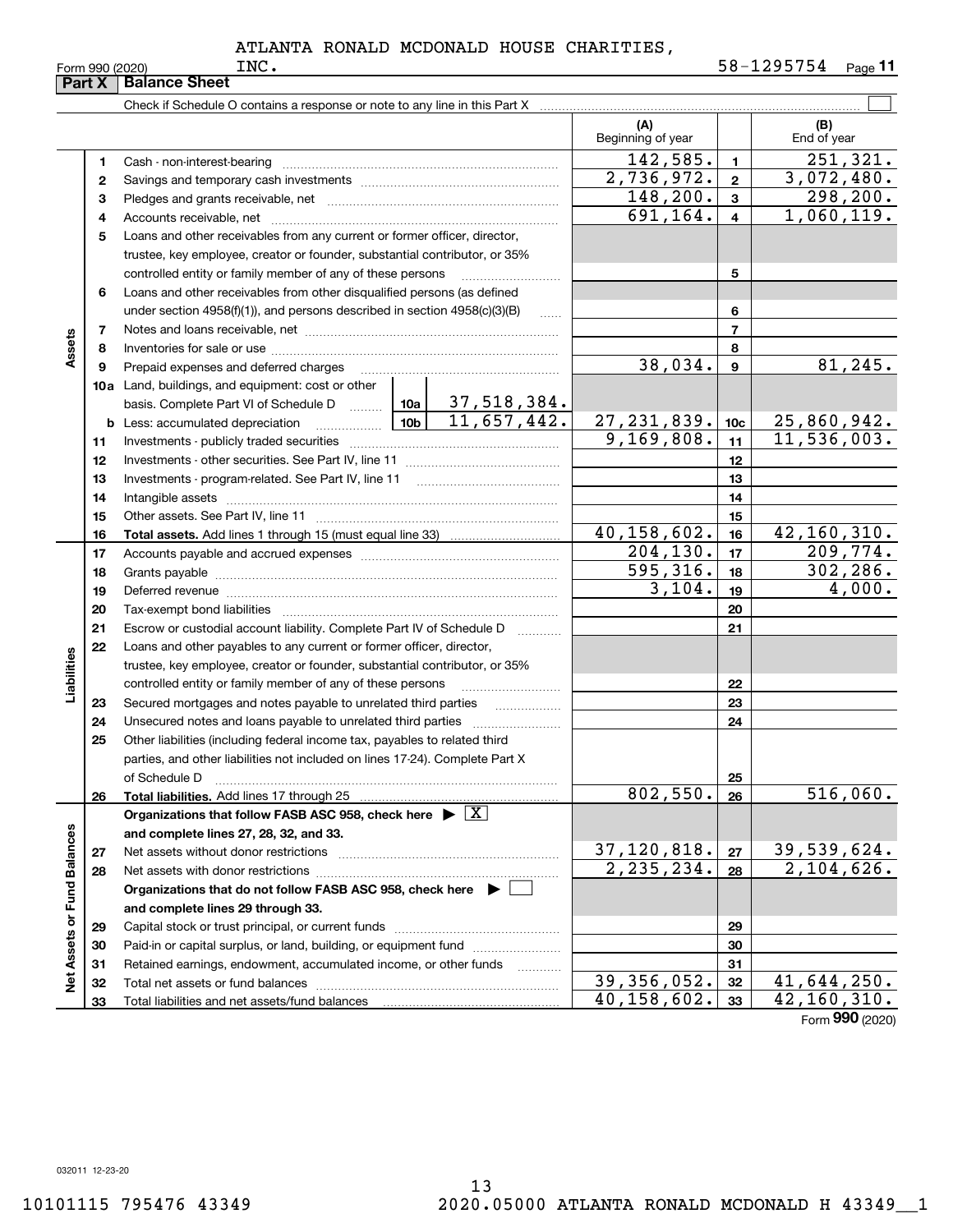|      |  | ATLANTA RONALD MCDONALD HOUSE CHARITIES, |                   |  |
|------|--|------------------------------------------|-------------------|--|
| אז ד |  |                                          | $58 - 1295754$ D. |  |

|    | Form 990 (2020)<br>INC.                                                                                                         |                  | 58-1495/54     |         | Page $12$ |
|----|---------------------------------------------------------------------------------------------------------------------------------|------------------|----------------|---------|-----------|
|    | <b>Part XI Reconciliation of Net Assets</b>                                                                                     |                  |                |         |           |
|    |                                                                                                                                 |                  |                |         |           |
|    |                                                                                                                                 |                  |                |         |           |
| 1  |                                                                                                                                 | $\mathbf{1}$     | 7,226,647.     |         |           |
| 2  |                                                                                                                                 | $\overline{2}$   | 5,363,633.     |         |           |
| З  | Revenue less expenses. Subtract line 2 from line 1                                                                              | 3                | 1,863,014.     |         |           |
| 4  |                                                                                                                                 | $\overline{4}$   | 39,356,052.    |         |           |
| 5  |                                                                                                                                 | 5                | 338,588.       |         |           |
| 6  |                                                                                                                                 | 6                |                | 86,596. |           |
| 7  |                                                                                                                                 | $\overline{7}$   |                |         |           |
| 8  | Prior period adjustments                                                                                                        | 8                |                |         |           |
| 9  | Other changes in net assets or fund balances (explain on Schedule O)                                                            | 9                |                |         | 0.        |
| 10 | Net assets or fund balances at end of year. Combine lines 3 through 9 (must equal Part X, line 32,                              |                  |                |         |           |
|    |                                                                                                                                 | 10 <sup>10</sup> | 41,644,250.    |         |           |
|    | Part XII Financial Statements and Reporting                                                                                     |                  |                |         |           |
|    |                                                                                                                                 |                  |                |         | ΙX.       |
|    |                                                                                                                                 |                  |                | Yes     | <b>No</b> |
| 1  | $\boxed{\mathbf{X}}$ Accrual<br>Accounting method used to prepare the Form 990: <u>June</u> Cash<br>Other                       |                  |                |         |           |
|    | If the organization changed its method of accounting from a prior year or checked "Other," explain in Schedule O.               |                  |                |         |           |
|    | 2a Were the organization's financial statements compiled or reviewed by an independent accountant?                              |                  | 2a             | X       |           |
|    | If "Yes," check a box below to indicate whether the financial statements for the year were compiled or reviewed on a            |                  |                |         |           |
|    | separate basis, consolidated basis, or both:                                                                                    |                  |                |         |           |
|    | $ \mathbf{X} $ Separate basis<br><b>Consolidated basis</b><br>Both consolidated and separate basis                              |                  |                |         |           |
| b  | Were the organization's financial statements audited by an independent accountant?                                              |                  | 2 <sub>b</sub> | X       |           |
|    | If "Yes," check a box below to indicate whether the financial statements for the year were audited on a separate basis,         |                  |                |         |           |
|    | consolidated basis, or both:                                                                                                    |                  |                |         |           |
|    | $ \mathbf{X} $ Separate basis<br>Consolidated basis<br>Both consolidated and separate basis                                     |                  |                |         |           |
|    | c If "Yes" to line 2a or 2b, does the organization have a committee that assumes responsibility for oversight of the audit,     |                  |                |         |           |
|    |                                                                                                                                 |                  | 2c             | X       |           |
|    | If the organization changed either its oversight process or selection process during the tax year, explain on Schedule O.       |                  |                |         |           |
|    | 3a As a result of a federal award, was the organization required to undergo an audit or audits as set forth in the Single Audit |                  |                |         |           |
|    |                                                                                                                                 |                  | За             |         | x         |
|    | b If "Yes," did the organization undergo the required audit or audits? If the organization did not undergo the required audit   |                  |                |         |           |
|    |                                                                                                                                 |                  | 3b             |         |           |

Form (2020) **990**

032012 12-23-20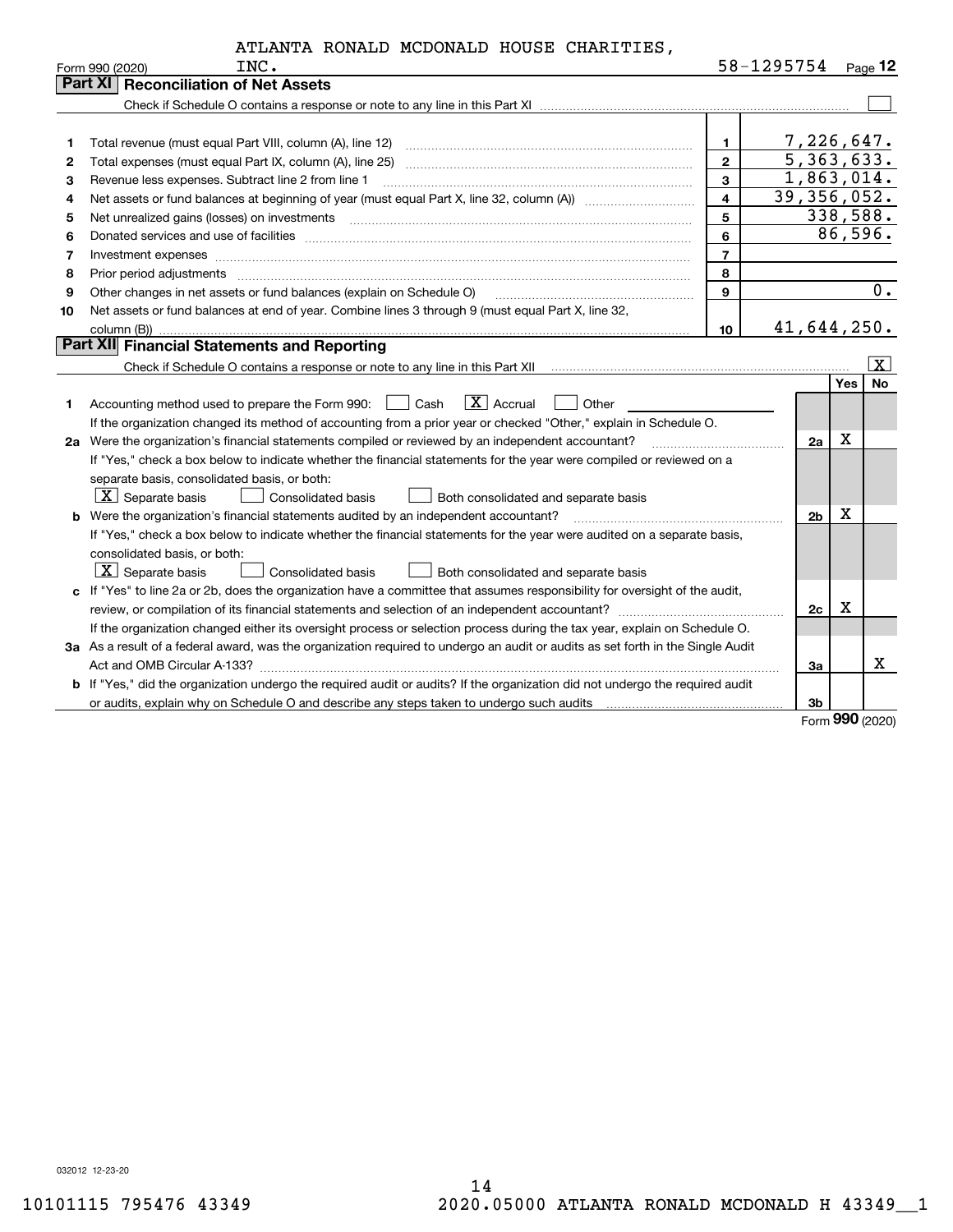| <b>SCHEDULE A</b><br>(Form 990 or 990-EZ)                                                                  |   | <b>Public Charity Status and Public Support</b><br>Complete if the organization is a section 501(c)(3) organization or a section<br>4947(a)(1) nonexempt charitable trust. |      |                                                                                                              |                                                                                                                                                                                                                                                           |     |                                   | OMB No. 1545-0047                   |  |                                                     |
|------------------------------------------------------------------------------------------------------------|---|----------------------------------------------------------------------------------------------------------------------------------------------------------------------------|------|--------------------------------------------------------------------------------------------------------------|-----------------------------------------------------------------------------------------------------------------------------------------------------------------------------------------------------------------------------------------------------------|-----|-----------------------------------|-------------------------------------|--|-----------------------------------------------------|
| Department of the Treasury<br>Internal Revenue Service                                                     |   |                                                                                                                                                                            |      | Attach to Form 990 or Form 990-EZ.<br>Go to www.irs.gov/Form990 for instructions and the latest information. |                                                                                                                                                                                                                                                           |     |                                   | <b>Open to Public</b><br>Inspection |  |                                                     |
| Name of the organization                                                                                   |   |                                                                                                                                                                            | INC. |                                                                                                              | ATLANTA RONALD MCDONALD HOUSE CHARITIES,                                                                                                                                                                                                                  |     |                                   |                                     |  | <b>Employer identification number</b><br>58-1295754 |
| Reason for Public Charity Status. (All organizations must complete this part.) See instructions.<br>Part I |   |                                                                                                                                                                            |      |                                                                                                              |                                                                                                                                                                                                                                                           |     |                                   |                                     |  |                                                     |
|                                                                                                            |   |                                                                                                                                                                            |      |                                                                                                              | The organization is not a private foundation because it is: (For lines 1 through 12, check only one box.)                                                                                                                                                 |     |                                   |                                     |  |                                                     |
| 1                                                                                                          |   |                                                                                                                                                                            |      |                                                                                                              | A church, convention of churches, or association of churches described in section 170(b)(1)(A)(i).                                                                                                                                                        |     |                                   |                                     |  |                                                     |
| 2                                                                                                          |   |                                                                                                                                                                            |      |                                                                                                              | A school described in section 170(b)(1)(A)(ii). (Attach Schedule E (Form 990 or 990-EZ).)                                                                                                                                                                 |     |                                   |                                     |  |                                                     |
| 3                                                                                                          |   |                                                                                                                                                                            |      |                                                                                                              | A hospital or a cooperative hospital service organization described in section $170(b)(1)(A)(iii)$ .                                                                                                                                                      |     |                                   |                                     |  |                                                     |
| 4                                                                                                          |   | city, and state:                                                                                                                                                           |      |                                                                                                              | A medical research organization operated in conjunction with a hospital described in section 170(b)(1)(A)(iii). Enter the hospital's name,                                                                                                                |     |                                   |                                     |  |                                                     |
| 5                                                                                                          |   |                                                                                                                                                                            |      |                                                                                                              | An organization operated for the benefit of a college or university owned or operated by a governmental unit described in                                                                                                                                 |     |                                   |                                     |  |                                                     |
|                                                                                                            |   |                                                                                                                                                                            |      | section 170(b)(1)(A)(iv). (Complete Part II.)                                                                |                                                                                                                                                                                                                                                           |     |                                   |                                     |  |                                                     |
| 6                                                                                                          |   |                                                                                                                                                                            |      |                                                                                                              | A federal, state, or local government or governmental unit described in section 170(b)(1)(A)(v).                                                                                                                                                          |     |                                   |                                     |  |                                                     |
| 7                                                                                                          | X |                                                                                                                                                                            |      |                                                                                                              | An organization that normally receives a substantial part of its support from a governmental unit or from the general public described in                                                                                                                 |     |                                   |                                     |  |                                                     |
|                                                                                                            |   |                                                                                                                                                                            |      | section 170(b)(1)(A)(vi). (Complete Part II.)                                                                |                                                                                                                                                                                                                                                           |     |                                   |                                     |  |                                                     |
| 8<br>9                                                                                                     |   |                                                                                                                                                                            |      |                                                                                                              | A community trust described in section 170(b)(1)(A)(vi). (Complete Part II.)<br>An agricultural research organization described in section 170(b)(1)(A)(ix) operated in conjunction with a land-grant college                                             |     |                                   |                                     |  |                                                     |
|                                                                                                            |   |                                                                                                                                                                            |      |                                                                                                              | or university or a non-land-grant college of agriculture (see instructions). Enter the name, city, and state of the college or                                                                                                                            |     |                                   |                                     |  |                                                     |
|                                                                                                            |   | university:                                                                                                                                                                |      |                                                                                                              |                                                                                                                                                                                                                                                           |     |                                   |                                     |  |                                                     |
| 10                                                                                                         |   |                                                                                                                                                                            |      |                                                                                                              | An organization that normally receives (1) more than 33 1/3% of its support from contributions, membership fees, and gross receipts from                                                                                                                  |     |                                   |                                     |  |                                                     |
|                                                                                                            |   |                                                                                                                                                                            |      |                                                                                                              | activities related to its exempt functions, subject to certain exceptions; and (2) no more than 33 1/3% of its support from gross investment                                                                                                              |     |                                   |                                     |  |                                                     |
|                                                                                                            |   |                                                                                                                                                                            |      |                                                                                                              | income and unrelated business taxable income (less section 511 tax) from businesses acquired by the organization after June 30, 1975.                                                                                                                     |     |                                   |                                     |  |                                                     |
| 11                                                                                                         |   |                                                                                                                                                                            |      | See section 509(a)(2). (Complete Part III.)                                                                  | An organization organized and operated exclusively to test for public safety. See section 509(a)(4).                                                                                                                                                      |     |                                   |                                     |  |                                                     |
| 12 <sub>2</sub>                                                                                            |   |                                                                                                                                                                            |      |                                                                                                              | An organization organized and operated exclusively for the benefit of, to perform the functions of, or to carry out the purposes of one or                                                                                                                |     |                                   |                                     |  |                                                     |
|                                                                                                            |   |                                                                                                                                                                            |      |                                                                                                              | more publicly supported organizations described in section 509(a)(1) or section 509(a)(2). See section 509(a)(3). Check the box in                                                                                                                        |     |                                   |                                     |  |                                                     |
|                                                                                                            |   |                                                                                                                                                                            |      |                                                                                                              | lines 12a through 12d that describes the type of supporting organization and complete lines 12e, 12f, and 12g.                                                                                                                                            |     |                                   |                                     |  |                                                     |
| a                                                                                                          |   |                                                                                                                                                                            |      |                                                                                                              | Type I. A supporting organization operated, supervised, or controlled by its supported organization(s), typically by giving                                                                                                                               |     |                                   |                                     |  |                                                     |
|                                                                                                            |   |                                                                                                                                                                            |      | organization. You must complete Part IV, Sections A and B.                                                   | the supported organization(s) the power to regularly appoint or elect a majority of the directors or trustees of the supporting                                                                                                                           |     |                                   |                                     |  |                                                     |
| b                                                                                                          |   |                                                                                                                                                                            |      |                                                                                                              | Type II. A supporting organization supervised or controlled in connection with its supported organization(s), by having                                                                                                                                   |     |                                   |                                     |  |                                                     |
|                                                                                                            |   |                                                                                                                                                                            |      |                                                                                                              | control or management of the supporting organization vested in the same persons that control or manage the supported                                                                                                                                      |     |                                   |                                     |  |                                                     |
|                                                                                                            |   |                                                                                                                                                                            |      | organization(s). You must complete Part IV, Sections A and C.                                                |                                                                                                                                                                                                                                                           |     |                                   |                                     |  |                                                     |
| с                                                                                                          |   |                                                                                                                                                                            |      |                                                                                                              | Type III functionally integrated. A supporting organization operated in connection with, and functionally integrated with,                                                                                                                                |     |                                   |                                     |  |                                                     |
|                                                                                                            |   |                                                                                                                                                                            |      |                                                                                                              | its supported organization(s) (see instructions). You must complete Part IV, Sections A, D, and E.                                                                                                                                                        |     |                                   |                                     |  |                                                     |
| d                                                                                                          |   |                                                                                                                                                                            |      |                                                                                                              | Type III non-functionally integrated. A supporting organization operated in connection with its supported organization(s)<br>that is not functionally integrated. The organization generally must satisfy a distribution requirement and an attentiveness |     |                                   |                                     |  |                                                     |
|                                                                                                            |   |                                                                                                                                                                            |      |                                                                                                              | requirement (see instructions). You must complete Part IV, Sections A and D, and Part V.                                                                                                                                                                  |     |                                   |                                     |  |                                                     |
| е                                                                                                          |   |                                                                                                                                                                            |      |                                                                                                              | Check this box if the organization received a written determination from the IRS that it is a Type I, Type II, Type III                                                                                                                                   |     |                                   |                                     |  |                                                     |
|                                                                                                            |   |                                                                                                                                                                            |      |                                                                                                              | functionally integrated, or Type III non-functionally integrated supporting organization.                                                                                                                                                                 |     |                                   |                                     |  |                                                     |
|                                                                                                            |   | f Enter the number of supported organizations                                                                                                                              |      |                                                                                                              |                                                                                                                                                                                                                                                           |     |                                   |                                     |  |                                                     |
|                                                                                                            |   | (i) Name of supported                                                                                                                                                      |      | Provide the following information about the supported organization(s).<br>(ii) EIN                           | (iii) Type of organization                                                                                                                                                                                                                                |     | (iv) Is the organization listed   | (v) Amount of monetary              |  | (vi) Amount of other                                |
|                                                                                                            |   | organization                                                                                                                                                               |      |                                                                                                              | (described on lines 1-10<br>above (see instructions))                                                                                                                                                                                                     | Yes | in your governing document?<br>No | support (see instructions)          |  | support (see instructions)                          |
|                                                                                                            |   |                                                                                                                                                                            |      |                                                                                                              |                                                                                                                                                                                                                                                           |     |                                   |                                     |  |                                                     |
|                                                                                                            |   |                                                                                                                                                                            |      |                                                                                                              |                                                                                                                                                                                                                                                           |     |                                   |                                     |  |                                                     |
|                                                                                                            |   |                                                                                                                                                                            |      |                                                                                                              |                                                                                                                                                                                                                                                           |     |                                   |                                     |  |                                                     |
|                                                                                                            |   |                                                                                                                                                                            |      |                                                                                                              |                                                                                                                                                                                                                                                           |     |                                   |                                     |  |                                                     |
|                                                                                                            |   |                                                                                                                                                                            |      |                                                                                                              |                                                                                                                                                                                                                                                           |     |                                   |                                     |  |                                                     |
|                                                                                                            |   |                                                                                                                                                                            |      |                                                                                                              |                                                                                                                                                                                                                                                           |     |                                   |                                     |  |                                                     |
|                                                                                                            |   |                                                                                                                                                                            |      |                                                                                                              |                                                                                                                                                                                                                                                           |     |                                   |                                     |  |                                                     |
|                                                                                                            |   |                                                                                                                                                                            |      |                                                                                                              |                                                                                                                                                                                                                                                           |     |                                   |                                     |  |                                                     |
|                                                                                                            |   |                                                                                                                                                                            |      |                                                                                                              |                                                                                                                                                                                                                                                           |     |                                   |                                     |  |                                                     |
| Total                                                                                                      |   |                                                                                                                                                                            |      |                                                                                                              |                                                                                                                                                                                                                                                           |     |                                   |                                     |  |                                                     |

LHA For Paperwork Reduction Act Notice, see the Instructions for Form 990 or 990-EZ. <sub>032021</sub> o1-25-21 Schedule A (Form 990 or 990-EZ) 2020 15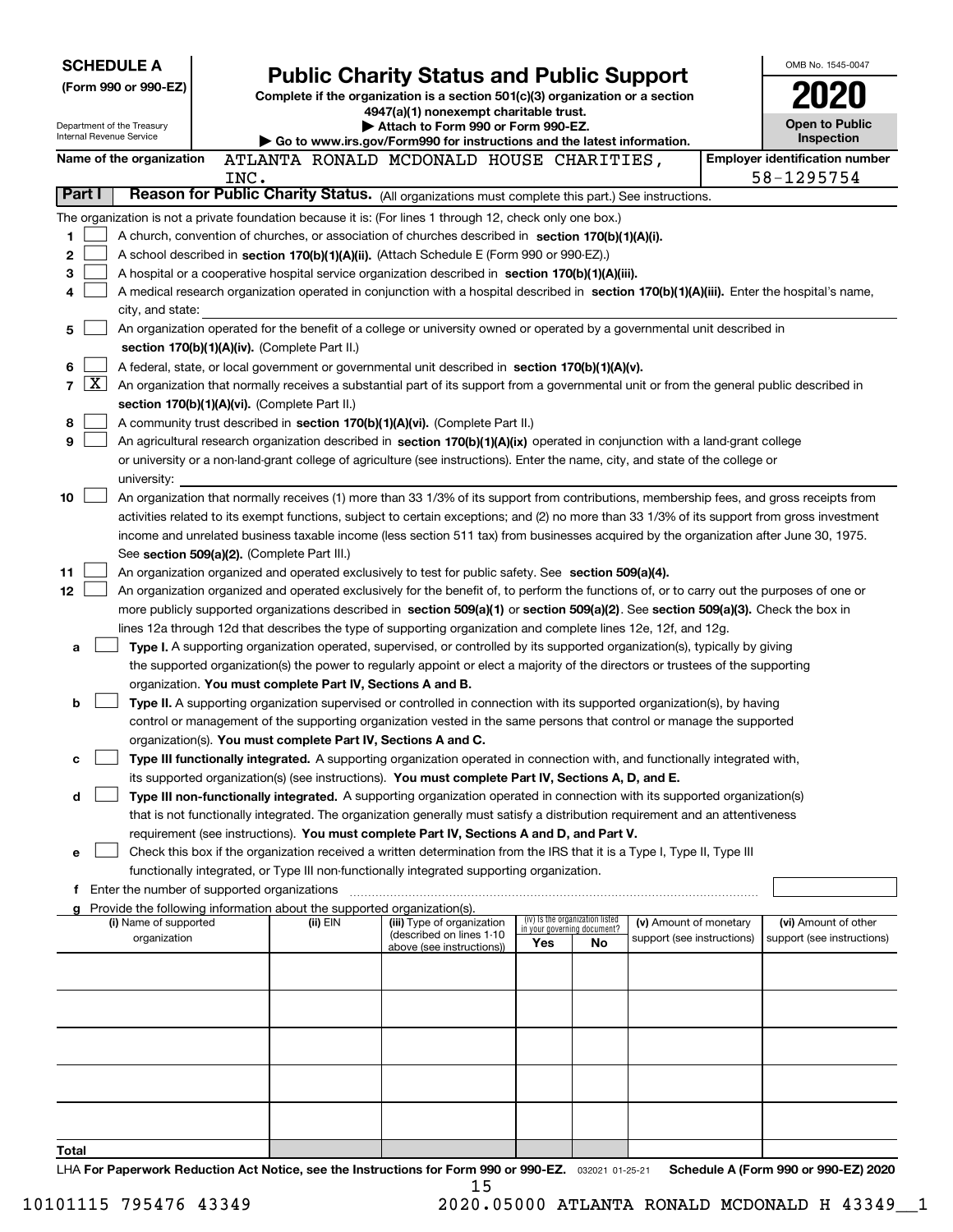#### Schedule A (Form 990 or 990-EZ) 2020 INC.

**2** INC. 58-1295754

(Complete only if you checked the box on line 5, 7, or 8 of Part I or if the organization failed to qualify under Part III. If the organization fails to qualify under the tests listed below, please complete Part III.) **Part II Support Schedule for Organizations Described in Sections 170(b)(1)(A)(iv) and 170(b)(1)(A)(vi)**

| <b>Section A. Public Support</b>                                                                                                                                                                                               |           |          |                       |            |                                      |                                          |
|--------------------------------------------------------------------------------------------------------------------------------------------------------------------------------------------------------------------------------|-----------|----------|-----------------------|------------|--------------------------------------|------------------------------------------|
| Calendar year (or fiscal year beginning in)                                                                                                                                                                                    | (a) 2016  | (b) 2017 | $(c)$ 2018            | $(d)$ 2019 | (e) 2020                             | (f) Total                                |
| 1 Gifts, grants, contributions, and                                                                                                                                                                                            |           |          |                       |            |                                      |                                          |
| membership fees received. (Do not                                                                                                                                                                                              |           |          |                       |            |                                      |                                          |
| include any "unusual grants.")                                                                                                                                                                                                 | 3487351.  | 4313138. | 5200937.              | 4846275.   |                                      | 6787794.24635495.                        |
| 2 Tax revenues levied for the organ-                                                                                                                                                                                           |           |          |                       |            |                                      |                                          |
| ization's benefit and either paid to                                                                                                                                                                                           |           |          |                       |            |                                      |                                          |
| or expended on its behalf                                                                                                                                                                                                      |           |          |                       |            |                                      |                                          |
| 3 The value of services or facilities                                                                                                                                                                                          |           |          |                       |            |                                      |                                          |
| furnished by a governmental unit to                                                                                                                                                                                            |           |          |                       |            |                                      |                                          |
| the organization without charge                                                                                                                                                                                                |           |          |                       |            |                                      |                                          |
| 4 Total. Add lines 1 through 3                                                                                                                                                                                                 | 3487351.  | 4313138. | 5200937.              | 4846275.   |                                      | 6787794.24635495.                        |
| 5 The portion of total contributions                                                                                                                                                                                           |           |          |                       |            |                                      |                                          |
| by each person (other than a                                                                                                                                                                                                   |           |          |                       |            |                                      |                                          |
| governmental unit or publicly                                                                                                                                                                                                  |           |          |                       |            |                                      |                                          |
| supported organization) included                                                                                                                                                                                               |           |          |                       |            |                                      |                                          |
| on line 1 that exceeds 2% of the                                                                                                                                                                                               |           |          |                       |            |                                      |                                          |
| amount shown on line 11,                                                                                                                                                                                                       |           |          |                       |            |                                      |                                          |
| column (f)                                                                                                                                                                                                                     |           |          |                       |            |                                      | 4119973.                                 |
| 6 Public support. Subtract line 5 from line 4.                                                                                                                                                                                 |           |          |                       |            |                                      | 20515522.                                |
| <b>Section B. Total Support</b>                                                                                                                                                                                                |           |          |                       |            |                                      |                                          |
| Calendar year (or fiscal year beginning in)                                                                                                                                                                                    | (a) 2016  | (b) 2017 | $(c)$ 2018            | $(d)$ 2019 | (e) 2020                             | (f) Total                                |
| <b>7</b> Amounts from line 4                                                                                                                                                                                                   | 3487351.  | 4313138. | 5200937.              | 4846275.   |                                      | 6787794.24635495.                        |
| 8 Gross income from interest,                                                                                                                                                                                                  |           |          |                       |            |                                      |                                          |
| dividends, payments received on                                                                                                                                                                                                |           |          |                       |            |                                      |                                          |
| securities loans, rents, royalties,                                                                                                                                                                                            |           |          |                       |            |                                      |                                          |
| and income from similar sources                                                                                                                                                                                                | 298, 361. |          | $223, 407.$ 173, 553. | 194,915.   | 181,009.                             | 1071245.                                 |
| 9 Net income from unrelated business                                                                                                                                                                                           |           |          |                       |            |                                      |                                          |
| activities, whether or not the                                                                                                                                                                                                 |           |          |                       |            |                                      |                                          |
| business is regularly carried on                                                                                                                                                                                               |           |          |                       |            |                                      |                                          |
| 10 Other income. Do not include gain                                                                                                                                                                                           |           |          |                       |            |                                      |                                          |
| or loss from the sale of capital                                                                                                                                                                                               |           |          |                       |            |                                      |                                          |
| assets (Explain in Part VI.)                                                                                                                                                                                                   |           |          |                       |            |                                      |                                          |
| 11 Total support. Add lines 7 through 10                                                                                                                                                                                       |           |          |                       |            |                                      | 25706740.                                |
| 12 Gross receipts from related activities, etc. (see instructions)                                                                                                                                                             |           |          |                       |            | 12                                   | 4,675,882.                               |
| 13 First 5 years. If the Form 990 is for the organization's first, second, third, fourth, or fifth tax year as a section 501(c)(3)                                                                                             |           |          |                       |            |                                      |                                          |
| organization, check this box and stop here manufactured and according to the state of the state of the state of the state of the state of the state of the state of the state of the state of the state of the state of the st |           |          |                       |            |                                      |                                          |
| <b>Section C. Computation of Public Support Percentage</b>                                                                                                                                                                     |           |          |                       |            |                                      |                                          |
| 14 Public support percentage for 2020 (line 6, column (f), divided by line 11, column (f) <i>mummumumum</i>                                                                                                                    |           |          |                       |            | 14                                   | 79.81<br>%                               |
|                                                                                                                                                                                                                                |           |          |                       |            | 15                                   | 77.37<br>%                               |
| 16a 33 1/3% support test - 2020. If the organization did not check the box on line 13, and line 14 is 33 1/3% or more, check this box and                                                                                      |           |          |                       |            |                                      |                                          |
| stop here. The organization qualifies as a publicly supported organization                                                                                                                                                     |           |          |                       |            |                                      | $\blacktriangleright$ $\boxed{\text{X}}$ |
| b 33 1/3% support test - 2019. If the organization did not check a box on line 13 or 16a, and line 15 is 33 1/3% or more, check this box                                                                                       |           |          |                       |            |                                      |                                          |
| and stop here. The organization qualifies as a publicly supported organization                                                                                                                                                 |           |          |                       |            |                                      |                                          |
| 17a 10% -facts-and-circumstances test - 2020. If the organization did not check a box on line 13, 16a, or 16b, and line 14 is 10% or more,                                                                                     |           |          |                       |            |                                      |                                          |
| and if the organization meets the facts-and-circumstances test, check this box and stop here. Explain in Part VI how the organization                                                                                          |           |          |                       |            |                                      |                                          |
| meets the facts-and-circumstances test. The organization qualifies as a publicly supported organization                                                                                                                        |           |          |                       |            |                                      |                                          |
| <b>b 10% -facts-and-circumstances test - 2019.</b> If the organization did not check a box on line 13, 16a, 16b, or 17a, and line 15 is 10% or                                                                                 |           |          |                       |            |                                      |                                          |
| more, and if the organization meets the facts-and-circumstances test, check this box and stop here. Explain in Part VI how the                                                                                                 |           |          |                       |            |                                      |                                          |
| organization meets the facts-and-circumstances test. The organization qualifies as a publicly supported organization                                                                                                           |           |          |                       |            |                                      |                                          |
| 18 Private foundation. If the organization did not check a box on line 13, 16a, 16b, 17a, or 17b, check this box and see instructions                                                                                          |           |          |                       |            |                                      |                                          |
|                                                                                                                                                                                                                                |           |          |                       |            | Schedule A (Form 990 or 990-F7) 2020 |                                          |

**Schedule A (Form 990 or 990-EZ) 2020**

032022 01-25-21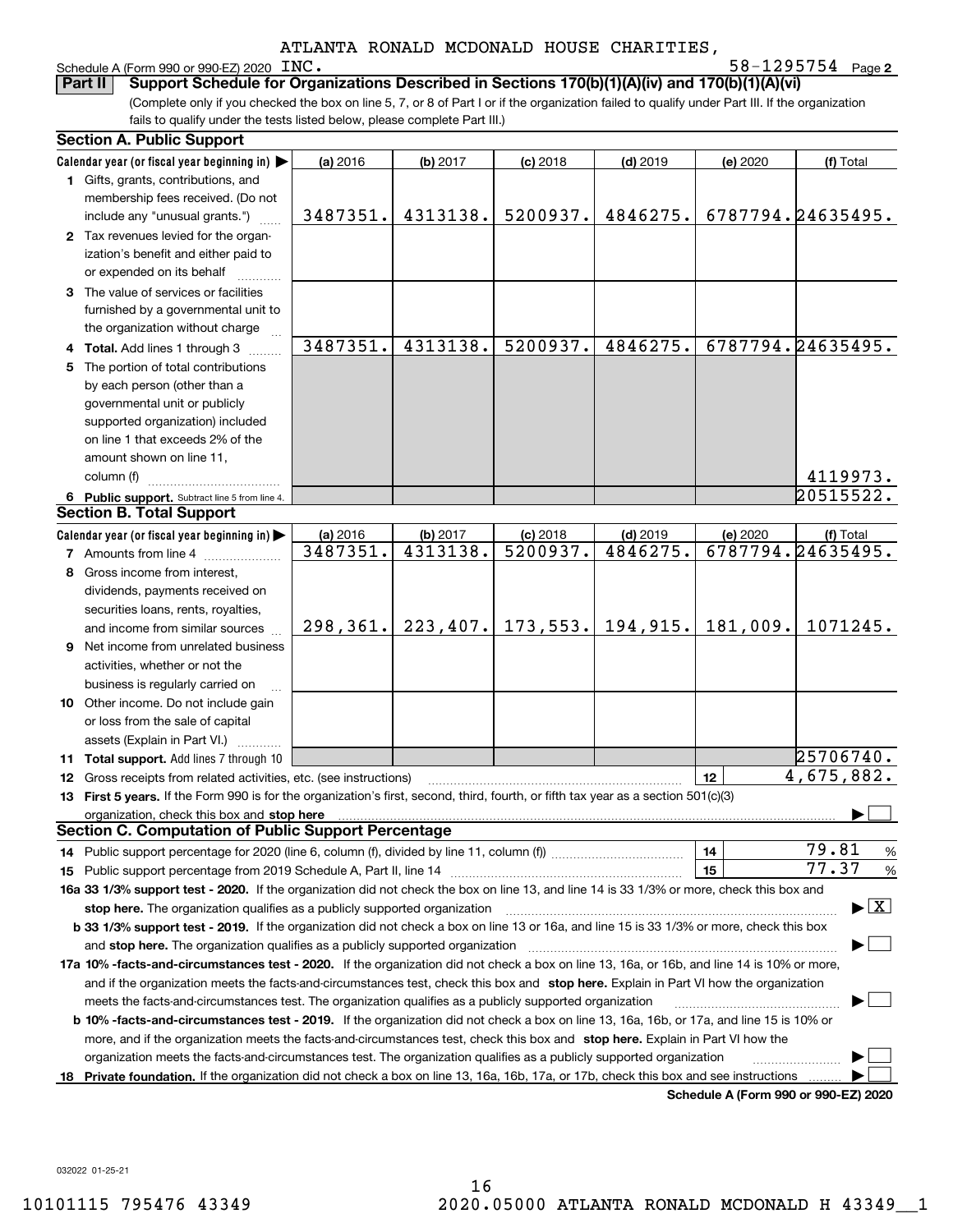#### **Part III Support Schedule for Organizations Described in Section 509(a)(2)**

(Complete only if you checked the box on line 10 of Part I or if the organization failed to qualify under Part II. If the organization fails to qualify under the tests listed below, please complete Part II.)

| <b>Section A. Public Support</b>                                                                                                                                                                                                     |          |          |            |            |          |                                      |
|--------------------------------------------------------------------------------------------------------------------------------------------------------------------------------------------------------------------------------------|----------|----------|------------|------------|----------|--------------------------------------|
| Calendar year (or fiscal year beginning in) $\blacktriangleright$                                                                                                                                                                    | (a) 2016 | (b) 2017 | $(c)$ 2018 | $(d)$ 2019 | (e) 2020 | (f) Total                            |
| 1 Gifts, grants, contributions, and                                                                                                                                                                                                  |          |          |            |            |          |                                      |
| membership fees received. (Do not                                                                                                                                                                                                    |          |          |            |            |          |                                      |
| include any "unusual grants.")                                                                                                                                                                                                       |          |          |            |            |          |                                      |
| 2 Gross receipts from admissions,<br>merchandise sold or services per-<br>formed, or facilities furnished in<br>any activity that is related to the<br>organization's tax-exempt purpose                                             |          |          |            |            |          |                                      |
| 3 Gross receipts from activities that<br>are not an unrelated trade or bus-                                                                                                                                                          |          |          |            |            |          |                                      |
| iness under section 513                                                                                                                                                                                                              |          |          |            |            |          |                                      |
| 4 Tax revenues levied for the organ-<br>ization's benefit and either paid to<br>or expended on its behalf                                                                                                                            |          |          |            |            |          |                                      |
| .<br>5 The value of services or facilities<br>furnished by a governmental unit to                                                                                                                                                    |          |          |            |            |          |                                      |
| the organization without charge                                                                                                                                                                                                      |          |          |            |            |          |                                      |
| <b>6 Total.</b> Add lines 1 through 5                                                                                                                                                                                                |          |          |            |            |          |                                      |
| 7a Amounts included on lines 1, 2, and<br>3 received from disqualified persons                                                                                                                                                       |          |          |            |            |          |                                      |
| <b>b</b> Amounts included on lines 2 and 3 received<br>from other than disqualified persons that<br>exceed the greater of \$5,000 or 1% of the<br>amount on line 13 for the year                                                     |          |          |            |            |          |                                      |
| c Add lines 7a and 7b                                                                                                                                                                                                                |          |          |            |            |          |                                      |
| 8 Public support. (Subtract line 7c from line 6.)<br><b>Section B. Total Support</b>                                                                                                                                                 |          |          |            |            |          |                                      |
| Calendar year (or fiscal year beginning in)                                                                                                                                                                                          | (a) 2016 | (b) 2017 | $(c)$ 2018 | $(d)$ 2019 | (e) 2020 | (f) Total                            |
| 9 Amounts from line 6                                                                                                                                                                                                                |          |          |            |            |          |                                      |
| 10a Gross income from interest,<br>dividends, payments received on<br>securities loans, rents, royalties,<br>and income from similar sources                                                                                         |          |          |            |            |          |                                      |
| <b>b</b> Unrelated business taxable income<br>(less section 511 taxes) from businesses<br>acquired after June 30, 1975                                                                                                               |          |          |            |            |          |                                      |
| c Add lines 10a and 10b                                                                                                                                                                                                              |          |          |            |            |          |                                      |
| <b>11</b> Net income from unrelated business<br>activities not included in line 10b,<br>whether or not the business is<br>regularly carried on                                                                                       |          |          |            |            |          |                                      |
| <b>12</b> Other income. Do not include gain<br>or loss from the sale of capital<br>assets (Explain in Part VI.)                                                                                                                      |          |          |            |            |          |                                      |
| <b>13 Total support.</b> (Add lines 9, 10c, 11, and 12.)                                                                                                                                                                             |          |          |            |            |          |                                      |
| 14 First 5 years. If the Form 990 is for the organization's first, second, third, fourth, or fifth tax year as a section 501(c)(3) organization,                                                                                     |          |          |            |            |          |                                      |
| check this box and stop here <b>contract the contract of the contract of the state of the state of the state of the state of the state of the state of the state of the state of the state of the state of the state of the stat</b> |          |          |            |            |          |                                      |
| <b>Section C. Computation of Public Support Percentage</b>                                                                                                                                                                           |          |          |            |            |          |                                      |
|                                                                                                                                                                                                                                      |          |          |            |            | 15       | %                                    |
| 16 Public support percentage from 2019 Schedule A, Part III, line 15                                                                                                                                                                 |          |          |            |            | 16       | %                                    |
| <b>Section D. Computation of Investment Income Percentage</b>                                                                                                                                                                        |          |          |            |            |          |                                      |
| 17 Investment income percentage for 2020 (line 10c, column (f), divided by line 13, column (f))<br>18 Investment income percentage from 2019 Schedule A, Part III, line 17                                                           |          |          |            |            | 17<br>18 | %<br>%                               |
| 19a 33 1/3% support tests - 2020. If the organization did not check the box on line 14, and line 15 is more than 33 1/3%, and line 17 is not                                                                                         |          |          |            |            |          |                                      |
| more than 33 1/3%, check this box and stop here. The organization qualifies as a publicly supported organization                                                                                                                     |          |          |            |            |          | ▶                                    |
| b 33 1/3% support tests - 2019. If the organization did not check a box on line 14 or line 19a, and line 16 is more than 33 1/3%, and                                                                                                |          |          |            |            |          |                                      |
| line 18 is not more than 33 1/3%, check this box and stop here. The organization qualifies as a publicly supported organization                                                                                                      |          |          |            |            |          |                                      |
| 20 Private foundation. If the organization did not check a box on line 14, 19a, or 19b, check this box and see instructions                                                                                                          |          |          |            |            |          |                                      |
| 032023 01-25-21                                                                                                                                                                                                                      |          | 17       |            |            |          | Schedule A (Form 990 or 990-EZ) 2020 |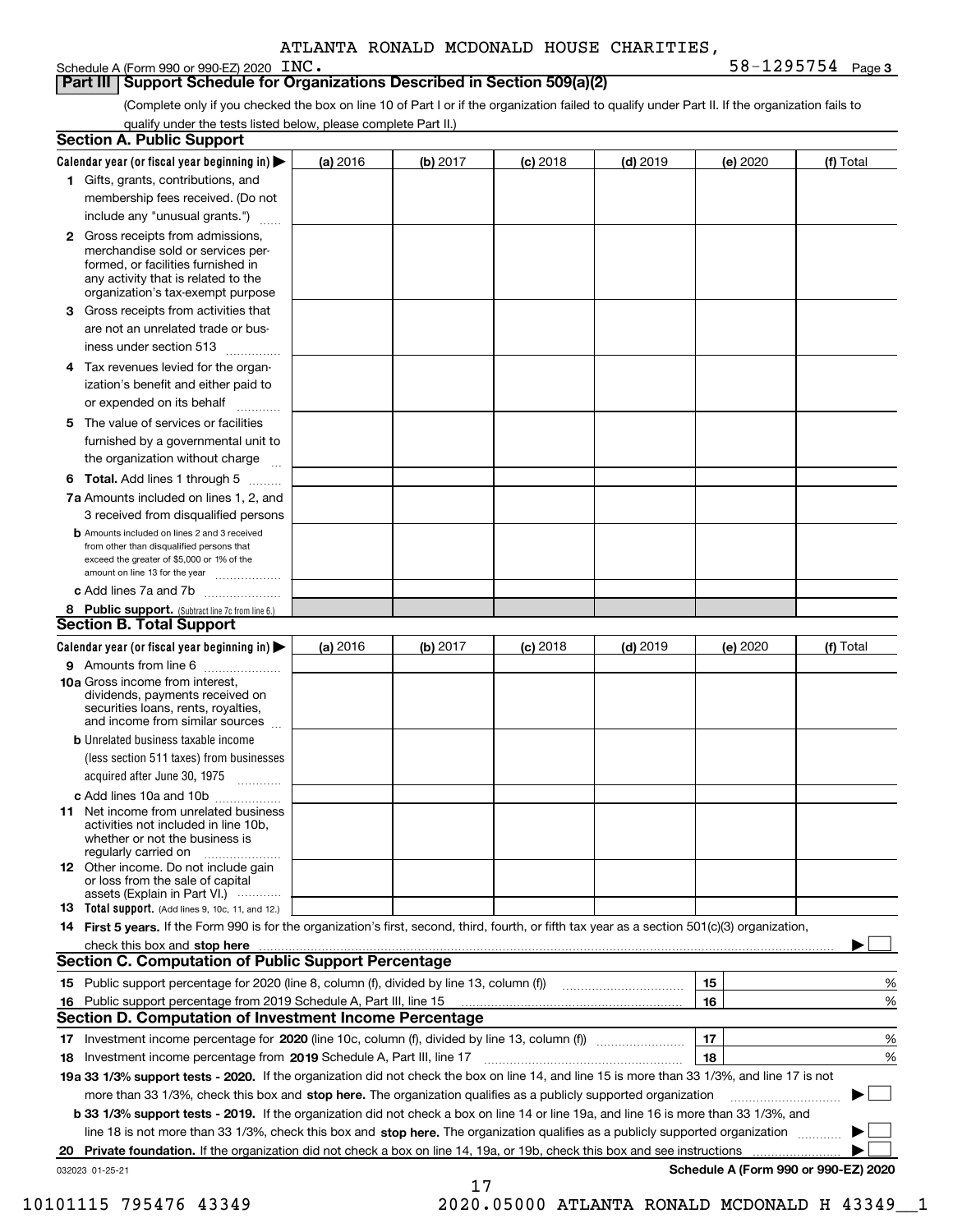**4**INC. 58-1295754

**1**

**2**

**YesNo**

#### Schedule A (Form 990 or 990-EZ) 2020  $\text{INC}$ . **Part IV Supporting Organizations**

(Complete only if you checked a box in line 12 on Part I. If you checked box 12a, Part I, complete Sections A and B. If you checked box 12b, Part I, complete Sections A and C. If you checked box 12c, Part I, complete Sections A, D, and E. If you checked box 12d, Part I, complete Sections A and D, and complete Part V.)

#### **Section A. All Supporting Organizations**

- **1** Are all of the organization's supported organizations listed by name in the organization's governing documents? If "No," describe in **Part VI** how the supported organizations are designated. If designated by *class or purpose, describe the designation. If historic and continuing relationship, explain.*
- **2** Did the organization have any supported organization that does not have an IRS determination of status under section 509(a)(1) or (2)? If "Yes," explain in Part VI how the organization determined that the supported *organization was described in section 509(a)(1) or (2).*
- **3a** Did the organization have a supported organization described in section 501(c)(4), (5), or (6)? If "Yes," answer *lines 3b and 3c below.*
- **b** Did the organization confirm that each supported organization qualified under section 501(c)(4), (5), or (6) and satisfied the public support tests under section 509(a)(2)? If "Yes," describe in **Part VI** when and how the *organization made the determination.*
- **c**Did the organization ensure that all support to such organizations was used exclusively for section 170(c)(2)(B) purposes? If "Yes," explain in **Part VI** what controls the organization put in place to ensure such use.
- **4a***If* Was any supported organization not organized in the United States ("foreign supported organization")? *"Yes," and if you checked box 12a or 12b in Part I, answer lines 4b and 4c below.*
- **b** Did the organization have ultimate control and discretion in deciding whether to make grants to the foreign supported organization? If "Yes," describe in **Part VI** how the organization had such control and discretion *despite being controlled or supervised by or in connection with its supported organizations.*
- **c** Did the organization support any foreign supported organization that does not have an IRS determination under sections 501(c)(3) and 509(a)(1) or (2)? If "Yes," explain in **Part VI** what controls the organization used *to ensure that all support to the foreign supported organization was used exclusively for section 170(c)(2)(B) purposes.*
- **5a** Did the organization add, substitute, or remove any supported organizations during the tax year? If "Yes," answer lines 5b and 5c below (if applicable). Also, provide detail in **Part VI,** including (i) the names and EIN *numbers of the supported organizations added, substituted, or removed; (ii) the reasons for each such action; (iii) the authority under the organization's organizing document authorizing such action; and (iv) how the action was accomplished (such as by amendment to the organizing document).*
- **b** Type I or Type II only. Was any added or substituted supported organization part of a class already designated in the organization's organizing document?
- **cSubstitutions only.**  Was the substitution the result of an event beyond the organization's control?
- **6** Did the organization provide support (whether in the form of grants or the provision of services or facilities) to **Part VI.** *If "Yes," provide detail in* support or benefit one or more of the filing organization's supported organizations? anyone other than (i) its supported organizations, (ii) individuals that are part of the charitable class benefited by one or more of its supported organizations, or (iii) other supporting organizations that also
- **7**Did the organization provide a grant, loan, compensation, or other similar payment to a substantial contributor *If "Yes," complete Part I of Schedule L (Form 990 or 990-EZ).* regard to a substantial contributor? (as defined in section 4958(c)(3)(C)), a family member of a substantial contributor, or a 35% controlled entity with
- **8** Did the organization make a loan to a disqualified person (as defined in section 4958) not described in line 7? *If "Yes," complete Part I of Schedule L (Form 990 or 990-EZ).*
- **9a** Was the organization controlled directly or indirectly at any time during the tax year by one or more in section 509(a)(1) or (2))? If "Yes," *provide detail in* <code>Part VI.</code> disqualified persons, as defined in section 4946 (other than foundation managers and organizations described
- **b**the supporting organization had an interest? If "Yes," provide detail in P**art VI**. Did one or more disqualified persons (as defined in line 9a) hold a controlling interest in any entity in which
- **c**Did a disqualified person (as defined in line 9a) have an ownership interest in, or derive any personal benefit from, assets in which the supporting organization also had an interest? If "Yes," provide detail in P**art VI.**
- **10a** Was the organization subject to the excess business holdings rules of section 4943 because of section supporting organizations)? If "Yes," answer line 10b below. 4943(f) (regarding certain Type II supporting organizations, and all Type III non-functionally integrated
- **b** Did the organization have any excess business holdings in the tax year? (Use Schedule C, Form 4720, to *determine whether the organization had excess business holdings.)*

18

032024 01-25-21



**Schedule A (Form 990 or 990-EZ) 2020**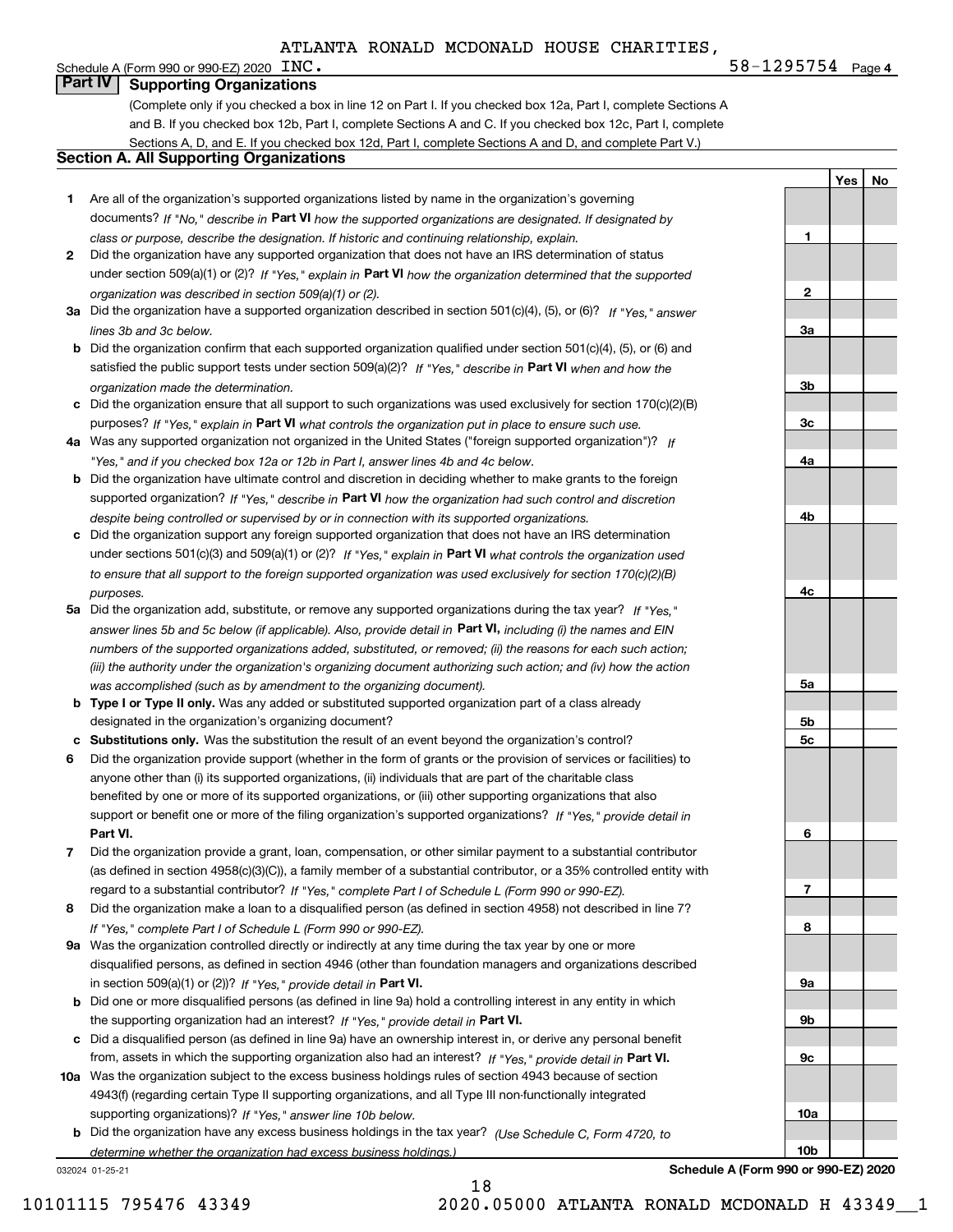**5** INC. 58-1295754

|              |                                                                                                                                   |                 | Yes   No |    |
|--------------|-----------------------------------------------------------------------------------------------------------------------------------|-----------------|----------|----|
| 11           | Has the organization accepted a gift or contribution from any of the following persons?                                           |                 |          |    |
|              | a A person who directly or indirectly controls, either alone or together with persons described in lines 11b and                  |                 |          |    |
|              | 11c below, the governing body of a supported organization?                                                                        | 11a             |          |    |
|              | <b>b</b> A family member of a person described in line 11a above?                                                                 | 11 <sub>b</sub> |          |    |
|              | c A 35% controlled entity of a person described in line 11a or 11b above? If "Yes" to line 11a, 11b, or 11c, provide              |                 |          |    |
|              | detail in Part VI.                                                                                                                | 11c             |          |    |
|              | <b>Section B. Type I Supporting Organizations</b>                                                                                 |                 |          |    |
|              |                                                                                                                                   |                 | Yes      | No |
| 1            | Did the governing body, members of the governing body, officers acting in their official capacity, or membership of one or        |                 |          |    |
|              | more supported organizations have the power to regularly appoint or elect at least a majority of the organization's officers,     |                 |          |    |
|              | directors, or trustees at all times during the tax year? If "No," describe in Part VI how the supported organization(s)           |                 |          |    |
|              | effectively operated, supervised, or controlled the organization's activities. If the organization had more than one supported    |                 |          |    |
|              | organization, describe how the powers to appoint and/or remove officers, directors, or trustees were allocated among the          |                 |          |    |
|              | supported organizations and what conditions or restrictions, if any, applied to such powers during the tax year.                  | 1               |          |    |
| $\mathbf{2}$ | Did the organization operate for the benefit of any supported organization other than the supported                               |                 |          |    |
|              | organization(s) that operated, supervised, or controlled the supporting organization? If "Yes," explain in                        |                 |          |    |
|              | Part VI how providing such benefit carried out the purposes of the supported organization(s) that operated,                       |                 |          |    |
|              | supervised, or controlled the supporting organization.                                                                            | 2               |          |    |
|              | Section C. Type II Supporting Organizations                                                                                       |                 |          |    |
|              |                                                                                                                                   |                 | Yes      | No |
| 1.           | Were a majority of the organization's directors or trustees during the tax year also a majority of the directors                  |                 |          |    |
|              | or trustees of each of the organization's supported organization(s)? If "No," describe in Part VI how control                     |                 |          |    |
|              | or management of the supporting organization was vested in the same persons that controlled or managed                            |                 |          |    |
|              | the supported organization(s).                                                                                                    | 1               |          |    |
|              | <b>Section D. All Type III Supporting Organizations</b>                                                                           |                 |          |    |
|              |                                                                                                                                   |                 | Yes      | No |
| 1            | Did the organization provide to each of its supported organizations, by the last day of the fifth month of the                    |                 |          |    |
|              | organization's tax year, (i) a written notice describing the type and amount of support provided during the prior tax             |                 |          |    |
|              | year, (ii) a copy of the Form 990 that was most recently filed as of the date of notification, and (iii) copies of the            |                 |          |    |
|              | organization's governing documents in effect on the date of notification, to the extent not previously provided?                  | 1               |          |    |
| 2            | Were any of the organization's officers, directors, or trustees either (i) appointed or elected by the supported                  |                 |          |    |
|              | organization(s) or (ii) serving on the governing body of a supported organization? If "No," explain in Part VI how                |                 |          |    |
|              |                                                                                                                                   | 2               |          |    |
|              | the organization maintained a close and continuous working relationship with the supported organization(s).                       |                 |          |    |
| 3            | By reason of the relationship described in line 2, above, did the organization's supported organizations have a                   |                 |          |    |
|              | significant voice in the organization's investment policies and in directing the use of the organization's                        |                 |          |    |
|              | income or assets at all times during the tax year? If "Yes," describe in Part VI the role the organization's                      |                 |          |    |
|              | supported organizations played in this regard.<br>Section E. Type III Functionally Integrated Supporting Organizations            | 3               |          |    |
|              |                                                                                                                                   |                 |          |    |
| 1            | Check the box next to the method that the organization used to satisfy the Integral Part Test during the year (see instructions). |                 |          |    |
| a            | The organization satisfied the Activities Test. Complete line 2 below.                                                            |                 |          |    |
| b            | The organization is the parent of each of its supported organizations. Complete line 3 below.                                     |                 |          |    |
| c            | The organization supported a governmental entity. Describe in Part VI how you supported a governmental entity (see instructions). |                 |          |    |
| 2            | Activities Test. Answer lines 2a and 2b below.                                                                                    |                 | Yes      | No |
| а            | Did substantially all of the organization's activities during the tax year directly further the exempt purposes of                |                 |          |    |
|              | the supported organization(s) to which the organization was responsive? If "Yes," then in Part VI identify                        |                 |          |    |
|              | those supported organizations and explain how these activities directly furthered their exempt purposes,                          |                 |          |    |
|              | how the organization was responsive to those supported organizations, and how the organization determined                         |                 |          |    |
|              | that these activities constituted substantially all of its activities.                                                            | 2a              |          |    |
|              | <b>b</b> Did the activities described in line 2a, above, constitute activities that, but for the organization's involvement,      |                 |          |    |
|              | one or more of the organization's supported organization(s) would have been engaged in? If "Yes," explain in                      |                 |          |    |
|              | <b>Part VI</b> the reasons for the organization's position that its supported organization(s) would have engaged in               |                 |          |    |
|              | these activities but for the organization's involvement.                                                                          | 2b              |          |    |
| з            | Parent of Supported Organizations. Answer lines 3a and 3b below.                                                                  |                 |          |    |
|              | a Did the organization have the power to regularly appoint or elect a majority of the officers, directors, or                     |                 |          |    |
|              | trustees of each of the supported organizations? If "Yes" or "No" provide details in Part VI.                                     | За              |          |    |
|              | <b>b</b> Did the organization exercise a substantial degree of direction over the policies, programs, and activities of each      |                 |          |    |
|              | of its supported organizations? If "Yes." describe in Part VI the role played by the organization in this regard.                 | 3b              |          |    |
|              | Schedule A (Form 990 or 990-EZ) 2020<br>032025 01-25-21                                                                           |                 |          |    |
|              | 19                                                                                                                                |                 |          |    |

Schedule A (Form 990 or 990-EZ) 2020 INC.

**Part IV Supporting Organizations** *(continued)*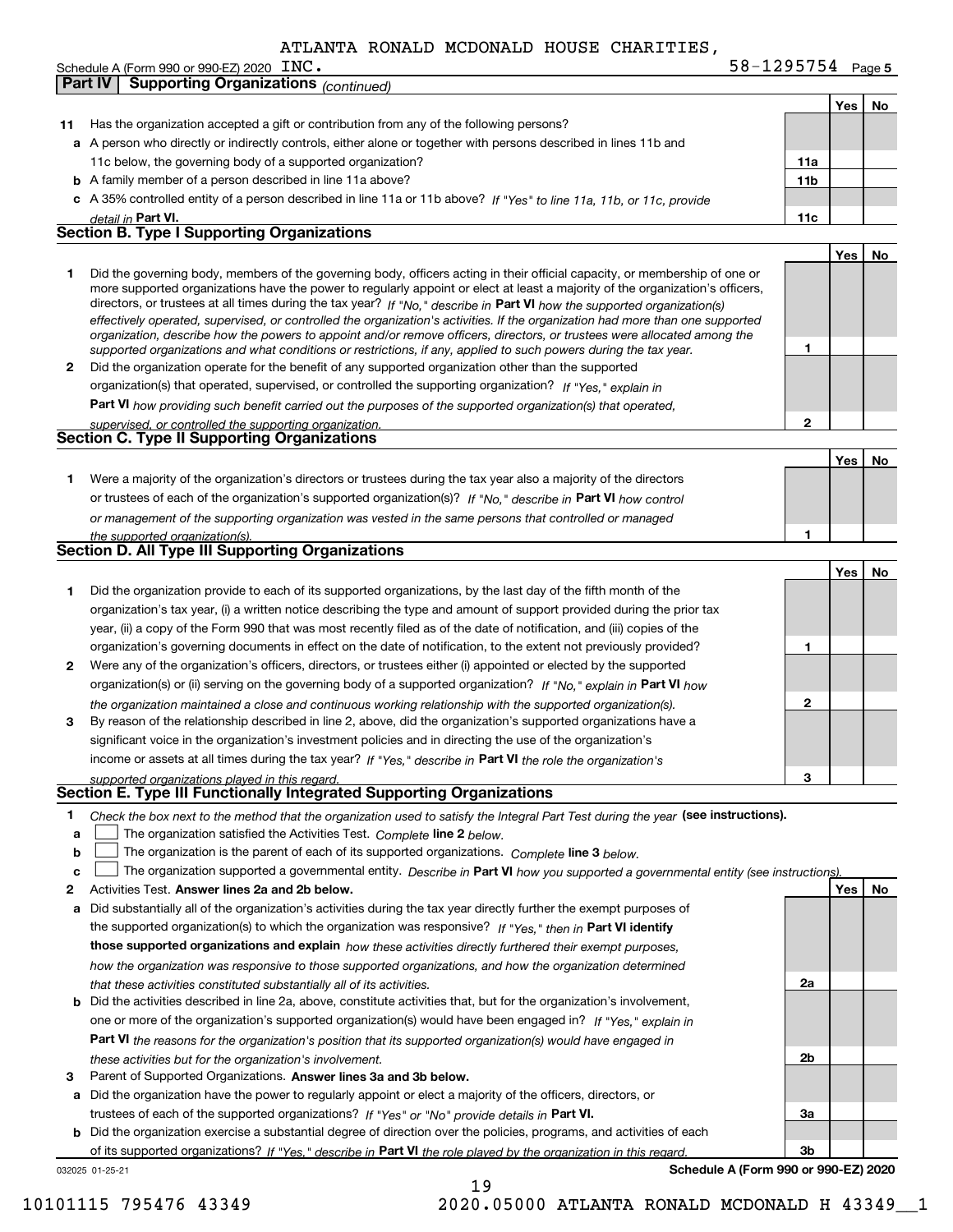| ATLANTA RONALD MCDONALD HOUSE CHARITIES. |  |  |  |  |
|------------------------------------------|--|--|--|--|
|------------------------------------------|--|--|--|--|

|               | Schedule A (Form 990 or 990-EZ) 2020 INC.                                                                                                      | $58 - 1295754$ Page 6 |                |                                |
|---------------|------------------------------------------------------------------------------------------------------------------------------------------------|-----------------------|----------------|--------------------------------|
| <b>Part V</b> | Type III Non-Functionally Integrated 509(a)(3) Supporting Organizations                                                                        |                       |                |                                |
| 1             | Check here if the organization satisfied the Integral Part Test as a qualifying trust on Nov. 20, 1970 (explain in Part VI). See instructions. |                       |                |                                |
|               | All other Type III non-functionally integrated supporting organizations must complete Sections A through E.                                    |                       |                |                                |
|               | Section A - Adjusted Net Income                                                                                                                |                       | (A) Prior Year | (B) Current Year<br>(optional) |
| 1             | Net short-term capital gain                                                                                                                    | 1                     |                |                                |
| 2             | Recoveries of prior-year distributions                                                                                                         | $\overline{2}$        |                |                                |
| 3             | Other gross income (see instructions)                                                                                                          | 3                     |                |                                |
| 4             | Add lines 1 through 3.                                                                                                                         | 4                     |                |                                |
| 5             | Depreciation and depletion                                                                                                                     | 5                     |                |                                |
| 6             | Portion of operating expenses paid or incurred for production or                                                                               |                       |                |                                |
|               | collection of gross income or for management, conservation, or                                                                                 |                       |                |                                |
|               | maintenance of property held for production of income (see instructions)                                                                       | 6                     |                |                                |
| 7             | Other expenses (see instructions)                                                                                                              | $\overline{7}$        |                |                                |
| 8             | Adjusted Net Income (subtract lines 5, 6, and 7 from line 4)                                                                                   | 8                     |                |                                |
|               | <b>Section B - Minimum Asset Amount</b>                                                                                                        |                       | (A) Prior Year | (B) Current Year<br>(optional) |
| 1.            | Aggregate fair market value of all non-exempt-use assets (see                                                                                  |                       |                |                                |
|               | instructions for short tax year or assets held for part of year):                                                                              |                       |                |                                |
|               | <b>a</b> Average monthly value of securities                                                                                                   | 1a                    |                |                                |
|               | <b>b</b> Average monthly cash balances                                                                                                         | 1b                    |                |                                |
|               | c Fair market value of other non-exempt-use assets                                                                                             | 1c                    |                |                                |
|               | d Total (add lines 1a, 1b, and 1c)                                                                                                             | 1d                    |                |                                |
|               | <b>e</b> Discount claimed for blockage or other factors                                                                                        |                       |                |                                |
|               | (explain in detail in Part VI):                                                                                                                |                       |                |                                |
| $\mathbf{2}$  | Acquisition indebtedness applicable to non-exempt-use assets                                                                                   | $\overline{2}$        |                |                                |
| 3             | Subtract line 2 from line 1d.                                                                                                                  | 3                     |                |                                |
| 4             | Cash deemed held for exempt use. Enter 0.015 of line 3 (for greater amount,                                                                    |                       |                |                                |
|               | see instructions).                                                                                                                             | 4                     |                |                                |
| 5             | Net value of non-exempt-use assets (subtract line 4 from line 3)                                                                               | 5                     |                |                                |
| 6             | Multiply line 5 by 0.035.                                                                                                                      | 6                     |                |                                |
| 7             | Recoveries of prior-year distributions                                                                                                         | 7                     |                |                                |
| 8             | Minimum Asset Amount (add line 7 to line 6)                                                                                                    | 8                     |                |                                |
|               | <b>Section C - Distributable Amount</b>                                                                                                        |                       |                | <b>Current Year</b>            |
| 1             | Adjusted net income for prior year (from Section A, line 8, column A)                                                                          | 1                     |                |                                |
| 2             | Enter 0.85 of line 1.                                                                                                                          | $\mathbf{2}$          |                |                                |
| 3             | Minimum asset amount for prior year (from Section B, line 8, column A)                                                                         | 3                     |                |                                |
| 4             | Enter greater of line 2 or line 3.                                                                                                             | 4                     |                |                                |
| 5             | Income tax imposed in prior year                                                                                                               | 5                     |                |                                |
| 6             | <b>Distributable Amount.</b> Subtract line 5 from line 4, unless subject to                                                                    |                       |                |                                |
|               | emergency temporary reduction (see instructions)                                                                                               | 6                     |                |                                |

**7** Check here if the current year is the organization's first as a non-functionally integrated Type III supporting organization (see instructions).

**Schedule A (Form 990 or 990-EZ) 2020**

032026 01-25-21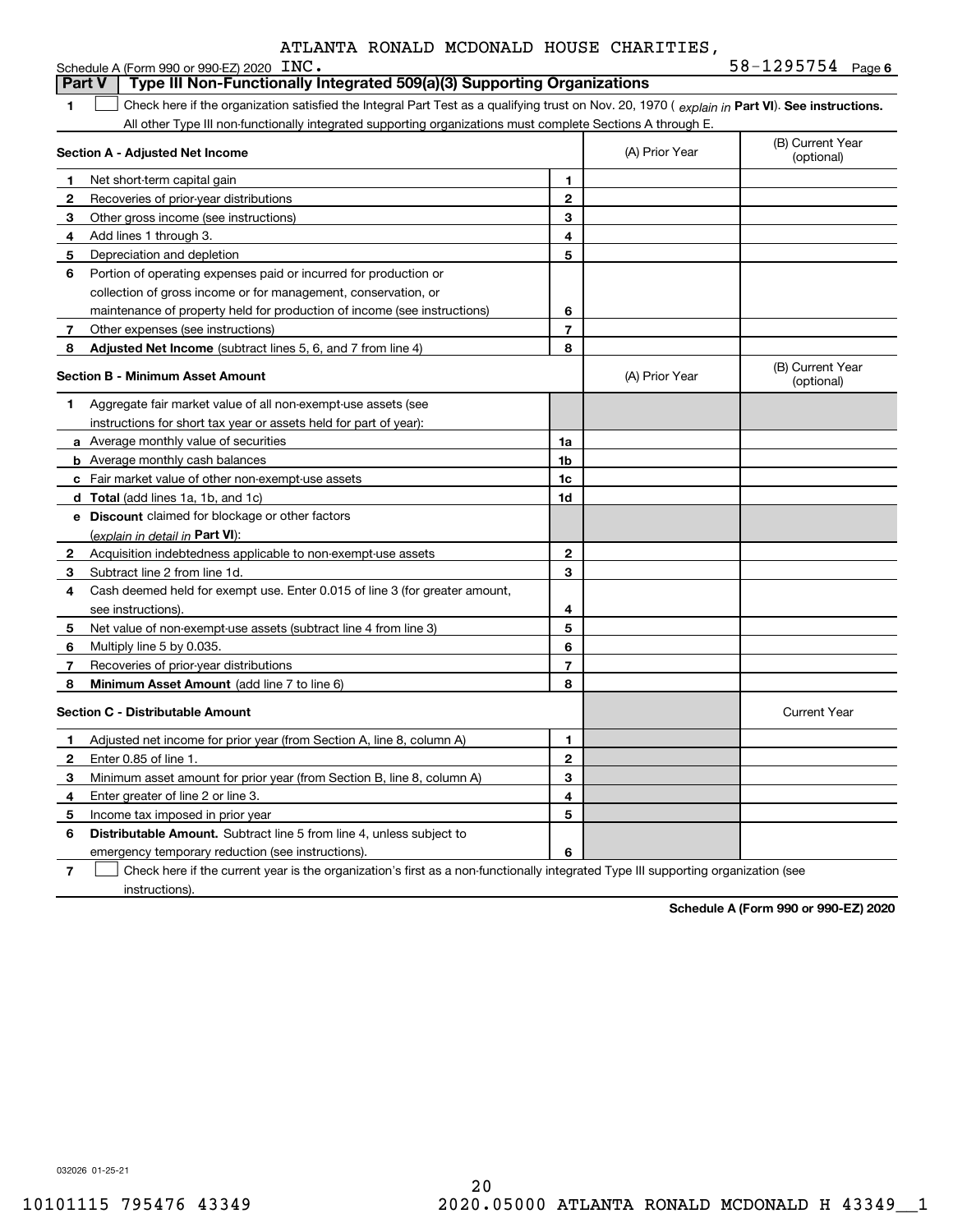|             | Schedule A (Form 990 or 990-EZ) 2020 $\text{INC}$ .<br>Type III Non-Functionally Integrated 509(a)(3) Supporting Organizations<br><b>Part V</b> |                                    |                                       |                     | $58 - 1295754$ Page 7                            |
|-------------|-------------------------------------------------------------------------------------------------------------------------------------------------|------------------------------------|---------------------------------------|---------------------|--------------------------------------------------|
|             |                                                                                                                                                 |                                    | (continued)                           |                     |                                                  |
|             | <b>Section D - Distributions</b>                                                                                                                |                                    |                                       |                     | <b>Current Year</b>                              |
| 1.          | Amounts paid to supported organizations to accomplish exempt purposes                                                                           |                                    |                                       | 1                   |                                                  |
| 2           | Amounts paid to perform activity that directly furthers exempt purposes of supported                                                            |                                    |                                       |                     |                                                  |
|             | organizations, in excess of income from activity                                                                                                |                                    |                                       | $\mathbf{2}$        |                                                  |
| 3           | Administrative expenses paid to accomplish exempt purposes of supported organizations                                                           |                                    |                                       | 3                   |                                                  |
| 4           | Amounts paid to acquire exempt-use assets                                                                                                       |                                    |                                       | 4                   |                                                  |
| 5           | Qualified set-aside amounts (prior IRS approval required - <i>provide details in</i> Part VI)                                                   |                                    |                                       | 5                   |                                                  |
| 6           | Other distributions ( <i>describe in</i> Part VI). See instructions.                                                                            |                                    |                                       | 6<br>$\overline{7}$ |                                                  |
| 7           | Total annual distributions. Add lines 1 through 6.                                                                                              |                                    |                                       |                     |                                                  |
| 8           | Distributions to attentive supported organizations to which the organization is responsive                                                      |                                    |                                       | 8                   |                                                  |
|             | (provide details in Part VI). See instructions.                                                                                                 |                                    |                                       | 9                   |                                                  |
| 9           | Distributable amount for 2020 from Section C, line 6                                                                                            |                                    |                                       | 10                  |                                                  |
| 10          | Line 8 amount divided by line 9 amount                                                                                                          |                                    | (ii)                                  |                     |                                                  |
|             | <b>Section E - Distribution Allocations</b> (see instructions)                                                                                  | (i)<br><b>Excess Distributions</b> | <b>Underdistributions</b><br>Pre-2020 |                     | (iii)<br><b>Distributable</b><br>Amount for 2020 |
| 1           | Distributable amount for 2020 from Section C, line 6                                                                                            |                                    |                                       |                     |                                                  |
| 2           | Underdistributions, if any, for years prior to 2020 (reason-                                                                                    |                                    |                                       |                     |                                                  |
|             | able cause required - explain in Part VI). See instructions.                                                                                    |                                    |                                       |                     |                                                  |
| З.          | Excess distributions carryover, if any, to 2020                                                                                                 |                                    |                                       |                     |                                                  |
|             | <b>a</b> From 2015                                                                                                                              |                                    |                                       |                     |                                                  |
|             | $b$ From 2016                                                                                                                                   |                                    |                                       |                     |                                                  |
|             | $c$ From 2017                                                                                                                                   |                                    |                                       |                     |                                                  |
|             | d From 2018                                                                                                                                     |                                    |                                       |                     |                                                  |
|             | e From 2019                                                                                                                                     |                                    |                                       |                     |                                                  |
|             | f Total of lines 3a through 3e                                                                                                                  |                                    |                                       |                     |                                                  |
|             | g Applied to underdistributions of prior years                                                                                                  |                                    |                                       |                     |                                                  |
|             | <b>h</b> Applied to 2020 distributable amount                                                                                                   |                                    |                                       |                     |                                                  |
|             | Carryover from 2015 not applied (see instructions)                                                                                              |                                    |                                       |                     |                                                  |
|             | Remainder. Subtract lines 3g, 3h, and 3i from line 3f.                                                                                          |                                    |                                       |                     |                                                  |
| 4           | Distributions for 2020 from Section D,                                                                                                          |                                    |                                       |                     |                                                  |
|             | \$<br>line $7:$                                                                                                                                 |                                    |                                       |                     |                                                  |
|             | a Applied to underdistributions of prior years                                                                                                  |                                    |                                       |                     |                                                  |
|             | <b>b</b> Applied to 2020 distributable amount                                                                                                   |                                    |                                       |                     |                                                  |
|             | <b>c</b> Remainder. Subtract lines 4a and 4b from line 4.                                                                                       |                                    |                                       |                     |                                                  |
|             | Remaining underdistributions for years prior to 2020, if                                                                                        |                                    |                                       |                     |                                                  |
|             | any. Subtract lines 3g and 4a from line 2. For result greater                                                                                   |                                    |                                       |                     |                                                  |
|             | than zero, explain in Part VI. See instructions.                                                                                                |                                    |                                       |                     |                                                  |
| 6           | Remaining underdistributions for 2020. Subtract lines 3h                                                                                        |                                    |                                       |                     |                                                  |
|             | and 4b from line 1. For result greater than zero, explain in                                                                                    |                                    |                                       |                     |                                                  |
|             | Part VI. See instructions.                                                                                                                      |                                    |                                       |                     |                                                  |
| $7^{\circ}$ | Excess distributions carryover to 2021. Add lines 3j                                                                                            |                                    |                                       |                     |                                                  |
|             | and 4c.                                                                                                                                         |                                    |                                       |                     |                                                  |
| 8           | Breakdown of line 7:                                                                                                                            |                                    |                                       |                     |                                                  |
|             | a Excess from 2016                                                                                                                              |                                    |                                       |                     |                                                  |
|             | <b>b</b> Excess from 2017                                                                                                                       |                                    |                                       |                     |                                                  |
|             | c Excess from 2018                                                                                                                              |                                    |                                       |                     |                                                  |
|             | d Excess from 2019                                                                                                                              |                                    |                                       |                     |                                                  |
|             | e Excess from 2020                                                                                                                              |                                    |                                       |                     |                                                  |

**Schedule A (Form 990 or 990-EZ) 2020**

032027 01-25-21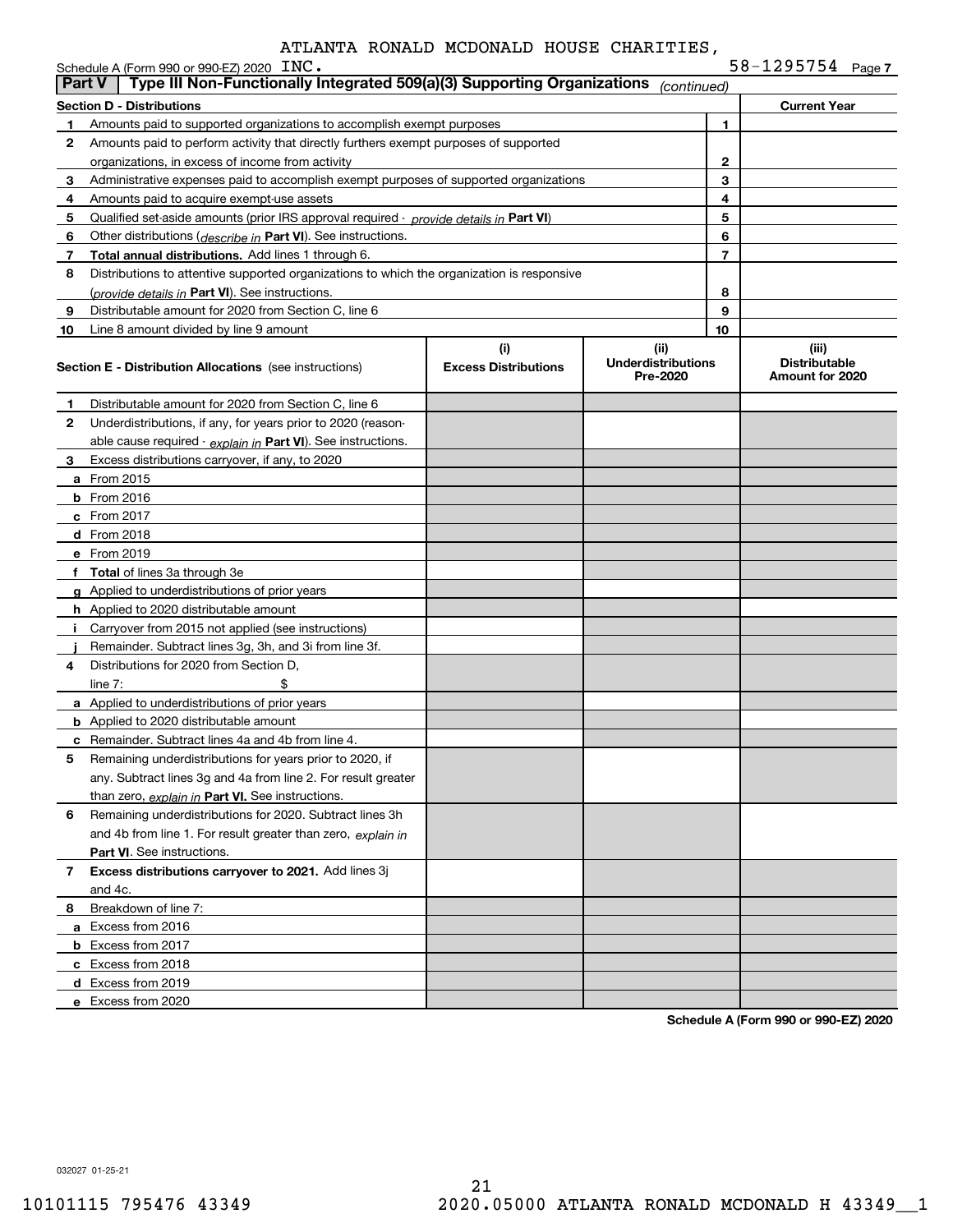|                 | ATLANTA RONALD MCDONALD HOUSE CHARITIES,                                                                                                                                                                                                                                                                                                                                                                                                                                                                                                                                                    |  |
|-----------------|---------------------------------------------------------------------------------------------------------------------------------------------------------------------------------------------------------------------------------------------------------------------------------------------------------------------------------------------------------------------------------------------------------------------------------------------------------------------------------------------------------------------------------------------------------------------------------------------|--|
|                 | 58-1295754 Page 8<br>Schedule A (Form 990 or 990-EZ) 2020 INC.                                                                                                                                                                                                                                                                                                                                                                                                                                                                                                                              |  |
| <b>Part VI</b>  | Supplemental Information. Provide the explanations required by Part II, line 10; Part II, line 17a or 17b; Part III, line 12;<br>Part IV, Section A, lines 1, 2, 3b, 3c, 4b, 4c, 5a, 6, 9a, 9b, 9c, 11a, 11b, and 11c; Part IV, Section B, lines 1 and 2; Part IV, Section C,<br>line 1; Part IV, Section D, lines 2 and 3; Part IV, Section E, lines 1c, 2a, 2b, 3a, and 3b; Part V, line 1; Part V, Section B, line 1e; Part V,<br>Section D, lines 5, 6, and 8; and Part V, Section E, lines 2, 5, and 6. Also complete this part for any additional information.<br>(See instructions.) |  |
|                 |                                                                                                                                                                                                                                                                                                                                                                                                                                                                                                                                                                                             |  |
|                 |                                                                                                                                                                                                                                                                                                                                                                                                                                                                                                                                                                                             |  |
|                 |                                                                                                                                                                                                                                                                                                                                                                                                                                                                                                                                                                                             |  |
|                 |                                                                                                                                                                                                                                                                                                                                                                                                                                                                                                                                                                                             |  |
|                 |                                                                                                                                                                                                                                                                                                                                                                                                                                                                                                                                                                                             |  |
|                 |                                                                                                                                                                                                                                                                                                                                                                                                                                                                                                                                                                                             |  |
|                 |                                                                                                                                                                                                                                                                                                                                                                                                                                                                                                                                                                                             |  |
|                 |                                                                                                                                                                                                                                                                                                                                                                                                                                                                                                                                                                                             |  |
|                 |                                                                                                                                                                                                                                                                                                                                                                                                                                                                                                                                                                                             |  |
|                 |                                                                                                                                                                                                                                                                                                                                                                                                                                                                                                                                                                                             |  |
|                 |                                                                                                                                                                                                                                                                                                                                                                                                                                                                                                                                                                                             |  |
|                 |                                                                                                                                                                                                                                                                                                                                                                                                                                                                                                                                                                                             |  |
|                 |                                                                                                                                                                                                                                                                                                                                                                                                                                                                                                                                                                                             |  |
|                 |                                                                                                                                                                                                                                                                                                                                                                                                                                                                                                                                                                                             |  |
|                 |                                                                                                                                                                                                                                                                                                                                                                                                                                                                                                                                                                                             |  |
|                 |                                                                                                                                                                                                                                                                                                                                                                                                                                                                                                                                                                                             |  |
|                 |                                                                                                                                                                                                                                                                                                                                                                                                                                                                                                                                                                                             |  |
|                 |                                                                                                                                                                                                                                                                                                                                                                                                                                                                                                                                                                                             |  |
|                 |                                                                                                                                                                                                                                                                                                                                                                                                                                                                                                                                                                                             |  |
|                 |                                                                                                                                                                                                                                                                                                                                                                                                                                                                                                                                                                                             |  |
|                 |                                                                                                                                                                                                                                                                                                                                                                                                                                                                                                                                                                                             |  |
|                 |                                                                                                                                                                                                                                                                                                                                                                                                                                                                                                                                                                                             |  |
|                 |                                                                                                                                                                                                                                                                                                                                                                                                                                                                                                                                                                                             |  |
|                 |                                                                                                                                                                                                                                                                                                                                                                                                                                                                                                                                                                                             |  |
|                 |                                                                                                                                                                                                                                                                                                                                                                                                                                                                                                                                                                                             |  |
|                 |                                                                                                                                                                                                                                                                                                                                                                                                                                                                                                                                                                                             |  |
|                 |                                                                                                                                                                                                                                                                                                                                                                                                                                                                                                                                                                                             |  |
| 032028 01-25-21 | Schedule A (Form 990 or 990-EZ) 2020                                                                                                                                                                                                                                                                                                                                                                                                                                                                                                                                                        |  |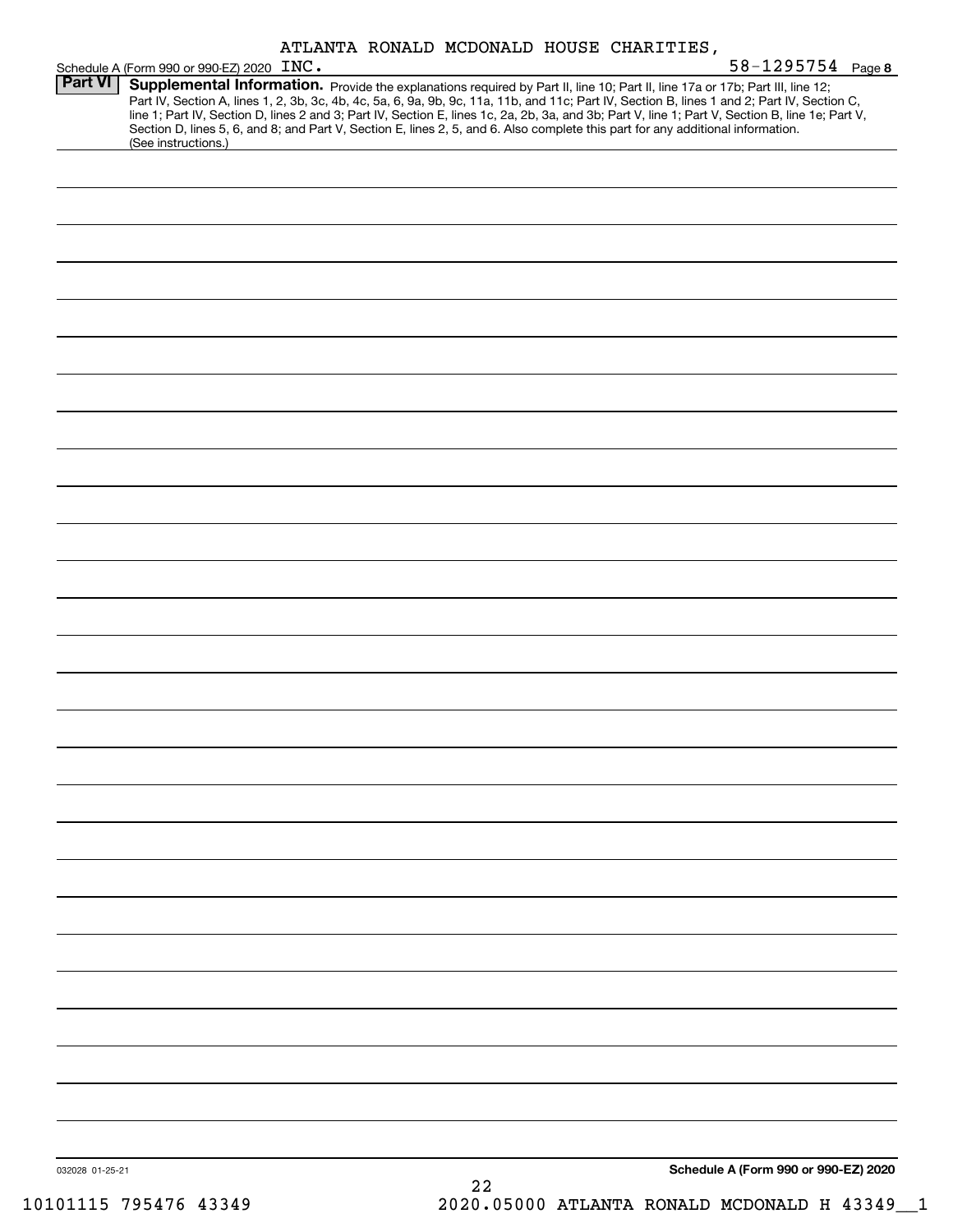Department of the Treasury Internal Revenue Service **(Form 990, 990-EZ, or 990-PF)**

#### Name of the organization

|  |  | ** PUBLIC DISCLOSURE COPY ** |  |  |
|--|--|------------------------------|--|--|
|--|--|------------------------------|--|--|

## **Schedule B Schedule of Contributors**

**| Attach to Form 990, Form 990-EZ, or Form 990-PF. | Go to www.irs.gov/Form990 for the latest information.** OMB No. 1545-0047

**2020**

**Employer identification number**

|                                       | ATLANTA RONALD MCDONALD HOUSE CHARITIES,<br>INC.                            | 58-1295754 |
|---------------------------------------|-----------------------------------------------------------------------------|------------|
| <b>Organization type (check one):</b> |                                                                             |            |
| Filers of:                            | Section:                                                                    |            |
| Form 990 or 990-EZ                    | 501(c)( $3$ ) (enter number) organization<br>X                              |            |
|                                       | $4947(a)(1)$ nonexempt charitable trust not treated as a private foundation |            |
|                                       | 527 political organization                                                  |            |
| Form 990-PF                           | 501(c)(3) exempt private foundation                                         |            |
|                                       | 4947(a)(1) nonexempt charitable trust treated as a private foundation       |            |
|                                       | 501(c)(3) taxable private foundation                                        |            |
|                                       |                                                                             |            |

Check if your organization is covered by the **General Rule** or a **Special Rule. Note:**  Only a section 501(c)(7), (8), or (10) organization can check boxes for both the General Rule and a Special Rule. See instructions.

#### **General Rule**

 $\mathcal{L}^{\text{max}}$ 

For an organization filing Form 990, 990-EZ, or 990-PF that received, during the year, contributions totaling \$5,000 or more (in money or property) from any one contributor. Complete Parts I and II. See instructions for determining a contributor's total contributions.

#### **Special Rules**

any one contributor, during the year, total contributions of the greater of  $\,$  (1) \$5,000; or **(2)** 2% of the amount on (i) Form 990, Part VIII, line 1h;  $\boxed{\textbf{X}}$  For an organization described in section 501(c)(3) filing Form 990 or 990-EZ that met the 33 1/3% support test of the regulations under sections 509(a)(1) and 170(b)(1)(A)(vi), that checked Schedule A (Form 990 or 990-EZ), Part II, line 13, 16a, or 16b, and that received from or (ii) Form 990-EZ, line 1. Complete Parts I and II.

For an organization described in section 501(c)(7), (8), or (10) filing Form 990 or 990-EZ that received from any one contributor, during the year, total contributions of more than \$1,000 exclusively for religious, charitable, scientific, literary, or educational purposes, or for the prevention of cruelty to children or animals. Complete Parts I (entering "N/A" in column (b) instead of the contributor name and address), II, and III.  $\mathcal{L}^{\text{max}}$ 

purpose. Don't complete any of the parts unless the **General Rule** applies to this organization because it received *nonexclusively* year, contributions <sub>exclusively</sub> for religious, charitable, etc., purposes, but no such contributions totaled more than \$1,000. If this box is checked, enter here the total contributions that were received during the year for an  $\;$ exclusively religious, charitable, etc., For an organization described in section 501(c)(7), (8), or (10) filing Form 990 or 990-EZ that received from any one contributor, during the religious, charitable, etc., contributions totaling \$5,000 or more during the year  $\Box$ — $\Box$   $\Box$  $\mathcal{L}^{\text{max}}$ 

**Caution:**  An organization that isn't covered by the General Rule and/or the Special Rules doesn't file Schedule B (Form 990, 990-EZ, or 990-PF),  **must** but it answer "No" on Part IV, line 2, of its Form 990; or check the box on line H of its Form 990-EZ or on its Form 990-PF, Part I, line 2, to certify that it doesn't meet the filing requirements of Schedule B (Form 990, 990-EZ, or 990-PF).

**For Paperwork Reduction Act Notice, see the instructions for Form 990, 990-EZ, or 990-PF. Schedule B (Form 990, 990-EZ, or 990-PF) (2020)** LHA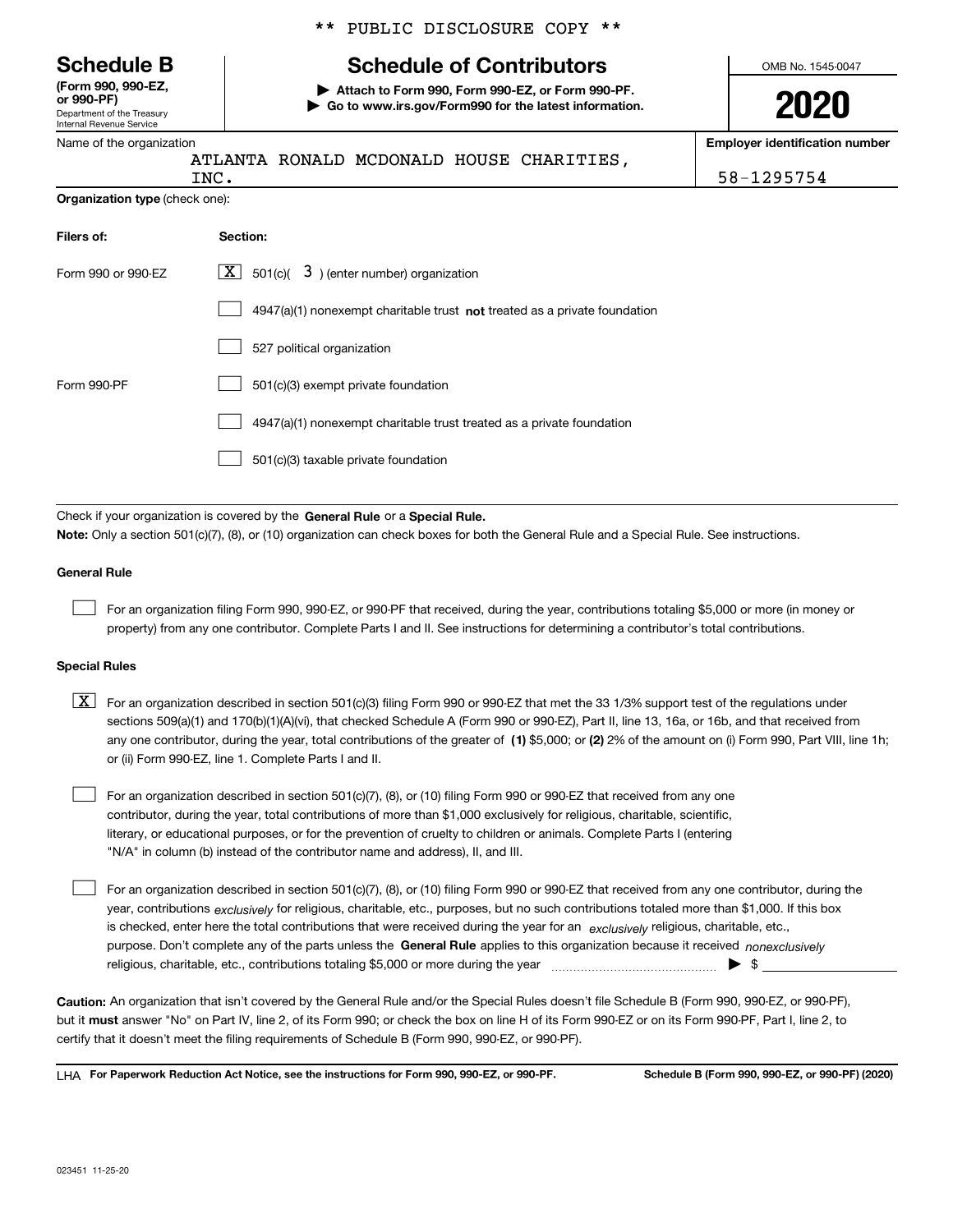| Schedule B (Form 990, 990-EZ, or 990-PF) (2020) | Page |
|-------------------------------------------------|------|
|-------------------------------------------------|------|

## ATLANTA RONALD MCDONALD HOUSE CHARITIES,

|                  | Schedule B (Form 990, 990-EZ, or 990-PF) (2020)                                                       |                                   | Page 2                                                                                                      |
|------------------|-------------------------------------------------------------------------------------------------------|-----------------------------------|-------------------------------------------------------------------------------------------------------------|
| INC.             | Name of organization<br>ATLANTA RONALD MCDONALD HOUSE CHARITIES,                                      |                                   | Employer identification number<br>58-1295754                                                                |
| Part I           | <b>Contributors</b> (see instructions). Use duplicate copies of Part I if additional space is needed. |                                   |                                                                                                             |
| (a)<br>No.       | (b)<br>Name, address, and ZIP + 4                                                                     | (c)<br><b>Total contributions</b> | (d)<br>Type of contribution                                                                                 |
| $\mathbf 1$      |                                                                                                       | 757,500.<br>\$                    | $\mathbf{X}$<br>Person<br>Payroll<br>Noncash<br>(Complete Part II for<br>noncash contributions.)            |
| (a)<br>No.       | (b)<br>Name, address, and ZIP + 4                                                                     | (c)<br><b>Total contributions</b> | (d)<br>Type of contribution                                                                                 |
| $\boldsymbol{2}$ |                                                                                                       | 664, 313.<br>\$                   | $\mathbf{X}$<br>Person<br>Payroll<br>Noncash<br>(Complete Part II for<br>noncash contributions.)            |
| (a)<br>No.       | (b)<br>Name, address, and ZIP + 4                                                                     | (c)<br><b>Total contributions</b> | (d)<br>Type of contribution                                                                                 |
| 3                |                                                                                                       | 500,000.<br>\$                    | $\overline{\mathbf{X}}$<br>Person<br>Payroll<br>Noncash<br>(Complete Part II for<br>noncash contributions.) |
| (a)<br>No.       | (b)<br>Name, address, and ZIP + 4                                                                     | (c)<br><b>Total contributions</b> | (d)<br>Type of contribution                                                                                 |
| 4                |                                                                                                       | 474,915.<br>\$                    | $\mathbf{X}$<br>Person<br>Payroll<br>Noncash<br>(Complete Part II for<br>noncash contributions.)            |
| (a)<br>No.       | (b)<br>Name, address, and ZIP + 4                                                                     | (c)<br><b>Total contributions</b> | (d)<br>Type of contribution                                                                                 |
| 5                |                                                                                                       | 161,317.<br>\$                    | $\boxed{\text{X}}$<br>Person<br>Payroll<br>Noncash<br>(Complete Part II for<br>noncash contributions.)      |
| (a)<br>No.       | (b)<br>Name, address, and ZIP + 4                                                                     | (c)<br><b>Total contributions</b> | (d)<br>Type of contribution                                                                                 |
| 6                |                                                                                                       | 150,000.<br>\$                    | $\boxed{\text{X}}$<br>Person<br>Payroll<br>Noncash<br>(Complete Part II for<br>noncash contributions.)      |

023452 11-25-20 **Schedule B (Form 990, 990-EZ, or 990-PF) (2020)**

24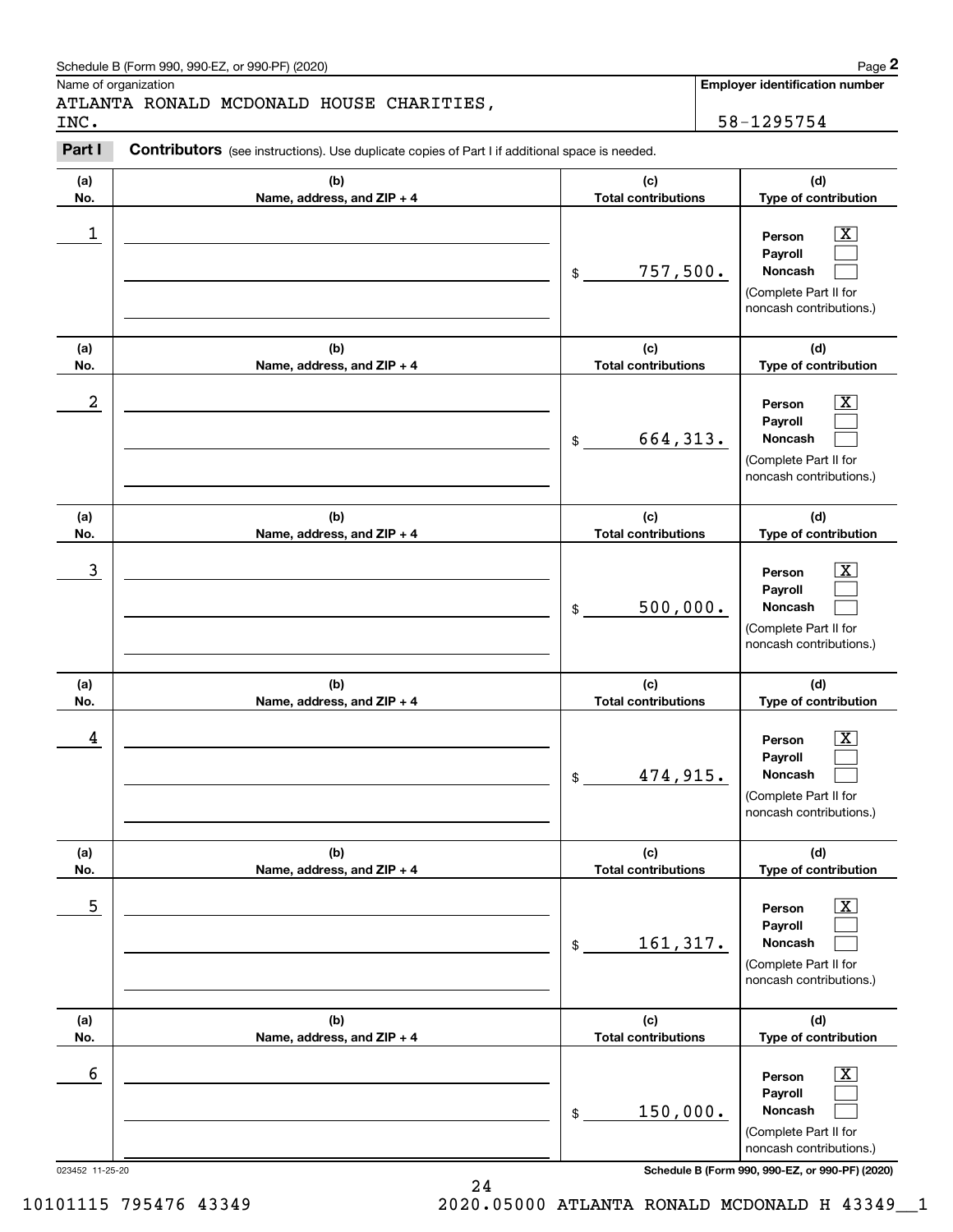| Schedule B (Form 990, 990-EZ, or 990-PF) (2020) | Page |
|-------------------------------------------------|------|
|-------------------------------------------------|------|

Name of organization

## ATLANTA RONALD MCDONALD HOUSE CHARITIES,

**Employer identification number**

#### **(a)No.(b)Name, address, and ZIP + 4 (c)Total contributions (d)Type of contribution PersonPayrollNoncash (a)No.(b)Name, address, and ZIP + 4 (c)Total contributions (d)Type of contribution PersonPayrollNoncash (a)No.(b)Name, address, and ZIP + 4 (c)Total contributions (d)Type of contribution PersonPayrollNoncash (a) No.(b) Name, address, and ZIP + 4 (c) Total contributions (d) Type of contribution PersonPayrollNoncash(a) No.(b) Name, address, and ZIP + 4 (c) Total contributions (d) Type of contribution PersonPayrollNoncash (a) No.(b)Name, address, and ZIP + 4 (c) Total contributions (d)Type of contribution PersonPayrollNoncash Contributors** (see instructions). Use duplicate copies of Part I if additional space is needed. \$(Complete Part II for noncash contributions.) \$(Complete Part II for noncash contributions.) \$(Complete Part II for noncash contributions.) \$(Complete Part II for noncash contributions.) \$(Complete Part II for noncash contributions.) \$(Complete Part II for noncash contributions.) Chedule B (Form 990, 990-EZ, or 990-PF) (2020)<br>Iame of organization<br>**2PARTA RONALD MCDONALD HOUSE CHARITIES**<br>**2PART I Contributors** (see instructions). Use duplicate copies of Part I if additional space is needed.<br>2PART  $|X|$  $\mathcal{L}^{\text{max}}$  $\mathcal{L}^{\text{max}}$  $\mathcal{L}^{\text{max}}$  $\mathcal{L}^{\text{max}}$  $\mathcal{L}^{\text{max}}$  $\mathcal{L}^{\text{max}}$  $\mathcal{L}^{\text{max}}$  $\mathcal{L}^{\text{max}}$  $\mathcal{L}^{\text{max}}$  $\mathcal{L}^{\text{max}}$  $\mathcal{L}^{\text{max}}$  $\mathcal{L}^{\text{max}}$  $\mathcal{L}^{\text{max}}$  $\mathcal{L}^{\text{max}}$  $\mathcal{L}^{\text{max}}$  $\mathcal{L}^{\text{max}}$  $\mathcal{L}^{\text{max}}$ 7 X 150,000. INC. 58-1295754

023452 11-25-20 **Schedule B (Form 990, 990-EZ, or 990-PF) (2020)**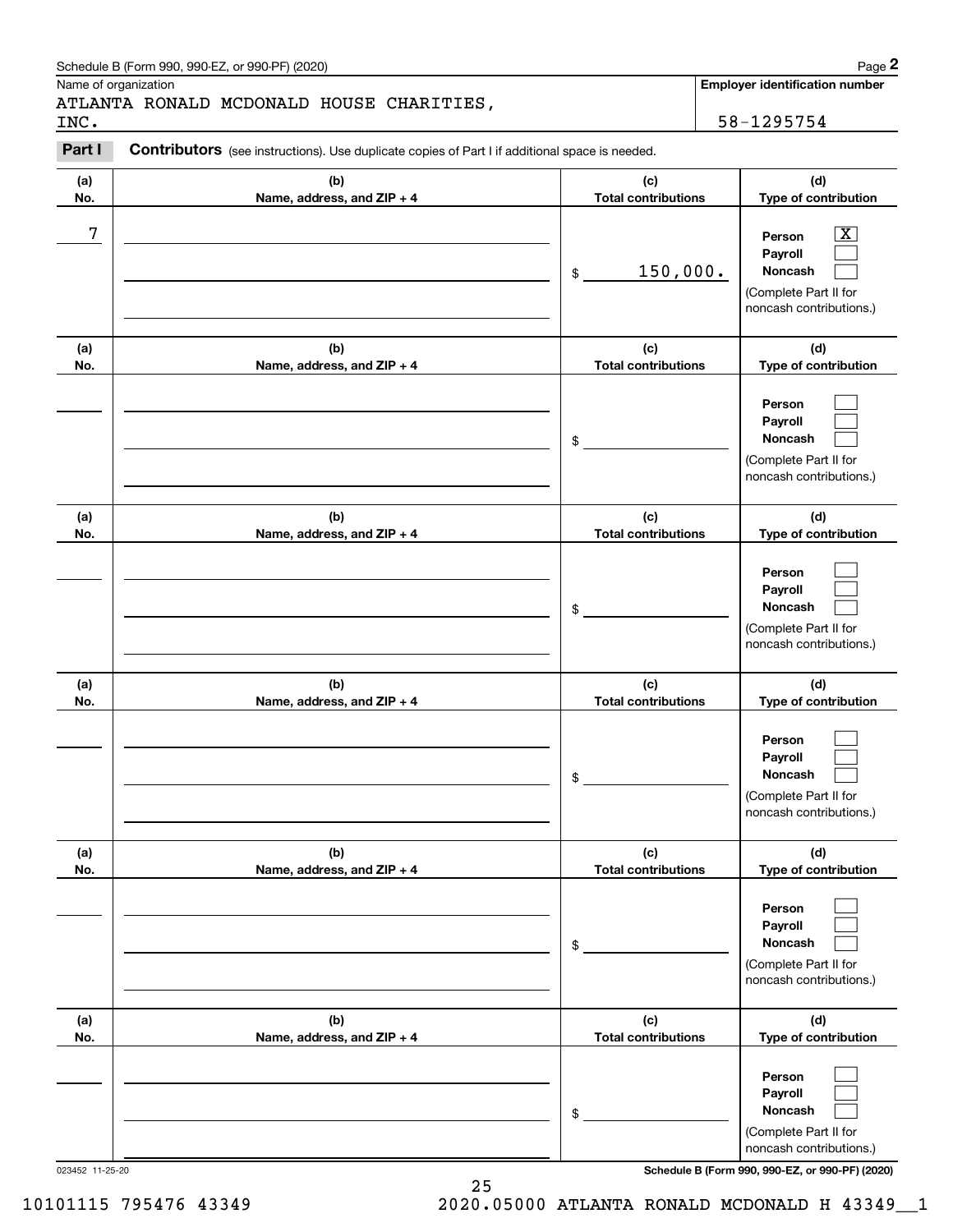|                              | Schedule B (Form 990, 990-EZ, or 990-PF) (2020)                                                     |                                                 | Page 3                                          |
|------------------------------|-----------------------------------------------------------------------------------------------------|-------------------------------------------------|-------------------------------------------------|
|                              | Name of organization                                                                                |                                                 | <b>Employer identification number</b>           |
|                              | ATLANTA RONALD MCDONALD HOUSE CHARITIES,                                                            |                                                 |                                                 |
| INC.                         |                                                                                                     |                                                 | 58-1295754                                      |
| Part II                      | Noncash Property (see instructions). Use duplicate copies of Part II if additional space is needed. |                                                 |                                                 |
| (a)<br>No.<br>from<br>Part I | (b)<br>Description of noncash property given                                                        | (c)<br>FMV (or estimate)<br>(See instructions.) | (d)<br>Date received                            |
|                              |                                                                                                     | $\frac{1}{2}$                                   |                                                 |
| (a)<br>No.<br>from<br>Part I | (b)<br>Description of noncash property given                                                        | (c)<br>FMV (or estimate)<br>(See instructions.) | (d)<br>Date received                            |
|                              |                                                                                                     | $\frac{1}{2}$                                   |                                                 |
| (a)<br>No.<br>from<br>Part I | (b)<br>Description of noncash property given                                                        | (c)<br>FMV (or estimate)<br>(See instructions.) | (d)<br>Date received                            |
|                              |                                                                                                     | $$^{\circ}$                                     |                                                 |
| (a)<br>No.<br>from<br>Part I | (b)<br>Description of noncash property given                                                        | (c)<br>FMV (or estimate)<br>(See instructions.) | (d)<br>Date received                            |
|                              |                                                                                                     | \$                                              |                                                 |
| (a)<br>No.<br>from<br>Part I | (b)<br>Description of noncash property given                                                        | (c)<br>FMV (or estimate)<br>(See instructions.) | (d)<br>Date received                            |
|                              |                                                                                                     | \$                                              |                                                 |
| (a)<br>No.<br>from<br>Part I | (b)<br>Description of noncash property given                                                        | (c)<br>FMV (or estimate)<br>(See instructions.) | (d)<br>Date received                            |
|                              |                                                                                                     | \$                                              |                                                 |
| 023453 11-25-20              |                                                                                                     |                                                 | Schedule B (Form 990, 990-EZ, or 990-PF) (2020) |

26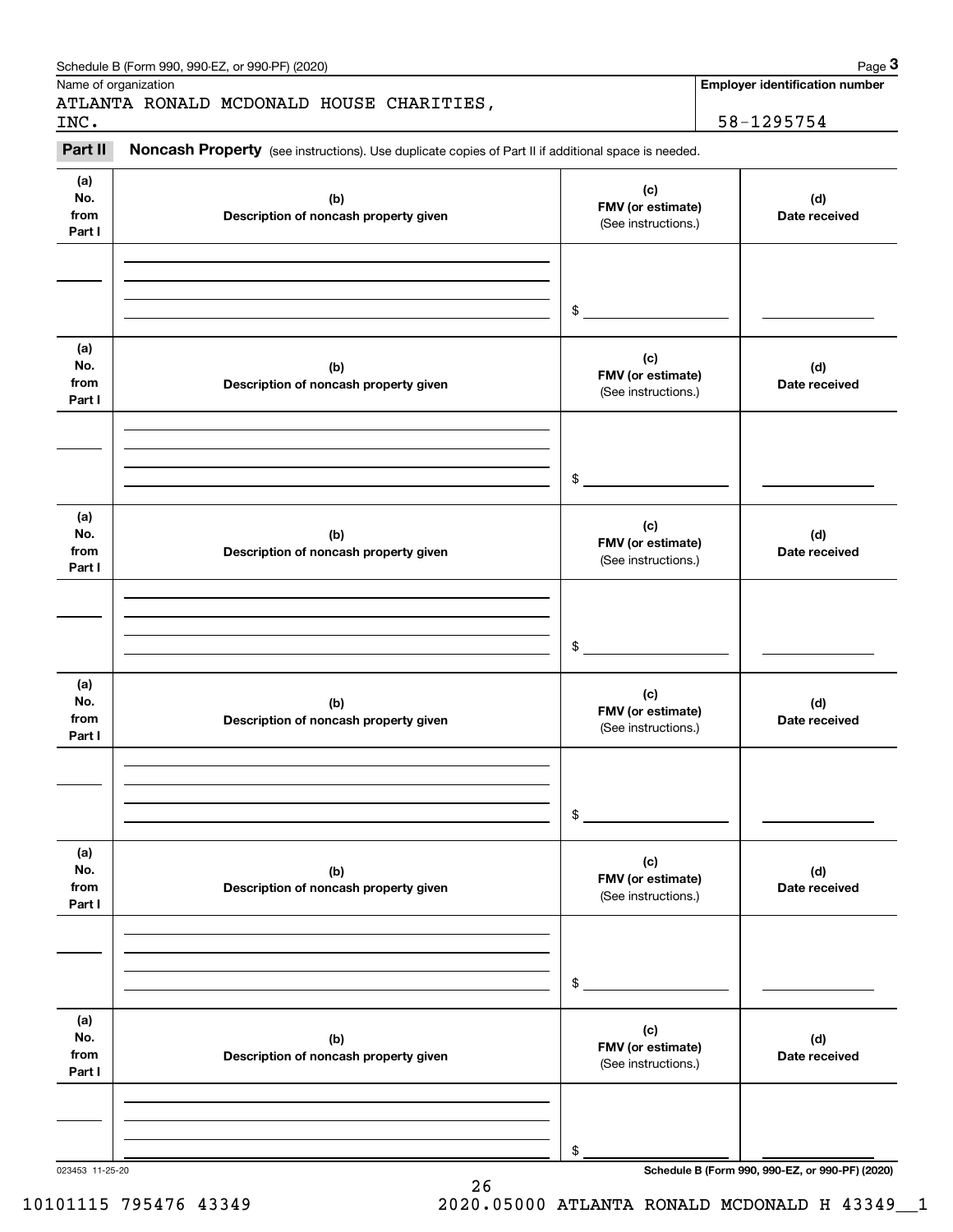|                      | Schedule B (Form 990, 990-EZ, or 990-PF) (2020)                                                                                                                                                                                                                              |                      |  | Page 4                                   |  |  |  |
|----------------------|------------------------------------------------------------------------------------------------------------------------------------------------------------------------------------------------------------------------------------------------------------------------------|----------------------|--|------------------------------------------|--|--|--|
| Name of organization |                                                                                                                                                                                                                                                                              |                      |  | <b>Employer identification number</b>    |  |  |  |
|                      | ATLANTA RONALD MCDONALD HOUSE CHARITIES,                                                                                                                                                                                                                                     |                      |  |                                          |  |  |  |
| INC.                 |                                                                                                                                                                                                                                                                              |                      |  | 58-1295754                               |  |  |  |
| Part III             | Exclusively religious, charitable, etc., contributions to organizations described in section 501(c)(7), (8), or (10) that total more than \$1,000 for the year<br>from any one contributor. Complete columns (a) through (e) and the following line entry. For organizations |                      |  |                                          |  |  |  |
|                      | completing Part III, enter the total of exclusively religious, charitable, etc., contributions of \$1,000 or less for the year. (Enter this info. once.) $\blacktriangleright$ \$                                                                                            |                      |  |                                          |  |  |  |
|                      | Use duplicate copies of Part III if additional space is needed.                                                                                                                                                                                                              |                      |  |                                          |  |  |  |
| (a) No.<br>from      | (b) Purpose of gift                                                                                                                                                                                                                                                          | (c) Use of gift      |  | (d) Description of how gift is held      |  |  |  |
| Part I               |                                                                                                                                                                                                                                                                              |                      |  |                                          |  |  |  |
|                      |                                                                                                                                                                                                                                                                              |                      |  |                                          |  |  |  |
|                      |                                                                                                                                                                                                                                                                              |                      |  |                                          |  |  |  |
|                      |                                                                                                                                                                                                                                                                              |                      |  |                                          |  |  |  |
|                      |                                                                                                                                                                                                                                                                              | (e) Transfer of gift |  |                                          |  |  |  |
|                      |                                                                                                                                                                                                                                                                              |                      |  |                                          |  |  |  |
|                      | Transferee's name, address, and ZIP + 4                                                                                                                                                                                                                                      |                      |  | Relationship of transferor to transferee |  |  |  |
|                      |                                                                                                                                                                                                                                                                              |                      |  |                                          |  |  |  |
|                      |                                                                                                                                                                                                                                                                              |                      |  |                                          |  |  |  |
|                      |                                                                                                                                                                                                                                                                              |                      |  |                                          |  |  |  |
|                      |                                                                                                                                                                                                                                                                              |                      |  |                                          |  |  |  |
| (a) No.<br>from      | (b) Purpose of gift                                                                                                                                                                                                                                                          | (c) Use of gift      |  | (d) Description of how gift is held      |  |  |  |
| Part I               |                                                                                                                                                                                                                                                                              |                      |  |                                          |  |  |  |
|                      |                                                                                                                                                                                                                                                                              |                      |  |                                          |  |  |  |
|                      |                                                                                                                                                                                                                                                                              |                      |  |                                          |  |  |  |
|                      |                                                                                                                                                                                                                                                                              |                      |  |                                          |  |  |  |
|                      |                                                                                                                                                                                                                                                                              |                      |  |                                          |  |  |  |
|                      | (e) Transfer of gift                                                                                                                                                                                                                                                         |                      |  |                                          |  |  |  |
|                      | Transferee's name, address, and $ZIP + 4$                                                                                                                                                                                                                                    |                      |  | Relationship of transferor to transferee |  |  |  |
|                      |                                                                                                                                                                                                                                                                              |                      |  |                                          |  |  |  |
|                      |                                                                                                                                                                                                                                                                              |                      |  |                                          |  |  |  |
|                      |                                                                                                                                                                                                                                                                              |                      |  |                                          |  |  |  |
| (a) No.              |                                                                                                                                                                                                                                                                              |                      |  |                                          |  |  |  |
| from                 | (b) Purpose of gift                                                                                                                                                                                                                                                          | (c) Use of gift      |  | (d) Description of how gift is held      |  |  |  |
| Part I               |                                                                                                                                                                                                                                                                              |                      |  |                                          |  |  |  |
|                      |                                                                                                                                                                                                                                                                              |                      |  |                                          |  |  |  |
|                      |                                                                                                                                                                                                                                                                              |                      |  |                                          |  |  |  |
|                      |                                                                                                                                                                                                                                                                              |                      |  |                                          |  |  |  |
|                      | (e) Transfer of gift                                                                                                                                                                                                                                                         |                      |  |                                          |  |  |  |
|                      |                                                                                                                                                                                                                                                                              |                      |  |                                          |  |  |  |
|                      | Transferee's name, address, and ZIP + 4                                                                                                                                                                                                                                      |                      |  | Relationship of transferor to transferee |  |  |  |
|                      |                                                                                                                                                                                                                                                                              |                      |  |                                          |  |  |  |
|                      |                                                                                                                                                                                                                                                                              |                      |  |                                          |  |  |  |
|                      |                                                                                                                                                                                                                                                                              |                      |  |                                          |  |  |  |
|                      |                                                                                                                                                                                                                                                                              |                      |  |                                          |  |  |  |
| (a) No.<br>from      | (b) Purpose of gift                                                                                                                                                                                                                                                          | (c) Use of gift      |  | (d) Description of how gift is held      |  |  |  |
| Part I               |                                                                                                                                                                                                                                                                              |                      |  |                                          |  |  |  |
|                      |                                                                                                                                                                                                                                                                              |                      |  |                                          |  |  |  |
|                      |                                                                                                                                                                                                                                                                              |                      |  |                                          |  |  |  |
|                      |                                                                                                                                                                                                                                                                              |                      |  |                                          |  |  |  |
|                      | (e) Transfer of gift                                                                                                                                                                                                                                                         |                      |  |                                          |  |  |  |
|                      |                                                                                                                                                                                                                                                                              |                      |  |                                          |  |  |  |
|                      | Transferee's name, address, and $ZIP + 4$                                                                                                                                                                                                                                    |                      |  | Relationship of transferor to transferee |  |  |  |
|                      |                                                                                                                                                                                                                                                                              |                      |  |                                          |  |  |  |
|                      |                                                                                                                                                                                                                                                                              |                      |  |                                          |  |  |  |
|                      |                                                                                                                                                                                                                                                                              |                      |  |                                          |  |  |  |
|                      |                                                                                                                                                                                                                                                                              |                      |  |                                          |  |  |  |

27

023454 11-25-20

**Schedule B (Form 990, 990-EZ, or 990-PF) (2020)**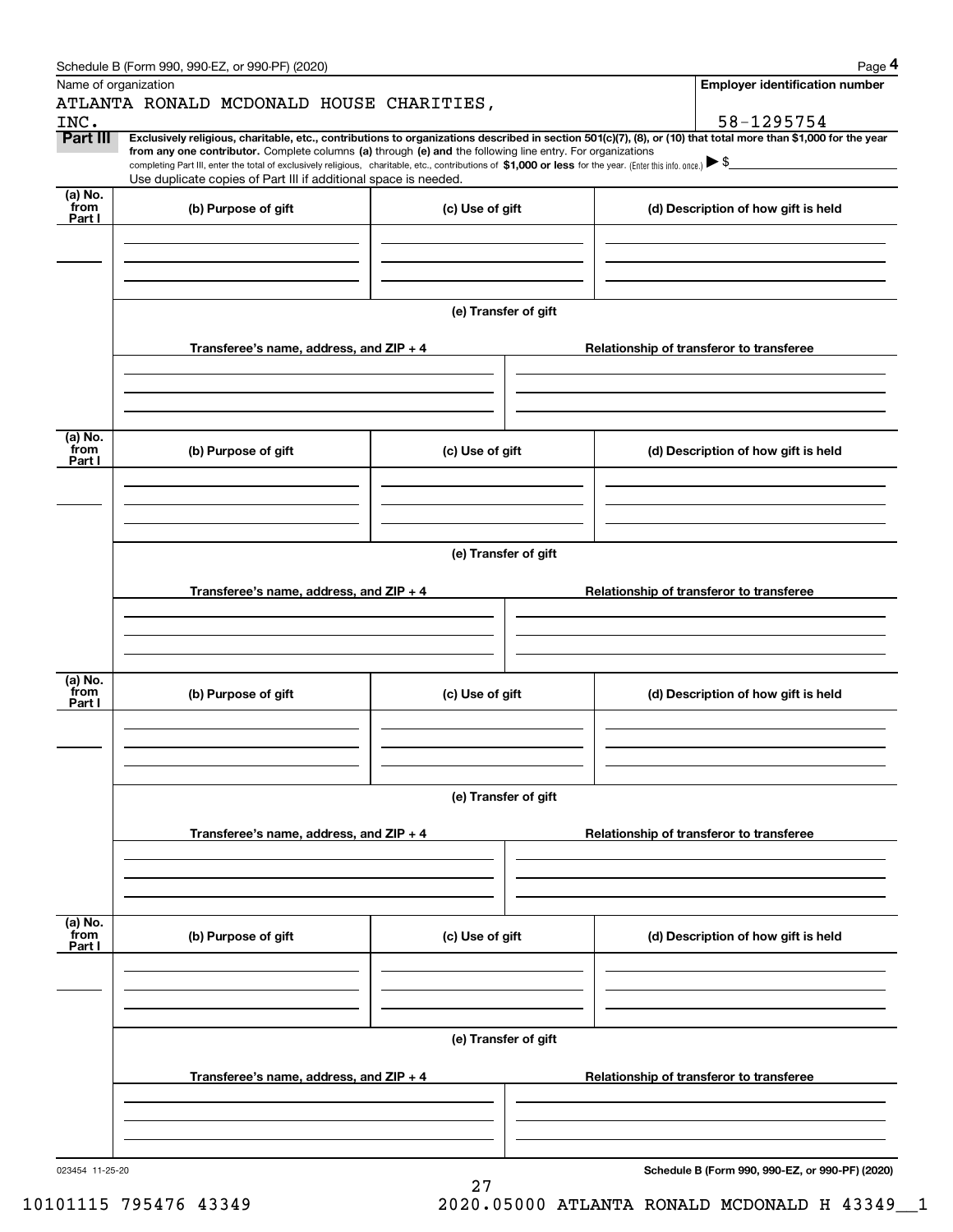|         | <b>Supplemental Financial Statements</b><br><b>SCHEDULE D</b>                                                                                         |                                                                                                                                                                                                                                |                                                | OMB No. 1545-0047        |                                                    |           |
|---------|-------------------------------------------------------------------------------------------------------------------------------------------------------|--------------------------------------------------------------------------------------------------------------------------------------------------------------------------------------------------------------------------------|------------------------------------------------|--------------------------|----------------------------------------------------|-----------|
|         | Complete if the organization answered "Yes" on Form 990,<br>(Form 990)                                                                                |                                                                                                                                                                                                                                |                                                |                          |                                                    |           |
|         | Part IV, line 6, 7, 8, 9, 10, 11a, 11b, 11c, 11d, 11e, 11f, 12a, or 12b.<br><b>Open to Public</b><br>Attach to Form 990.                              |                                                                                                                                                                                                                                |                                                |                          |                                                    |           |
|         | Department of the Treasury<br>Inspection<br>Go to www.irs.gov/Form990 for instructions and the latest information.<br>Internal Revenue Service        |                                                                                                                                                                                                                                |                                                |                          |                                                    |           |
|         | Name of the organization                                                                                                                              |                                                                                                                                                                                                                                | ATLANTA RONALD MCDONALD HOUSE CHARITIES,       |                          | <b>Employer identification number</b>              |           |
|         |                                                                                                                                                       | INC.                                                                                                                                                                                                                           |                                                |                          | 58-1295754                                         |           |
| Part I  |                                                                                                                                                       | Organizations Maintaining Donor Advised Funds or Other Similar Funds or Accounts. Complete if the                                                                                                                              |                                                |                          |                                                    |           |
|         |                                                                                                                                                       | organization answered "Yes" on Form 990, Part IV, line 6.                                                                                                                                                                      |                                                |                          |                                                    |           |
|         |                                                                                                                                                       |                                                                                                                                                                                                                                | (a) Donor advised funds                        |                          | (b) Funds and other accounts                       |           |
| 1       |                                                                                                                                                       |                                                                                                                                                                                                                                |                                                |                          |                                                    |           |
| 2       |                                                                                                                                                       | Aggregate value of contributions to (during year)                                                                                                                                                                              |                                                |                          |                                                    |           |
| З       |                                                                                                                                                       |                                                                                                                                                                                                                                |                                                |                          |                                                    |           |
| 4       |                                                                                                                                                       |                                                                                                                                                                                                                                |                                                |                          |                                                    |           |
| 5       |                                                                                                                                                       | Did the organization inform all donors and donor advisors in writing that the assets held in donor advised funds                                                                                                               |                                                |                          |                                                    |           |
|         |                                                                                                                                                       |                                                                                                                                                                                                                                |                                                |                          | Yes                                                | <b>No</b> |
| 6       |                                                                                                                                                       | Did the organization inform all grantees, donors, and donor advisors in writing that grant funds can be used only                                                                                                              |                                                |                          |                                                    |           |
|         |                                                                                                                                                       | for charitable purposes and not for the benefit of the donor or donor advisor, or for any other purpose conferring                                                                                                             |                                                |                          | Yes                                                | No        |
| Part II | impermissible private benefit?                                                                                                                        | Conservation Easements. Complete if the organization answered "Yes" on Form 990, Part IV, line 7.                                                                                                                              |                                                |                          |                                                    |           |
| 1       |                                                                                                                                                       | Purpose(s) of conservation easements held by the organization (check all that apply).                                                                                                                                          |                                                |                          |                                                    |           |
|         |                                                                                                                                                       | Preservation of land for public use (for example, recreation or education)                                                                                                                                                     |                                                |                          | Preservation of a historically important land area |           |
|         |                                                                                                                                                       | Protection of natural habitat                                                                                                                                                                                                  | Preservation of a certified historic structure |                          |                                                    |           |
|         |                                                                                                                                                       | Preservation of open space                                                                                                                                                                                                     |                                                |                          |                                                    |           |
| 2       |                                                                                                                                                       | Complete lines 2a through 2d if the organization held a qualified conservation contribution in the form of a conservation easement on the last                                                                                 |                                                |                          |                                                    |           |
|         | day of the tax year.                                                                                                                                  |                                                                                                                                                                                                                                |                                                |                          | Held at the End of the Tax Year                    |           |
| а       |                                                                                                                                                       |                                                                                                                                                                                                                                |                                                | 2a                       |                                                    |           |
| b       |                                                                                                                                                       | Total acreage restricted by conservation easements                                                                                                                                                                             |                                                | 2b                       |                                                    |           |
|         |                                                                                                                                                       | Number of conservation easements on a certified historic structure included in (a) manufacture included in (a)                                                                                                                 |                                                | 2c                       |                                                    |           |
| d       |                                                                                                                                                       | Number of conservation easements included in (c) acquired after 7/25/06, and not on a historic structure                                                                                                                       |                                                |                          |                                                    |           |
|         |                                                                                                                                                       | listed in the National Register [111] [12] The Materian Control of the National Register [12] The Mational Register [12] [12] The Material Anna Material Anna Material Anna Material Anna Material Anna Material Anna Material |                                                | 2d                       |                                                    |           |
| 3       |                                                                                                                                                       | Number of conservation easements modified, transferred, released, extinguished, or terminated by the organization during the tax                                                                                               |                                                |                          |                                                    |           |
|         | $year \triangleright$                                                                                                                                 |                                                                                                                                                                                                                                |                                                |                          |                                                    |           |
| 4       |                                                                                                                                                       | Number of states where property subject to conservation easement is located $\blacktriangleright$                                                                                                                              |                                                |                          |                                                    |           |
| 5       |                                                                                                                                                       | Does the organization have a written policy regarding the periodic monitoring, inspection, handling of                                                                                                                         |                                                |                          |                                                    |           |
|         | Yes<br><b>No</b><br>violations, and enforcement of the conservation easements it holds?                                                               |                                                                                                                                                                                                                                |                                                |                          |                                                    |           |
| 6       |                                                                                                                                                       | Staff and volunteer hours devoted to monitoring, inspecting, handling of violations, and enforcing conservation easements during the year                                                                                      |                                                |                          |                                                    |           |
|         |                                                                                                                                                       |                                                                                                                                                                                                                                |                                                |                          |                                                    |           |
| 7       |                                                                                                                                                       | Amount of expenses incurred in monitoring, inspecting, handling of violations, and enforcing conservation easements during the year                                                                                            |                                                |                          |                                                    |           |
|         | $\blacktriangleright$ \$                                                                                                                              |                                                                                                                                                                                                                                |                                                |                          |                                                    |           |
| 8       |                                                                                                                                                       | Does each conservation easement reported on line 2(d) above satisfy the requirements of section 170(h)(4)(B)(i)                                                                                                                |                                                |                          |                                                    |           |
|         |                                                                                                                                                       |                                                                                                                                                                                                                                |                                                |                          | Yes                                                | No        |
| 9       |                                                                                                                                                       | In Part XIII, describe how the organization reports conservation easements in its revenue and expense statement and                                                                                                            |                                                |                          |                                                    |           |
|         | balance sheet, and include, if applicable, the text of the footnote to the organization's financial statements that describes the                     |                                                                                                                                                                                                                                |                                                |                          |                                                    |           |
|         | organization's accounting for conservation easements.<br>Organizations Maintaining Collections of Art, Historical Treasures, or Other Similar Assets. |                                                                                                                                                                                                                                |                                                |                          |                                                    |           |
|         | Part III                                                                                                                                              |                                                                                                                                                                                                                                |                                                |                          |                                                    |           |
|         |                                                                                                                                                       | Complete if the organization answered "Yes" on Form 990, Part IV, line 8.                                                                                                                                                      |                                                |                          |                                                    |           |
|         |                                                                                                                                                       | 1a If the organization elected, as permitted under FASB ASC 958, not to report in its revenue statement and balance sheet works                                                                                                |                                                |                          |                                                    |           |
|         | of art, historical treasures, or other similar assets held for public exhibition, education, or research in furtherance of public                     |                                                                                                                                                                                                                                |                                                |                          |                                                    |           |
|         | service, provide in Part XIII the text of the footnote to its financial statements that describes these items.                                        |                                                                                                                                                                                                                                |                                                |                          |                                                    |           |
|         |                                                                                                                                                       | <b>b</b> If the organization elected, as permitted under FASB ASC 958, to report in its revenue statement and balance sheet works of                                                                                           |                                                |                          |                                                    |           |
|         |                                                                                                                                                       | art, historical treasures, or other similar assets held for public exhibition, education, or research in furtherance of public service,                                                                                        |                                                |                          |                                                    |           |
|         |                                                                                                                                                       | provide the following amounts relating to these items:                                                                                                                                                                         |                                                |                          |                                                    |           |
|         |                                                                                                                                                       |                                                                                                                                                                                                                                |                                                |                          | $\triangleright$ \$                                |           |
|         |                                                                                                                                                       | (ii) Assets included in Form 990, Part X                                                                                                                                                                                       |                                                |                          |                                                    |           |
| 2       |                                                                                                                                                       | If the organization received or held works of art, historical treasures, or other similar assets for financial gain, provide                                                                                                   |                                                |                          |                                                    |           |
|         |                                                                                                                                                       | the following amounts required to be reported under FASB ASC 958 relating to these items:                                                                                                                                      |                                                |                          |                                                    |           |
| а       |                                                                                                                                                       |                                                                                                                                                                                                                                |                                                | \$                       |                                                    |           |
|         |                                                                                                                                                       | LHA For Paperwork Reduction Act Notice, see the Instructions for Form 990.                                                                                                                                                     |                                                | $\blacktriangleright$ \$ | Schedule D (Form 990) 2020                         |           |
|         | 032051 12-01-20                                                                                                                                       |                                                                                                                                                                                                                                |                                                |                          |                                                    |           |
|         |                                                                                                                                                       |                                                                                                                                                                                                                                |                                                |                          |                                                    |           |

| 28               |  |
|------------------|--|
| חתב.זידעם חחה הח |  |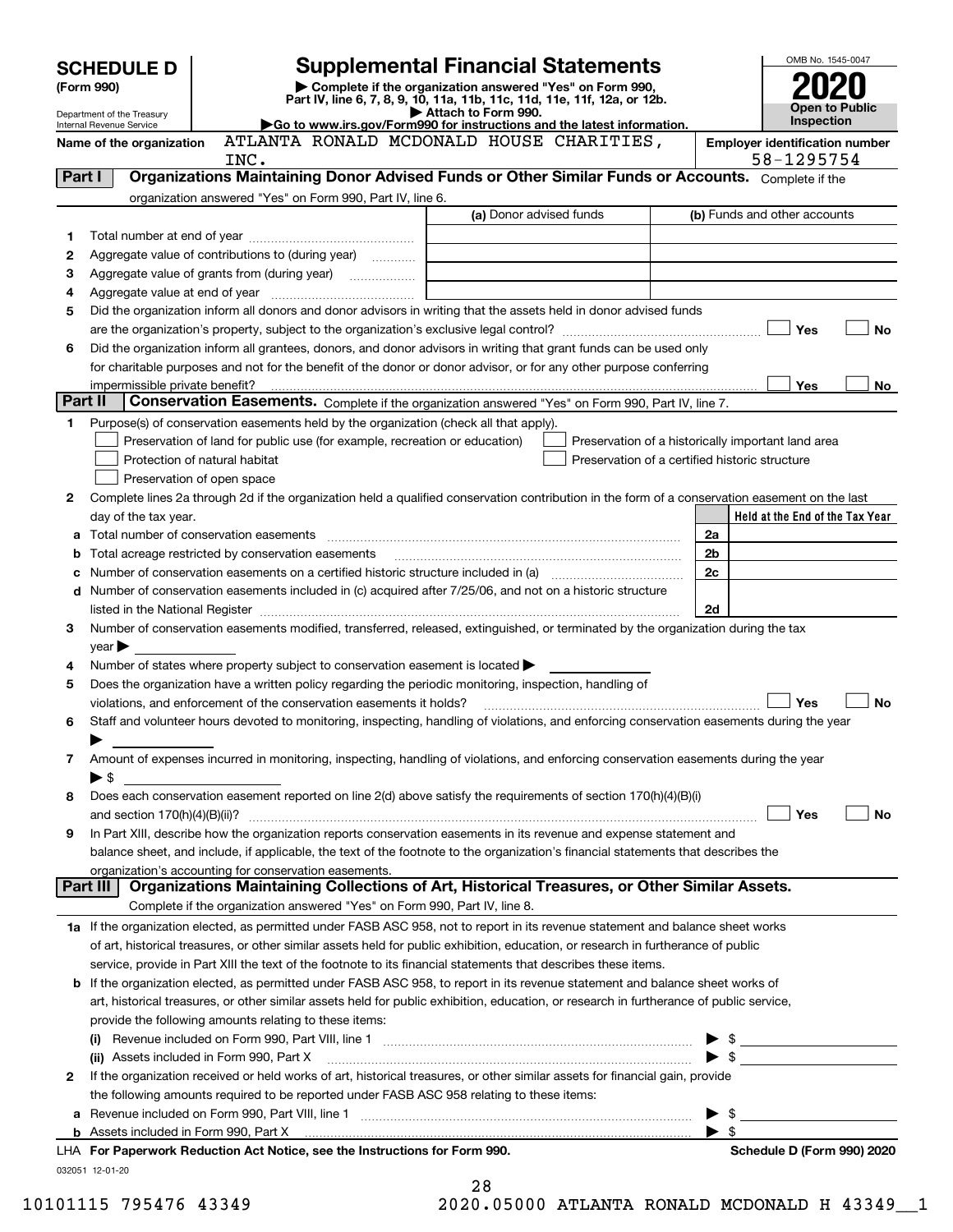|               | INC.                                                                                                                                                                                                                           | ATLANTA KONALD MCDONALD HOUSE CHARITIES, |                |                                                                                                                |                 |                      | 58-1295754 Page 2         |                     |  |  |
|---------------|--------------------------------------------------------------------------------------------------------------------------------------------------------------------------------------------------------------------------------|------------------------------------------|----------------|----------------------------------------------------------------------------------------------------------------|-----------------|----------------------|---------------------------|---------------------|--|--|
|               | Schedule D (Form 990) 2020<br>Part III   Organizations Maintaining Collections of Art, Historical Treasures, or Other Similar Assets (continued)                                                                               |                                          |                |                                                                                                                |                 |                      |                           |                     |  |  |
| З             | Using the organization's acquisition, accession, and other records, check any of the following that make significant use of its                                                                                                |                                          |                |                                                                                                                |                 |                      |                           |                     |  |  |
|               | collection items (check all that apply):                                                                                                                                                                                       |                                          |                |                                                                                                                |                 |                      |                           |                     |  |  |
| а             | Public exhibition                                                                                                                                                                                                              | d                                        |                | Loan or exchange program                                                                                       |                 |                      |                           |                     |  |  |
| b             | Scholarly research                                                                                                                                                                                                             | e                                        |                | Other than the contract of the contract of the contract of the contract of the contract of the contract of the |                 |                      |                           |                     |  |  |
| с             | Preservation for future generations                                                                                                                                                                                            |                                          |                |                                                                                                                |                 |                      |                           |                     |  |  |
| 4             | Provide a description of the organization's collections and explain how they further the organization's exempt purpose in Part XIII.                                                                                           |                                          |                |                                                                                                                |                 |                      |                           |                     |  |  |
| 5             | During the year, did the organization solicit or receive donations of art, historical treasures, or other similar assets                                                                                                       |                                          |                |                                                                                                                |                 |                      |                           |                     |  |  |
|               |                                                                                                                                                                                                                                |                                          |                |                                                                                                                |                 |                      | Yes                       | No                  |  |  |
|               | Part IV<br>Escrow and Custodial Arrangements. Complete if the organization answered "Yes" on Form 990, Part IV, line 9, or                                                                                                     |                                          |                |                                                                                                                |                 |                      |                           |                     |  |  |
|               | reported an amount on Form 990, Part X, line 21.                                                                                                                                                                               |                                          |                |                                                                                                                |                 |                      |                           |                     |  |  |
|               | 1a Is the organization an agent, trustee, custodian or other intermediary for contributions or other assets not included                                                                                                       |                                          |                |                                                                                                                |                 |                      |                           |                     |  |  |
|               |                                                                                                                                                                                                                                |                                          |                |                                                                                                                |                 |                      | Yes                       | <b>No</b>           |  |  |
|               | b If "Yes," explain the arrangement in Part XIII and complete the following table:                                                                                                                                             |                                          |                |                                                                                                                |                 |                      |                           |                     |  |  |
|               |                                                                                                                                                                                                                                |                                          |                |                                                                                                                |                 |                      | Amount                    |                     |  |  |
| с             | Beginning balance                                                                                                                                                                                                              |                                          |                |                                                                                                                |                 | 1c                   |                           |                     |  |  |
|               | Additions during the year manufactured and an account of the state of the state of the state of the state of the state of the state of the state of the state of the state of the state of the state of the state of the state |                                          |                |                                                                                                                |                 | 1d                   |                           |                     |  |  |
| е             | Distributions during the year manufactured and an account of the state of the state of the state of the state o                                                                                                                |                                          |                |                                                                                                                |                 | 1e                   |                           |                     |  |  |
| f.            | 2a Did the organization include an amount on Form 990, Part X, line 21, for escrow or custodial account liability?                                                                                                             |                                          |                |                                                                                                                |                 | 1f                   | Yes                       | No                  |  |  |
|               | <b>b</b> If "Yes," explain the arrangement in Part XIII. Check here if the explanation has been provided on Part XIII                                                                                                          |                                          |                |                                                                                                                |                 | .                    |                           |                     |  |  |
| <b>Part V</b> | Endowment Funds. Complete if the organization answered "Yes" on Form 990, Part IV, line 10.                                                                                                                                    |                                          |                |                                                                                                                |                 |                      |                           |                     |  |  |
|               |                                                                                                                                                                                                                                | (a) Current year                         | (b) Prior year | (c) Two years back                                                                                             |                 | (d) Three years back |                           | (e) Four years back |  |  |
|               | <b>1a</b> Beginning of year balance <i>manumumum</i>                                                                                                                                                                           | 610,750.                                 | 610,750.       | 610,750.                                                                                                       |                 | 610,750.             |                           | 610,750.            |  |  |
| b             |                                                                                                                                                                                                                                |                                          |                |                                                                                                                |                 |                      |                           |                     |  |  |
|               | Net investment earnings, gains, and losses                                                                                                                                                                                     |                                          |                |                                                                                                                |                 |                      |                           |                     |  |  |
| d             |                                                                                                                                                                                                                                |                                          |                |                                                                                                                |                 |                      |                           |                     |  |  |
|               | <b>e</b> Other expenditures for facilities                                                                                                                                                                                     |                                          |                |                                                                                                                |                 |                      |                           |                     |  |  |
|               | and programs                                                                                                                                                                                                                   |                                          |                |                                                                                                                |                 |                      |                           |                     |  |  |
|               | f Administrative expenses                                                                                                                                                                                                      |                                          |                |                                                                                                                |                 |                      |                           |                     |  |  |
| g             |                                                                                                                                                                                                                                | 610,750.                                 | 610,750.       | 610,750.                                                                                                       |                 | 610,750.             |                           | 610,750.            |  |  |
| 2             | Provide the estimated percentage of the current year end balance (line 1g, column (a)) held as:                                                                                                                                |                                          |                |                                                                                                                |                 |                      |                           |                     |  |  |
| а             |                                                                                                                                                                                                                                |                                          | %              |                                                                                                                |                 |                      |                           |                     |  |  |
|               | <b>b</b> Permanent endowment <b>D</b>                                                                                                                                                                                          | %                                        |                |                                                                                                                |                 |                      |                           |                     |  |  |
|               |                                                                                                                                                                                                                                | %                                        |                |                                                                                                                |                 |                      |                           |                     |  |  |
|               | The percentages on lines 2a, 2b, and 2c should equal 100%.                                                                                                                                                                     |                                          |                |                                                                                                                |                 |                      |                           |                     |  |  |
|               | 3a Are there endowment funds not in the possession of the organization that are held and administered for the organization                                                                                                     |                                          |                |                                                                                                                |                 |                      |                           |                     |  |  |
|               | by:                                                                                                                                                                                                                            |                                          |                |                                                                                                                |                 |                      |                           | Yes<br>No           |  |  |
|               |                                                                                                                                                                                                                                |                                          |                |                                                                                                                |                 |                      | 3a(i)                     | х                   |  |  |
|               |                                                                                                                                                                                                                                |                                          |                |                                                                                                                |                 |                      | 3a(ii)                    | X                   |  |  |
|               |                                                                                                                                                                                                                                |                                          |                |                                                                                                                |                 |                      | 3b                        |                     |  |  |
| 4             | Describe in Part XIII the intended uses of the organization's endowment funds.<br>Land, Buildings, and Equipment.<br><b>Part VI</b>                                                                                            |                                          |                |                                                                                                                |                 |                      |                           |                     |  |  |
|               | Complete if the organization answered "Yes" on Form 990, Part IV, line 11a. See Form 990, Part X, line 10.                                                                                                                     |                                          |                |                                                                                                                |                 |                      |                           |                     |  |  |
|               | Description of property                                                                                                                                                                                                        | (a) Cost or other                        |                | (b) Cost or other                                                                                              | (c) Accumulated |                      | (d) Book value            |                     |  |  |
|               |                                                                                                                                                                                                                                | basis (investment)                       |                | basis (other)                                                                                                  | depreciation    |                      |                           |                     |  |  |
|               |                                                                                                                                                                                                                                |                                          |                | 1,948,846.                                                                                                     |                 |                      |                           | 1,948,846.          |  |  |
| b             |                                                                                                                                                                                                                                |                                          |                | 30, 383, 221.                                                                                                  | 8,641,953.      |                      | $\overline{21,741,268}$ . |                     |  |  |
|               | Leasehold improvements                                                                                                                                                                                                         |                                          |                | 1,573,470.                                                                                                     |                 | 254,740.             |                           | 1,318,730.          |  |  |
|               |                                                                                                                                                                                                                                |                                          |                | 3,612,847.                                                                                                     | 2,760,749.      |                      |                           | 852,098.            |  |  |
|               |                                                                                                                                                                                                                                |                                          |                |                                                                                                                |                 |                      |                           |                     |  |  |
|               |                                                                                                                                                                                                                                |                                          |                |                                                                                                                |                 |                      | 25,860,942.               |                     |  |  |
|               |                                                                                                                                                                                                                                |                                          |                |                                                                                                                |                 |                      |                           |                     |  |  |

**Schedule D (Form 990) 2020**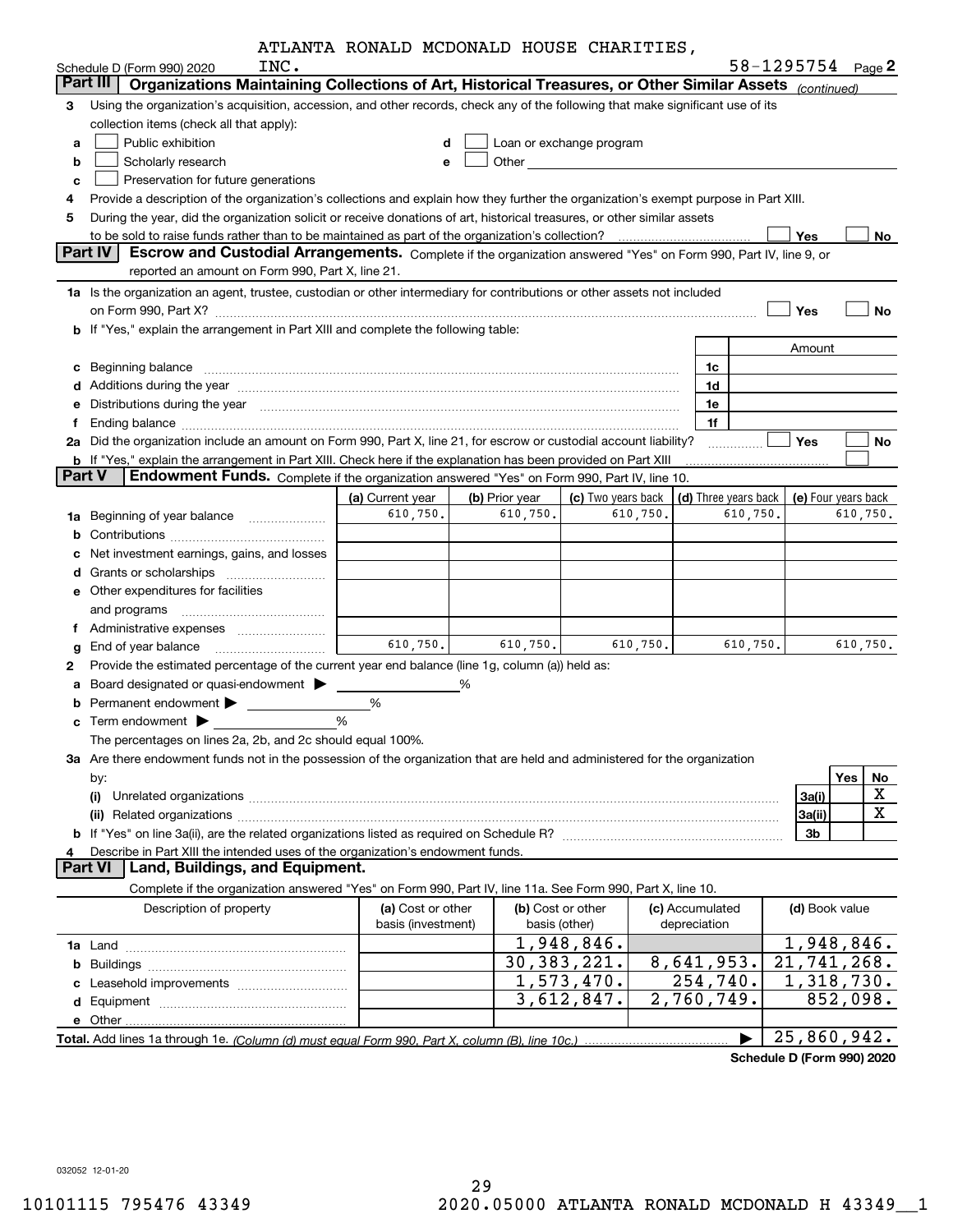|  |  |  |  | ATLANTA RONALD MCDONALD HOUSE CHARITIES. |
|--|--|--|--|------------------------------------------|
|--|--|--|--|------------------------------------------|

|             | INC.<br>Schedule D (Form 990) 2020                                                                                |                 |                                                           | 58-1295754 $_{Page}$ 3 |
|-------------|-------------------------------------------------------------------------------------------------------------------|-----------------|-----------------------------------------------------------|------------------------|
|             | Part VII Investments - Other Securities.                                                                          |                 |                                                           |                        |
|             | Complete if the organization answered "Yes" on Form 990, Part IV, line 11b. See Form 990, Part X, line 12.        |                 |                                                           |                        |
|             | (a) Description of security or category (including name of security)                                              | (b) Book value  | (c) Method of valuation: Cost or end-of-year market value |                        |
|             |                                                                                                                   |                 |                                                           |                        |
|             |                                                                                                                   |                 |                                                           |                        |
| $(3)$ Other |                                                                                                                   |                 |                                                           |                        |
| (A)         |                                                                                                                   |                 |                                                           |                        |
| (B)         |                                                                                                                   |                 |                                                           |                        |
| (C)         |                                                                                                                   |                 |                                                           |                        |
| (D)         |                                                                                                                   |                 |                                                           |                        |
| (E)         |                                                                                                                   |                 |                                                           |                        |
| (F)         |                                                                                                                   |                 |                                                           |                        |
| (G)         |                                                                                                                   |                 |                                                           |                        |
| (H)         |                                                                                                                   |                 |                                                           |                        |
|             | Total. (Col. (b) must equal Form 990, Part X, col. (B) line 12.)                                                  |                 |                                                           |                        |
|             | Part VIII Investments - Program Related.                                                                          |                 |                                                           |                        |
|             | Complete if the organization answered "Yes" on Form 990, Part IV, line 11c. See Form 990, Part X, line 13.        |                 |                                                           |                        |
|             | (a) Description of investment                                                                                     | (b) Book value  | (c) Method of valuation: Cost or end-of-year market value |                        |
| (1)         |                                                                                                                   |                 |                                                           |                        |
| (2)         |                                                                                                                   |                 |                                                           |                        |
| (3)         |                                                                                                                   |                 |                                                           |                        |
| (4)         |                                                                                                                   |                 |                                                           |                        |
| (5)         |                                                                                                                   |                 |                                                           |                        |
| (6)         |                                                                                                                   |                 |                                                           |                        |
| (7)         |                                                                                                                   |                 |                                                           |                        |
| (8)         |                                                                                                                   |                 |                                                           |                        |
| (9)         |                                                                                                                   |                 |                                                           |                        |
|             | Total. (Col. (b) must equal Form 990, Part X, col. (B) line 13.)                                                  |                 |                                                           |                        |
| Part IX     | <b>Other Assets.</b>                                                                                              |                 |                                                           |                        |
|             | Complete if the organization answered "Yes" on Form 990, Part IV, line 11d. See Form 990, Part X, line 15.        |                 |                                                           |                        |
|             |                                                                                                                   | (a) Description |                                                           | (b) Book value         |
| (1)         |                                                                                                                   |                 |                                                           |                        |
| (2)         |                                                                                                                   |                 |                                                           |                        |
| (3)         |                                                                                                                   |                 |                                                           |                        |
| (4)         |                                                                                                                   |                 |                                                           |                        |
| (5)         |                                                                                                                   |                 |                                                           |                        |
| (6)         |                                                                                                                   |                 |                                                           |                        |
| (7)         |                                                                                                                   |                 |                                                           |                        |
| (8)         |                                                                                                                   |                 |                                                           |                        |
| (9)         |                                                                                                                   |                 |                                                           |                        |
| Part X      |                                                                                                                   |                 |                                                           |                        |
|             | <b>Other Liabilities.</b>                                                                                         |                 |                                                           |                        |
|             | Complete if the organization answered "Yes" on Form 990, Part IV, line 11e or 11f. See Form 990, Part X, line 25. |                 |                                                           | (b) Book value         |
| 1.          | (a) Description of liability                                                                                      |                 |                                                           |                        |
| (1)         | Federal income taxes                                                                                              |                 |                                                           |                        |
| (2)         |                                                                                                                   |                 |                                                           |                        |
| (3)         |                                                                                                                   |                 |                                                           |                        |
| (4)         |                                                                                                                   |                 |                                                           |                        |
| (5)         |                                                                                                                   |                 |                                                           |                        |
| (6)         |                                                                                                                   |                 |                                                           |                        |
| (7)         |                                                                                                                   |                 |                                                           |                        |
| (8)         |                                                                                                                   |                 |                                                           |                        |
| (9)         |                                                                                                                   |                 |                                                           |                        |
|             | Total. (Column (b) must equal Form 990, Part X, col. (B) line 25.)                                                |                 |                                                           |                        |

**2.** Liability for uncertain tax positions. In Part XIII, provide the text of the footnote to the organization's financial statements that reports the organization's liability for uncertain tax positions under FASB ASC 740. Check here if the text of the footnote has been provided in Part XIII

**Schedule D (Form 990) 2020**  $\boxed{\text{X}}$ 

032053 12-01-20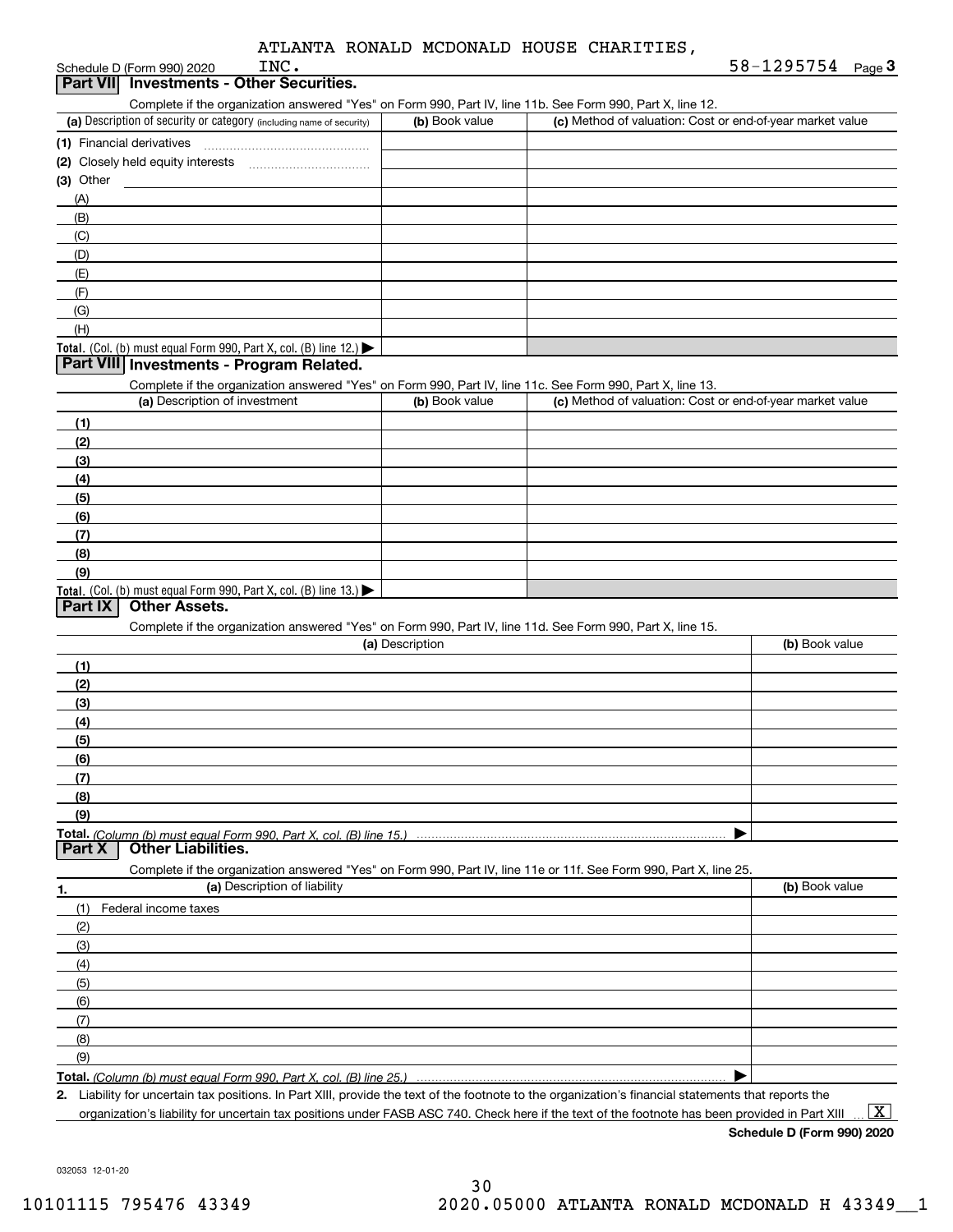|    | INC.<br>Schedule D (Form 990) 2020                                                                                                                                                                                                 |                |           |                | 58-1295754<br>Page $\mathbf 4$ |
|----|------------------------------------------------------------------------------------------------------------------------------------------------------------------------------------------------------------------------------------|----------------|-----------|----------------|--------------------------------|
|    | Reconciliation of Revenue per Audited Financial Statements With Revenue per Return.<br><b>Part XI</b>                                                                                                                              |                |           |                |                                |
|    | Complete if the organization answered "Yes" on Form 990, Part IV, line 12a.                                                                                                                                                        |                |           |                |                                |
| 1  | Total revenue, gains, and other support per audited financial statements                                                                                                                                                           |                |           | $\blacksquare$ | 7,656,247.                     |
| 2  | Amounts included on line 1 but not on Form 990, Part VIII, line 12:                                                                                                                                                                |                |           |                |                                |
| a  | Net unrealized gains (losses) on investments [11] matter contracts and the unrealized gains (losses) on investments                                                                                                                | 2a             | 338,588.  |                |                                |
| b  |                                                                                                                                                                                                                                    | 2 <sub>b</sub> | 108, 734. |                |                                |
| C  |                                                                                                                                                                                                                                    | 2c             |           |                |                                |
| d  | Other (Describe in Part XIII.)                                                                                                                                                                                                     | 2d             | 11,496.   |                |                                |
| е  | Add lines 2a through 2d                                                                                                                                                                                                            |                |           | 2e             | 458,818.                       |
| 3  |                                                                                                                                                                                                                                    |                |           | 3              | 7,197,429.                     |
| 4  | Amounts included on Form 990, Part VIII, line 12, but not on line 1:                                                                                                                                                               |                |           |                |                                |
| a  | Investment expenses not included on Form 990, Part VIII, line 7b                                                                                                                                                                   | 4a             | 29,218.   |                |                                |
| b  | Other (Describe in Part XIII.) <b>Construction Contract Construction</b> Construction Construction Construction Constr                                                                                                             | 4 <sub>b</sub> |           |                |                                |
|    | Add lines 4a and 4b                                                                                                                                                                                                                |                |           | 4c             | 29,218.                        |
| 5  |                                                                                                                                                                                                                                    |                |           | 5              | 7,226,647.                     |
|    |                                                                                                                                                                                                                                    |                |           |                |                                |
|    | Part XII Reconciliation of Expenses per Audited Financial Statements With Expenses per Return.                                                                                                                                     |                |           |                |                                |
|    | Complete if the organization answered "Yes" on Form 990, Part IV, line 12a.                                                                                                                                                        |                |           |                |                                |
| 1  |                                                                                                                                                                                                                                    |                |           | $\blacksquare$ | 5,368,049.                     |
| 2  | Amounts included on line 1 but not on Form 990, Part IX, line 25:                                                                                                                                                                  |                |           |                |                                |
| a  |                                                                                                                                                                                                                                    | 2a             |           |                |                                |
| b  |                                                                                                                                                                                                                                    | 2 <sub>b</sub> |           |                |                                |
| с  | Other losses                                                                                                                                                                                                                       | 2c             |           |                |                                |
|    |                                                                                                                                                                                                                                    | 2d             | 33,634.   |                |                                |
| е  |                                                                                                                                                                                                                                    |                |           | 2e             |                                |
| 3  | Add lines 2a through 2d <b>must be a constructed as the constant of the construction</b> and the state of the state of the state of the state of the state of the state of the state of the state of the state of the state of the |                |           | 3              | $\frac{33,634}{5,334,415}$     |
| 4  | Amounts included on Form 990, Part IX, line 25, but not on line 1:                                                                                                                                                                 |                |           |                |                                |
| a  | Investment expenses not included on Form 990, Part VIII, line 7b [1000000000000000000000000000000000                                                                                                                               | 4a             | 29,218.   |                |                                |
|    | Other (Describe in Part XIII.)                                                                                                                                                                                                     | 4 <sub>b</sub> |           |                |                                |
| c. | Add lines 4a and 4b                                                                                                                                                                                                                |                |           | 4с             | 29,218.                        |
|    | <b>Part XIII Supplemental Information.</b>                                                                                                                                                                                         |                |           | 5              | $\overline{5,363},633.$        |

Provide the descriptions required for Part II, lines 3, 5, and 9; Part III, lines 1a and 4; Part IV, lines 1b and 2b; Part V, line 4; Part X, line 2; Part XI, lines 2d and 4b; and Part XII, lines 2d and 4b. Also complete this part to provide any additional information.

#### PART V, LINE 4:

| ENDOWMENT ASSETS THAT ARE DONOR RESTRICTED ARE RELEASED ONLY IN COMPLIANCE |
|----------------------------------------------------------------------------|
| WITH THE DONORS' TIME AND PURPOSE RESTRICTIONS. CURRENT RESTRICTED NET     |
| ASSETS INCLUDE FUNDS STIPULATED BY THE DONOR FOR THE FAMILY ROOM PROGRAM,  |
| THE CARE MOBILE PROGRAM, THE HOUSE DOG, AND FOR MAINTENANCE AND REPAIR OF  |
| THE FACILITIES. THE BOARD HAS ALSO DESIGNATED ADDITIONAL FUNDS FOR         |
| MAINTENANCE AND REPAIR OF THE FACILITIES.                                  |
|                                                                            |

31

#### PERMANENTLY ENDOWED NET ASSETS, PURSUANT TO DONOR STIPULATIONS, ARE

INVESTED TO PROTECT THE ORIGINAL FAIR VALUE OF THE GIFT WHILE ALSO

PROVIDING THE ORGANIZATION WITH AN INCREMENTAL STREAM OF INCOME TO

SUPPLEMENT OTHER SOURCES OF REVENUE.

032054 12-01-20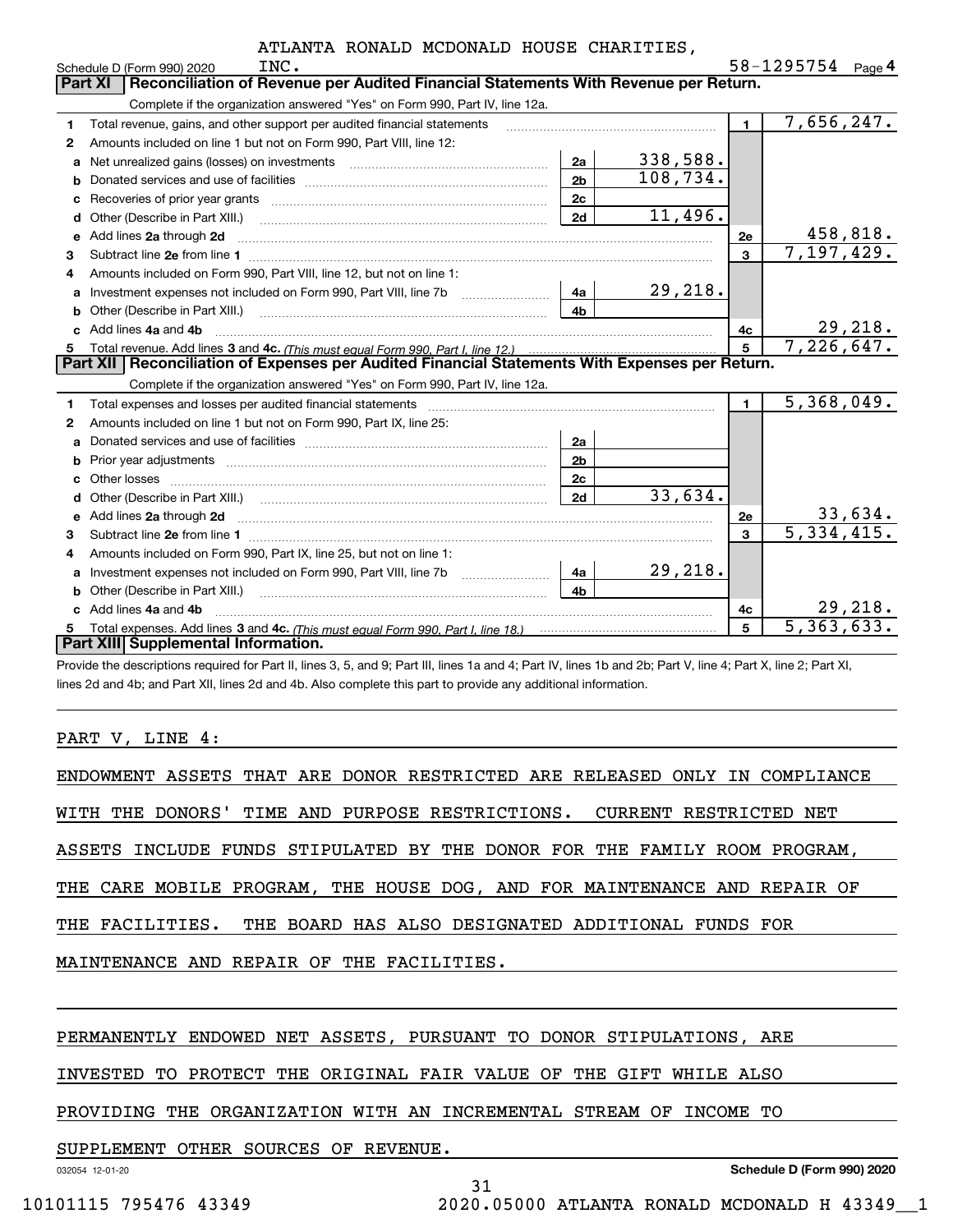| Schedule D (Form 990) 2020                            | INC. |  |  | $58 - 1295754$ Page 5 |  |
|-------------------------------------------------------|------|--|--|-----------------------|--|
| <b>Part XIII Supplemental Information</b> (continued) |      |  |  |                       |  |

UNRESTRICTED ENDOWMENT NET ASSETS, PURSUANT TO THE ORGANIZATION'S INVESTMENT POLICY, ARE INVESTED TO PROVIDE A PREDICTABLE STREAM OF FUNDING TO SUPPORT THE BOARD APPROVED OPERATING BUDGET. UNDER THE TERMS OF THE ORGANIZATION'S SPENDING POLICY, FUNDS MAY BE APPROPRIATED ANNUALLY FOR DISTRIBUTION UP TO 3% OF THE ENDOWMENT'S TRAILING 3-YEAR AVERAGE NET ASSETS. IF IT IS DETERMINED THAT A DISTRIBUTION IS NOT NEEDED OR NOT FEASIBLE IN ANY GIVEN YEAR, THE DISTRIBUTION MAY BE WAIVED FOR THE YEAR.

PART X, LINE 2:

THE ORGANIZATION IS A CHARITABLE ORGANIZATION AND QUALIFIES UNDER SECTION 501(C)(3) OF THE INTERNAL REVENUE CODE AS A TAX-EXEMPT ORGANIZATION FOR BOTH FEDERAL AND STATE INCOME TAX PURPOSES. ACCORDINGLY, THE ORGANIZATION HAS PROVIDED FOR NO INCOME TAXES IN THE ACCOMPANYING FINANCIAL STATEMENTS. THE ORGANIZATION APPLIES THE GUIDANCE ON ACCOUNTING FOR UNCERTAIN TAX PROVISIONS IN FASB ASC 740 INCOME TAXES. THERE WERE NO UNRECOGNIZED TAX BENEFITS OR RELATED LIABILITIES AT DECEMBER 31, 2020 OR 2019. THE ORGANIZATION IS NO LONGER SUBJECT TO INCOME TAX EXAMINATIONS FOR CALENDAR YEARS PRIOR TO 2017.

PART XI, LINE 2D - OTHER ADJUSTMENTS: PAYMENTS DUE TO RMHC GLOBAL **All and the Search Contract Contract Contract Contract Contract Contract Contract Contract Contract Contract Contract Contract Contract Contract Contract Contract Contract Contract Contract Con** DONATED SERVICES NETTED AGAINST TOTAL REVENUE ON AUDIT  $-22,138$ . TOTAL TO SCHEDULE D, PART XI, LINE 2D 11,496.

32

#### PART XII, LINE 2D - OTHER ADJUSTMENTS:

PAYMENTS DUE TO RMHC GLOBAL 33,634.

032055 12-01-20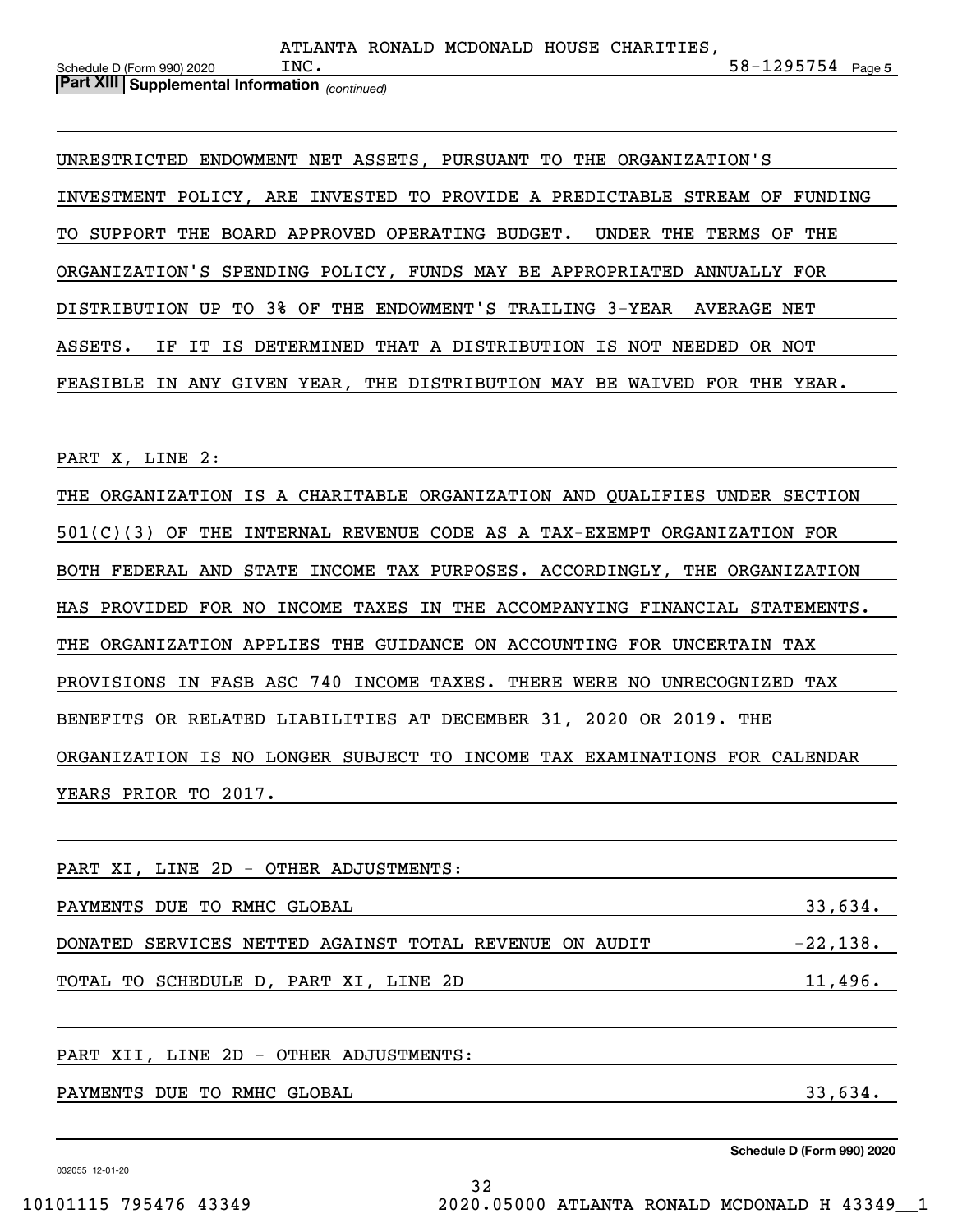| <b>SCHEDULE G</b>                                 |                                  | <b>Supplemental Information Regarding Fundraising or Gaming Activities</b>                                                                                          |     |                               |                                                              |                                        | OMB No. 1545-0047                     |
|---------------------------------------------------|----------------------------------|---------------------------------------------------------------------------------------------------------------------------------------------------------------------|-----|-------------------------------|--------------------------------------------------------------|----------------------------------------|---------------------------------------|
| (Form 990 or 990-EZ)                              |                                  | Complete if the organization answered "Yes" on Form 990, Part IV, line 17, 18, or 19, or if the<br>organization entered more than \$15,000 on Form 990-EZ, line 6a. |     |                               |                                                              |                                        |                                       |
| Department of the Treasury                        |                                  | Attach to Form 990 or Form 990-EZ.                                                                                                                                  |     |                               |                                                              |                                        | <b>Open to Public</b>                 |
| Internal Revenue Service                          |                                  | Go to www.irs.gov/Form990 for instructions and the latest information.                                                                                              |     |                               |                                                              |                                        | Inspection                            |
| Name of the organization                          |                                  | ATLANTA RONALD MCDONALD HOUSE CHARITIES,                                                                                                                            |     |                               |                                                              |                                        | <b>Employer identification number</b> |
|                                                   | INC.                             |                                                                                                                                                                     |     |                               |                                                              | 58-1295754                             |                                       |
| Part I                                            | required to complete this part.  | Fundraising Activities. Complete if the organization answered "Yes" on Form 990, Part IV, line 17. Form 990-EZ filers are not                                       |     |                               |                                                              |                                        |                                       |
|                                                   |                                  | 1 Indicate whether the organization raised funds through any of the following activities. Check all that apply.                                                     |     |                               |                                                              |                                        |                                       |
| $X$ Mail solicitations<br>a                       |                                  |                                                                                                                                                                     |     |                               | $e$ $\boxed{\text{X}}$ Solicitation of non-government grants |                                        |                                       |
| X  <br>b                                          | Internet and email solicitations |                                                                                                                                                                     |     |                               | Solicitation of government grants                            |                                        |                                       |
| Phone solicitations<br>c                          |                                  | $g\left[\overline{X}\right]$ Special fundraising events                                                                                                             |     |                               |                                                              |                                        |                                       |
| $\boxed{\textbf{X}}$ In-person solicitations<br>d |                                  |                                                                                                                                                                     |     |                               |                                                              |                                        |                                       |
|                                                   |                                  | 2 a Did the organization have a written or oral agreement with any individual (including officers, directors, trustees, or                                          |     |                               |                                                              |                                        |                                       |
|                                                   |                                  | key employees listed in Form 990, Part VII) or entity in connection with professional fundraising services?                                                         |     |                               |                                                              | $\boxed{\text{X}}$ Yes                 | No                                    |
|                                                   |                                  | b If "Yes," list the 10 highest paid individuals or entities (fundraisers) pursuant to agreements under which the fundraiser is to be                               |     |                               |                                                              |                                        |                                       |
| compensated at least \$5,000 by the organization. |                                  |                                                                                                                                                                     |     |                               |                                                              |                                        |                                       |
|                                                   |                                  |                                                                                                                                                                     |     |                               |                                                              |                                        |                                       |
| (i) Name and address of individual                |                                  |                                                                                                                                                                     |     | (iii) Did<br>fundraiser       | (iv) Gross receipts                                          | (v) Amount paid<br>to (or retained by) | (vi) Amount paid                      |
| or entity (fundraiser)                            |                                  | (ii) Activity                                                                                                                                                       |     | have custody<br>or control of | from activity                                                | fundraiser                             | to (or retained by)<br>organization   |
|                                                   |                                  |                                                                                                                                                                     |     | contributions?                |                                                              | listed in col. (i)                     |                                       |
| TRUE SENSE MARKETING - 155                        |                                  |                                                                                                                                                                     | Yes | No                            |                                                              |                                        |                                       |
| COMMERCE DRIVE, FREEDOM, PA                       |                                  | DIRECT MAIL                                                                                                                                                         |     | X                             | 176,469.                                                     | 63.937.                                | 112,532.                              |
|                                                   |                                  |                                                                                                                                                                     |     |                               |                                                              |                                        |                                       |
|                                                   |                                  |                                                                                                                                                                     |     |                               |                                                              |                                        |                                       |
|                                                   |                                  |                                                                                                                                                                     |     |                               |                                                              |                                        |                                       |
|                                                   |                                  |                                                                                                                                                                     |     |                               |                                                              |                                        |                                       |
|                                                   |                                  |                                                                                                                                                                     |     |                               |                                                              |                                        |                                       |
|                                                   |                                  |                                                                                                                                                                     |     |                               |                                                              |                                        |                                       |
|                                                   |                                  |                                                                                                                                                                     |     |                               |                                                              |                                        |                                       |
|                                                   |                                  |                                                                                                                                                                     |     |                               |                                                              |                                        |                                       |
|                                                   |                                  |                                                                                                                                                                     |     |                               |                                                              |                                        |                                       |
|                                                   |                                  |                                                                                                                                                                     |     |                               |                                                              |                                        |                                       |
|                                                   |                                  |                                                                                                                                                                     |     |                               |                                                              |                                        |                                       |
|                                                   |                                  |                                                                                                                                                                     |     |                               |                                                              |                                        |                                       |
|                                                   |                                  |                                                                                                                                                                     |     |                               |                                                              |                                        |                                       |
|                                                   |                                  |                                                                                                                                                                     |     |                               |                                                              |                                        |                                       |
|                                                   |                                  |                                                                                                                                                                     |     |                               |                                                              |                                        |                                       |
|                                                   |                                  |                                                                                                                                                                     |     |                               |                                                              |                                        |                                       |
|                                                   |                                  |                                                                                                                                                                     |     |                               |                                                              |                                        |                                       |
|                                                   |                                  |                                                                                                                                                                     |     |                               |                                                              |                                        |                                       |
| Total                                             |                                  |                                                                                                                                                                     |     |                               | 176,469.                                                     | 63,937.                                | 112,532.                              |
|                                                   |                                  | 3 List all states in which the organization is registered or licensed to solicit contributions or has been notified it is exempt from registration                  |     |                               |                                                              |                                        |                                       |
| or licensing.                                     |                                  |                                                                                                                                                                     |     |                               |                                                              |                                        |                                       |

GA,AL,AK,AZ,AR,CA,CO,DE,FL,HI,ID,IN,IA,KS,KY,LA,MI,ME,MD,MS,MO,MT,NE,ND,OH OK,OR,PA,RI,SC,SD,TN,TX,UT,VT,VA,WA,WV,WI,WY

LHA For Paperwork Reduction Act Notice, see the Instructions for Form 990 or 990-EZ. Schedule G (Form 990 or 990-EZ) 2020 SEE PART IV FOR CONTINUATIONS

032081 11-25-20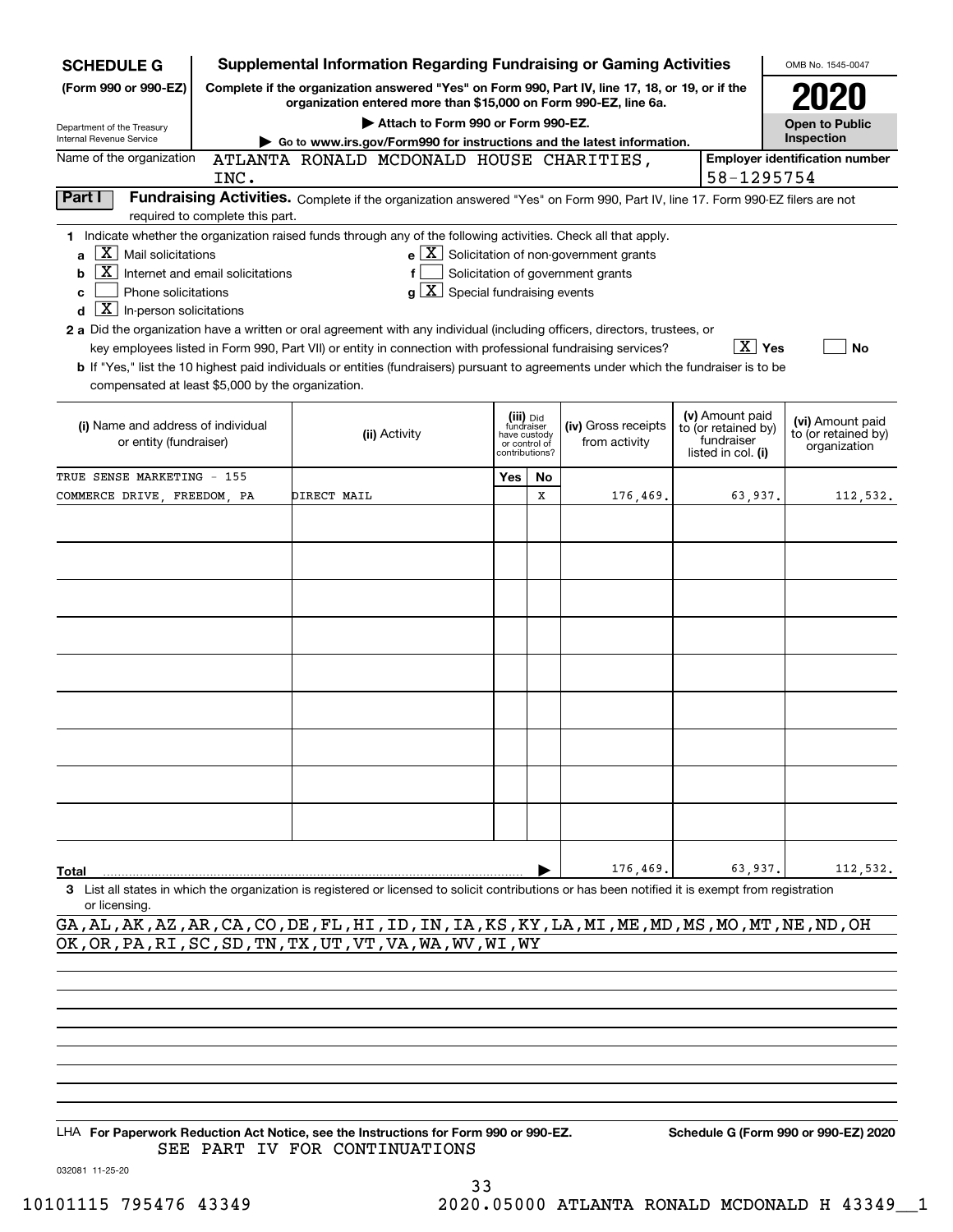ATLANTA RONALD MCDONALD HOUSE CHARITIES, Schedule G (Form 990 or 990-EZ) 2020 INC. **2**INC. 58-1295754 **Part II** | Fundraising Events. Complete if the organization answered "Yes" on Form 990, Part IV, line 18, or reported more than \$15,000 of fundraising event contributions and gross income on Form 990-EZ, lines 1 and 6b. List events with gross receipts greater than \$5,000. **(a)** Event #1  $\vert$  **(b)** Event #2 (c) Other events **(d)**  Total events GOLF (add col. **(a)** through GALA TOURNAMENT 3 col. **(c)**) (event type) (event type) (total number) Revenue Revenue 245,182. 173,640. 154,806. 573,628. Gross receipts **1**220,501. 142,380. 86,570. 449,451. **2** Less: Contributions ................................ 24,681. Gross income (line 1 minus line 2) 31,260. 68,236. 124,177. **3**. . . . . . . . . . . . **4** Cash prizes \_\_\_\_\_\_\_\_\_\_\_\_\_\_\_\_\_\_\_\_\_\_\_\_\_\_\_\_\_\_\_\_ 0. 1,005. 24,840. 25,845. **5** Noncash prizes \_\_\_\_\_\_\_\_\_\_\_\_\_\_\_\_\_\_\_\_\_\_\_\_\_\_\_\_ Direct Expenses Direct Expense: 19,097. 32,157. 51,254. **6**Rent/facility costs ~~~~~~~~~~~~ Food and beverages **78**Entertainment <sub>……………………………………</sub> 10,536. 12,963. 9,405. 32,904. Other direct expenses ~~~~~~~~~~ **9**110,003.  $\blacktriangleright$ **10** Direct expense summary. Add lines 4 through 9 in column (d) 14,174. …… ▶ **11** Net income summary. Subtract line 10 from line 3, column (d) **Part III | Gaming.** Complete if the organization answered "Yes" on Form 990, Part IV, line 19, or reported more than \$15,000 on Form 990-EZ, line 6a. **(b)**  Pull tabs/instant **(d)**  Total gaming (add **(a)**  Revenue Bingo **Contract of Contract Contract Contract Contract Contract Contract Contract Contract Contract Contract Contract Contract Contract Contract Contract Contract Contract Contract Contract Contract Contract Contract Contr** Revenue bingo/progressive bingo col. **(a)** through col. **(c)**) 221,834. 221,834. **1**Gross revenue **2** Cash prizes \_\_\_\_\_\_\_\_\_\_\_\_\_\_\_\_\_\_\_\_\_\_\_\_\_\_\_\_\_\_\_\_ Direct Expenses Direct Expenses 54,295. 54,295. **3**Noncash prizes **4**Rent/facility costs ~~~~~~~~~~~~8,477. 8,477. **5**Other direct expenses  $\boxed{\Box}$  Yes \_\_\_\_\_\_\_ %  $\boxed{\Box}$  Yes \_\_\_\_\_\_\_ %  $\boxed{\Box}$  $\mathcal{L}^{\text{max}}$ %Yes  $\%$   $\Box$  Yes **Yes Yes Yes**  $\mathcal{L}^{\text{max}}$ **No No No** X **6** Volunteer labor  $\ldots$   $\ldots$   $\ldots$   $\ldots$   $\ldots$   $\ldots$   $\ldots$   $\ldots$ Direct expense summary. Add lines 2 through 5 in column (d) 62,772. **7**~~~~~~~~~~~~~~~~~~~~~~~~ | Net gaming income summary. Subtract line 7 from line 1, column (d) 159,062. **8**…… ▶

**9**Enter the state(s) in which the organization conducts gaming activities: GA

| a Is the organization licensed to conduct gaming activities in each of these states? | Yes | Nc |
|--------------------------------------------------------------------------------------|-----|----|
| ` explain.<br>b It "No."                                                             |     |    |
|                                                                                      |     |    |

**10a**Were any of the organization's gaming licenses revoked, suspended, or terminated during the tax year? **b** If "Yes," explain: **Yes** es  $|\,\texttt{X}\,|$  No

032082 11-25-20

**Schedule G (Form 990 or 990-EZ) 2020**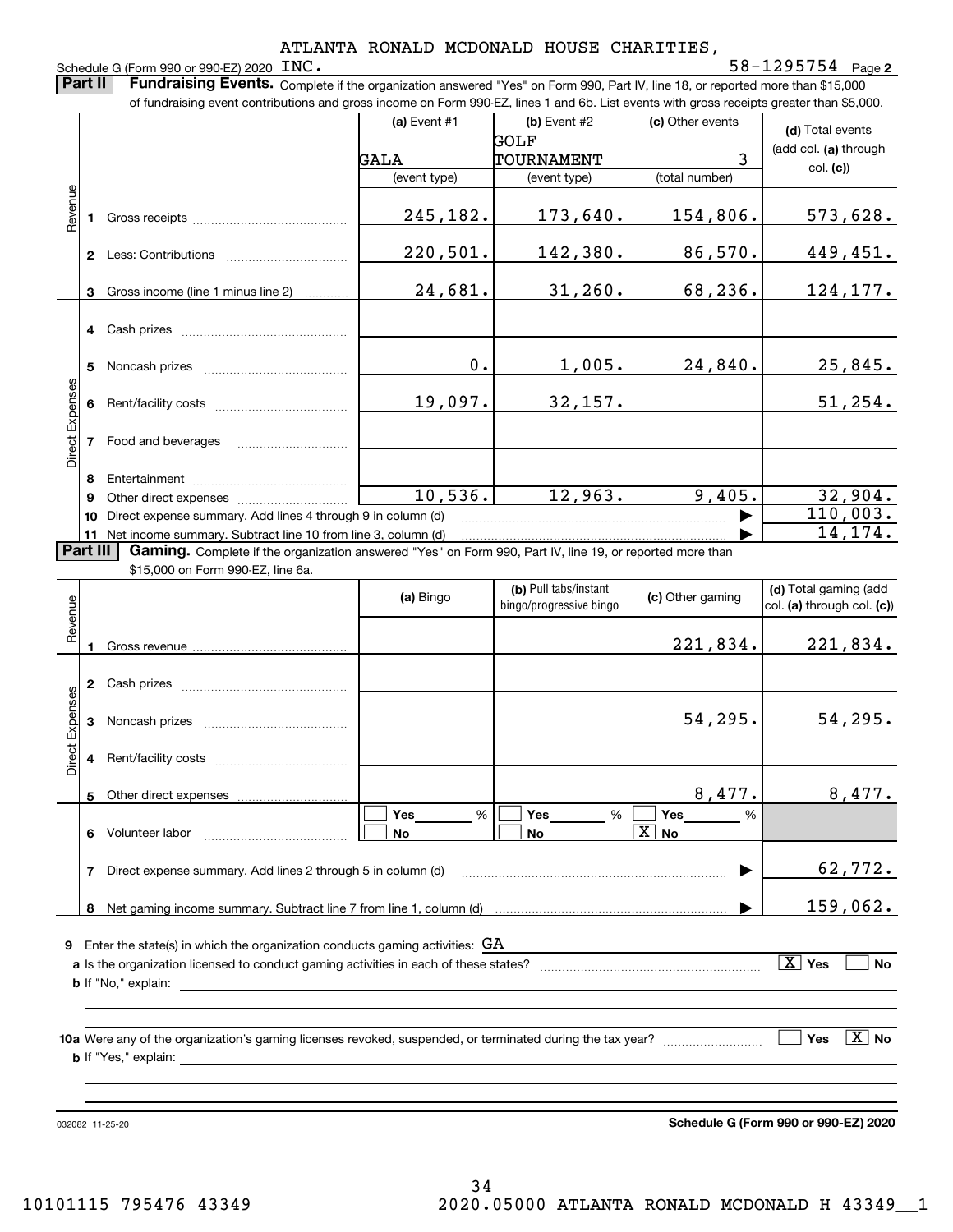| Schedule G (Form 990 or 990-EZ) 2020 INC.<br>12 Is the organization a grantor, beneficiary or trustee of a trust, or a member of a partnership or other entity formed                    |                                                                                                                                                                                                                                                                |
|------------------------------------------------------------------------------------------------------------------------------------------------------------------------------------------|----------------------------------------------------------------------------------------------------------------------------------------------------------------------------------------------------------------------------------------------------------------|
|                                                                                                                                                                                          | $58 - 1295754$ Page 3<br>$\boxed{\text{X}}$ No<br>│ Yes                                                                                                                                                                                                        |
|                                                                                                                                                                                          |                                                                                                                                                                                                                                                                |
|                                                                                                                                                                                          | $\boxed{\phantom{1}}$ Yes $\boxed{\text{X}}$ No                                                                                                                                                                                                                |
| 13 Indicate the percentage of gaming activity conducted in:                                                                                                                              |                                                                                                                                                                                                                                                                |
|                                                                                                                                                                                          | a The organization's facility encourance entropy and the contract of the contract of the contract of the contract of the contract of the contract of the contract of the contract of the contract of the contract of the contr<br>13a  <br>%                   |
|                                                                                                                                                                                          | $13b \, 100.00$ %<br><b>b</b> An outside facility <b>contained and the contract of the contract of the contract of the contract of the contract of the contract of the contract of the contract of the contract of the contract of the contract of the con</b> |
| 14 Enter the name and address of the person who prepares the organization's gaming/special events books and records:                                                                     | Name > ANTARES GROUP, INC.                                                                                                                                                                                                                                     |
| Address > 1429 IRIS DRIVE - CONYERS, GA 30013                                                                                                                                            |                                                                                                                                                                                                                                                                |
|                                                                                                                                                                                          |                                                                                                                                                                                                                                                                |
|                                                                                                                                                                                          | <b>b</b> If "Yes," enter the amount of gaming revenue received by the organization $\triangleright$ \$                                                                                                                                                         |
|                                                                                                                                                                                          |                                                                                                                                                                                                                                                                |
| c If "Yes," enter name and address of the third party:                                                                                                                                   |                                                                                                                                                                                                                                                                |
|                                                                                                                                                                                          |                                                                                                                                                                                                                                                                |
| Name $\blacktriangleright$ $\lrcorner$                                                                                                                                                   |                                                                                                                                                                                                                                                                |
|                                                                                                                                                                                          |                                                                                                                                                                                                                                                                |
| Address $\blacktriangleright$                                                                                                                                                            | and the control of the control of the control of the control of the control of the control of the control of the                                                                                                                                               |
|                                                                                                                                                                                          |                                                                                                                                                                                                                                                                |
| Gaming manager information:<br>16                                                                                                                                                        |                                                                                                                                                                                                                                                                |
|                                                                                                                                                                                          |                                                                                                                                                                                                                                                                |
| Name CARRIE BOWDEN                                                                                                                                                                       |                                                                                                                                                                                                                                                                |
|                                                                                                                                                                                          |                                                                                                                                                                                                                                                                |
| Gaming manager compensation > \$                                                                                                                                                         |                                                                                                                                                                                                                                                                |
|                                                                                                                                                                                          | Description of services provided > MARKETING & COMMUNICATIONS DIRECTOR FOR ATLANTA                                                                                                                                                                             |
|                                                                                                                                                                                          | RONALD MCDONALD HOUSE CHARITIES. THIS POSITION WITH THE CHARITY                                                                                                                                                                                                |
| INCLUDES MANAGING THE ANNUAL AUTO RAFFLE.                                                                                                                                                |                                                                                                                                                                                                                                                                |
|                                                                                                                                                                                          |                                                                                                                                                                                                                                                                |
| $\boxed{\text{X}}$ Employee<br>Director/officer                                                                                                                                          | Independent contractor                                                                                                                                                                                                                                         |
|                                                                                                                                                                                          |                                                                                                                                                                                                                                                                |
| 17 Mandatory distributions:                                                                                                                                                              |                                                                                                                                                                                                                                                                |
| a Is the organization required under state law to make charitable distributions from the gaming proceeds to                                                                              |                                                                                                                                                                                                                                                                |
| retain the state gaming license?                                                                                                                                                         | Yes $\boxed{\text{X}}$ No                                                                                                                                                                                                                                      |
|                                                                                                                                                                                          | <b>b</b> Enter the amount of distributions required under state law to be distributed to other exempt organizations or spent in the                                                                                                                            |
| organization's own exempt activities during the tax year $\triangleright$ \$                                                                                                             |                                                                                                                                                                                                                                                                |
| ∣Part IVI                                                                                                                                                                                | Supplemental Information. Provide the explanations required by Part I, line 2b, columns (iii) and (v); and Part III, lines 9, 9b, 10b,                                                                                                                         |
| 15b, 15c, 16, and 17b, as applicable. Also provide any additional information. See instructions.                                                                                         |                                                                                                                                                                                                                                                                |
|                                                                                                                                                                                          |                                                                                                                                                                                                                                                                |
|                                                                                                                                                                                          |                                                                                                                                                                                                                                                                |
|                                                                                                                                                                                          |                                                                                                                                                                                                                                                                |
|                                                                                                                                                                                          |                                                                                                                                                                                                                                                                |
| NAME OF FUNDRAISER: TRUE SENSE MARKETING                                                                                                                                                 |                                                                                                                                                                                                                                                                |
|                                                                                                                                                                                          |                                                                                                                                                                                                                                                                |
|                                                                                                                                                                                          | ADDRESS OF FUNDRAISER: 155 COMMERCE DRIVE, FREEDOM, PA 15042                                                                                                                                                                                                   |
|                                                                                                                                                                                          |                                                                                                                                                                                                                                                                |
|                                                                                                                                                                                          |                                                                                                                                                                                                                                                                |
|                                                                                                                                                                                          |                                                                                                                                                                                                                                                                |
|                                                                                                                                                                                          |                                                                                                                                                                                                                                                                |
|                                                                                                                                                                                          |                                                                                                                                                                                                                                                                |
|                                                                                                                                                                                          | THE 2020 HEARTS AND HANDS GALA, WHICH WOULD ORDINARILY                                                                                                                                                                                                         |
|                                                                                                                                                                                          |                                                                                                                                                                                                                                                                |
|                                                                                                                                                                                          | CELEBRATE ITS 12TH ANNIVERSARY IN 2020, WAS CANCELLED DUE TO THE                                                                                                                                                                                               |
|                                                                                                                                                                                          | THE EVENT TYPICALLY INCLUDES A FORMAL DINNER,                                                                                                                                                                                                                  |
| SCHEDULE G, PART I, LINE 2B, LIST OF TEN HIGHEST PAID FUNDRAISERS:<br>( I )<br>(I)<br>FORM 990, SCH G, PART II, FUNDRAISING EVENTS<br>EVENT #1:<br>COVID-19 PANDEMIC.<br>032083 11-25-20 | Schedule G (Form 990 or 990-EZ) 2020<br>35                                                                                                                                                                                                                     |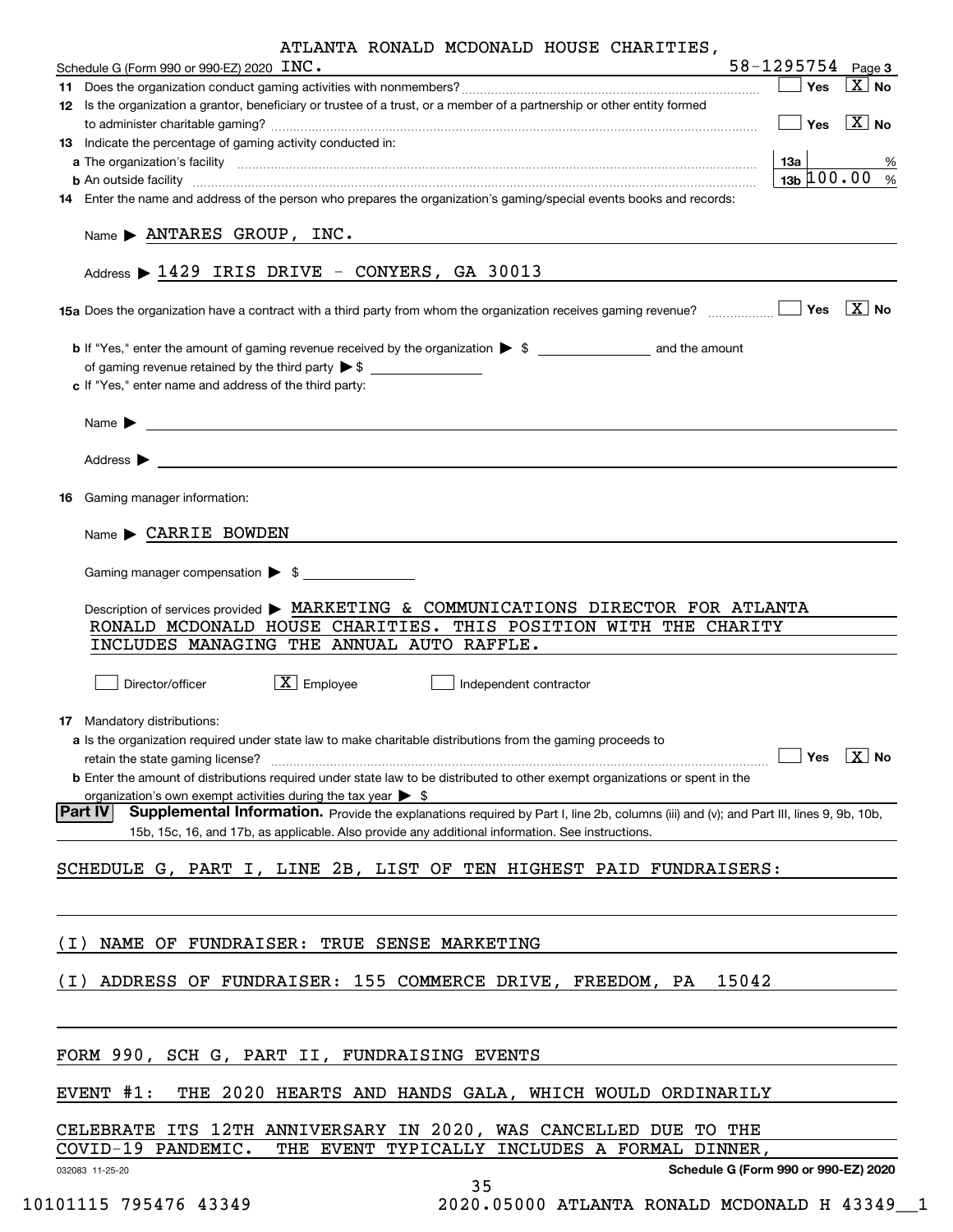**4**58-1295754 *(continued)* **Part IV Supplemental Information**  Schedule G (Form 990 or 990-EZ) AUDIENCE INCLUDES CORPORATE AND INDIVIDUAL SPONSORS AND IS THE LARGEST FUNDRAISING EVENT FOR THE CHARITY. IN LIEU OF THE 2020 HEARTS AND HANDS GALA, THE ORGANIZATION HOSTED THE FIRST EVER SHARE THE LOVE WEEK (STLW) OCTOBER 19-23, 2020. THIS VIRTUAL WEEK-LONG EVENT INCLUDED AN ONLINE TRIVIA VIRTUAL GAME, A COOKING CLASS HOSTED BY CHEF CHRIS HALL, AND A WINE TASTING EVENT ALSO HOSTED BY CHRIS HALL. GUESTS PURCHASED TICKETS AND RECEIVED COOKING KITS AND WINE-TASTING BASKETS DELIVERED TO THEIR HOMES. INC. ENTERTAINMENT, SILENT AND LIVE AUCTIONS AND A SHORT PROGRAM. THE ATLANTA RONALD MCDONALD HOUSE CHARITIES,

EVENT #2: THE 27TH ANNUAL GOLF CLASSIC TOOK PLACE IN SEPTEMBER 2020. THIS EVENT ORDINARILY INCLUDES BREAKFAST, LUNCH, AND A POST-TOURNAMENT RECEPTION ALONG WITH CONTESTS AND A SILENT AUCTION. IN 2020, DUE TO THE COVID-19 PANDEMIC, THIS EVENT WAS SIGNIFICANTLY SCALED BACK TO BE CONTACTLESS AND DID NOT INCLUDE IN-PERSON GATHERINGS OTHER THAN THE GOLF ROUND FOR 140 GOLFERS. ATTENDEES WERE EACH OFFERED SEPARATE GOLF CARTS AND PREPACKAGED BREAKFAST AND LUNCH WERE PROVIDED INSIDE THE CART. THERE WAS NO RECEPTION OR SILENT AUCTION. REVENUE CONSISTED OF CORPORATE AND INDIVIDUAL SPONSORSHIPS.

**Schedule G (Form 990 or 990-EZ)** EVENT #3: THE 3TH ANNUAL HANDBAG HULLABALOO WAS HOSTED VIRTUALLY IN APRIL 2020 DUE TO THE COVID-19 PANDEMIC. ORDINARILY, ATTENDEES PURCHASE TICKETS TO ATTEND AN EVENING OF FOOD, DRINKS, SILENT AUCTION AND THE OPPORTUNITY TO WIN DESIGNER HANDBAGS THROUGH AN ORGANIZED WORD GAME. IN ADDITION TO TICKET SALES AND AUCTION PROCEEDS, CORPORATE SPONSORSHIPS ARE SOLICITED. IN 2020, THE FORMAT WAS CHANGED TO A VIRTUAL GATHERING. GUESTS PURCHASED TICKETS, AND EITHER AN EVENT PACK OR EVENT KIT (DEPENDING UPON THE TICKET PRICE POINT) WAS DELIVERED TO

032084 04-01-20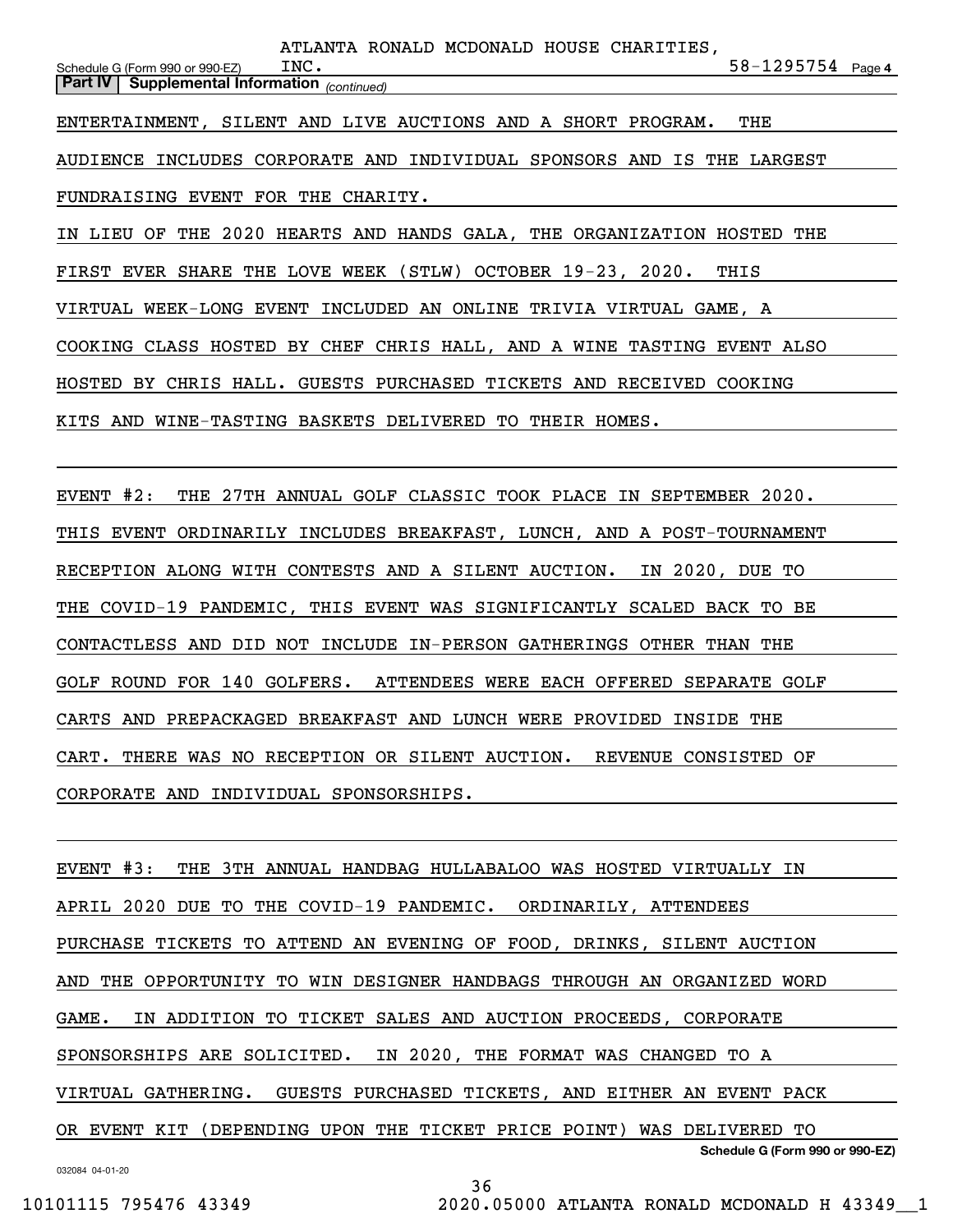|                                 |                                                                      |      | ATLANTA RONALD MCDONALD HOUSE CHARITIES, |  |  |                       |  |
|---------------------------------|----------------------------------------------------------------------|------|------------------------------------------|--|--|-----------------------|--|
| Schedule G (Form 990 or 990-EZ) |                                                                      | INC. |                                          |  |  | $58 - 1295754$ Page 4 |  |
|                                 | <b>Part IV   Supplemental Information</b> (continued)                |      |                                          |  |  |                       |  |
|                                 |                                                                      |      |                                          |  |  |                       |  |
|                                 | THEIR HOME. GUESTS PARTICIPATED IN THE WORD GAME FROM THEIR HOMES OR |      |                                          |  |  |                       |  |
|                                 |                                                                      |      |                                          |  |  |                       |  |
|                                 | OFFICES AND WINNERS WERE ELIGIBLE TO PARTICIPATE IN A DRAWING TO     |      |                                          |  |  |                       |  |
|                                 |                                                                      |      |                                          |  |  |                       |  |
|                                 | RECEIVE A DESIGNER HANDBAG.                                          |      |                                          |  |  |                       |  |

EVENT #4: WINE WITH FRIES WAS ORIGINALLY PLANNED TO BE AN IN-PERSON EVENT IN MARCH 2020 HOSTED BY THE ORGANIZATION'S FUTURE LEADERS ADVISORY BOARD. HOWEVER, DUE TO THE COVID-19 PANDEMIC, THE EVENT QUICKLY PIVOTED TO A VIRTUAL FORMAT HOSTED ON INSTAGRAM AND FACEBOOK PLATFORMS IN APRIL 2020. ATTENDEES SHARED FACEBOOK AND INSTAGRAGM PHOTOS VIA #SHARE A SIP AND #KEEPING FAMILIES TOGETHER. EVENT REVENUE CONSISTED OF CORPORATE AND INDIVIDUAL SPONSORSHIPS AND DONATIONS MADE ONLINE DURING THE EVENT.

EVENT #5: THE 2020 THE DINES-IN EVENT WAS CANCELLED DUE TO THE COVID-19 PANDEMIC. ORDINARILLY, THE EVENT INCLUDES APPROXIMATELY 10 DINNER PARTIES HOSTED BY INDIVIDUAL DONORS. LOCAL CHEFS DONATE FOOD AND TIME TO PARTNER WITH THE INDIVIDUAL DONOR TO HOST A DINNER PARTY IN THE DONOR'S HOME. ATTENDEES PURCHASE TICKETS TO ATTEND AND ALL PROCEEDS SUPPORT THE ORGANIZATION.

IN 2020, BONES STEAK HOUSE HOSTED ONE DINNER ATTENDED BY A SMALL GROUP OF DONORS AND ALL TICKET PROCEEDS BENEFITED THE ORGANIZATION.

GAMING EVENT: METRO-ATLANTA BMW DEALERS PARTNER WITH THE ORGANIZATION FOR THE ANNUAL BMW AUTO RAFFLE. IN 2020 THE ORGANIZATION SOLD APPROXIMATELY 1,652 RAFFLE TICKETS FOR \$100 EACH DURING THE FIVE MONTHS LEADING UP TO THIS NOVEMBER EVENT. EACH TICKET ENTITLES THE PURCHASER TO PARTICIPATE IN A RAFFLE DRAWING FOR A BMW VEHICLE.

37

**Schedule G (Form 990 or 990-EZ)**

032084 04-01-20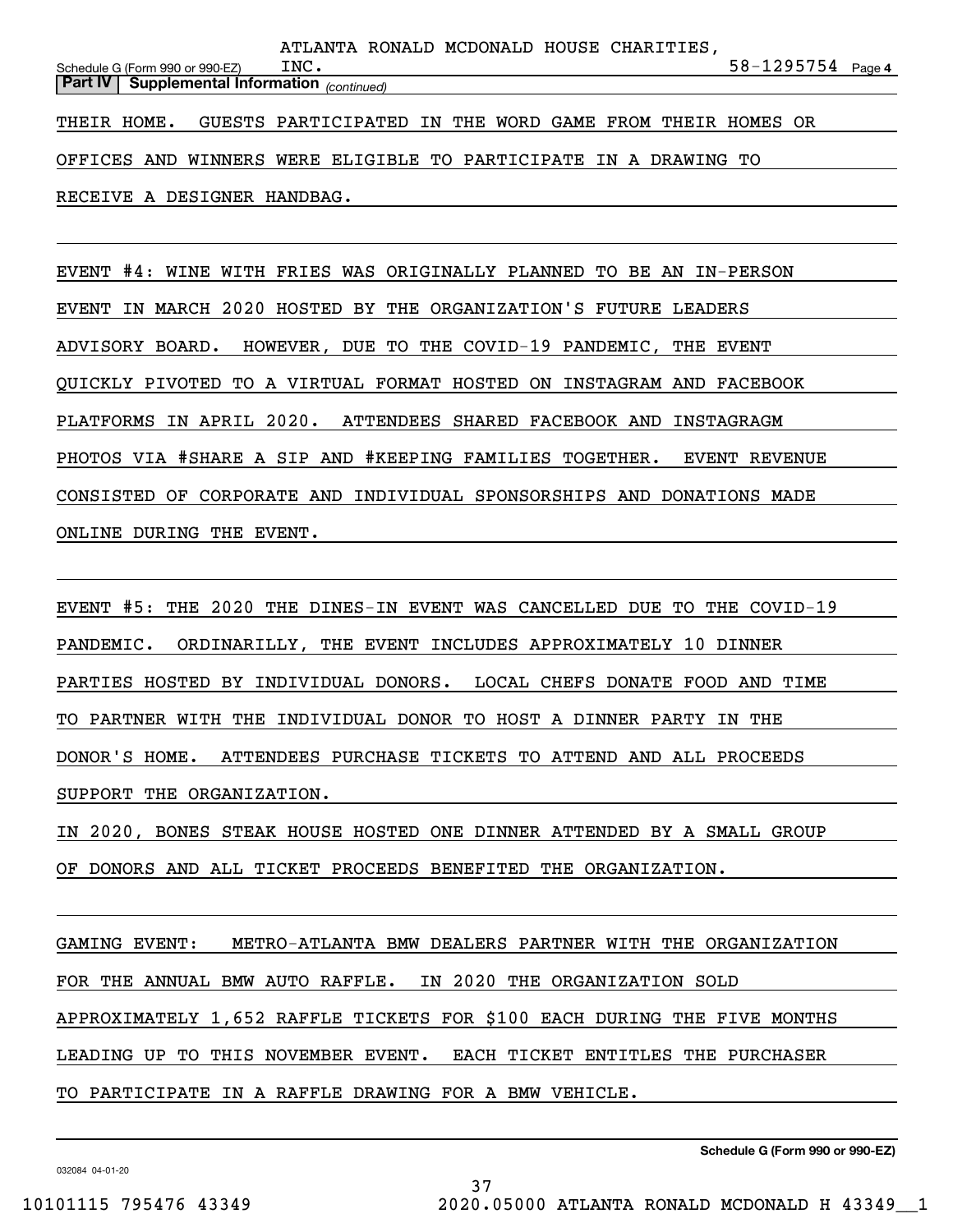| <b>SCHEDULE I</b>                                      |                                                                                                                                                                                                                                                                           |           | <b>Grants and Other Assistance to Organizations,</b>                                                                                  |                                                                              |                                         |                                                                |                                          |                                       | OMB No. 1545-0047                     |  |
|--------------------------------------------------------|---------------------------------------------------------------------------------------------------------------------------------------------------------------------------------------------------------------------------------------------------------------------------|-----------|---------------------------------------------------------------------------------------------------------------------------------------|------------------------------------------------------------------------------|-----------------------------------------|----------------------------------------------------------------|------------------------------------------|---------------------------------------|---------------------------------------|--|
| (Form 990)                                             |                                                                                                                                                                                                                                                                           |           | Governments, and Individuals in the United States<br>Complete if the organization answered "Yes" on Form 990, Part IV, line 21 or 22. |                                                                              |                                         |                                                                |                                          |                                       | 2020                                  |  |
| Department of the Treasury<br>Internal Revenue Service |                                                                                                                                                                                                                                                                           |           |                                                                                                                                       | Attach to Form 990.<br>Go to www.irs.gov/Form990 for the latest information. |                                         |                                                                |                                          |                                       | <b>Open to Public</b><br>Inspection   |  |
| Name of the organization                               | INC.                                                                                                                                                                                                                                                                      |           | ATLANTA RONALD MCDONALD HOUSE CHARITIES,                                                                                              |                                                                              |                                         |                                                                |                                          | <b>Employer identification number</b> | 58-1295754                            |  |
| Part I                                                 | <b>General Information on Grants and Assistance</b>                                                                                                                                                                                                                       |           |                                                                                                                                       |                                                                              |                                         |                                                                |                                          |                                       |                                       |  |
|                                                        |                                                                                                                                                                                                                                                                           |           |                                                                                                                                       |                                                                              |                                         |                                                                |                                          |                                       |                                       |  |
|                                                        | 1 Does the organization maintain records to substantiate the amount of the grants or assistance, the grantees' eligibility for the grants or assistance, and the selection<br>criteria used to award the grants or assistance?                                            |           |                                                                                                                                       |                                                                              |                                         |                                                                |                                          | $\boxed{\text{X}}$ Yes                | No                                    |  |
| $\mathbf{2}$                                           | Describe in Part IV the organization's procedures for monitoring the use of grant funds in the United States.                                                                                                                                                             |           |                                                                                                                                       |                                                                              |                                         |                                                                |                                          |                                       |                                       |  |
| Part II                                                | Grants and Other Assistance to Domestic Organizations and Domestic Governments. Complete if the organization answered "Yes" on Form 990, Part IV, line 21, for any<br>recipient that received more than \$5,000. Part II can be duplicated if additional space is needed. |           |                                                                                                                                       |                                                                              |                                         |                                                                |                                          |                                       |                                       |  |
|                                                        | 1 (a) Name and address of organization<br>or government                                                                                                                                                                                                                   | $(b)$ EIN | (c) IRC section<br>(if applicable)                                                                                                    | (d) Amount of<br>cash grant                                                  | (e) Amount of<br>non-cash<br>assistance | (f) Method of<br>valuation (book,<br>FMV, appraisal,<br>other) | (g) Description of<br>noncash assistance |                                       | (h) Purpose of grant<br>or assistance |  |
|                                                        |                                                                                                                                                                                                                                                                           |           |                                                                                                                                       |                                                                              |                                         |                                                                |                                          |                                       |                                       |  |
|                                                        |                                                                                                                                                                                                                                                                           |           |                                                                                                                                       |                                                                              |                                         |                                                                |                                          |                                       |                                       |  |
|                                                        |                                                                                                                                                                                                                                                                           |           |                                                                                                                                       |                                                                              |                                         |                                                                |                                          |                                       |                                       |  |
|                                                        |                                                                                                                                                                                                                                                                           |           |                                                                                                                                       |                                                                              |                                         |                                                                |                                          |                                       |                                       |  |
|                                                        |                                                                                                                                                                                                                                                                           |           |                                                                                                                                       |                                                                              |                                         |                                                                |                                          |                                       |                                       |  |
|                                                        |                                                                                                                                                                                                                                                                           |           |                                                                                                                                       |                                                                              |                                         |                                                                |                                          |                                       |                                       |  |
|                                                        |                                                                                                                                                                                                                                                                           |           |                                                                                                                                       |                                                                              |                                         |                                                                |                                          |                                       |                                       |  |
|                                                        |                                                                                                                                                                                                                                                                           |           |                                                                                                                                       |                                                                              |                                         |                                                                |                                          |                                       |                                       |  |
|                                                        |                                                                                                                                                                                                                                                                           |           |                                                                                                                                       |                                                                              |                                         |                                                                |                                          |                                       |                                       |  |
|                                                        |                                                                                                                                                                                                                                                                           |           |                                                                                                                                       |                                                                              |                                         |                                                                |                                          |                                       |                                       |  |
|                                                        |                                                                                                                                                                                                                                                                           |           |                                                                                                                                       |                                                                              |                                         |                                                                |                                          |                                       |                                       |  |
|                                                        |                                                                                                                                                                                                                                                                           |           |                                                                                                                                       |                                                                              |                                         |                                                                |                                          |                                       |                                       |  |
|                                                        |                                                                                                                                                                                                                                                                           |           |                                                                                                                                       |                                                                              |                                         |                                                                |                                          |                                       |                                       |  |
|                                                        |                                                                                                                                                                                                                                                                           |           |                                                                                                                                       |                                                                              |                                         |                                                                |                                          |                                       |                                       |  |
| $\mathbf{2}$                                           | Enter total number of section $501(c)(3)$ and government organizations listed in the line 1 table                                                                                                                                                                         |           |                                                                                                                                       |                                                                              |                                         |                                                                |                                          |                                       |                                       |  |
| 3                                                      | Enter total number of other organizations listed in the line 1 table                                                                                                                                                                                                      |           |                                                                                                                                       |                                                                              |                                         |                                                                |                                          |                                       |                                       |  |
|                                                        | LHA For Paperwork Reduction Act Notice, see the Instructions for Form 990.                                                                                                                                                                                                |           |                                                                                                                                       |                                                                              |                                         |                                                                |                                          |                                       | <b>Schedule I (Form 990) 2020</b>     |  |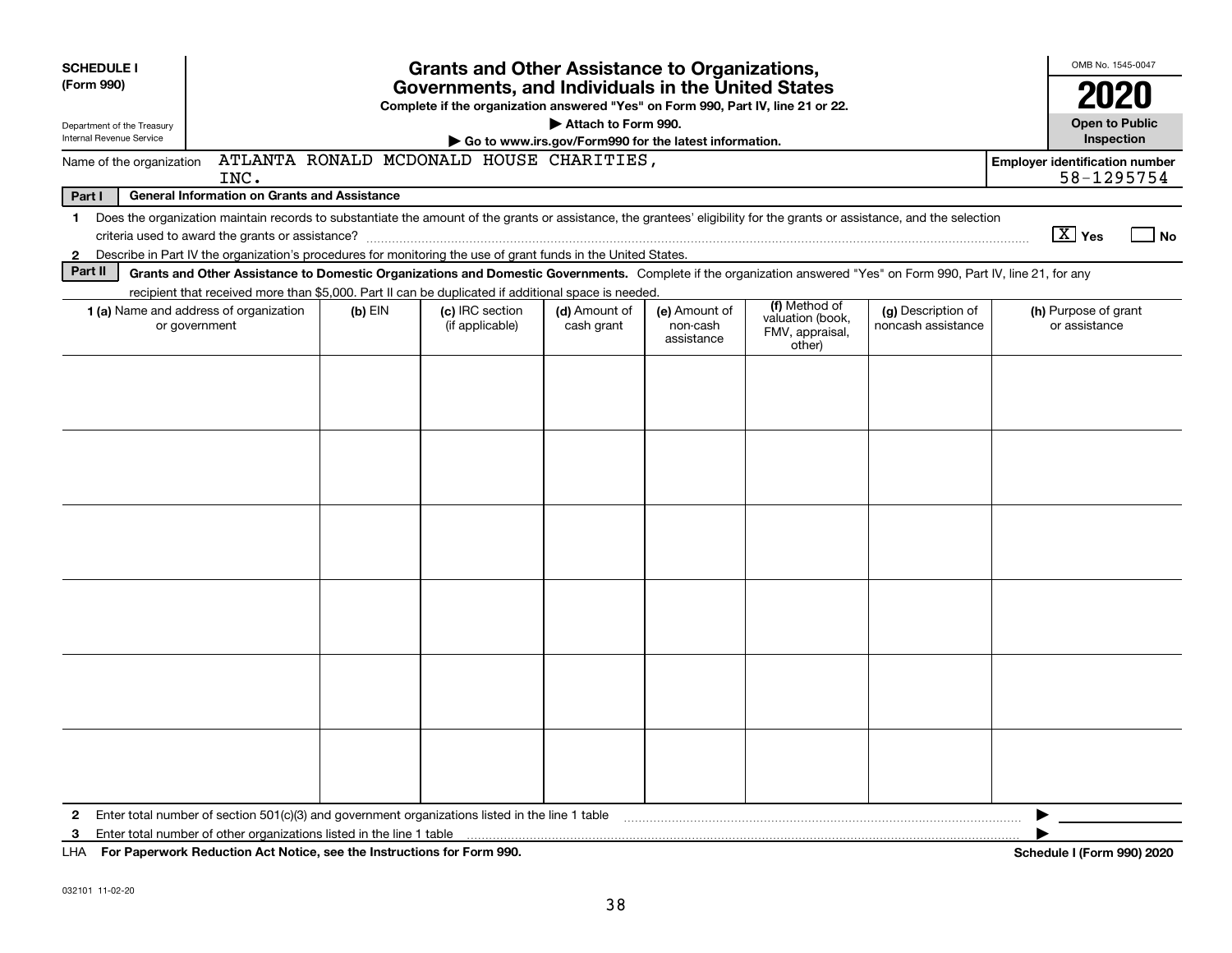#### Schedule I (Form 990) 2020  $\text{INC.}$ ATLANTA RONALD MCDONALD HOUSE CHARITIES,

**2**INC. 58-1295754

**Part III | Grants and Other Assistance to Domestic Individuals. Complete if the organization answered "Yes" on Form 990, Part IV, line 22.** Part III can be duplicated if additional space is needed.

| (a) Type of grant or assistance                                                                                                                      | (b) Number of<br>recipients | (c) Amount of<br>cash grant | (d) Amount of non-<br>cash assistance | (e) Method of valuation<br>(book, FMV, appraisal, other) | (f) Description of noncash assistance |
|------------------------------------------------------------------------------------------------------------------------------------------------------|-----------------------------|-----------------------------|---------------------------------------|----------------------------------------------------------|---------------------------------------|
|                                                                                                                                                      |                             |                             |                                       |                                                          |                                       |
| <b>DUKE UNIVERSITY</b>                                                                                                                               |                             | 2,500.                      | 0.                                    |                                                          |                                       |
|                                                                                                                                                      |                             |                             |                                       |                                                          |                                       |
| EMORY UNIVERSITY                                                                                                                                     | $\overline{2}$              | 5,000.                      | 0.                                    |                                                          |                                       |
|                                                                                                                                                      |                             |                             |                                       |                                                          |                                       |
| GEORGIA INSTITUTE OF TECHNOLOGY                                                                                                                      | 3                           | 7,500.                      | 0.                                    |                                                          |                                       |
|                                                                                                                                                      |                             |                             |                                       |                                                          |                                       |
| KENNESAW STATE UNIVERSITY                                                                                                                            |                             | 2,500.                      | 0.                                    |                                                          |                                       |
|                                                                                                                                                      |                             |                             |                                       |                                                          |                                       |
| STANFORD UNIVERSITY                                                                                                                                  |                             | 2,500.                      | $\mathbf{0}$ .                        |                                                          |                                       |
| Supplemental Information. Provide the information required in Part I, line 2; Part III, column (b); and any other additional information.<br>Part IV |                             |                             |                                       |                                                          |                                       |
| PART I, LINE 2:                                                                                                                                      |                             |                             |                                       |                                                          |                                       |
| RMHC GLOBAL OUTSOURCES THE ADMINISTRATION OF THE RMHC SCHOLARSHIP PROGRAM                                                                            |                             |                             |                                       |                                                          |                                       |
| TO INTERNATIONAL SCHOLARSHIP AND TUITION SERVICES, INC. (ISTS), AN                                                                                   |                             |                             |                                       |                                                          |                                       |
| INDEPENDENT EDUCATIONAL SCHOLARSHIP PROGRAM MANAGEMENT SERVICE.                                                                                      |                             |                             |                                       | <b>ISTS</b>                                              |                                       |
| MONITORS APPLICATIONS, PROVIDES NOTIFICATION, DISTRIBUTES AWARDS, AND                                                                                |                             |                             |                                       |                                                          |                                       |
| TRACKS ANNUAL DISBURSEMENTS. IN MAY 2020, ISTS INVOICED ATLANTA RMHC                                                                                 |                             |                             |                                       |                                                          |                                       |
| \$30,000 FOR RENEWABLE SCHOLARSHIPS TO BE AWARDED ON ITS BEHALF, AND                                                                                 |                             |                             |                                       |                                                          |                                       |
| DISBURSED THE FUNDS DIRECTLY TO THE COLLEGE OR UNIVERSITY UNDER THE                                                                                  |                             |                             |                                       |                                                          |                                       |
| ____ ___ __ . _ . __                                                                                                                                 |                             |                             |                                       |                                                          |                                       |

#### STUDENT'S NAME.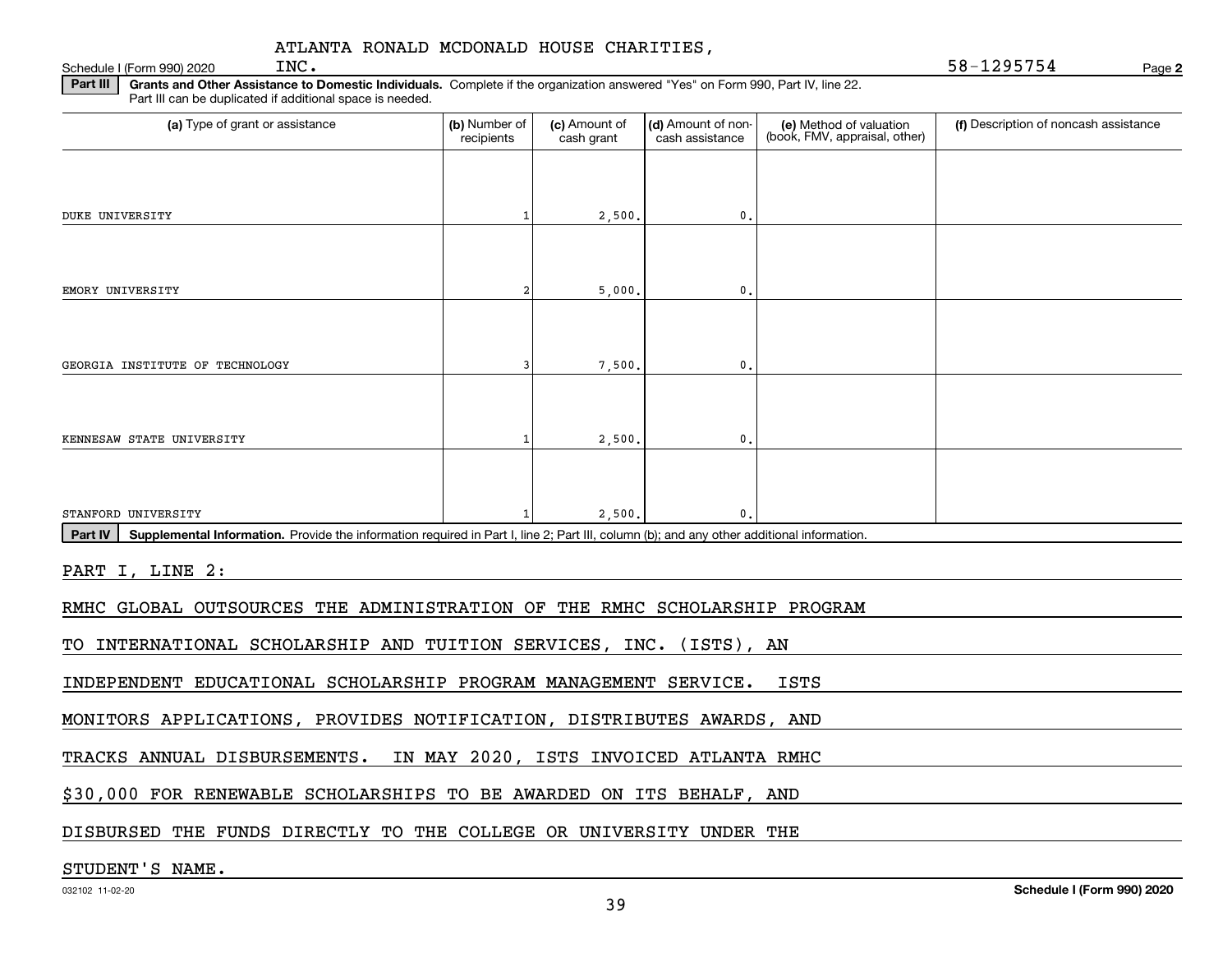| ATLANTA RONALD MCDONALD HOUSE CHARITIES,<br>INC.<br>Schedule I (Form 990)                                       |                             | 58-1295754<br>Page 2        |                                       |                                                             |                                       |
|-----------------------------------------------------------------------------------------------------------------|-----------------------------|-----------------------------|---------------------------------------|-------------------------------------------------------------|---------------------------------------|
| Part III Continuation of Grants and Other Assistance to Domestic Individuals (Schedule I (Form 990), Part III.) |                             |                             |                                       |                                                             |                                       |
| (a) Type of grant or assistance                                                                                 | (b) Number of<br>recipients | (c) Amount of<br>cash grant | (d) Amount of non-<br>cash assistance | (e) Method of<br>valuation (book, FMV,<br>appraisal, other) | (f) Description of noncash assistance |
|                                                                                                                 |                             |                             |                                       |                                                             |                                       |
| SHORTER UNIVERSITY                                                                                              | $1$ .                       | 2,500.                      | $\mathfrak o$ .                       |                                                             |                                       |
| UNIVERSITY OF GEORGIA                                                                                           | 3.                          | 7,500.                      | $\mathbf 0$ .                         |                                                             |                                       |
|                                                                                                                 |                             |                             |                                       |                                                             |                                       |
|                                                                                                                 |                             |                             |                                       |                                                             |                                       |
|                                                                                                                 |                             |                             |                                       |                                                             |                                       |
|                                                                                                                 |                             |                             |                                       |                                                             |                                       |
|                                                                                                                 |                             |                             |                                       |                                                             |                                       |
|                                                                                                                 |                             |                             |                                       |                                                             |                                       |
|                                                                                                                 |                             |                             |                                       |                                                             |                                       |

**Schedule I (Form 990)**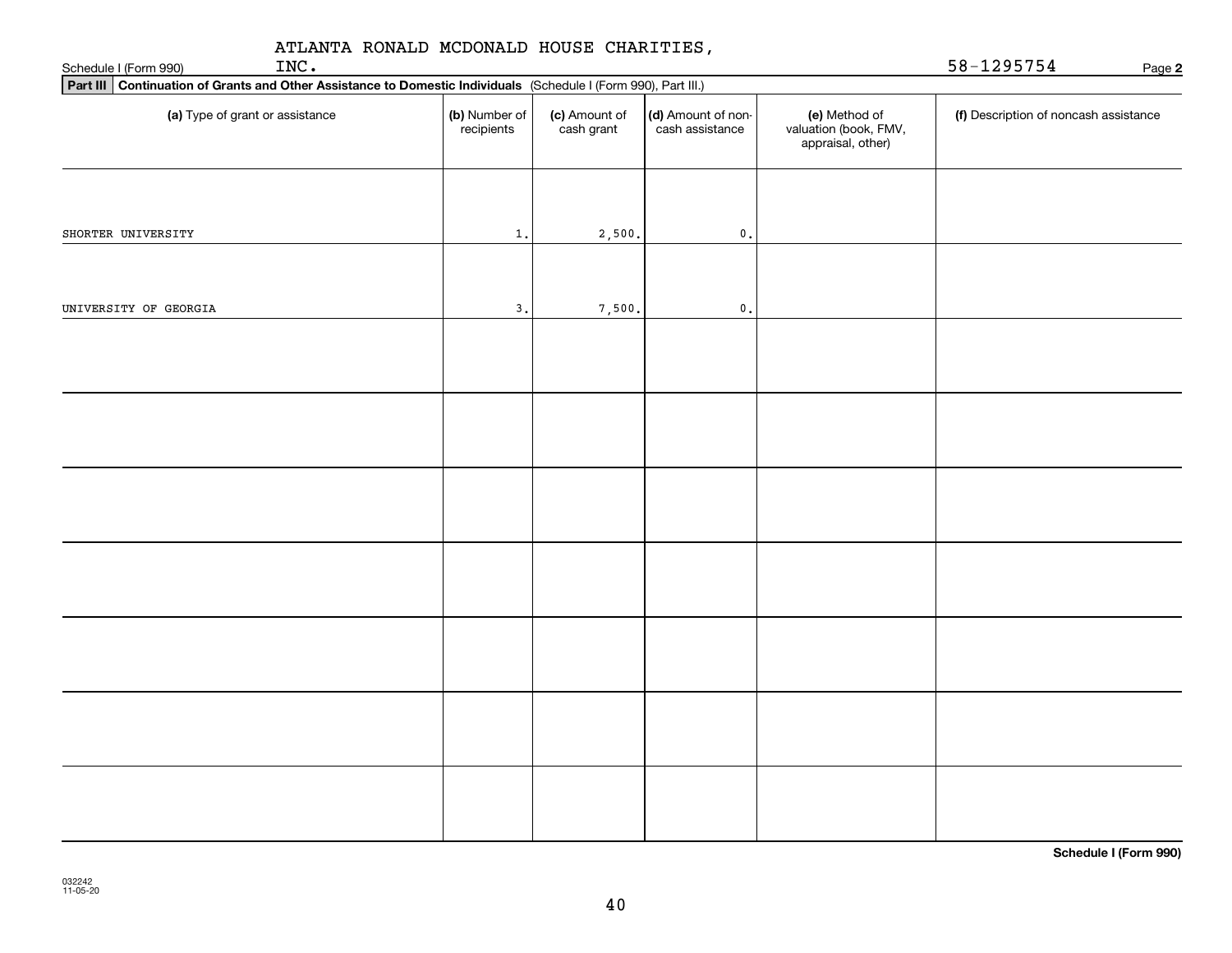|   | <b>Compensation Information</b><br><b>SCHEDULE J</b>                                                                                                                                                                                 |                                       | OMB No. 1545-0047     |     |             |
|---|--------------------------------------------------------------------------------------------------------------------------------------------------------------------------------------------------------------------------------------|---------------------------------------|-----------------------|-----|-------------|
|   | (Form 990)<br>For certain Officers, Directors, Trustees, Key Employees, and Highest                                                                                                                                                  |                                       |                       |     |             |
|   | <b>Compensated Employees</b>                                                                                                                                                                                                         |                                       | 2020                  |     |             |
|   | Complete if the organization answered "Yes" on Form 990, Part IV, line 23.<br>Attach to Form 990.                                                                                                                                    |                                       | <b>Open to Public</b> |     |             |
|   | Department of the Treasury<br>Go to www.irs.gov/Form990 for instructions and the latest information.<br>Internal Revenue Service                                                                                                     |                                       | Inspection            |     |             |
|   | ATLANTA RONALD MCDONALD HOUSE CHARITIES,<br>Name of the organization                                                                                                                                                                 | <b>Employer identification number</b> |                       |     |             |
|   | INC.                                                                                                                                                                                                                                 | 58-1295754                            |                       |     |             |
|   | <b>Questions Regarding Compensation</b><br>Part I                                                                                                                                                                                    |                                       |                       |     |             |
|   |                                                                                                                                                                                                                                      |                                       |                       | Yes | No          |
|   | Check the appropriate box(es) if the organization provided any of the following to or for a person listed on Form 990,                                                                                                               |                                       |                       |     |             |
|   | Part VII, Section A, line 1a. Complete Part III to provide any relevant information regarding these items.                                                                                                                           |                                       |                       |     |             |
|   | First-class or charter travel<br>Housing allowance or residence for personal use                                                                                                                                                     |                                       |                       |     |             |
|   | Travel for companions<br>Payments for business use of personal residence                                                                                                                                                             |                                       |                       |     |             |
|   | Tax indemnification and gross-up payments<br>Health or social club dues or initiation fees                                                                                                                                           |                                       |                       |     |             |
|   | Discretionary spending account<br>Personal services (such as maid, chauffeur, chef)                                                                                                                                                  |                                       |                       |     |             |
|   |                                                                                                                                                                                                                                      |                                       |                       |     |             |
|   | <b>b</b> If any of the boxes on line 1a are checked, did the organization follow a written policy regarding payment or                                                                                                               |                                       |                       |     |             |
|   | reimbursement or provision of all of the expenses described above? If "No," complete Part III to explain                                                                                                                             |                                       | 1b                    |     |             |
| 2 | Did the organization require substantiation prior to reimbursing or allowing expenses incurred by all directors,                                                                                                                     |                                       |                       |     |             |
|   | trustees, and officers, including the CEO/Executive Director, regarding the items checked on line 1a?                                                                                                                                |                                       | $\mathbf{2}$          |     |             |
|   |                                                                                                                                                                                                                                      |                                       |                       |     |             |
| 3 | Indicate which, if any, of the following the organization used to establish the compensation of the organization's                                                                                                                   |                                       |                       |     |             |
|   | CEO/Executive Director. Check all that apply. Do not check any boxes for methods used by a related organization to                                                                                                                   |                                       |                       |     |             |
|   | establish compensation of the CEO/Executive Director, but explain in Part III.                                                                                                                                                       |                                       |                       |     |             |
|   | Compensation committee<br>Written employment contract                                                                                                                                                                                |                                       |                       |     |             |
|   | Compensation survey or study<br>Independent compensation consultant                                                                                                                                                                  |                                       |                       |     |             |
|   | $\boxed{\textbf{X}}$ Approval by the board or compensation committee<br>Form 990 of other organizations                                                                                                                              |                                       |                       |     |             |
|   |                                                                                                                                                                                                                                      |                                       |                       |     |             |
| 4 | During the year, did any person listed on Form 990, Part VII, Section A, line 1a, with respect to the filing                                                                                                                         |                                       |                       |     |             |
|   | organization or a related organization:                                                                                                                                                                                              |                                       |                       |     |             |
| а | Receive a severance payment or change-of-control payment?                                                                                                                                                                            |                                       | 4a                    |     | х           |
| b | Participate in or receive payment from a supplemental nonqualified retirement plan?                                                                                                                                                  |                                       | 4b                    |     | $\mathbf X$ |
|   | c Participate in or receive payment from an equity-based compensation arrangement?                                                                                                                                                   |                                       | 4c                    |     | X           |
|   | If "Yes" to any of lines 4a-c, list the persons and provide the applicable amounts for each item in Part III.                                                                                                                        |                                       |                       |     |             |
|   |                                                                                                                                                                                                                                      |                                       |                       |     |             |
|   | Only section 501(c)(3), 501(c)(4), and 501(c)(29) organizations must complete lines 5-9.                                                                                                                                             |                                       |                       |     |             |
|   | For persons listed on Form 990, Part VII, Section A, line 1a, did the organization pay or accrue any compensation                                                                                                                    |                                       |                       |     |             |
|   | contingent on the revenues of:                                                                                                                                                                                                       |                                       |                       |     |             |
| a | The organization? <b>With the contract of the contract of the contract of the contract of the contract of the contract of the contract of the contract of the contract of the contract of the contract of the contract of the co</b> |                                       | 5a                    |     | х           |
|   |                                                                                                                                                                                                                                      |                                       | 5b                    |     | X           |
|   | If "Yes" on line 5a or 5b, describe in Part III.                                                                                                                                                                                     |                                       |                       |     |             |
|   | 6 For persons listed on Form 990, Part VII, Section A, line 1a, did the organization pay or accrue any compensation                                                                                                                  |                                       |                       |     |             |
|   | contingent on the net earnings of:                                                                                                                                                                                                   |                                       |                       |     |             |
| a |                                                                                                                                                                                                                                      |                                       | 6a                    |     | х           |
|   |                                                                                                                                                                                                                                      |                                       | 6b                    |     | х           |
|   | If "Yes" on line 6a or 6b, describe in Part III.                                                                                                                                                                                     |                                       |                       |     |             |
|   | 7 For persons listed on Form 990, Part VII, Section A, line 1a, did the organization provide any nonfixed payments                                                                                                                   |                                       |                       |     |             |
|   |                                                                                                                                                                                                                                      |                                       | 7                     |     | x           |
|   | 8 Were any amounts reported on Form 990, Part VII, paid or accrued pursuant to a contract that was subject to the                                                                                                                    |                                       |                       |     |             |
|   | initial contract exception described in Regulations section 53.4958-4(a)(3)? If "Yes," describe in Part III                                                                                                                          |                                       | 8                     |     | х           |
| 9 | If "Yes" on line 8, did the organization also follow the rebuttable presumption procedure described in                                                                                                                               |                                       |                       |     |             |
|   | Regulations section 53.4958-6(c)?                                                                                                                                                                                                    |                                       | 9                     |     |             |
|   | LHA For Paperwork Reduction Act Notice, see the Instructions for Form 990.                                                                                                                                                           | Schedule J (Form 990) 2020            |                       |     |             |

032111 12-07-20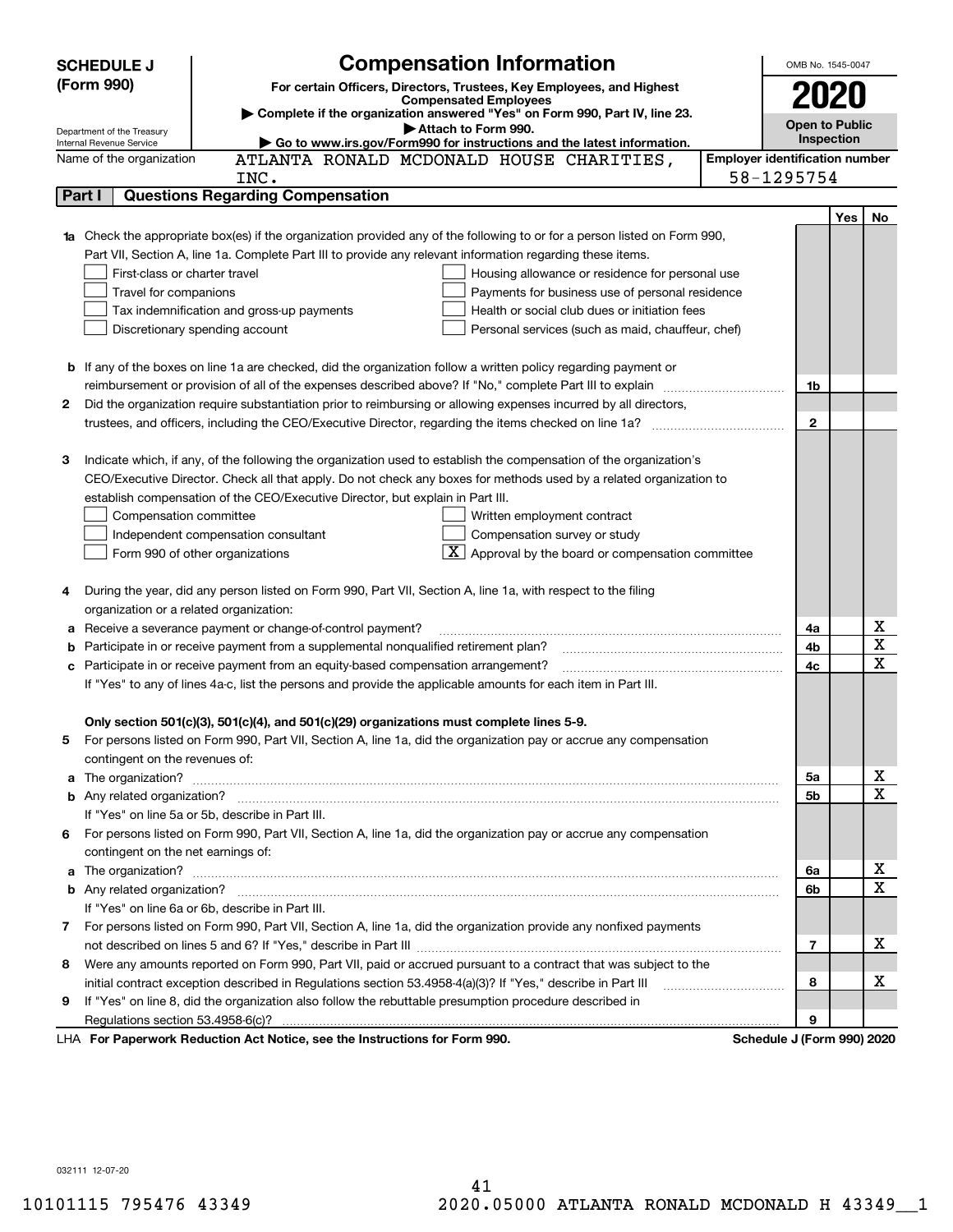**Part II Officers, Directors, Trustees, Key Employees, and Highest Compensated Employees.**  Schedule J (Form 990) 2020 Page Use duplicate copies if additional space is needed.

For each individual whose compensation must be reported on Schedule J, report compensation from the organization on row (i) and from related organizations, described in the instructions, on row (ii). Do not list any individuals that aren't listed on Form 990, Part VII.

58-1295754

**Note:**  The sum of columns (B)(i)-(iii) for each listed individual must equal the total amount of Form 990, Part VII, Section A, line 1a, applicable column (D) and (E) amounts for that individual.

| (A) Name and Title |                              |                          | (B) Breakdown of W-2 and/or 1099-MISC compensation |                                           | (C) Retirement and<br>other deferred | (D) Nontaxable<br>benefits | (E) Total of columns | (F) Compensation                                           |
|--------------------|------------------------------|--------------------------|----------------------------------------------------|-------------------------------------------|--------------------------------------|----------------------------|----------------------|------------------------------------------------------------|
|                    |                              | (i) Base<br>compensation | (ii) Bonus &<br>incentive<br>compensation          | (iii) Other<br>reportable<br>compensation | compensation                         |                            | $(B)(i)-(D)$         | in column (B)<br>reported as deferred<br>on prior Form 990 |
| BETH HOWELL<br>(1) | (i)                          | 353,620.                 | $\overline{0}$ .                                   | $\overline{0}$ .                          | $\overline{0}$ .                     | $\mathbf 0$ .              | 353,620.             | 0.                                                         |
| PRESIDENT & CEO    | <u>(ii)</u>                  | $\overline{0}$ .         | $\overline{0}$ .                                   | $\overline{0}$ .                          | $\overline{0}$ .                     | $\overline{0}$ .           | $\overline{0}$ .     | 0.                                                         |
|                    | $\qquad \qquad \textbf{(i)}$ |                          |                                                    |                                           |                                      |                            |                      |                                                            |
|                    | <u>(ii)</u>                  |                          |                                                    |                                           |                                      |                            |                      |                                                            |
|                    | (i)                          |                          |                                                    |                                           |                                      |                            |                      |                                                            |
|                    | <u>(ii)</u>                  |                          |                                                    |                                           |                                      |                            |                      |                                                            |
|                    | (i)                          |                          |                                                    |                                           |                                      |                            |                      |                                                            |
|                    | <u>(ii)</u>                  |                          |                                                    |                                           |                                      |                            |                      |                                                            |
|                    | (i)                          |                          |                                                    |                                           |                                      |                            |                      |                                                            |
|                    | <u>(ii)</u>                  |                          |                                                    |                                           |                                      |                            |                      |                                                            |
|                    | (i)                          |                          |                                                    |                                           |                                      |                            |                      |                                                            |
|                    | <u>(ii)</u>                  |                          |                                                    |                                           |                                      |                            |                      |                                                            |
|                    | (i)                          |                          |                                                    |                                           |                                      |                            |                      |                                                            |
|                    | <u>(ii)</u>                  |                          |                                                    |                                           |                                      |                            |                      |                                                            |
|                    | (i)<br><u>(ii)</u>           |                          |                                                    |                                           |                                      |                            |                      |                                                            |
|                    | (i)                          |                          |                                                    |                                           |                                      |                            |                      |                                                            |
|                    | <u>(ii)</u>                  |                          |                                                    |                                           |                                      |                            |                      |                                                            |
|                    | (i)                          |                          |                                                    |                                           |                                      |                            |                      |                                                            |
|                    | <u>(ii)</u>                  |                          |                                                    |                                           |                                      |                            |                      |                                                            |
|                    | (i)                          |                          |                                                    |                                           |                                      |                            |                      |                                                            |
|                    | <u>(ii)</u>                  |                          |                                                    |                                           |                                      |                            |                      |                                                            |
|                    | (i)                          |                          |                                                    |                                           |                                      |                            |                      |                                                            |
|                    | <u>(ii)</u>                  |                          |                                                    |                                           |                                      |                            |                      |                                                            |
|                    | (i)                          |                          |                                                    |                                           |                                      |                            |                      |                                                            |
|                    | <u>(ii)</u>                  |                          |                                                    |                                           |                                      |                            |                      |                                                            |
|                    | (i)                          |                          |                                                    |                                           |                                      |                            |                      |                                                            |
|                    | <u>(ii)</u>                  |                          |                                                    |                                           |                                      |                            |                      |                                                            |
|                    | (i)                          |                          |                                                    |                                           |                                      |                            |                      |                                                            |
|                    | <u>(ii)</u>                  |                          |                                                    |                                           |                                      |                            |                      |                                                            |
|                    | (i)                          |                          |                                                    |                                           |                                      |                            |                      |                                                            |
|                    | $\vert$ (ii)                 |                          |                                                    |                                           |                                      |                            |                      |                                                            |

**Schedule J (Form 990) 2020**

**2**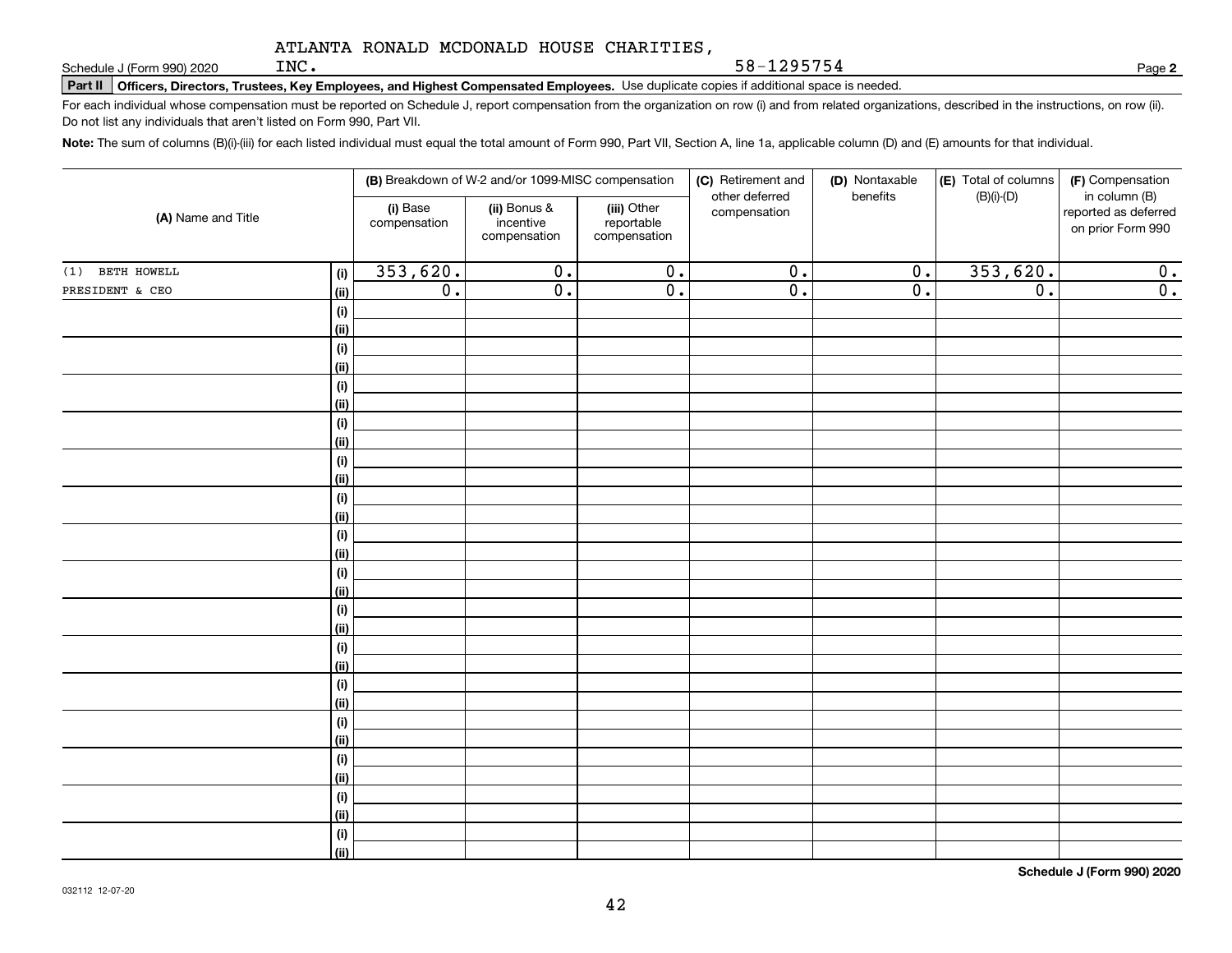| ATLANTA RONALD MCDONALD HOUSE CHARITIES, |  |  |  |
|------------------------------------------|--|--|--|
|------------------------------------------|--|--|--|

**Part III Supplemental Information**

Schedule J (Form 990) 2020 INC.<br>Part III Supplemental Information<br>Provide the information, explanation, or descriptions required for Part I, lines 1a, 1b, 3, 4a, 4b, 4c, 5a, 5b, 6a, 6b, 7, and 8, and for Part II. Also comp

**Schedule J (Form 990) 2020**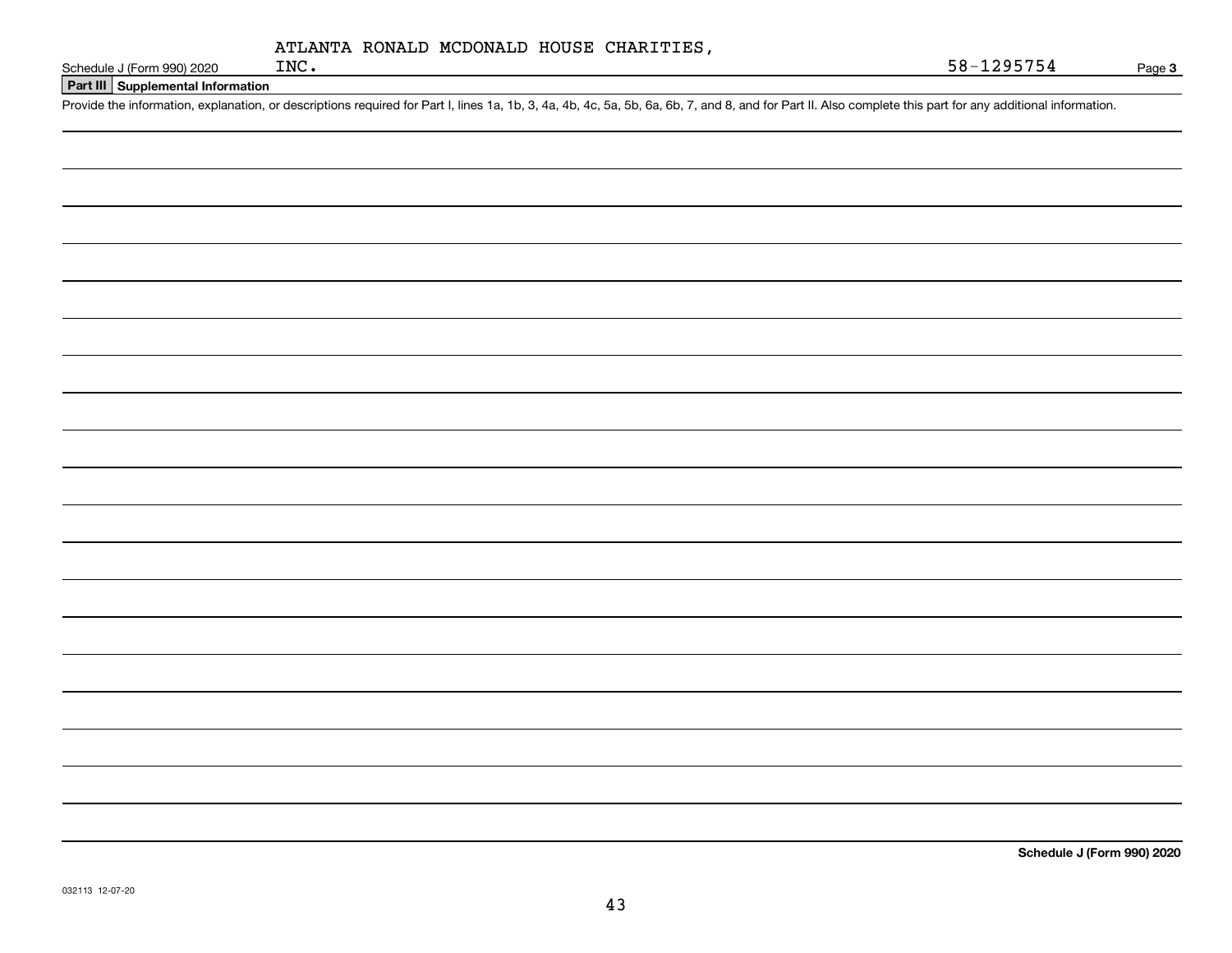| <b>SCHEDULE M</b> |  |
|-------------------|--|
| (Form 990)        |  |

# **Noncash Contributions**

OMB No. 1545-0047

| Department of the Treasury |
|----------------------------|
| Internal Devenue Convice   |

**Complete if the organizations answered "Yes" on Form 990, Part IV, lines 29 or 30. Attach to Form 990.**  $\triangleright$  Complete if the organizations answered "Yes" on Form 990, Part IV, lines 29 or 30.  $2020$  $\blacktriangleright$ 

**Open to Public Inspection**

| Internal Revenue Service<br>Go to www.irs.gov/Form990 for instructions and the latest information. |      |  |                                          |  |                                                         | <b>Inspection</b>                     |            |  |  |
|----------------------------------------------------------------------------------------------------|------|--|------------------------------------------|--|---------------------------------------------------------|---------------------------------------|------------|--|--|
| Name of the organization                                                                           |      |  | ATLANTA RONALD MCDONALD HOUSE CHARITIES. |  |                                                         | <b>Employer identification number</b> |            |  |  |
|                                                                                                    | INC. |  |                                          |  |                                                         |                                       | 58-1295754 |  |  |
| Part I<br>Types of Property                                                                        |      |  |                                          |  |                                                         |                                       |            |  |  |
|                                                                                                    |      |  | (b)<br>(a)<br>Allence before the first   |  | (C)<br>All a series with the construction of the series |                                       | (d)        |  |  |

|    |                                                                                                                                                                                                                                                                                                                                                                                                                                                                                                                                                                                                                   | Check if<br>applicable  | Number of<br>contributions or | Noncash contribution<br>amounts reported on    | Method of determining<br>noncash contribution amounts |     |         |         |
|----|-------------------------------------------------------------------------------------------------------------------------------------------------------------------------------------------------------------------------------------------------------------------------------------------------------------------------------------------------------------------------------------------------------------------------------------------------------------------------------------------------------------------------------------------------------------------------------------------------------------------|-------------------------|-------------------------------|------------------------------------------------|-------------------------------------------------------|-----|---------|---------|
|    |                                                                                                                                                                                                                                                                                                                                                                                                                                                                                                                                                                                                                   |                         |                               | items contributed Form 990, Part VIII, line 1g |                                                       |     |         |         |
| 1  |                                                                                                                                                                                                                                                                                                                                                                                                                                                                                                                                                                                                                   |                         |                               |                                                |                                                       |     |         |         |
| 2  |                                                                                                                                                                                                                                                                                                                                                                                                                                                                                                                                                                                                                   |                         |                               |                                                |                                                       |     |         |         |
| з  |                                                                                                                                                                                                                                                                                                                                                                                                                                                                                                                                                                                                                   |                         |                               |                                                |                                                       |     |         |         |
| 4  |                                                                                                                                                                                                                                                                                                                                                                                                                                                                                                                                                                                                                   |                         |                               |                                                |                                                       |     |         |         |
| 5  | Clothing and household goods                                                                                                                                                                                                                                                                                                                                                                                                                                                                                                                                                                                      | $\mathbf X$             |                               |                                                | 107,606. DONOR DECLARED VALUE                         |     |         |         |
| 6  |                                                                                                                                                                                                                                                                                                                                                                                                                                                                                                                                                                                                                   | $\overline{\mathbf{x}}$ | 1                             |                                                | 54,295. DONOR DECLARED VALUE                          |     |         |         |
| 7  |                                                                                                                                                                                                                                                                                                                                                                                                                                                                                                                                                                                                                   |                         |                               |                                                |                                                       |     |         |         |
| 8  |                                                                                                                                                                                                                                                                                                                                                                                                                                                                                                                                                                                                                   |                         |                               |                                                |                                                       |     |         |         |
| 9  | Securities - Publicly traded                                                                                                                                                                                                                                                                                                                                                                                                                                                                                                                                                                                      |                         |                               |                                                |                                                       |     |         |         |
| 10 | Securities - Closely held stock                                                                                                                                                                                                                                                                                                                                                                                                                                                                                                                                                                                   |                         |                               |                                                |                                                       |     |         |         |
| 11 | Securities - Partnership, LLC, or                                                                                                                                                                                                                                                                                                                                                                                                                                                                                                                                                                                 |                         |                               |                                                |                                                       |     |         |         |
|    | trust interests                                                                                                                                                                                                                                                                                                                                                                                                                                                                                                                                                                                                   |                         |                               |                                                |                                                       |     |         |         |
| 12 |                                                                                                                                                                                                                                                                                                                                                                                                                                                                                                                                                                                                                   |                         |                               |                                                |                                                       |     |         |         |
| 13 | Qualified conservation contribution -                                                                                                                                                                                                                                                                                                                                                                                                                                                                                                                                                                             |                         |                               |                                                |                                                       |     |         |         |
|    | Historic structures                                                                                                                                                                                                                                                                                                                                                                                                                                                                                                                                                                                               |                         |                               |                                                |                                                       |     |         |         |
| 14 | Qualified conservation contribution - Other                                                                                                                                                                                                                                                                                                                                                                                                                                                                                                                                                                       |                         |                               |                                                |                                                       |     |         |         |
| 15 | Real estate - Residential                                                                                                                                                                                                                                                                                                                                                                                                                                                                                                                                                                                         |                         |                               |                                                |                                                       |     |         |         |
| 16 | Real estate - Commercial                                                                                                                                                                                                                                                                                                                                                                                                                                                                                                                                                                                          |                         |                               |                                                |                                                       |     |         |         |
| 17 |                                                                                                                                                                                                                                                                                                                                                                                                                                                                                                                                                                                                                   |                         |                               |                                                |                                                       |     |         |         |
| 18 |                                                                                                                                                                                                                                                                                                                                                                                                                                                                                                                                                                                                                   |                         |                               |                                                |                                                       |     |         |         |
| 19 |                                                                                                                                                                                                                                                                                                                                                                                                                                                                                                                                                                                                                   | $\mathbf X$             | 946                           |                                                | 176, 262. DONOR DECLARED VALUE                        |     |         |         |
| 20 | Drugs and medical supplies                                                                                                                                                                                                                                                                                                                                                                                                                                                                                                                                                                                        |                         |                               |                                                |                                                       |     |         |         |
| 21 |                                                                                                                                                                                                                                                                                                                                                                                                                                                                                                                                                                                                                   |                         |                               |                                                |                                                       |     |         |         |
| 22 |                                                                                                                                                                                                                                                                                                                                                                                                                                                                                                                                                                                                                   |                         |                               |                                                |                                                       |     |         |         |
| 23 |                                                                                                                                                                                                                                                                                                                                                                                                                                                                                                                                                                                                                   |                         |                               |                                                |                                                       |     |         |         |
| 24 |                                                                                                                                                                                                                                                                                                                                                                                                                                                                                                                                                                                                                   |                         |                               |                                                |                                                       |     |         |         |
| 25 | Other $\blacktriangleright$ (HANDBAGS AND)                                                                                                                                                                                                                                                                                                                                                                                                                                                                                                                                                                        | $\mathbf X$             | $\overline{70}$               |                                                | 25,845. DONOR DECLARED VALUE                          |     |         |         |
| 26 | $\left(\begin{array}{ccc} \begin{array}{ccc} \end{array} & \begin{array}{ccc} \end{array} & \begin{array}{ccc} \end{array} & \begin{array}{ccc} \end{array} & \begin{array}{ccc} \end{array} & \begin{array}{ccc} \end{array} & \begin{array}{ccc} \end{array} & \begin{array}{ccc} \end{array} & \begin{array}{ccc} \end{array} & \begin{array}{ccc} \end{array} & \begin{array}{ccc} \end{array} & \begin{array}{ccc} \end{array} & \begin{array}{ccc} \end{array} & \begin{array}{ccc} \end{array} & \begin{array}{ccc} \end{array} & \begin{array}{ccc} \end{array} & \begin{$<br>Other $\blacktriangleright$ |                         |                               |                                                |                                                       |     |         |         |
| 27 | $($ $)$<br>Other $\blacktriangleright$                                                                                                                                                                                                                                                                                                                                                                                                                                                                                                                                                                            |                         |                               |                                                |                                                       |     |         |         |
| 28 | Other $\blacktriangleright$                                                                                                                                                                                                                                                                                                                                                                                                                                                                                                                                                                                       |                         |                               |                                                |                                                       |     |         |         |
| 29 | Number of Forms 8283 received by the organization during the tax year for contributions                                                                                                                                                                                                                                                                                                                                                                                                                                                                                                                           |                         |                               |                                                |                                                       |     |         |         |
|    | for which the organization completed Form 8283, Part V, Donee Acknowledgement                                                                                                                                                                                                                                                                                                                                                                                                                                                                                                                                     |                         |                               | 29<br>.                                        |                                                       |     |         |         |
|    |                                                                                                                                                                                                                                                                                                                                                                                                                                                                                                                                                                                                                   |                         |                               |                                                |                                                       |     | Yes $ $ | $N_{0}$ |
|    | 30a During the year, did the organization receive by contribution any property reported in Part I, lines 1 through 28, that it                                                                                                                                                                                                                                                                                                                                                                                                                                                                                    |                         |                               |                                                |                                                       |     |         |         |
|    | must hold for at least three years from the date of the initial contribution, and which isn't required to be used for                                                                                                                                                                                                                                                                                                                                                                                                                                                                                             |                         |                               |                                                |                                                       |     |         |         |
|    |                                                                                                                                                                                                                                                                                                                                                                                                                                                                                                                                                                                                                   |                         |                               |                                                |                                                       | 30a |         | х       |
|    | <b>b</b> If "Yes," describe the arrangement in Part II.                                                                                                                                                                                                                                                                                                                                                                                                                                                                                                                                                           |                         |                               |                                                |                                                       |     |         |         |
| 31 | Does the organization have a gift acceptance policy that requires the review of any nonstandard contributions?                                                                                                                                                                                                                                                                                                                                                                                                                                                                                                    |                         |                               |                                                |                                                       | 31  | X       |         |
|    | 32a Does the organization hire or use third parties or related organizations to solicit, process, or sell noncash                                                                                                                                                                                                                                                                                                                                                                                                                                                                                                 |                         |                               |                                                |                                                       |     |         |         |
|    | contributions?                                                                                                                                                                                                                                                                                                                                                                                                                                                                                                                                                                                                    |                         |                               |                                                |                                                       | 32a | X       |         |
|    | b If "Yes," describe in Part II.                                                                                                                                                                                                                                                                                                                                                                                                                                                                                                                                                                                  |                         |                               |                                                |                                                       |     |         |         |

**33**If the organization didn't report an amount in column (c) for a type of property for which column (a) is checked, describe in Part II.

**For Paperwork Reduction Act Notice, see the Instructions for Form 990. Schedule M (Form 990) 2020** LHA

032141 11-23-20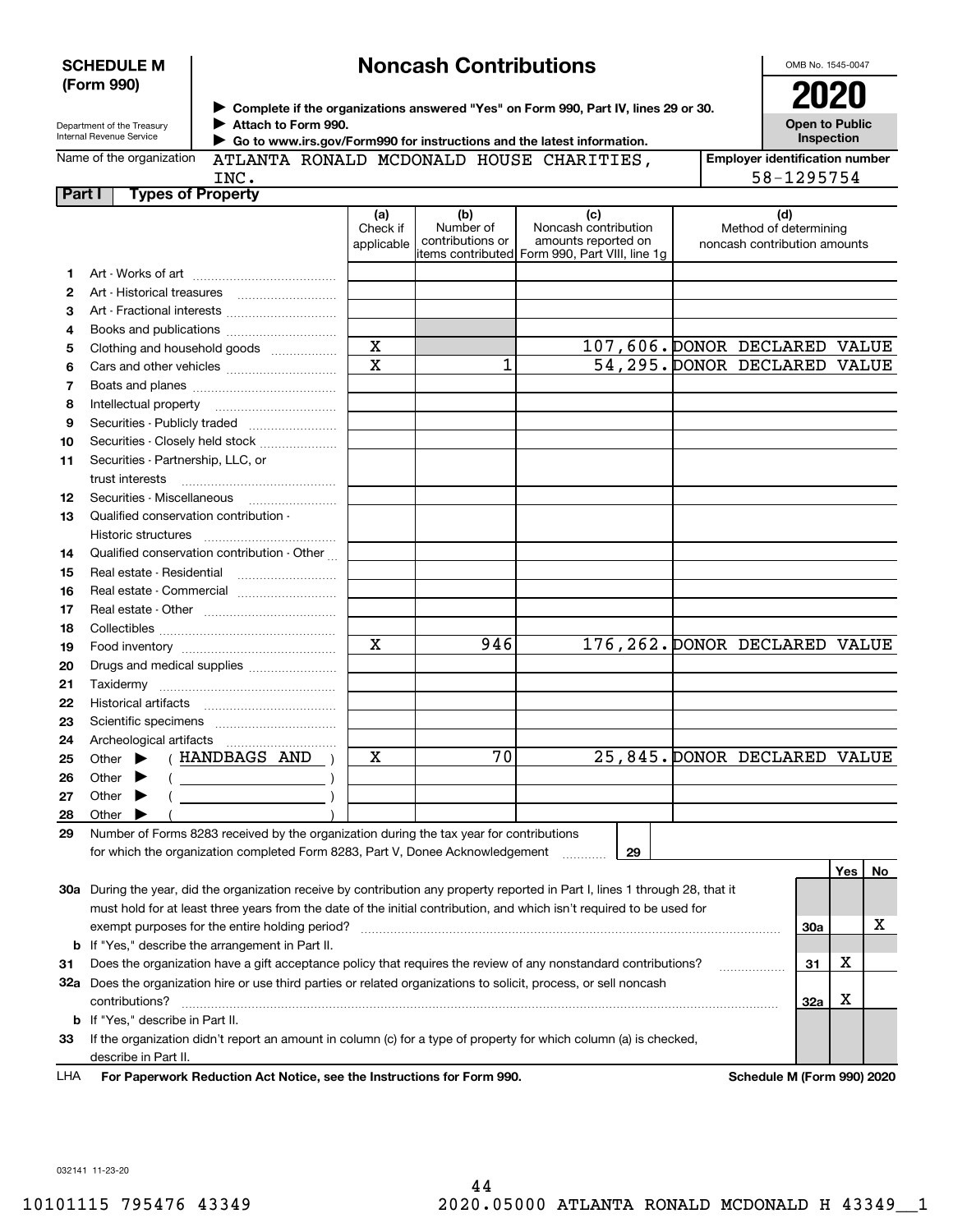| ATLANTA RONALD MCDONALD HOUSE CHARITIES. |  |
|------------------------------------------|--|
|                                          |  |

Schedule M (Form 990) 2020 INC.<br>**Part II** Supplemental Inform Part II | Supplemental Information. Provide the information required by Part I, lines 30b, 32b, and 33, and whether the organization is reporting in Part I, column (b), the number of contributions, the number of items received, or a combination of both. Also complete this part for any additional information.

#### SCHEDULE M, LINE 32B:

#### AUTOMOTIVE RECOVERY SERVICES DBA INSURANCE AUTO AUCTIONS IS A THIRD

PARTY PROVIDER THAT SELLS DONATED VEHICLES FOR THE ORGANIZATION.

**Schedule M (Form 990) 2020**

**2**

INC. 58-1295754

032142 11-23-20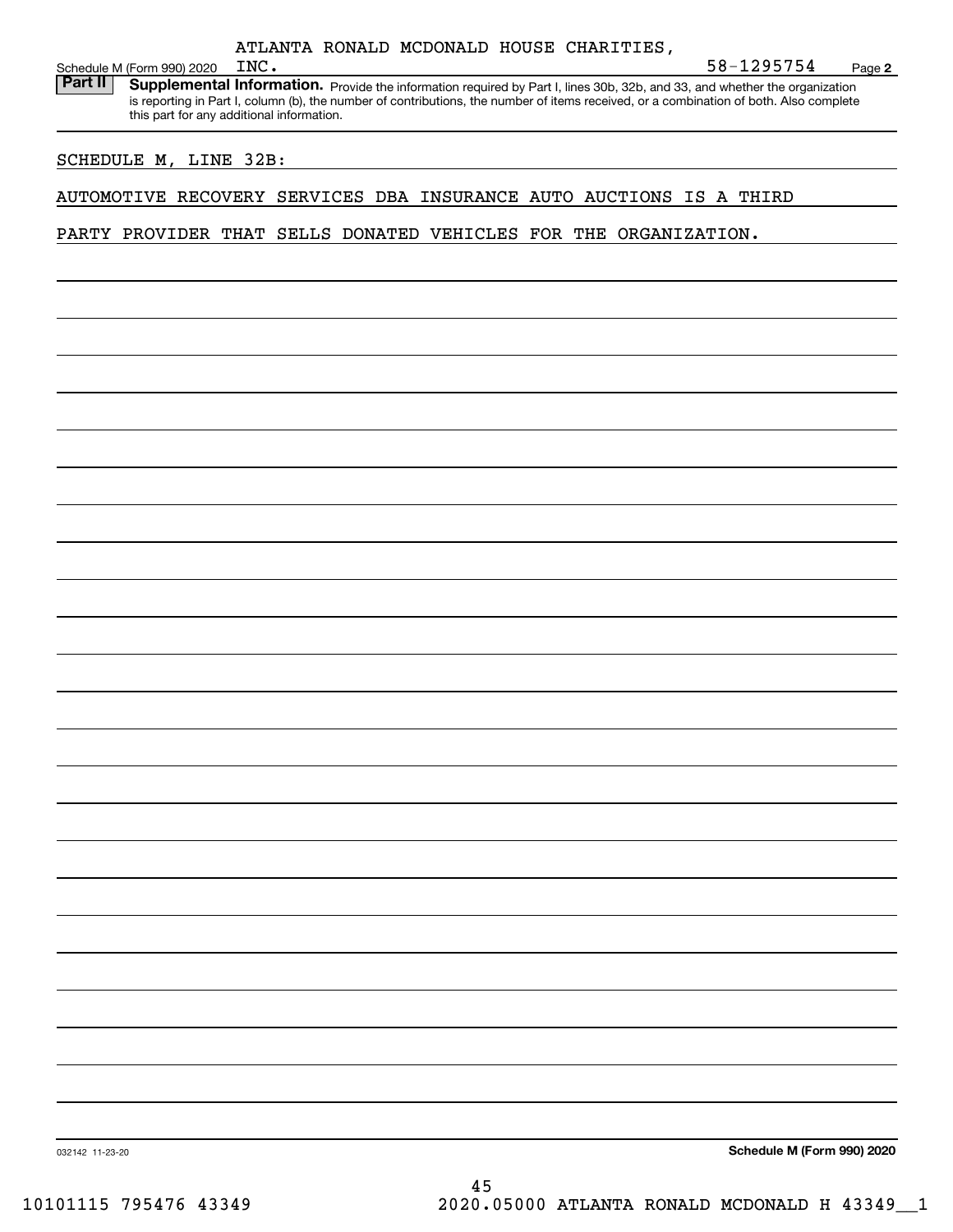**(Form 990 or 990-EZ)**

Department of the Treasury Internal Revenue Service Name of the organization

**SCHEDULE O Supplemental Information to Form 990 or 990-EZ**

**Complete to provide information for responses to specific questions on Form 990 or 990-EZ or to provide any additional information. | Attach to Form 990 or 990-EZ. | Go to www.irs.gov/Form990 for the latest information.**

ATLANTA RONALD MCDONALD HOUSE CHARITIES,



INC. 58-1295754

#### FORM 990, PART I, LINE 1, DESCRIPTION OF ORGANIZATION MISSION:

MEALS, TRANSPORTATION TO FAMILIES OF SICK AND INJURED CHILDREN THROUGH

TWO RONALD MCDONALD HOUSES, RONALD MCDONALD CARE MOBILE, RONALD

MCDONALD FAMILY ROOM AND PROVIDING RENEWABLE SCHOLARSHIPS TO COLLEGE

STUDENTS.

FORM 990, PART III, LINE 1, DESCRIPTION OF ORGANIZATION MISSION:

RENEWABLE SCHOLARSHIPS TO COLLEGE STUDENTS.

FORM 990, PART III, LINE 4D, OTHER PROGRAM SERVICES:

THE RONALD MCDONALD FAMILY ROOM AT CHILDREN'S HEALTHCARE OF ATLANTA AT

SCOTTISH RITE WAS CREATED TO PROVIDE FAMILIES OF CHILDREN UNDERGOING

CANCER TREATMENT WITH A SPECIAL FAMILY RESPITE ROOM FOR THEIR COMFORT

AND SUPPORT. MORE THAN 26,118 FAMILIES WERE SERVED BY THE FAMILY ROOM

IN 2020.

EXPENSES \$ 219,184. INCLUDING GRANTS OF \$ 0. REVENUE \$ 0.

FORM 990, PART VI, SECTION A, LINE 7A:

THE GREATER ATLANTA MCDONALD'S OPERATORS ASSOCIATION, INC. AND CHILDREN'S

HEALTHCARE OF ATLANTA, INC. EACH HAVE THE AUTHORITY TO ELECT A BOARD MEMBER

TO SERVE ON THE BOARD OF DIRECTORS.

FORM 990, PART VI, SECTION B, LINE 11B:

COPY OF FORM 990 AND ALL ACCOMPANYING SCHEDULES IS PROVIDED TO THE ENTIRE

BOARD OF DIRECTORS TO REVIEW PRIOR TO FILING THE FORM WITH THE IRS.

032211 11-20-20 LHA For Paperwork Reduction Act Notice, see the Instructions for Form 990 or 990-EZ. Schedule O (Form 990 or 990-EZ) 2020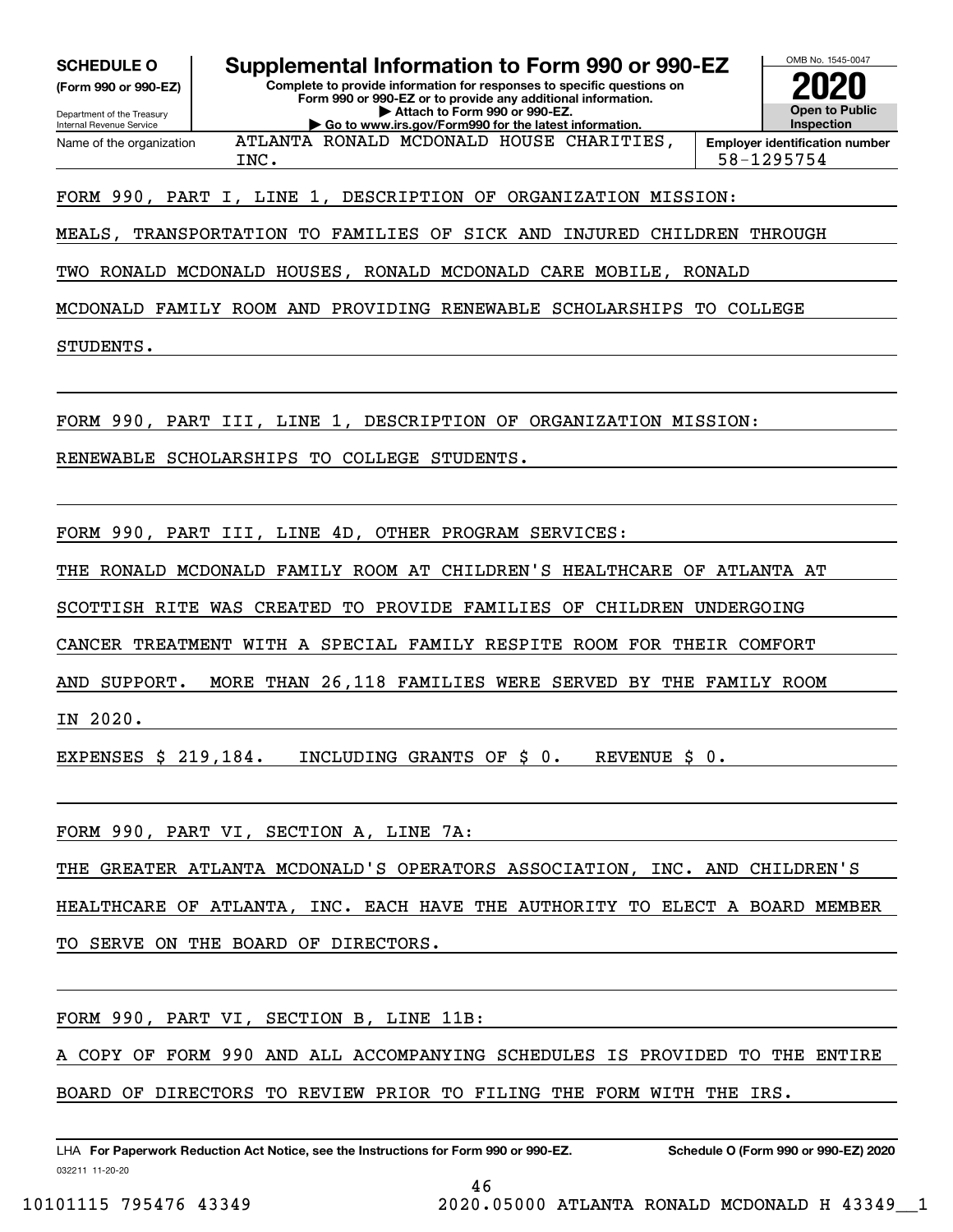| Schedule O (Form 990 or 990-EZ) 2020<br>Page 2 |      |  |  |  |                                          |                                       |
|------------------------------------------------|------|--|--|--|------------------------------------------|---------------------------------------|
| Name of the organization                       |      |  |  |  | ATLANTA RONALD MCDONALD HOUSE CHARITIES, | <b>Employer identification number</b> |
|                                                | TNC. |  |  |  |                                          | 58-1295754                            |

FORM 990, PART VI, SECTION B, LINE 12C:

### THE DISCLOSURES ARE DOCUMENTED AND UPDATED ANNUALLY BY EACH BOARD MEMBER.

FORM 990, PART VI, SECTION B, LINE 15:

CEO'S AND OFFICERS' COMPENSATION WERE ADDRESSED USING COMPARABLE DATA AND

APPROVED BY THE BOARD.

FORM 990, PART VI, SECTION C, LINE 19:

ATLANTA RONALD MCDONALD CHARITIES POSTS COPIES OF ITS FORM 990 FOR THE MOST

RECENT YEAR ON ITS WEBSITE.

FORM 990, PART XII, LINE 2C:

THE ORGANIZATION HAS NOT MADE ANY CHANGES TO THE PROCESSES FROM PRIOR

YEAR.

**Schedule O (Form 990 or 990-EZ) 2020**